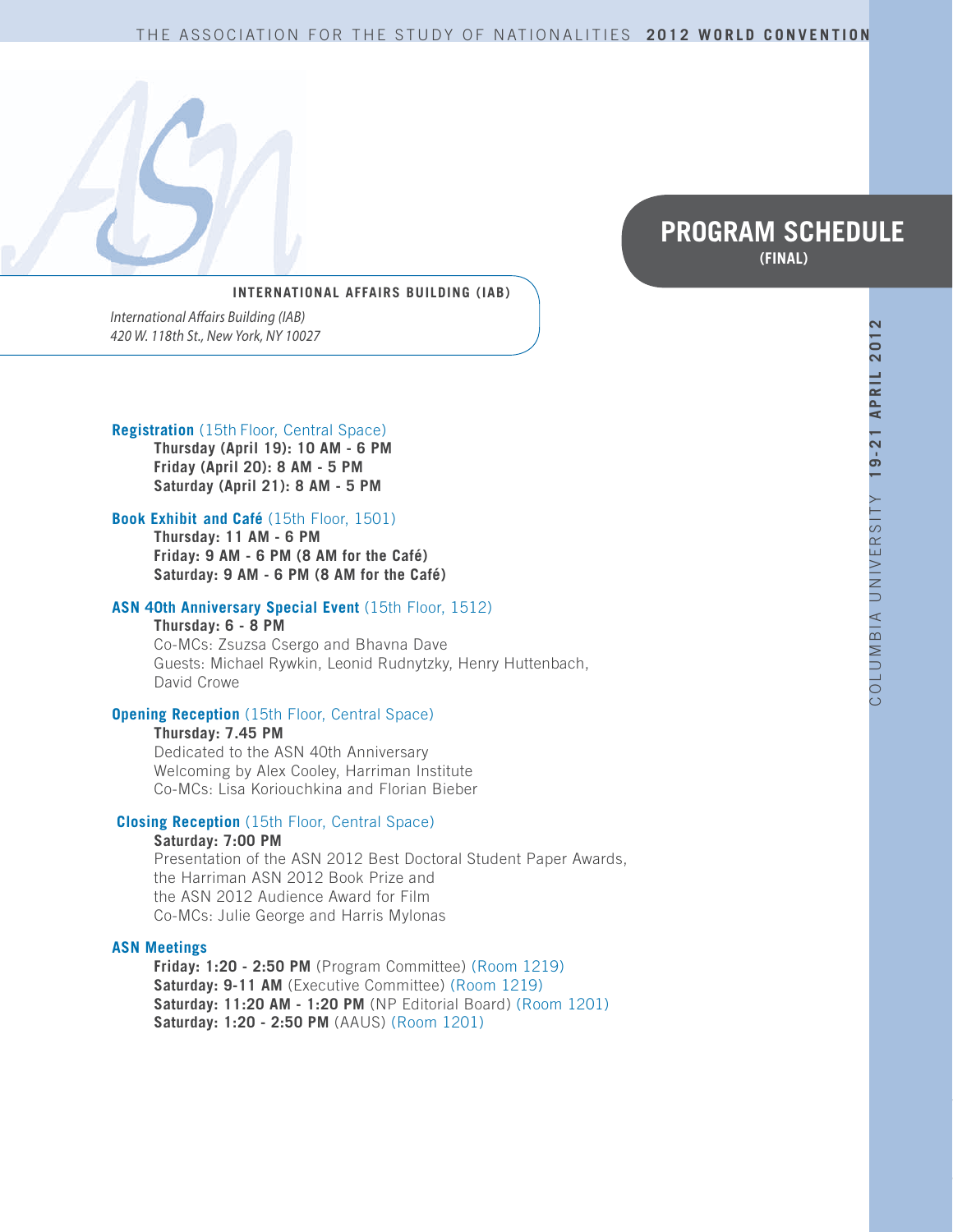#### **PANEL BK1**

*Nation Building and Symbols in the West Balkan States, I: The Cases of Serbia, Croatia and Montenegro*

#### **CHAIR**

**Ivana Djuric** (Central European U, Budapest, Hungary) < ivana\_duric@yahoo.com >

#### PAPERS

**Pål Kolstø** (U of Oslo, Norway) < Pal.kolsto@ilos.uio.no > *Nation Building vs. Yugo-nostalgia in the Yugoslav Successor States*

## **Vladan Jovanović**

(Institute for the Recent History of Serbia, Belgrade) < gsvlucky@yahoo.com > *Informal Allies on a Common Mission: The Serbian State and the Orthodox Church in Recent Nation Building Processes*

## **Vjeran Pavlaković**

(U of Rijeka, Croatia) < vjeranp@gmail.com > *War, Remembrance and Nation Building Strategies in Croatia*

# **Jelena Dzankic**

(European U Institute, Florence, Italy) < dzankic@gmail.com > *Reconstructing the Meaning of being 'Montenegrin': Symbolic Nation Building*

#### DISCUSSANT

**Nida Gelazis** (Wilson Center, DC, US) < nida.gelazis@wilsoncenter.org >

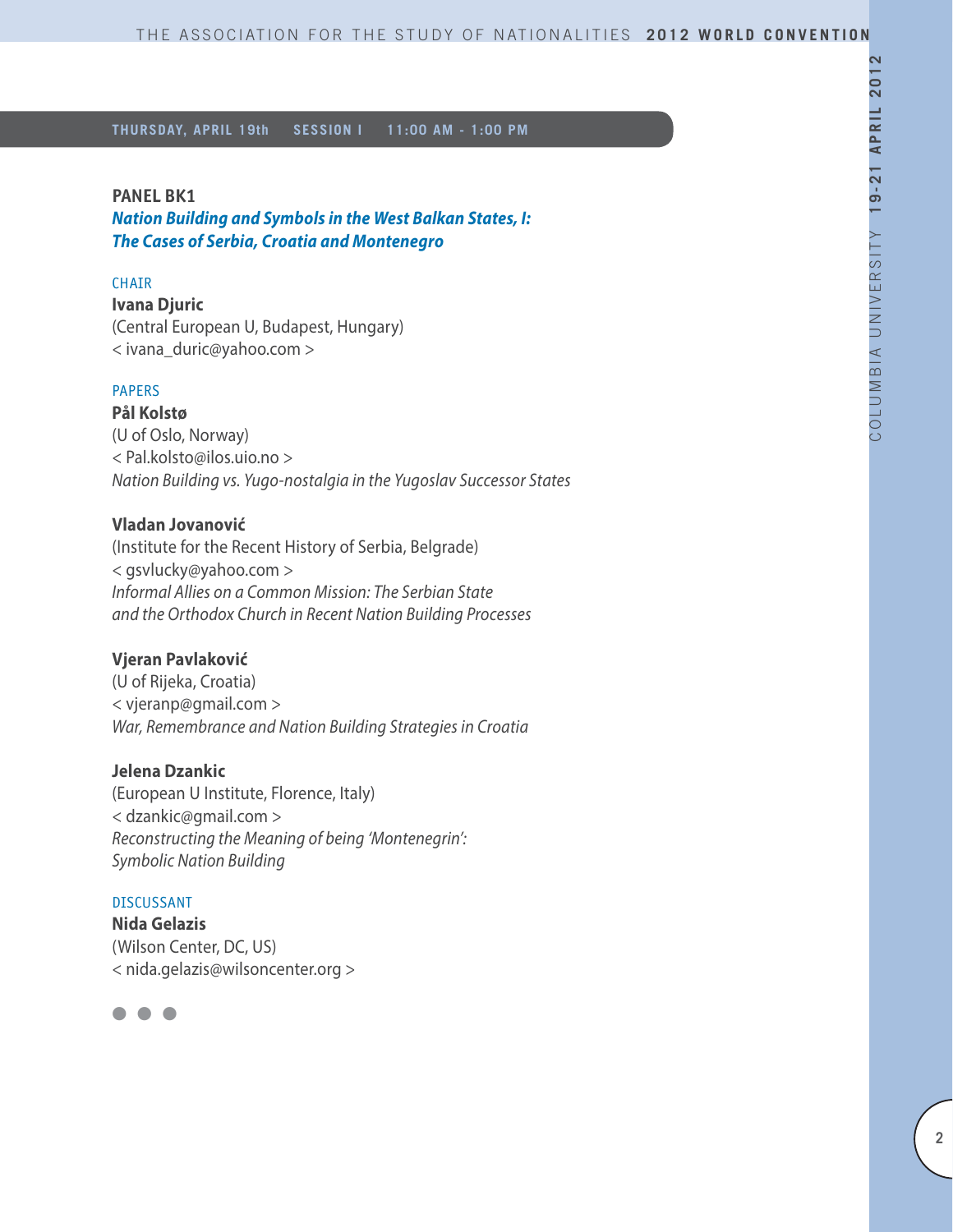## **PANEL SE4**

*A Conversation with Anatol Lieven on* **America Right or Wrong: An Anatomy of American Nationalism** *(Enhanced New Edition, Oxford, 2012)*

#### **MODERATORS**

**Harris Mylonas** (George Washington U/Harvard Academy, US) < mylonas@gwu.edu >

**Sherrill Stroschein**  (U College London, UK) < s.stroschein@ucl.ac.uk >

#### SPEAKER

**Anatol Lieven** (King's College London, UK) < anatol.lieven@kcl.ac.uk >

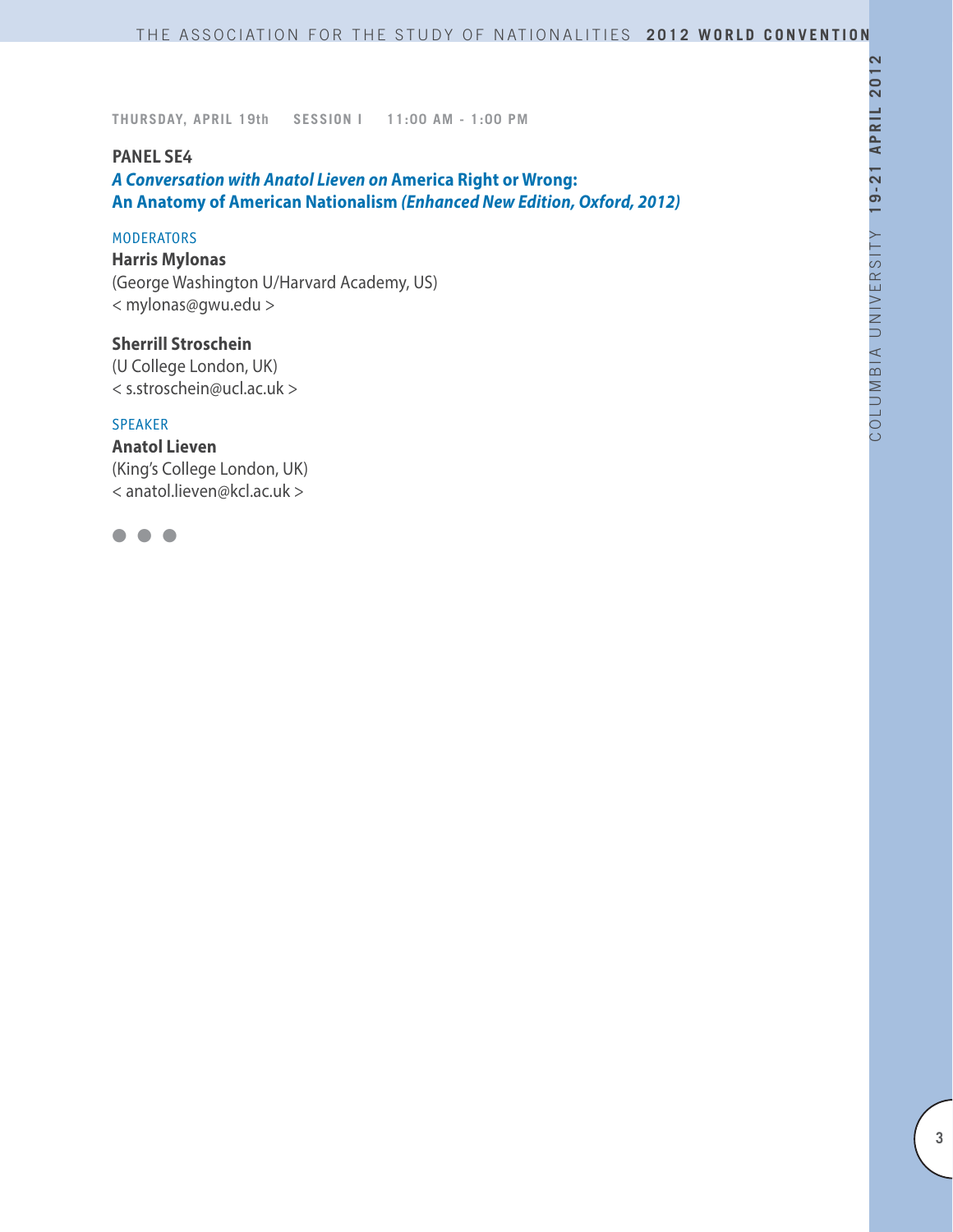#### **PANEL CE8**

*Roma Nation-Building and Advocacy within the European Union*

#### **CHAIR**

**András L. Pap** (Central European U, Hungary) < pap@jog.mta.hu >

## PAPERS

**Lidia Balogh**

(Eötvös Loránd U, Hungary) < lidia.balogh@gmail.com > *Aesthetics for Common Purpose.' On the Communal Role of Symbols, Myths and Allegories: the Case of Present-Day Roma Nation-Building Initiatives*

## **Jekatyerina (Katya) Dunajeva**

(U of Oregon, US) < dunajeva@uoregon.edu > *Minorities and 'Nationalizing States': Roma in Russia and Hungary*

## **Dalibor Mišina**

(Lakehead U, Canada) **Neil Cruickshank**  (Algoma U, Canada) < dmisina@lakeheadu.ca > < neil.cruickshank@algomau.ca > *Repertoires of Contention: Identity, Cultural Autonomy, Political Sovereignty and (the Search for) Trans-territorial Romani State*

#### **I**DISCUSSANT

**Enkelejda Sula-Raxhimi** (U of Montreal, Canada) < enkelejda.sula@umontreal.ca >

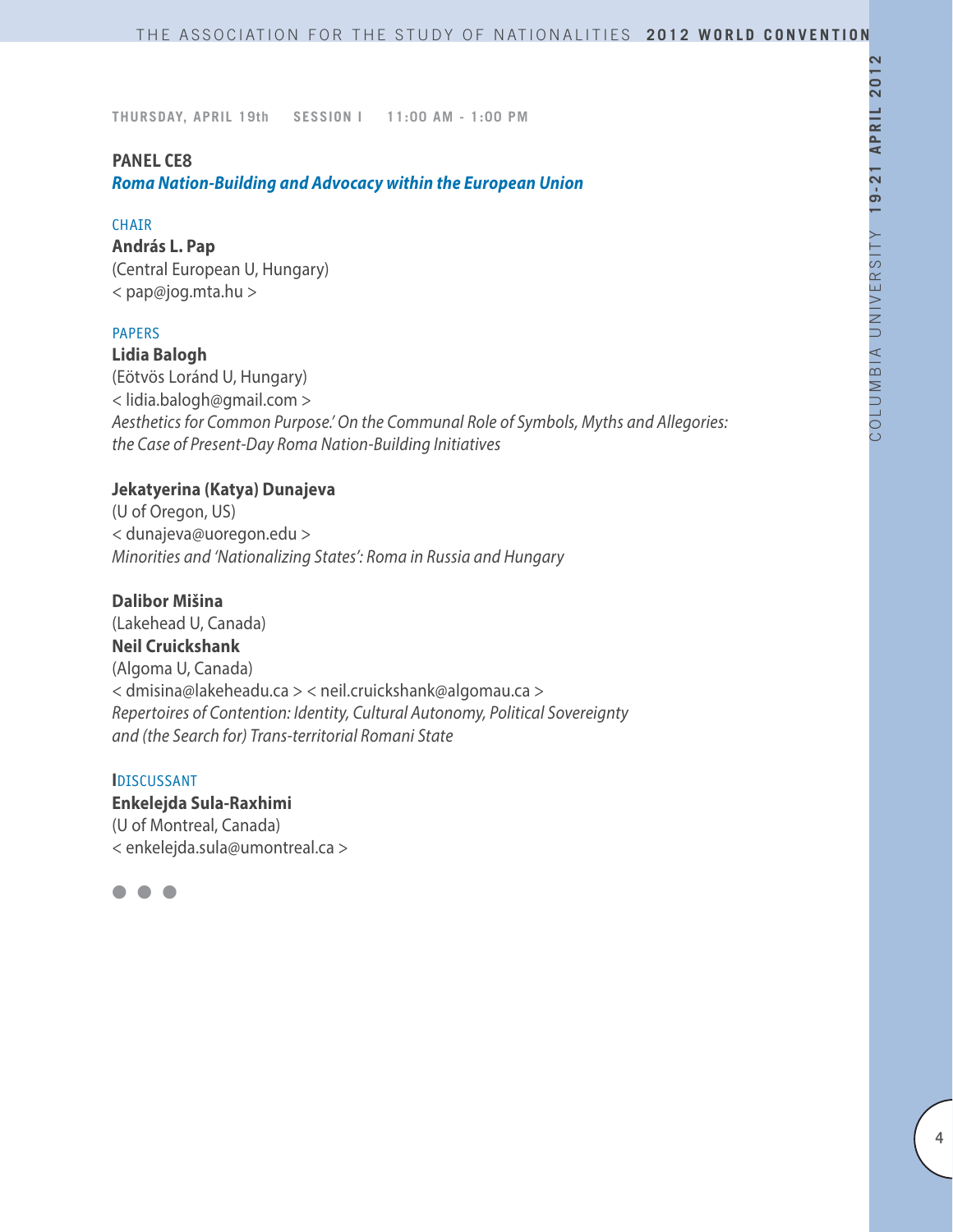## **PANEL CE12**

*Domestic and Geopolitical Dynamics of Hungarian Nationalism*

#### **CHAIR**

**Myra Waterbury**

(Ohio U, US) < waterbur@ohio.edu >

# PAPERS

**David Haglund**

(Queen's U, Canada) < david.haglund@queensu.ca > *Going Against the Flow: Sinn Féin's Unusual Hungarian "Roots" and the Issue of Intra-European "Policy Transfer"*

## **Umut Korkut**

(Glasgow Caledonian U, UK) < umut.korkut@gcu.ac.uk > *An Alternative Globalist Geopolitical Imagination in the Middle of Europe: Hungarian Turanism*

# **Erin Marie Saltman**

(U College London, UK) < e.saltman@ucl.ac.uk > *Heroes, Holidays and the Hungarian Guard: Radical Right Youth Culture in Hungary*

## **Leslie Waters**

(UCLA, US) < leslie.waters@fulbrightmail.org > *Returning Home: The Political and Historical Symbolism of the First Vienna Award in Hungary, November 1938*

## DISCUSSANT

**László Kürti** (U of Miskolc, Hungary) < kurti1953@gmail.com >

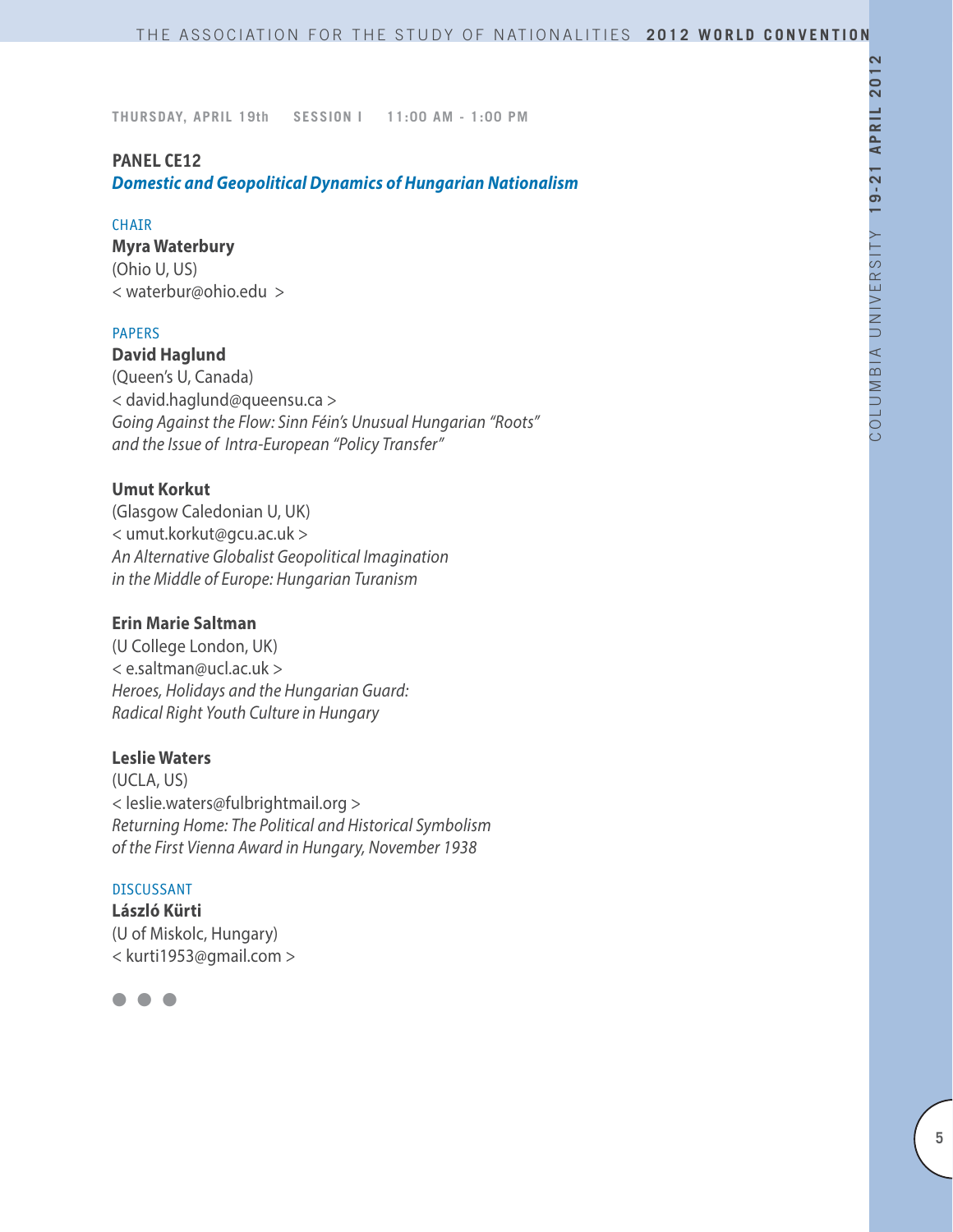# **PANEL EU8** *The National Question in China*

#### **CHAIR**

**Marie-Eve Reny** (U of Chicago, US) < mreny@uchicago.edu >

#### PAPERS

**Nick Holdstock** (U of Edinburgh, UK) < nholdstock@hotmail.com > *Post-conflict identities amongst Uighurs and Han Chinese- 'Good-', 'Bad-' and 'Non-Muslims'* 

**Henryk Szadziewski**

(Uyghur Human Rights Project, US) < hszad@uhrp.org > *Loyal Supporters? Soccer and the Modern Uyghur Identity*

## **Colin Mackerras**

(Griffith U, Australia) < c.mackerras@griffith.edu.au > *Causes of the July 2009 Riots in the Xinjiang Capital Ürümq*

#### **Kilic Kanat**

(Penn State U, US) < kbkanat@gmail.com > *Rallying Against the Minorities: Researching the Implications of Domestic Level Diversionary Theory of War in the Context of China's Policy Towards Its Minorities*

# **Jeanette A Barbieri**

(Hollins U, US) < jbarbieri@hollins.edu > *Against the Spectacle of Disaster Citizenship: Documentary Counter-narratives on the Wenchuan 2008 Earthquake*

#### DISCUSSANT

**Robbie Barnett** (Columbia U, US) < rjb58@columbia.edu >

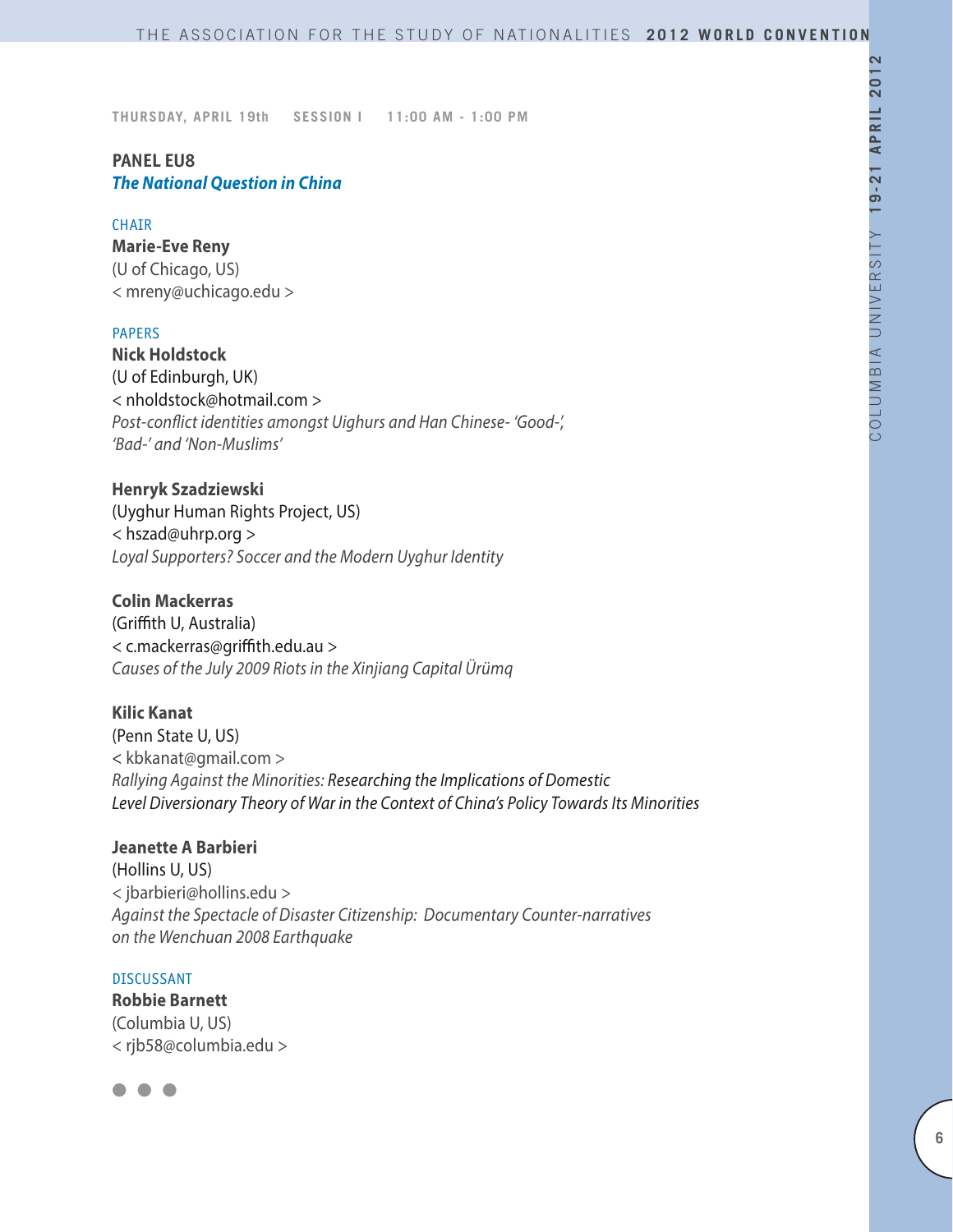## **PANEL K8**

*Understanding Ethnic Mobilization and Secession*

#### CHAIR

#### **Noah Tucker**

(US Department of Defense) < ntucker@post.harvard.edu >

## PAPERS

## **Loretta Dell'aguzzo**

(Istituto Italiano di Scienze Umane, Italy) < loretta.dellaguzzo@hotmail.it > *Explaining Different Patterns of Ethno-nationalist Mobilization and Political Violence in the Post-socialist Secessionist Entities* 

## **David Szakonyi**

(Columbia U, US) < ds2875@columbia.edu > *Democracy after Secession: Institutions and Threats to the Political Regime in Unrecognized States*

## **Giulia Prelz Oltramonti**

(U Libre de Bruxelles, Belgium) < gprelzol@ulb.ac.be > *Looking at Abkhazia and South Ossetia through a Political Economic Perspective: Protracted Conflicts, Motive and Feasibility*

## **Lasha Tchantouridze**

(Norwich U, US) < ltchanto@norwich.edu > *Contested Notions of Nationhood: Protodiplomacy and Armed Conflict in Georgia*

#### DISCUSSANT

**Tamar Zurabishvili** (Tbilisi State U, Georgia/CUNY Graduate Center, US) < tamar.zurabishvili@gmail.com >

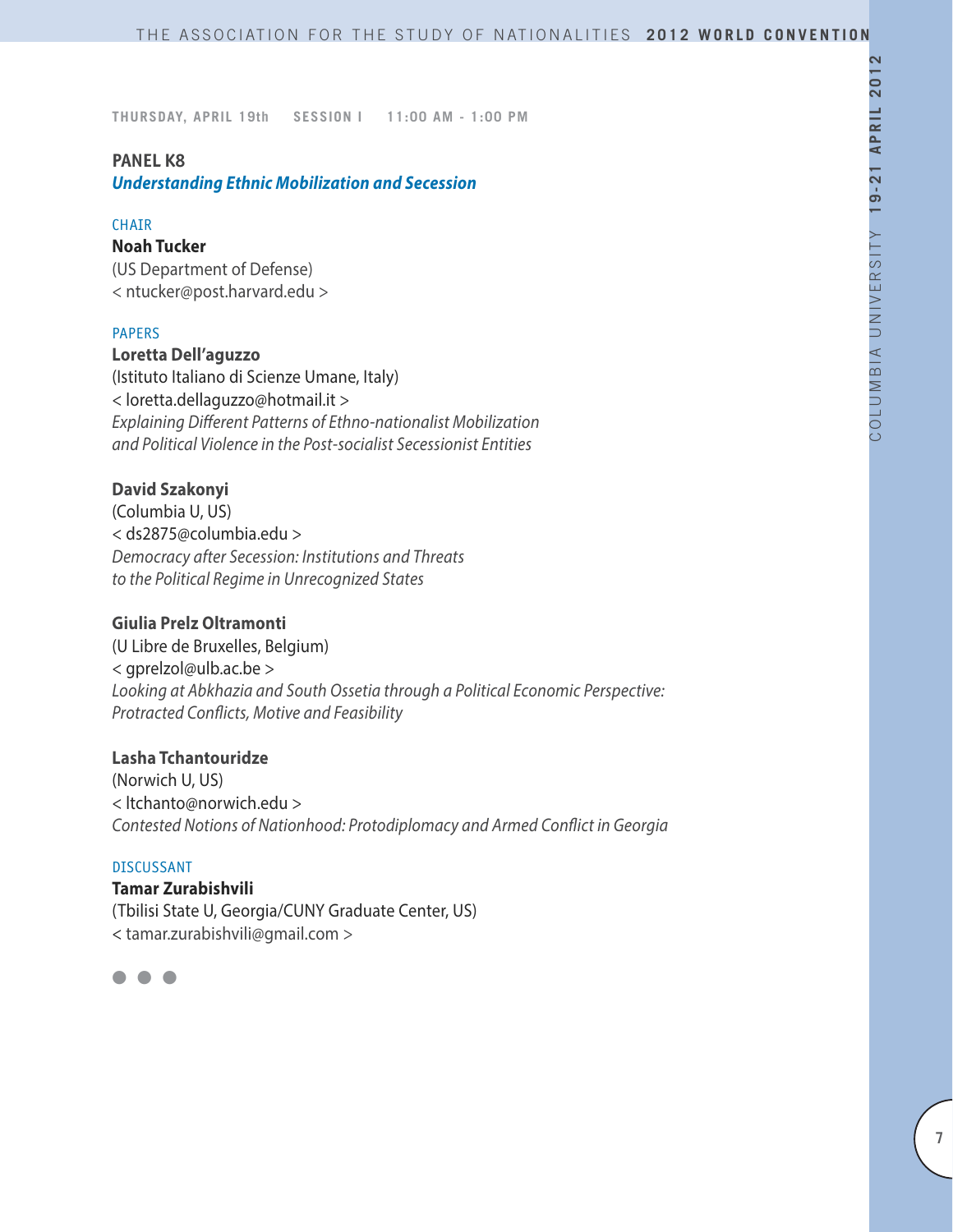## **PANEL N10**

*Political Myths about the Nation and Its Others: I*

#### CHAIR

## **Kaja Sirok**

(National Museum for Contemporary History, Slovenia) < kaja.sirok@muzej-nz.si >

## PAPERS

## **Ioana Bunescu**

 (Malmö U, Sweden) < ioana.bunescu@mah.se > *The Creative Use of Mainstream Myths in Legitimizing Transnational Minority Representation. The Case of Romanian Roma Kings*

# **Anamaria Dutceac**

(Lund U, Sweden) < anamaria\_dutceac.segesten@slav.lu.se > *At the Intersection of Nation and Church: Political Myth in the Balkans*

# **Bo Petersson**

(Malmö U, Sweden) < bo.petersson@mah.se > *Between Glory and Disorder: Political Myth in Russia*

#### DISCUSSANT

**Olga Malinova**  (INION, Moscow, Russia) < omalinova@mail.ru >

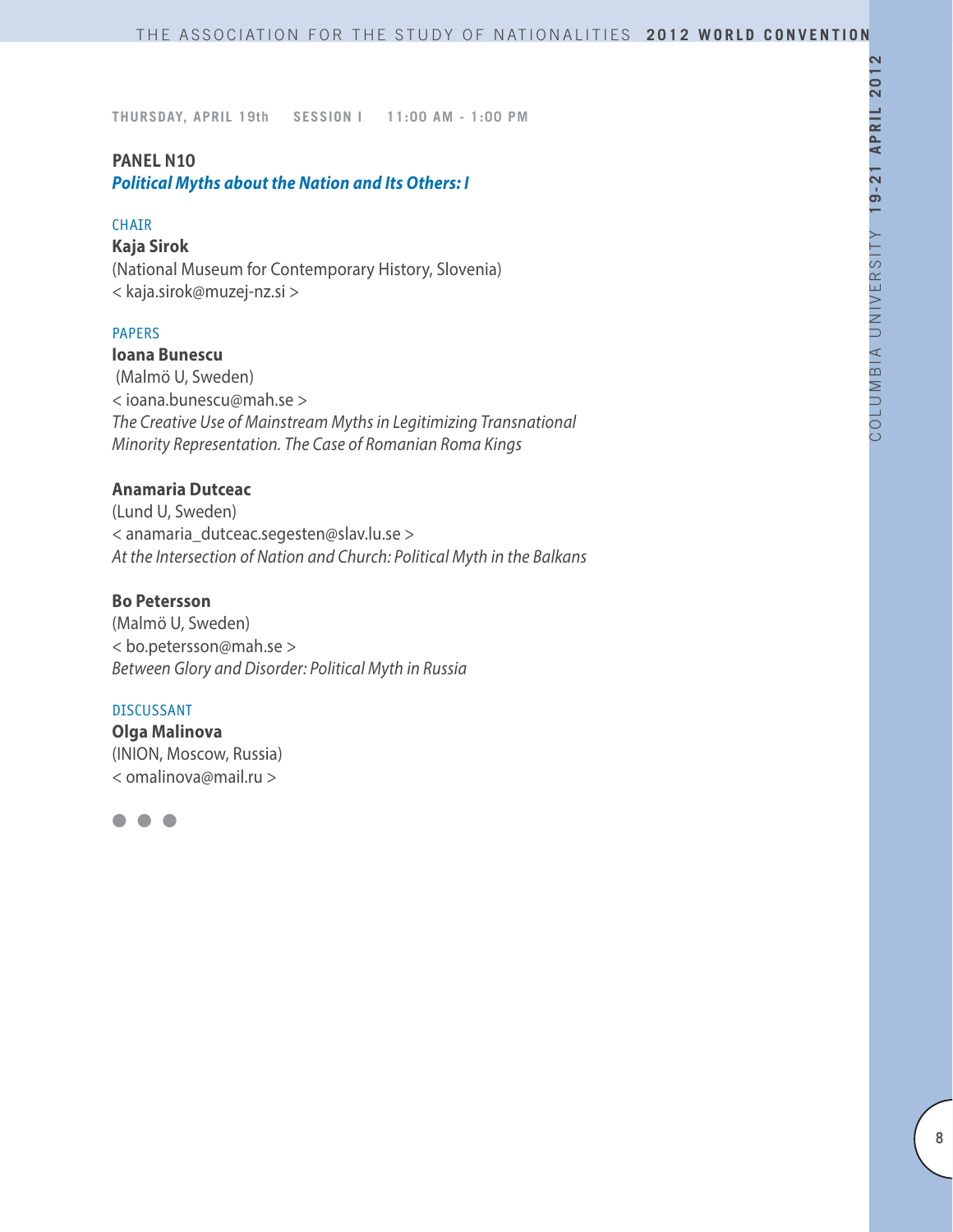## **PANEL R2**

*Panel Elections and Political Mobilizations in Russia since 2007*

#### **CHATR**

**Elise Giuliano** (Columbia U, US) < eg599@columbia.edu>

## PAPERS

**Dan Epstein** (Colgate U, US) < depstein@colgate.edu > *Birth of Informal Norms in Post-Soviet Bryansk Oblast: Impact of Early Trends in Executive-Legislative Relations.*

## **Lou Brenez**

(U Libre de Bruxelles, Belgium) < lbrenez@ulb.ac.be > *The Electoral Mobilization of a "Pro-Kremlin Opposition Party" at the Local Level: The Strategic Dilemmas of Just Russia in Tomsk in 2007-2010*

## **Tatyana Shukan**

(Sciences Po Paris, France) < tatyana.shukan@gmail.com > *The « Street » Opposition and Electoral Mobilization: Youth Protests in Russia from the 2007-2008 to the 2011-2012 Electoral Cycles* 

## **Clémentine Fauconnier**

(Sciences Po Paris, France) < clementine.fauconnier@wanadoo.fr > *Mobilization and Demobilization of the Party of Power United Russia during the 2011-2012 Electoral Cycle*

#### DISCUSSANT

**J. Paul Goode** (U of Oklahoma, US) < paulgoode@ou.edu >

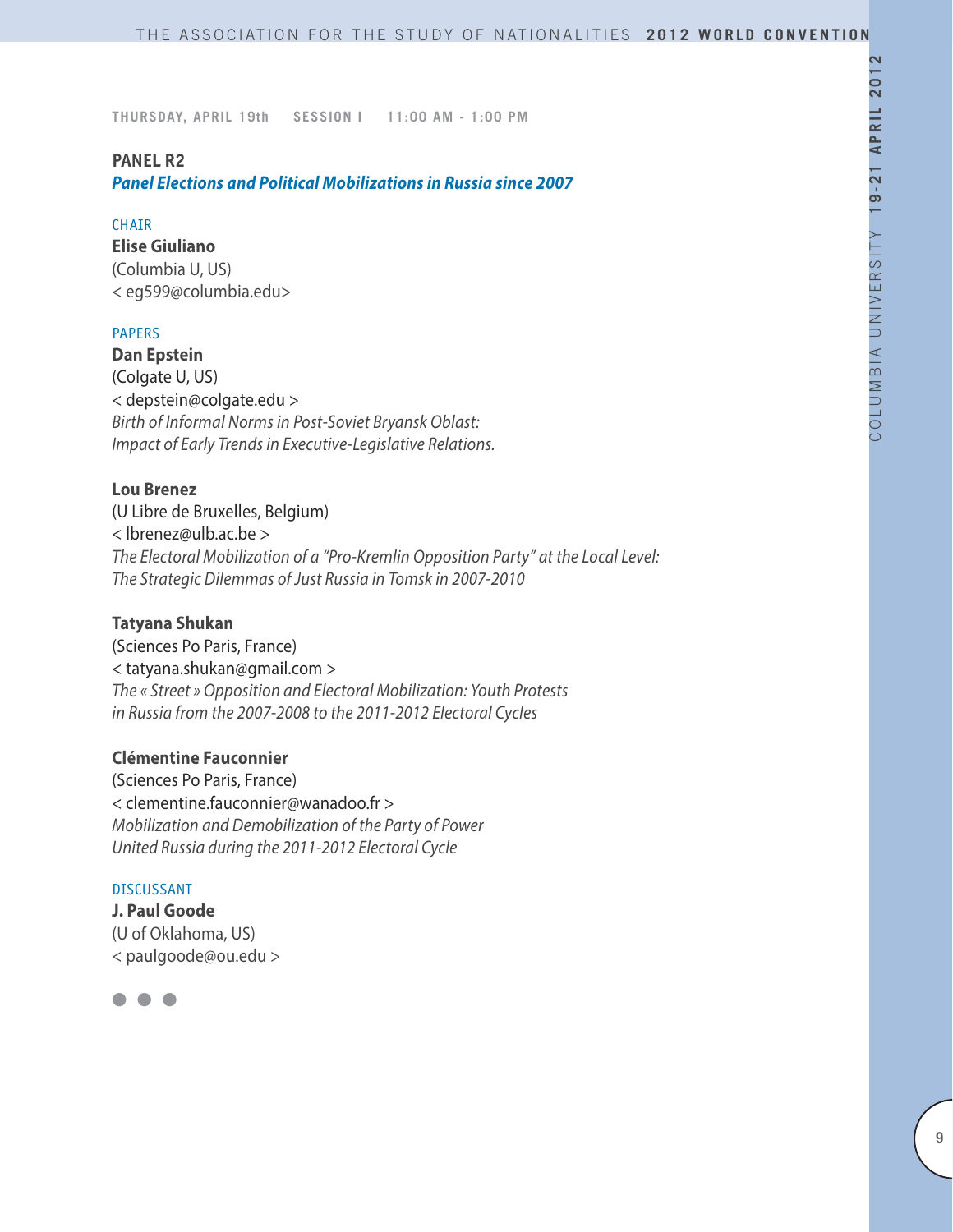# **PANEL U8** *Ukrainian Migration*

#### **CHAIR**

**Mica Hall** (Defense Language Institute, US) < mica.hall1@gmail.com >

## PAPERS

**Michal Nekorjak** (Masaryk U, Czech Republic) < nekorjak@fss.muni.cz > *Exploitation and Violence in Ukrainian Ethnic Economy in the Czech Republic: Praxeological Versus Ethnocultural Explanations*

## **Halyna Lemekh**

(New York City College of Technology, US) < hlemekh@citytech.cuny.edu > *Novices versus Veterans: Ukrainian Newly Arrived Immigrants in New York*

## **Natalia Khanenko-Friesen**

(U of Saskatchewan, Canada) < natalia.khanenkofriesen@gmail.com > *Between a Rock and a Hard Place: The Literary, the Folk, and the Religious in Contemporary Ukrainian Labour Migrant Writing*

#### DISCUSSANT

**Oleh Wolowyna** (U of North Carolina-Chapel Hill, US) < olehw@aol.com >

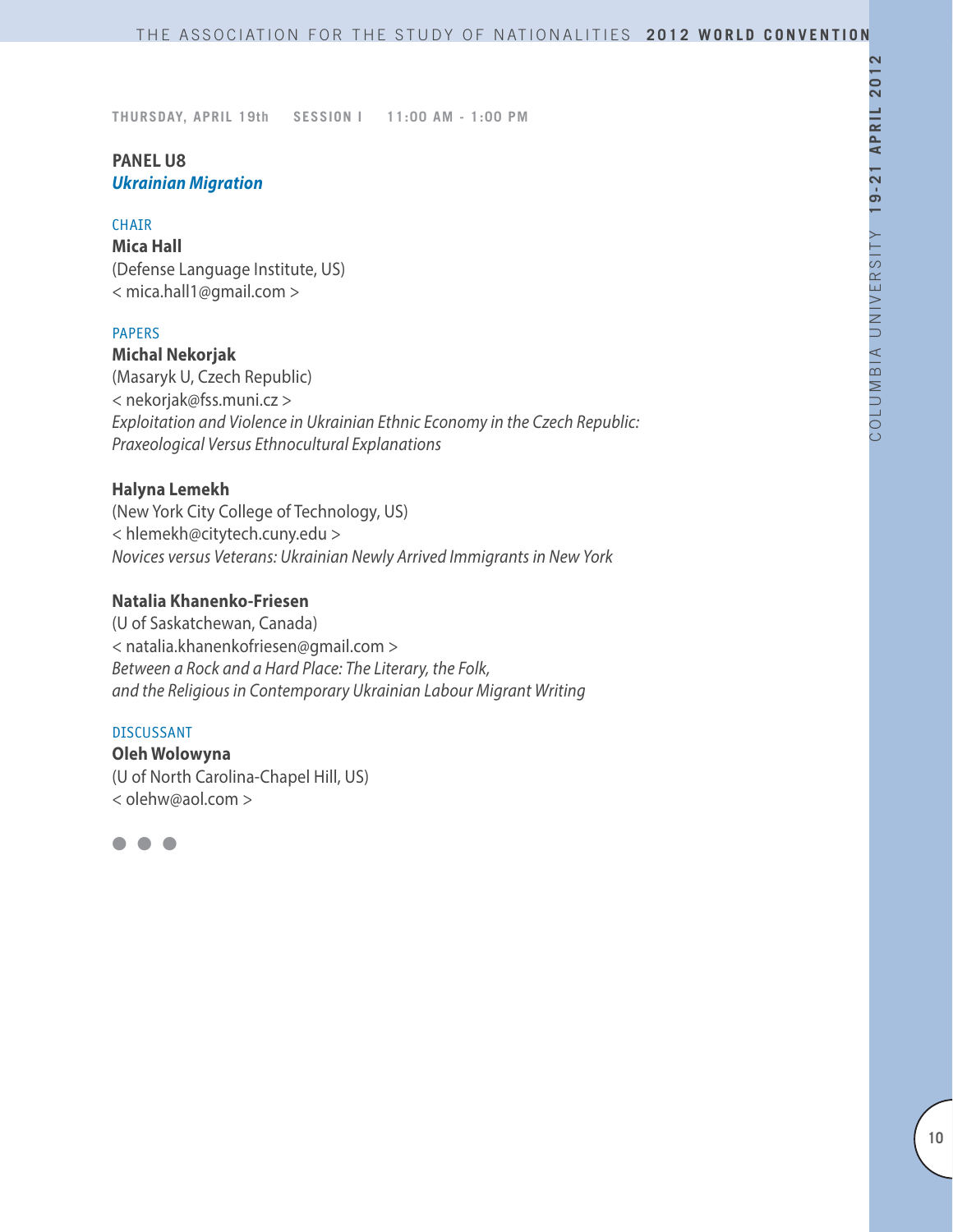#### **PANEL BK11**

*Bosnia and Herzegovina 20 Years after Independence: Perspectives on Governance, Economics and Social Progress*

## **CHAIR**

#### **Valery Perry**

(Public International Law and Policy Group, Sarajevo, Bosnia) < valeryperry@yahoo.com >

#### PAPERS

## **Iva Vukusic**

(Sense News Agency, The Hague, The Netherlands) < vukusic.iva@gmail.com > *Successes and Failures of the ICTY in Relation to Bosnia and Herzegovina*

## **Tina Mavrikos-Adamou**

(Hofstra U, US) < tinamavadamou@gmail.com > *Political Challenges facing post-Communist, post-Conflict Societies: Bosnia-Herzegovina and Kosovo*

## **Soeren Keil**

(Canterbury Christ Church U, UK) < soeren.keil@canterbury.ac.uk > *Power-Sharing in the Western Balkans*

#### DISCUSSANT

**Adam Fagan**  (Queen Mary, U of London, UK) < a.fagan@qmul.ac.uk >

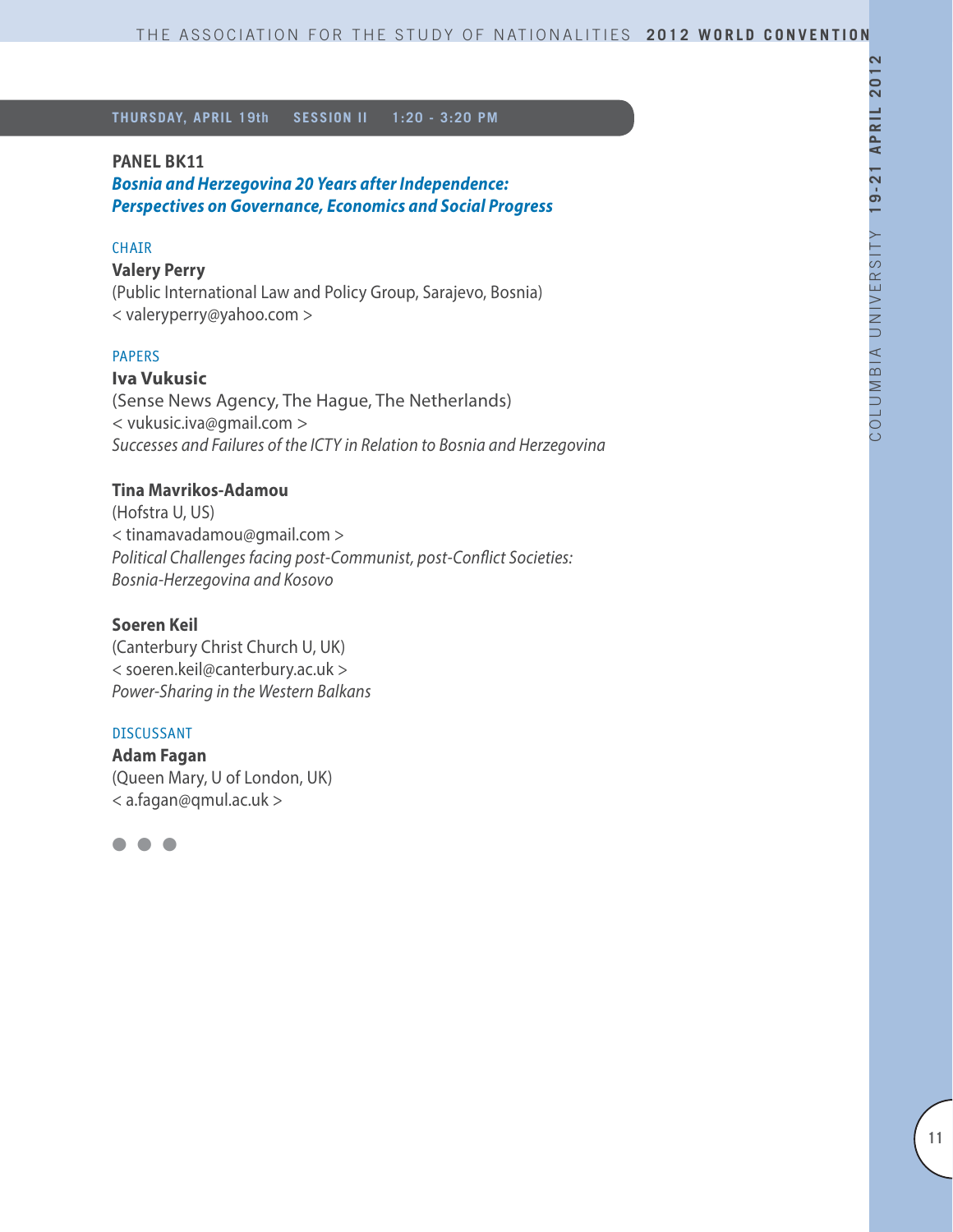# **PANEL BK21**

*Negotiating Minority Identities in Southern Europe*

## **CHAIR**

**Tanya Domi**  (Columbia U, US) < td207@columbia.edu >

## PAPERS

**Marko Zilovic** (U of Belgrade, Serbia) < marko.zilovic@gmail.com> *Comparative External Citizenship Regimes in South-Eastern Europe*

## **Suzana K Ostojic**

(Bunyevci Information Center, Serbia) < suzanako@open.telekom.rs >

## **Aleksandar Raic**

(Comity of Science, Serbia) < anojzac@gmail.com > *The Sustainability of National Development of the Bunyevci Ethnic Minority in Serbia*

## **Julija Sardelic**

(U of Ljubljana, Slovenia) < sardelic.julija@gmail.com > *Repositioning the Roma in Post-Socalist Slovenia and Croatia*

#### **Ina Merdjanova**

(Trinity College Dublin, Ireland) < merdjand@tcd.ie > *"Neither Bulgarians among Bulgarians nor Turks among Turks": The Contested Identities of Pomaks in Bulgaria*

#### DISCUSSANT

**Marlene Spoerri** (U of Amsterdam, Netherlands/Columbia U, US) < marlenespoerri@gmail.com >

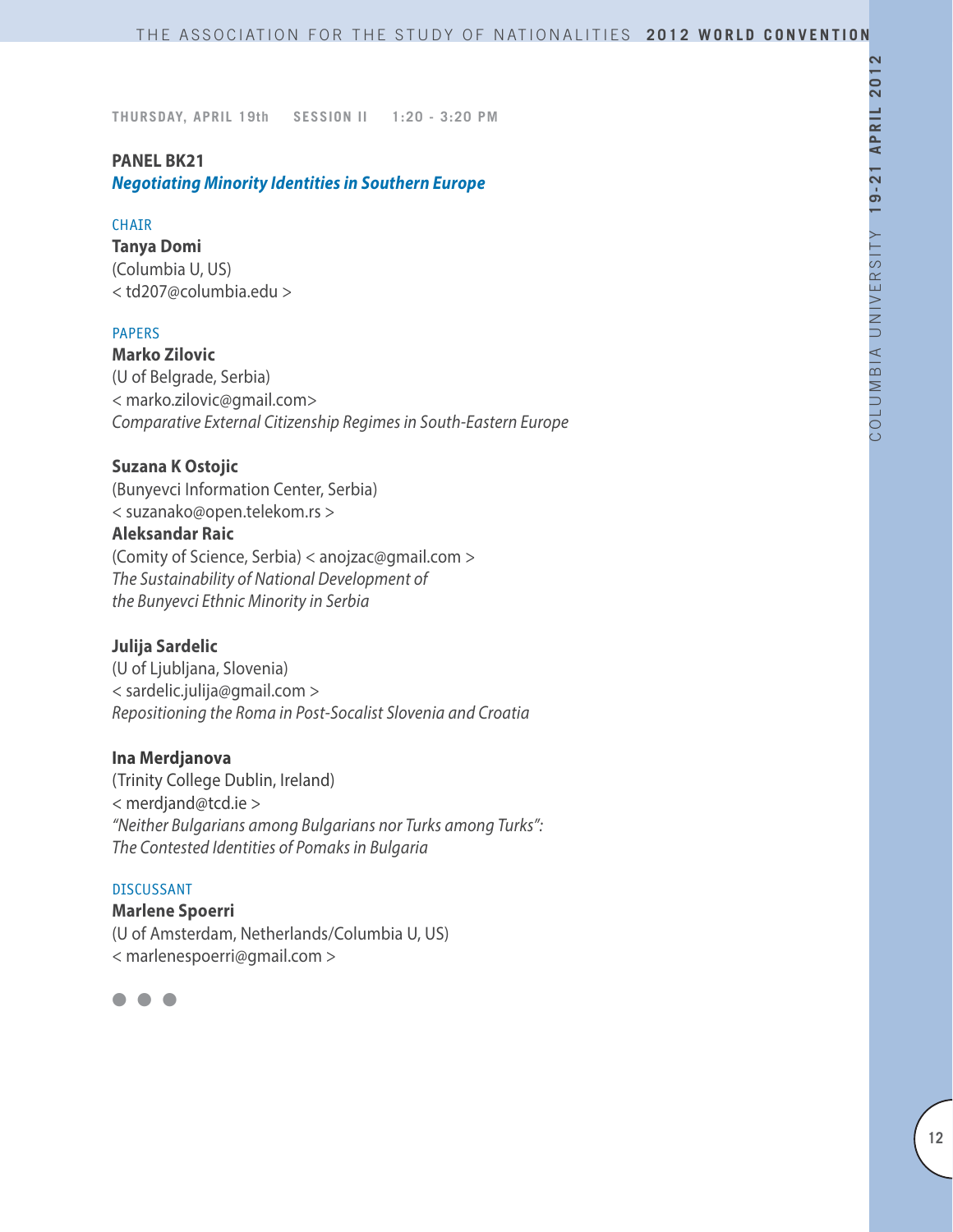#### **PANEL BO2**

*Book Panel on Alexander J. Motyl,* **The Jew Who Was Ukrainian** *(Cervena Barva Press, 2011)*

#### CHAIR

**Berel Rodal** (UJE Board Director, Ottawa, Canada) < rodal@imti.com >

## PARTICIPANTS

**Vitaly Chernetsky** (Miami U, US) < chernev@muohio.edu >

# **Tamara Hundorova**

(Institute of Literature, Kyiv, Ukraine) < hundorova@gmail.com >

# **Catharine Theimer Nepomnyashchy**

(Barnard College, NY, US) < cn29@columbia.edu >

## **Alexander J. Motyl**

(Rutgers u, Newark, US) < ajmotyl@andromeda.rutgers.edu >

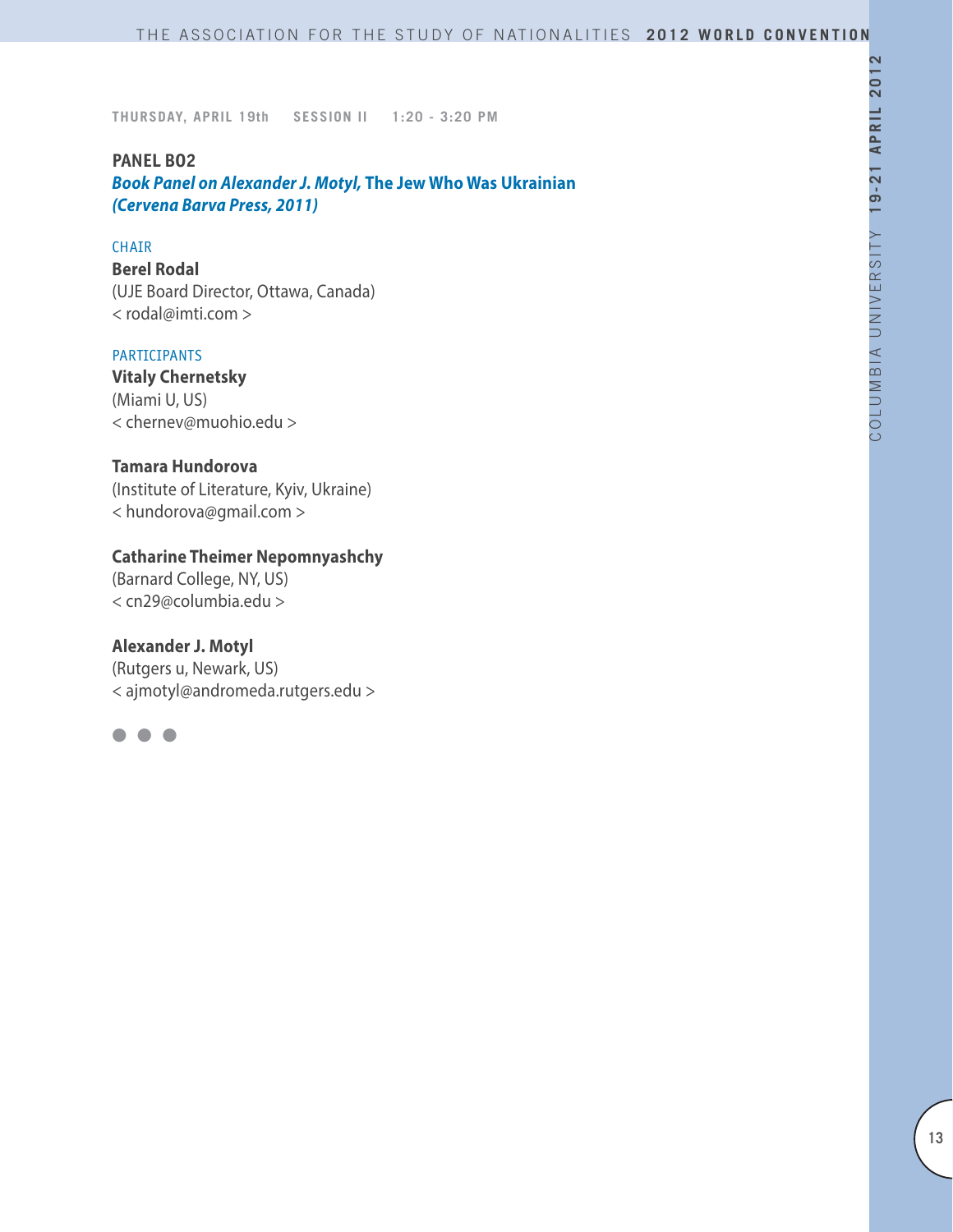#### **PANEL CE3**

*The Internationalization of Memory Games: Actors and Institutions*

#### CHAIR

**Georges Mink** (CNRS, Paris, France) < mink@u-paris10.fr >

## PAPERS

**Pascal Bonnard** (Sciences Po, Paris, France) < pascal.bonnard@sciences-po.org > *Memory, Ethnic Conflict and European Norms on Diversity in Latvia*

#### **Laure Neumayer**

(U Paris 1 Panthéon Sorbonne, France) < laure.neumayer@univ-paris1.fr > *The Transformations of Hungarian Memory Policy: From "Nation Policy" to the Protection of National Minority Rights in the EU*

# **Zofia Waślicka**

(U Paris Ouest Nanterre La Défense, France) < zosiawaslicka@gmail.com > *Memory Conflicts of the "March of the Living" in the Former Death Camp Auschwitz-Birkenau*

#### DISCUSSANT

**Dominique Arel** (U of Ottawa, Canada) < darel@uottawa.ca >

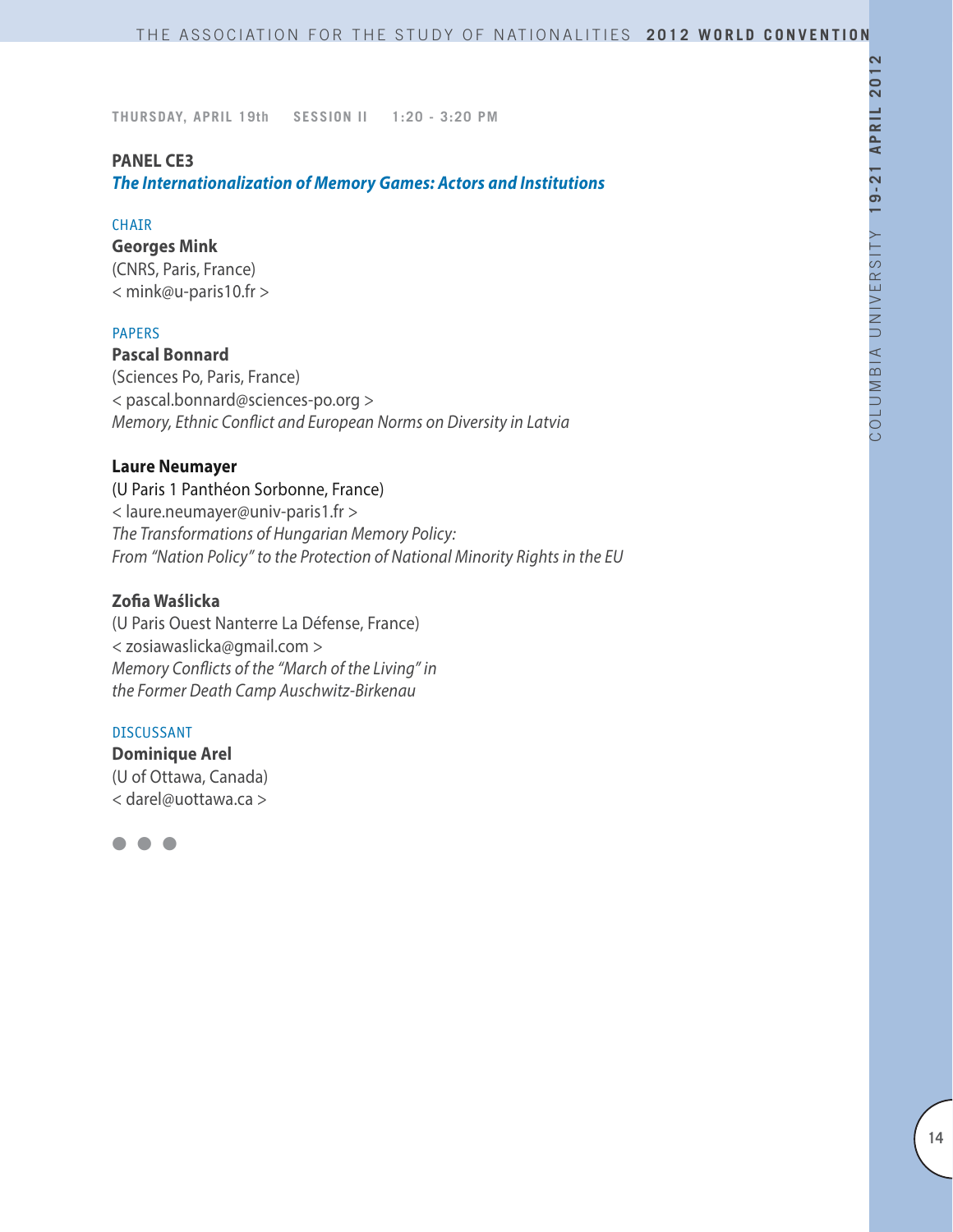#### **PANEL CE4**

*Non-Resident Citizenship in Hungary: Normative Dilemmas and Political Implications*

#### **CHAIR**

**Mária M. Kovács** (Central European U, Hungary) < kovacsma@ceu.hu >

## PAPERS

**Myra Waterbury** (Ohio U, US) < waterbur@ohio.edu > *Ethnic Citizenship in Hungary: Explaining Recent Policy Changes and their Comparative Implications* 

## **Szabolcs Pogonyi**

(Central European U, Hungary) < pogonyi@ceu.hu > *Non-Resident Citizenship in Hungary: Interethnic and Interstate Relations*

#### **Balázs Majtényi**

(Eötvös Loránd U, Hungary) < foldresz@gmail.com > *Justifications and Caveats: The Current Legislation on External Citizenship for Hungarians*

#### **Zsolt Körtvélyesi**

(Central European U, Hungary) < kortvelyesi\_zsolt@ceu-budapest.edu > *Remedial Justice, Nationality, and the Hungarian Context*

#### **Mónika Ganczer**

(Széchenyi István U, Hungary) < ganczermonika@yahoo.com > *International Law and Dual Nationality of Hungarians Living Outside the Borders*

#### **DISCUSSANT**

**András L. Pap** (Central European U, Hungary) < pap@jog.mta.hu >

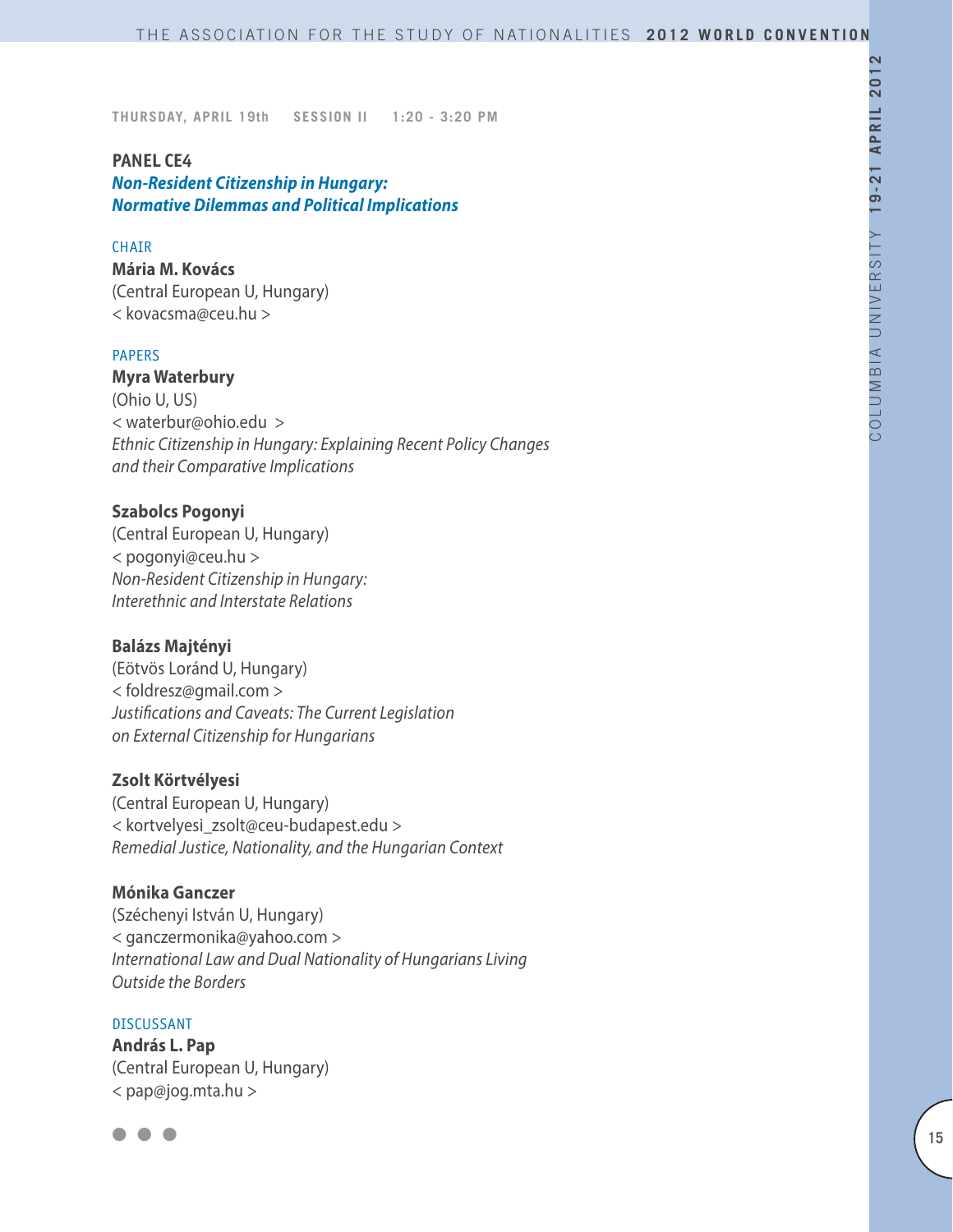#### **PANEL EU10**

*Nation Building through the Arts in Central Asia*

#### **CHAIR**

**Hélène Thibault** (U of Ottawa, Canada) < hthib097@uottawa.ca >

## PAPERS

**Slavomir Horak** (Charles University, Czech Rep) < slavomir.horak@post.cz > *The Architecture of the Great Renaissance in Turkmenistan*

## **Katherine Hughes**

(School of Oriental and African Studies, UK) < katherine\_hughes@yahoo.com > *Heritage, Memory and Pastiche: Modern Tajik Architecture and Memorial Culture Since Independence*

## **Diana Kudaibergenova**

(U of Cambridge, UK) < dk406@cam.ac.uk > *Nazarbayev's Substitution Ideology for post-Soviet Kazakhstan: Problems and Myths of Legitimation and National Identity*

## **Marcie Patton**

*(Fairfield U,* US*)* < mpatton309@sbcglobal.net > *Heritage(s) in the National Historic Museum of Kyrgyzstan*

# DISCUSSANT **Olivier Ferrando** (Sciences Po, Paris, France) < olivier.ferrando@sciences-po.org >

l l l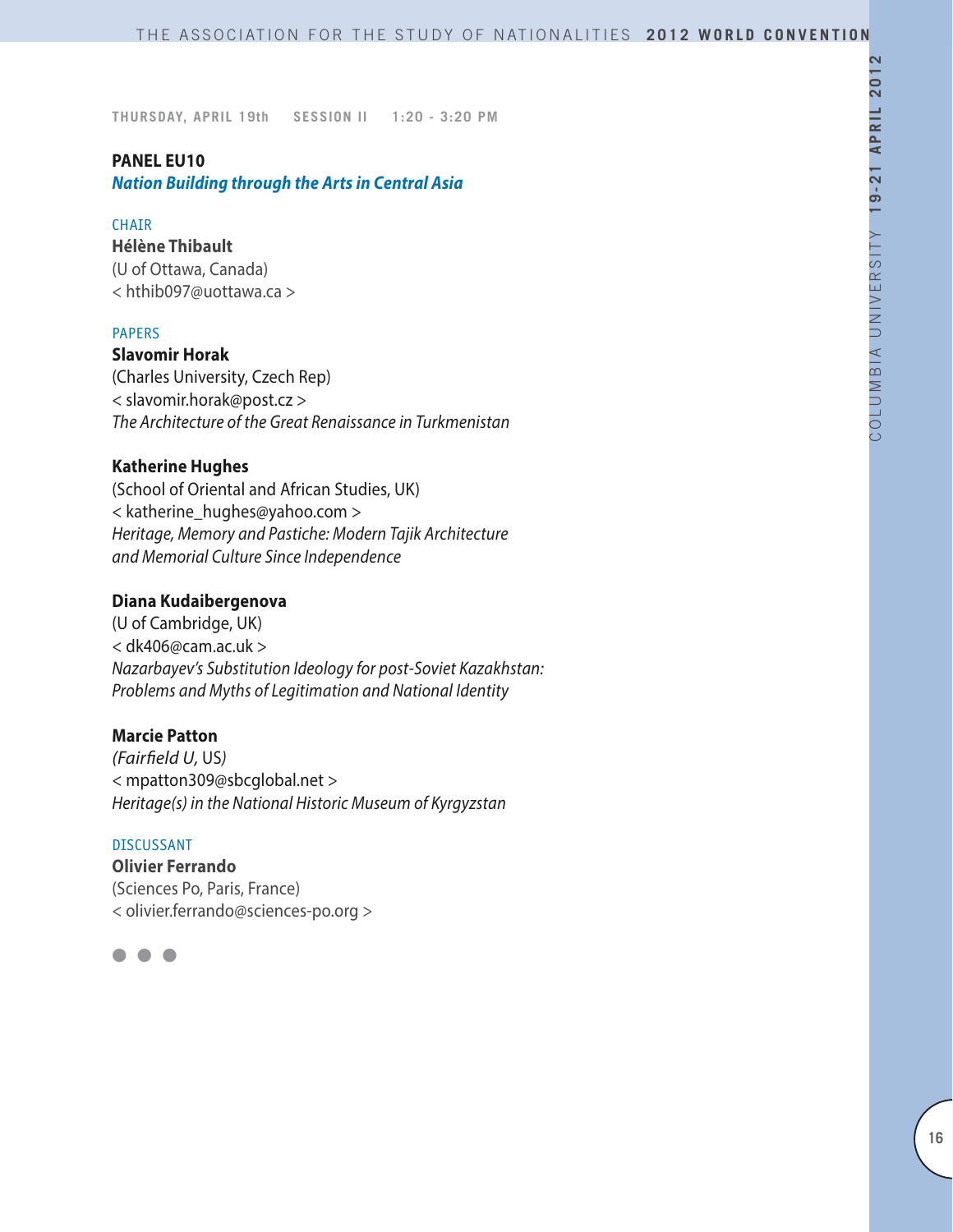#### **PANEL K4**

*Politics of Regime and State in Georgia (Roundtable)*

#### **CHAIR**

# **Donnacha Ó Beacháin**

(Dublin City U, Ireland) < donnacha.obeachain@dcu.ie >

## PARTICIPANTS

**Stephen Jones** (Mount Holyoke College, US) < sfjones@mtholyoke.edu> *Georgia: Towards a Virtuous Democracy?*

## **Lincoln Mitchell**

(Columbia U, US) < lam13@columbia.edu > *What if the Coming Elections are not a Turning Point: Semi-Authoritarianism and Semi-Democracy in Georgia*

# **Robyn Angley**

(Harvard U, US) < angleyrobyn@gmail.com > *Troubled Succession: What Leadership Change Reveals about the Georgian Political System*

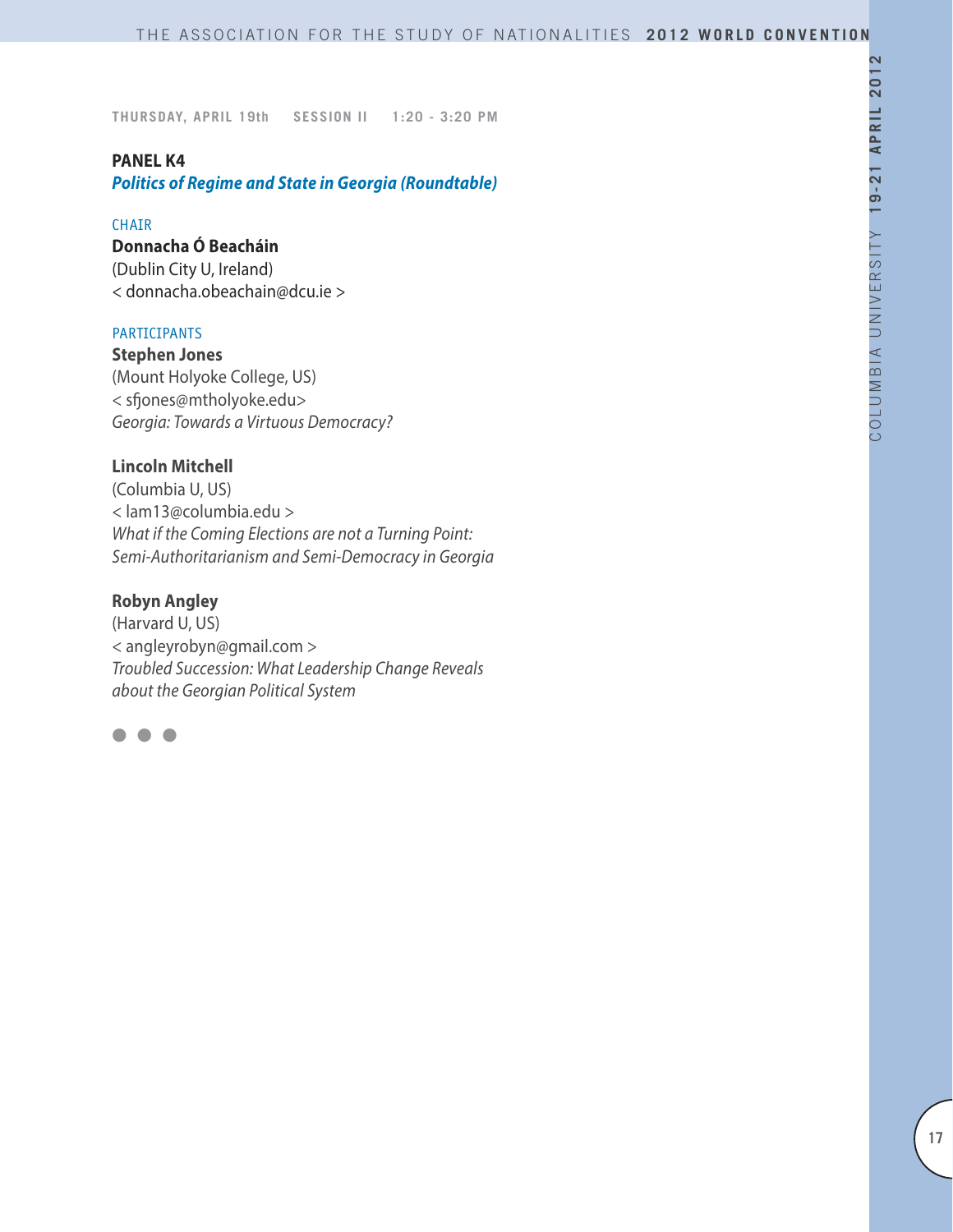# **PANEL R3**

# *Migration across the East-West Borders*

#### CHAIR

## **Denise Mishiwiec**

(SSRC, NY, US) < michiwiec@ssrc.org >

## PAPERS

**James Meyer** (Montana State U, US) < james.meyer7@Montana.edu > *The Leaky Frontier: Muslim Cross-border Travelers Between the Russian and Ottoman States*

## **Andreas Siegert**

(Potsdam U, Germany) < siegertandreas@web.de > *Transaction Costs as Mean to Explain Migration Pattern of Russian Academics to Germany*

## **Olena Fimyar**

(Freie U Berlin, Germany) < olena.fimyar@cantab.net > *Return Academic Migration in Post-Communist Europe*

# **Shushanik Makaryan**

(European U Institute, Italy) < shushanik.makaryan@email.wsu.edu > *Migration Policy-Making in the Eastern Neighborhood of the European Union and in Russia*

#### DISCUSSANT

**Timothy Heleniak** (U of Maryland, US) < heleniak@umd.edu >

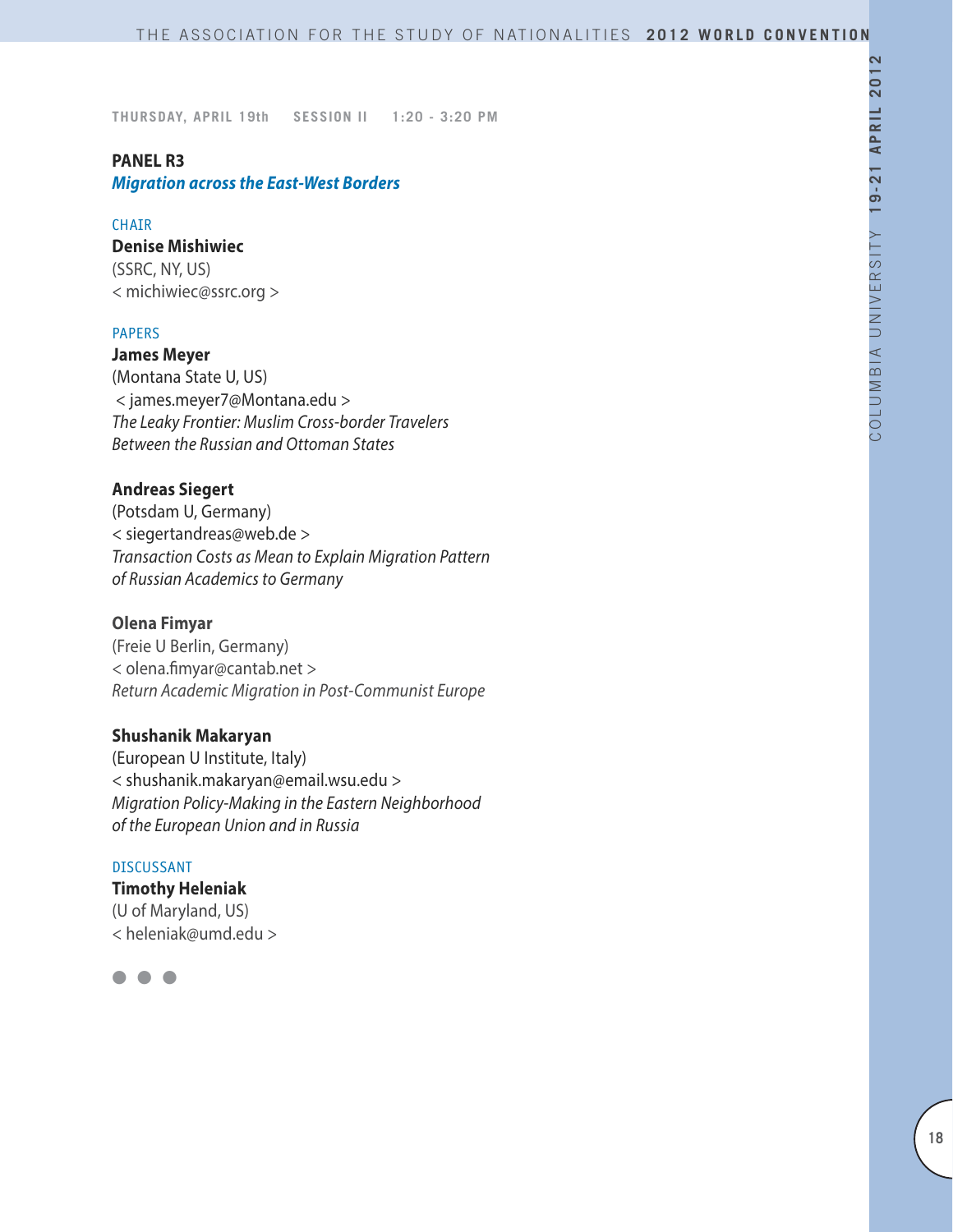# **PANEL TH3**

*Jewish Culture and Politics in Central Europe*

#### CHAIR

**Alti Rodal** (UJE Co-Director, Ottawa, Canada) < altirodal@gmail.com >

## PAPERS

**Jess Olson** (Yeshiva U, US) < jess.olson74@gmail.com > *The House that Straucher Built: Architecture and Jewish Nationalism in Early 20th Century Czernowitz*

# **Francine Friedman**

(Ball State U, US) < fsfriedman@hotmail.com > *The Economic, Social, Political, and Cultural Life of the Bosnian Jews in the Twentieth and Twenty-first Centuries*

#### **Amalia Levi**

(U of Maryland, College Park, US) < amaliasl@gmail.com > *Borderlands and Boundaries: Recasting the History of Jewish Communities in the Balkans through New Media*

## **Geneviève Zubrzycki**

(U of Michigan, US) < genez@umich.edu > *Philo-Semitism and the Building of Pluralism in Contemporary Poland*

#### DISCUSSANT

**Robin Ostow** (U of Toronto, Canada) < robinostow@hotmail.com >

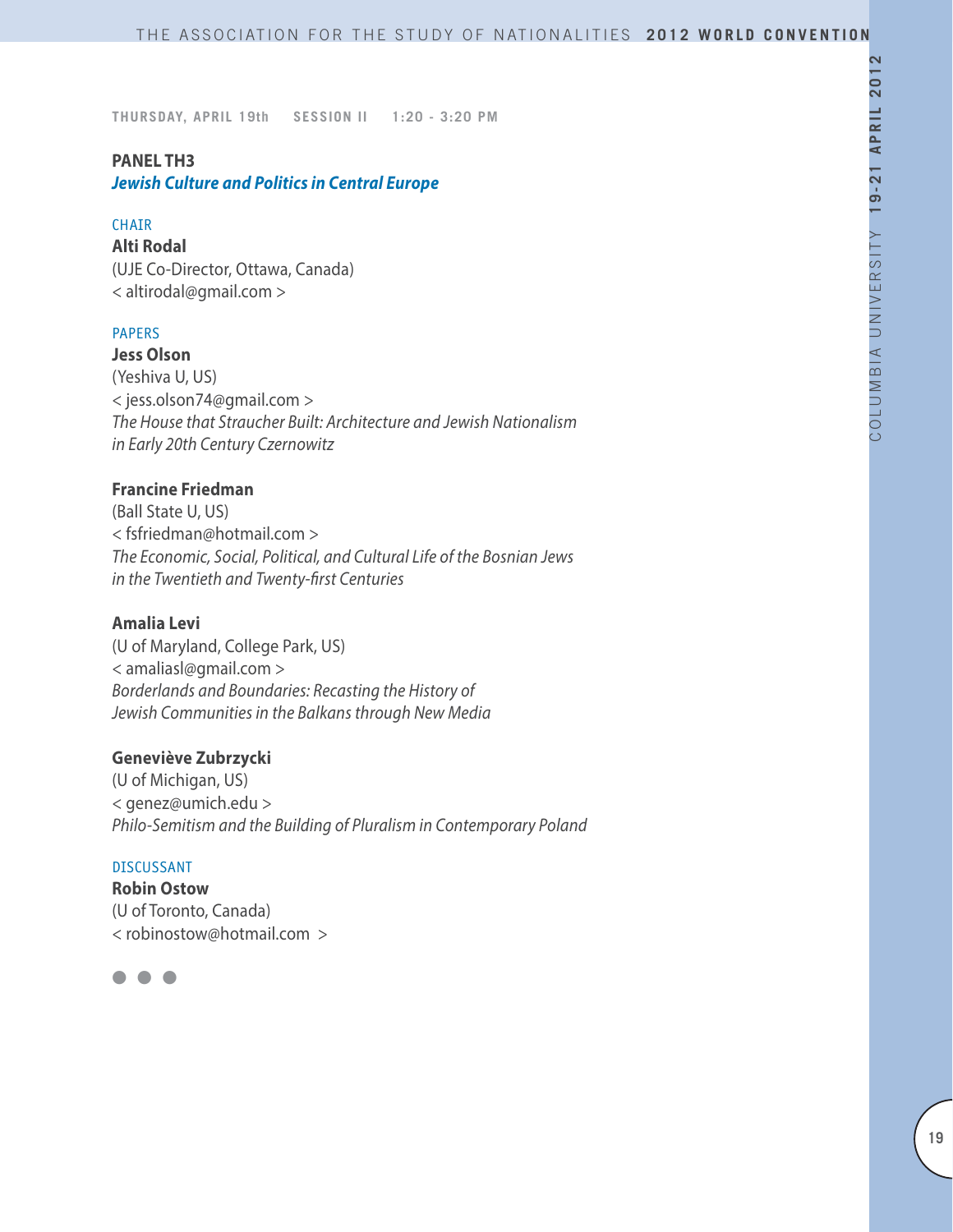## **PANEL BK23**

*Enlarging and Declining? The EU Crisis and the Balkans*

## CHAIR

## **Francine Friedman**

(Ball State U, US) < fsfriedman@hotmail.com >

## PAPERS

# **Stefano Bianchini**

(U of Bologna, Italy) < stefano.bianchini@unibo.it > *The Yugoslav and EU Declines: Diversities, Dynamics of Dissolutions and Sovereignty Reframed*

## **Craig R. Nation**

(War Army College, Pennsylvania, US) < nationr@dickinson.edu > *American Concerns about the Future of Europe*

# **Ana Ješe**

(U of Ljubljana, Slovenia) < ana.jese@gmail.com > *National Heroes vs. EU Benefits: Croatia and EU Conditionality*

## **Roswitha King**

(Østfold University College, Norway) < roswitha.king@hiof.no > *Explaining Aspirations to Join the EU in Post-Independence Kosovo*

## DISCUSSANT

**Bruno Coppieters** (Vrije U, Brussels, Belgium) < bruno.coppieters@vub.ac.be >

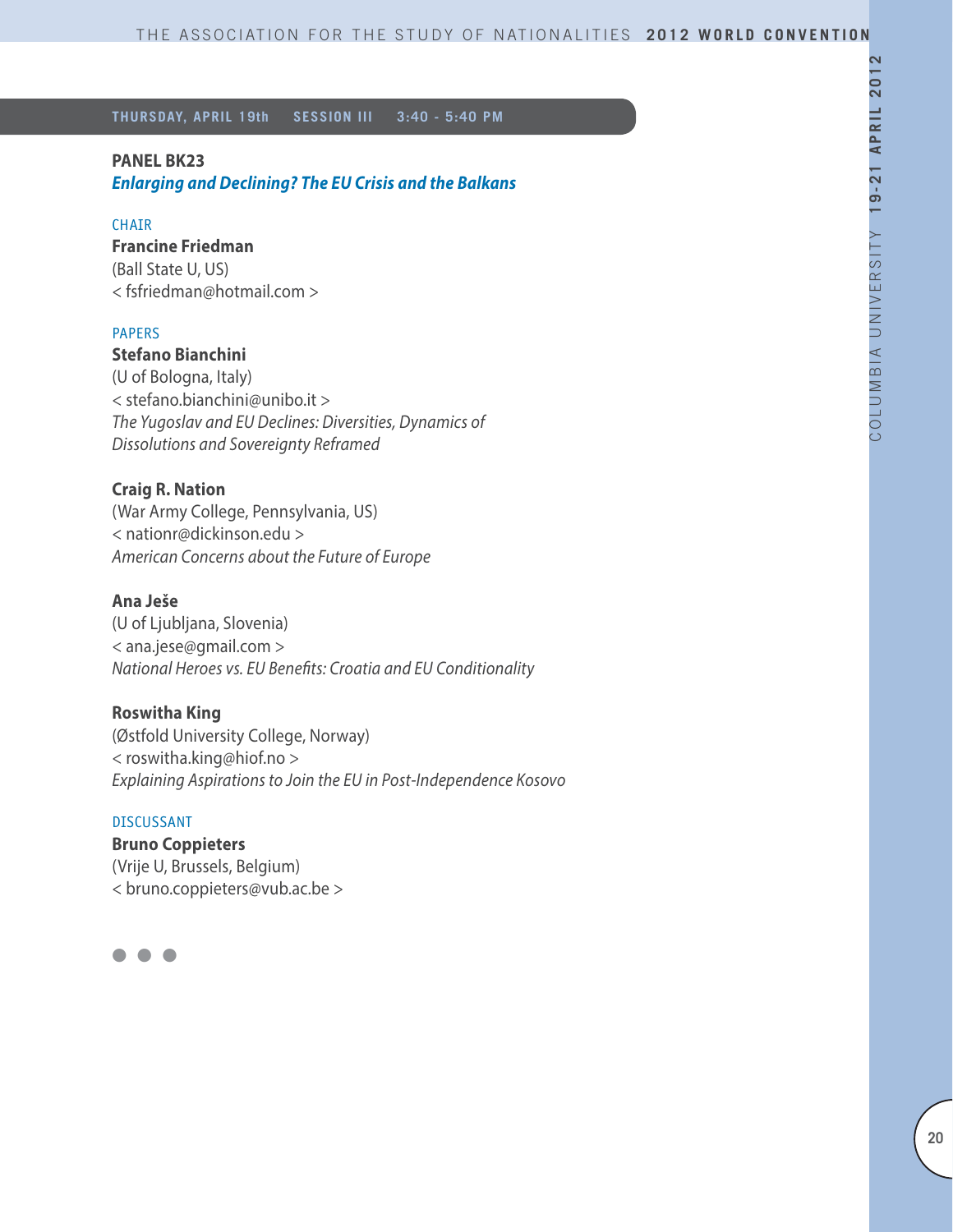#### **PANEL BO6**

*Book Panel on Ronald Grigor Suny, Fatma Müge Göcek and Norman Naimark, eds.,*  **A Question of Genocide: Armenians and Turks at the End of the Ottoman Empire** *(Oxford, 2011)*

#### **CHAIR**

**Abbey Steele** (Princeton U, US) < Abbey.steele@gmail.com >

#### PARTICIPANTS

**Yelkan Turkyilmaz** (Duke U, US) < yt8@duke.edu >

# **Rachel Goshgarian**

(Lafayette U, US) < goshgarr@lafayette.edu >

## **Ronald Grigor Suny**

(U of Michigan, US) < rgsuny@umich.edu >

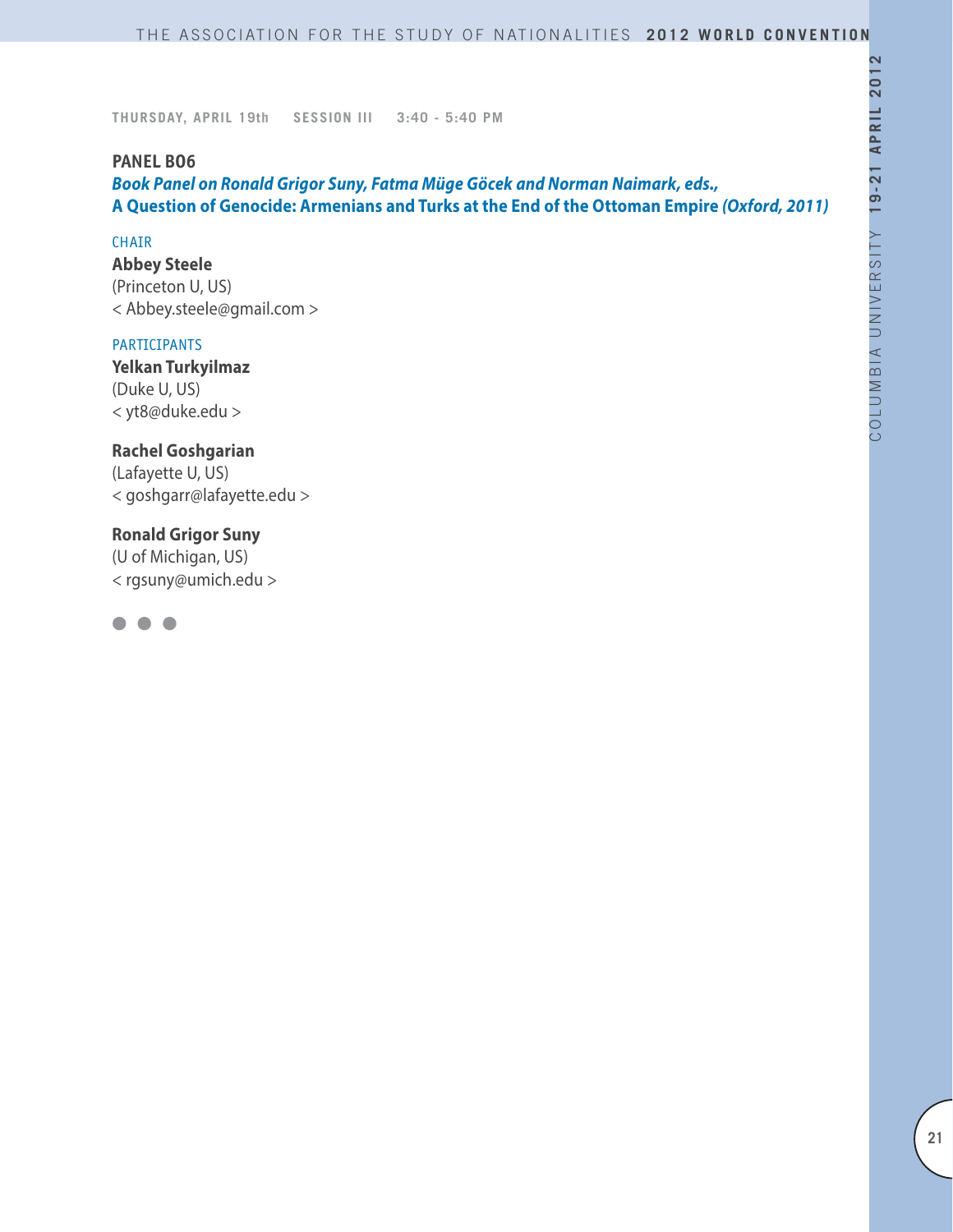#### **PANEL CE19**

*Secret Files, Public Revelations: Exploring the Social Lives of the Communist Secret Service Archives*

#### **CHAIR**

**Katherine Verdery** (CUNY Graduate School, US) < kverdery@gc.cuny.edu >

#### PAPERS

**Saygun Gökariksel** (CUNY Graduate School, US) < sgokariksel@gc.cuny.edu > *Neither Conformist nor Oppositionist nor Independent: A Socialist Informer?*

#### **Maya Nadkarni**

(Swarthmore College, US) < mnadkar1@swarthmore.edu > *Secrecy and the Scandal of Informer Revelations in Postsocialist Hungary*

# **Florin Poenaru**

(Central European U, Hungary) < poenaru\_florin@ceu-budapest.edu > *The Religious Core of the Former Secret Police Archive: Scapegoating as a Political Strategy* 

## **Cristina Vatulescu**

(NYU, US) < cv26@nyu.edu > *In the Beginning was the Missing Record: The First Pages of Soviet-Era Secret Police Files*

#### DISCUSSANT

**Aniko Szucs** (NYU, US) < aniko.szucs@nyu.edu >

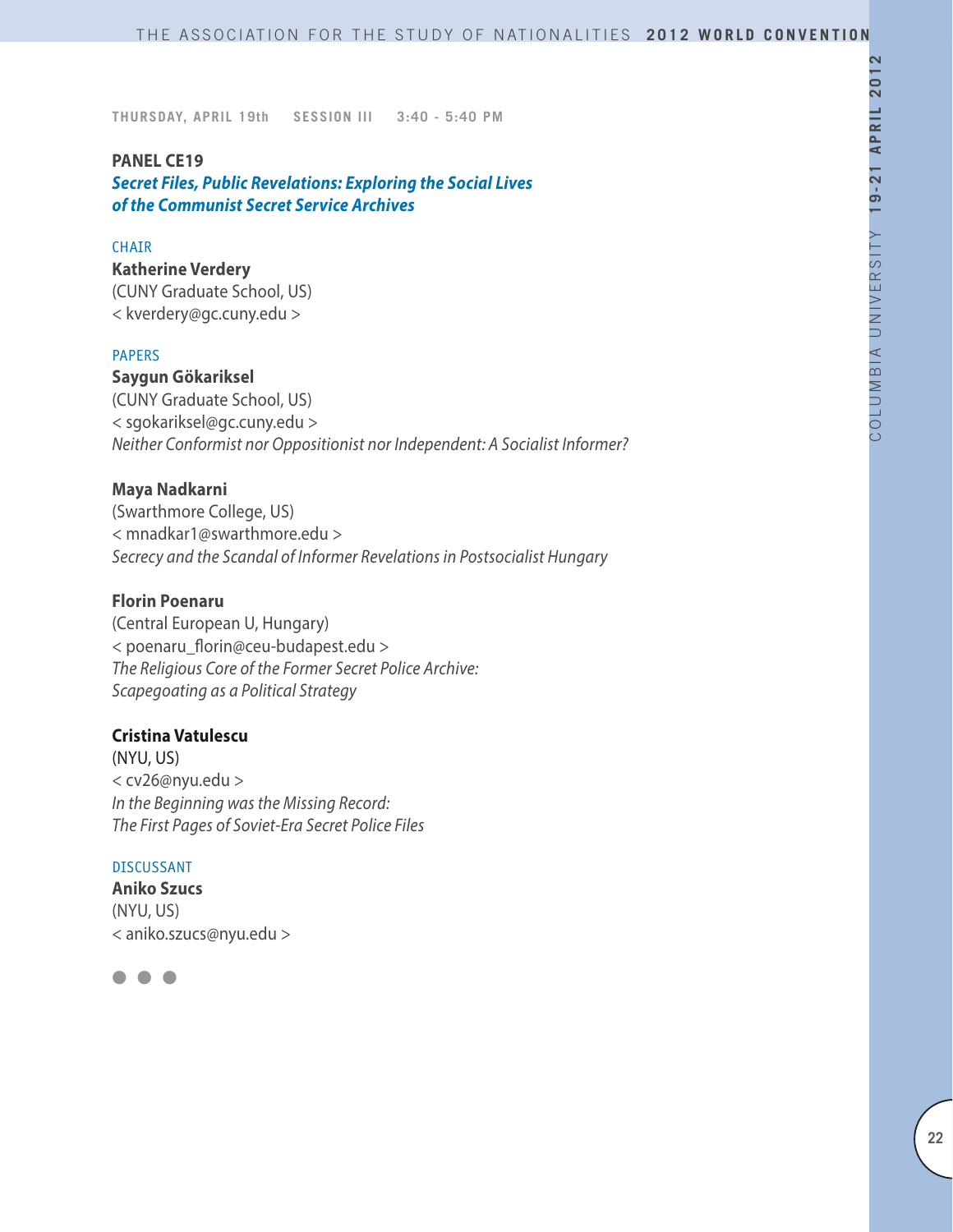## **PANEL EU5**

*Minorities, Communities and the State in Central Asia*

#### CHAIR

**Violetta Yan** (OSCE Academy, Bishkek, Kyrgyzstan) < v.yan@osce-academy.net >

## PAPERS

## **Olivier Ferrando**

(Sciences Po, Paris, France) < olivier.ferrando@sciences-po.org > *The Political Mobilization of Ethnic Minorities: A Comparative Analysis in Uzbekistan, Tajikistan and Kyrgyzstan*

## **Kristin Fjæstad**

(Norwegian Institute of International Affairs, Oslo) < kfj@nupi.no > *Simulating Statehood? Exploring the Idea of the State through State–International Community Relations in Kyrgyzstan* 

#### **Oleh Protsyk**

(U of Flensburg, Germany) < protsyk@gmail.com > *The Impact of Political Regime and Electoral Rules on the Parliamentary Representation of Minorities in Kyrgyzstan*

#### **Lawrence Markowitz**

(Rowan U, US) < markowitzl@rowan.edu > *State Security and Ethnic Violence in Southern Kyrgyzstan*

#### DISCUSSANT

**Erica Marat** (American U, DC, US) **<** erica.marat@gmail.com >

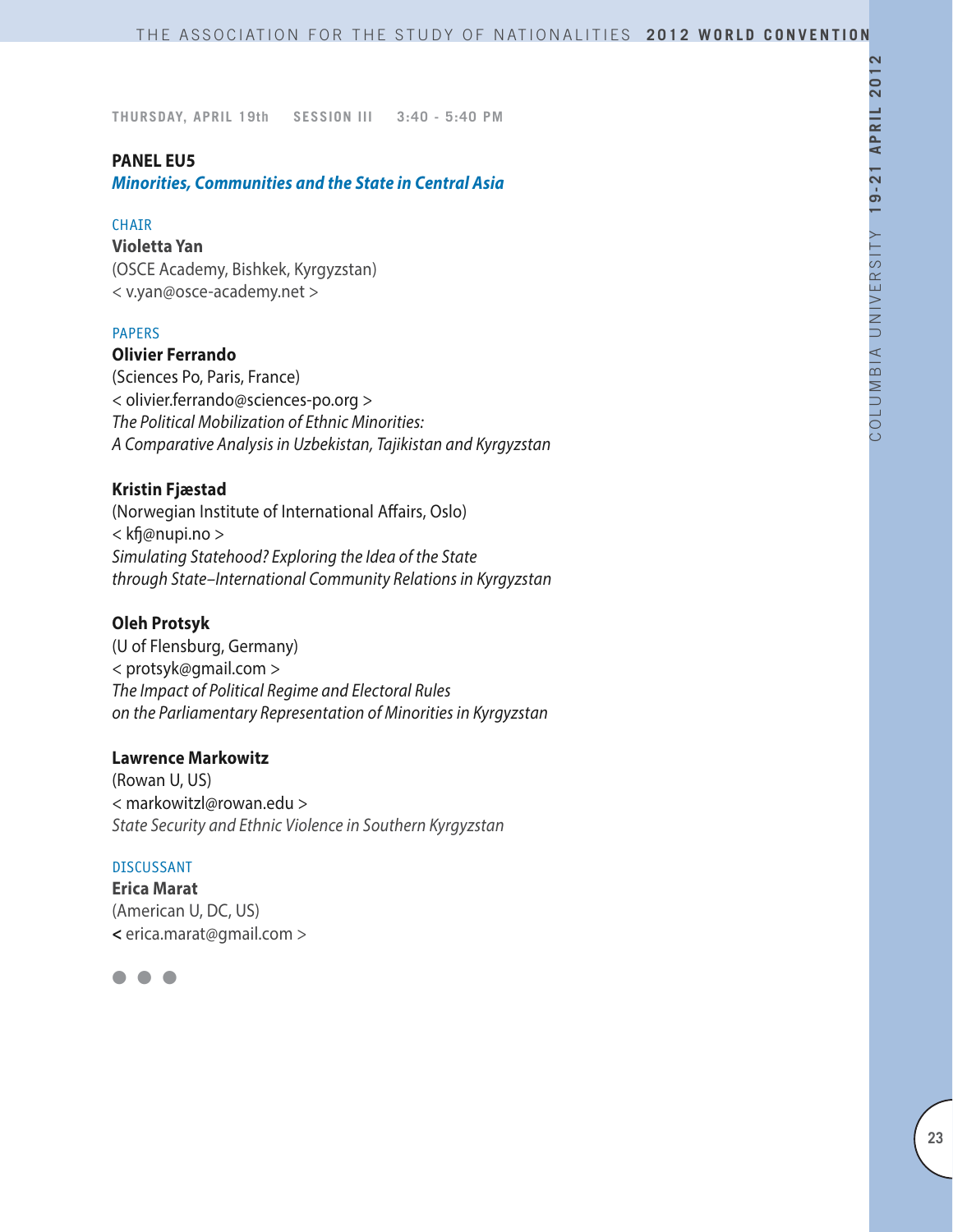## **PANEL K5**

*Understanding Political and Ideological Processes in the North Caucasus: A Comparative Study of Nationalism and Religion*

#### **CHAIR**

#### **Iwona Kaliszewska**

(George Washington U, US) < iwona@email.gwu.edu >

#### PAPERS

## **Barasbi Bgazhnokov**

(Institute of Humanitarian Studies, Nalchik, Russia) < kbigi@mail.ru > *Nationality and Supranational Identity in the North Caucasus*

#### **Lidia Zhigunova**

(Tulane U, US) < lzhiguno@tulane.edu > *(Re)Writing Circassian Women's (Hi)Stories*

## **Ian Lanzillotti**

(Ohio State U, US) < lanzillotti.1@osu.edu > *Promoting State Interests, Preserving Interethnic Peace and Perpetuating National Animosity in the North Caucasus: The Making of Soviet Kabardino-Balkaria*

#### **Jean-François Ratelle**

(U of Ottawa, Canada) < jrate066@uottawa.ca > *M icro-Dynamics of Political Violence in the North Caucasus: An Ethnographic Analysis of Islamic Radicalisation and Violent Engagement*

# **Sufian Zhemukhov**

(George Washington U, US) < zhemukho@gwu.edu > *East-West Dichotomy: Different Patterns of Nationalism and Islam in the North Caucasus*

#### DISCUSSANT

**Valeriy Dzutsev** (Arizona State U, US) < vdzutsev@asu.edu >

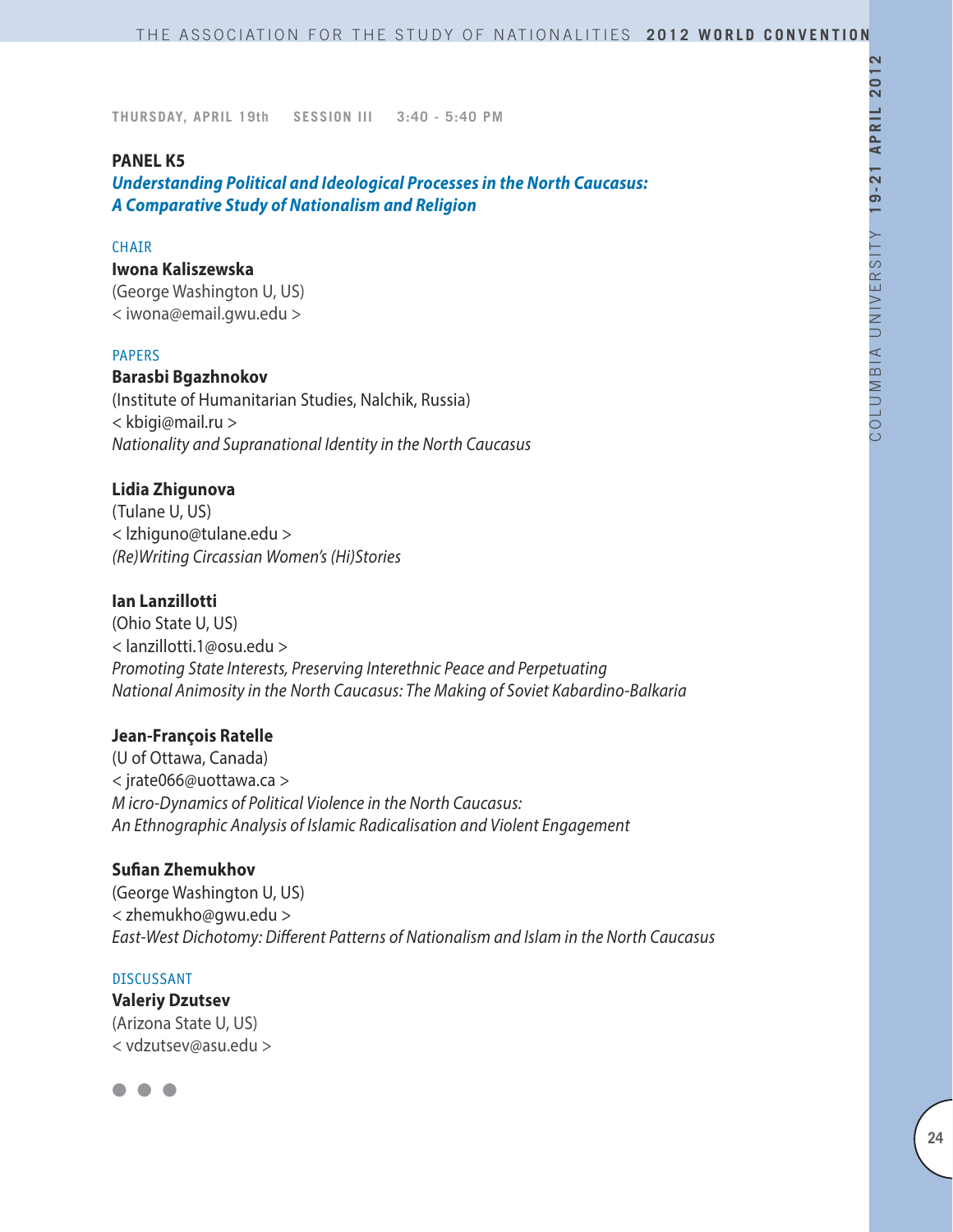# **PANEL R4**

*Center-Region Relations in Russia*

#### CHAIR

**David J Meyer** (Regent U, US) < djmeyer@regent.edu >

## PAPERS

**J. Paul Goode** (U of Oklahoma, US) < paulgoode@ou.edu > *Civic Nations and the Non-Recognition of Ethnic Majorities in Russia and Ukraine*

## **Bulat Akhmetkarimov**

(Johns Hopkins U, US) < bakhmetkarimov@gmail.com > *Seeking Tradition within Tradition: Ideological Shifts and the State Policy Toward Islam in Russia, 1991-2012*

# **Elizabeth Teague**

(Foreign&Commonwealth Office, UK) < elizabeth.teague@fco.gov.uk > *Can the Power Vertical be Reformed at Regional Level?*

#### DISCUSSANT

**Kate Graney** (Skidmore College, US) < kgraney@skidmore.edu >

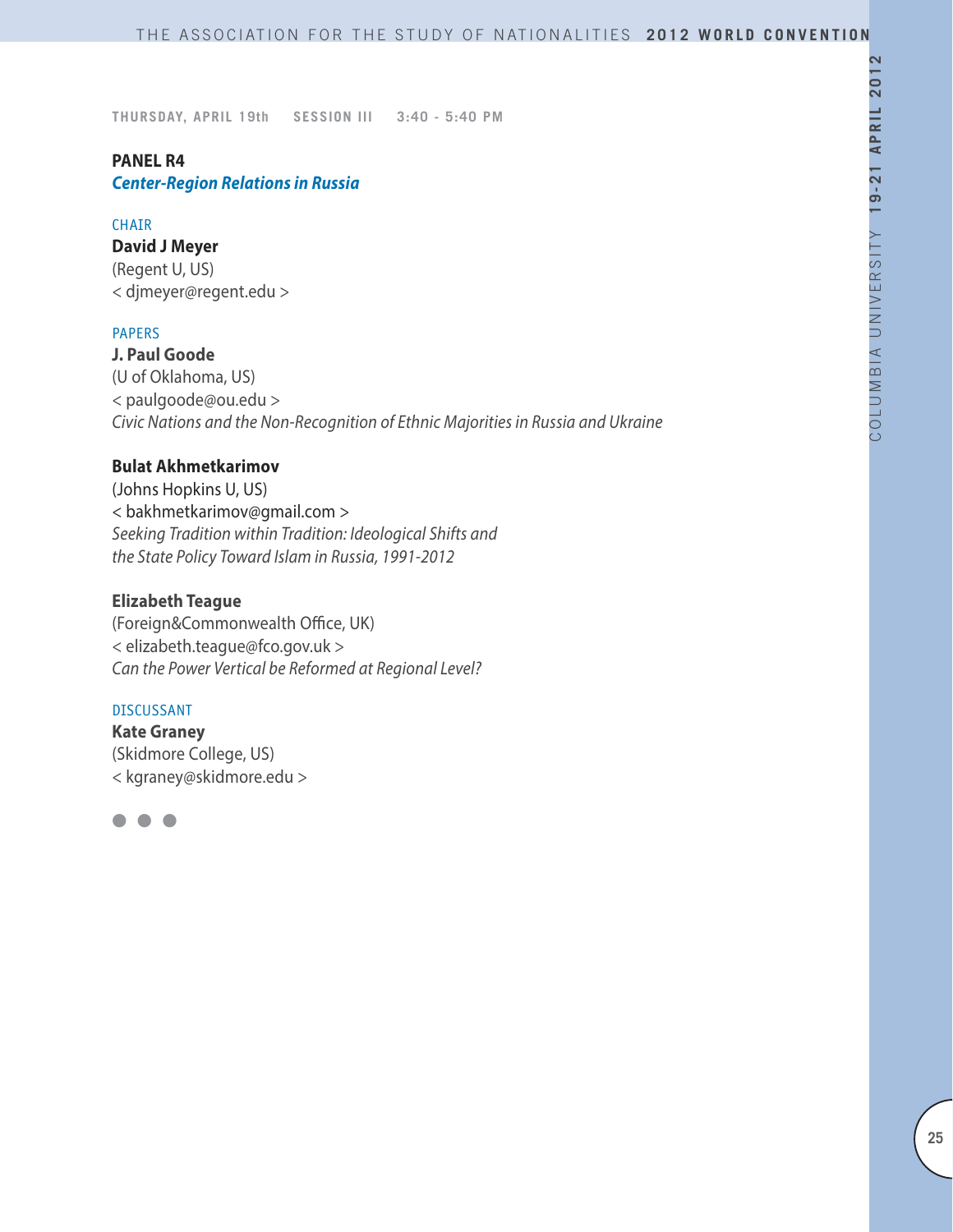## **PANEL U11**

*Most Recent Interpretations of the Holodomor*

#### CHAIR

**Alexander J. Motyl** (Rutgers U, US) < ajmotyl@andromeda.rutgers.edu >

## PAPERS

**Oleh Wolowyna** (U of North Carolina-Chapel Hill, US) < olehw@aol.com > **Nataliia Levchuk** (Institute for Demography and Social Studies, Kyiv, Ukraine) < nlevchuk@mail.ru > *The Dynamics of Oblast Variations of the 1932-1933 Famine Losses in Ukraine*

# **Bohdan Klid**

(U of Alberta, Canada) < bklid@ualberta.ca > *Stalin, Nationalism, the National Question, and the Ukrainian famine of 1932-33*

## **Myroslava Antonovych**

(National University of Kyiv-Mohyla Academy, Ukraine) < Antonovych@ukma.kiev.ua > *The Holodomor in Ukraine in the Broader and Narrower Contexts*

## **Kateryna Bondar**

(United States Court of Federal Claims, US) < katya.bondar1@gmail.com > *Legal Definition of the 1932-1933 Holodomor in Ukraine as Genocide under the Genocide Convention*

## DISCUSSANT

**Roman Serbyn** (Université du Québec à Montréal, Canada) < serbyn\_roman@hotmail.com >

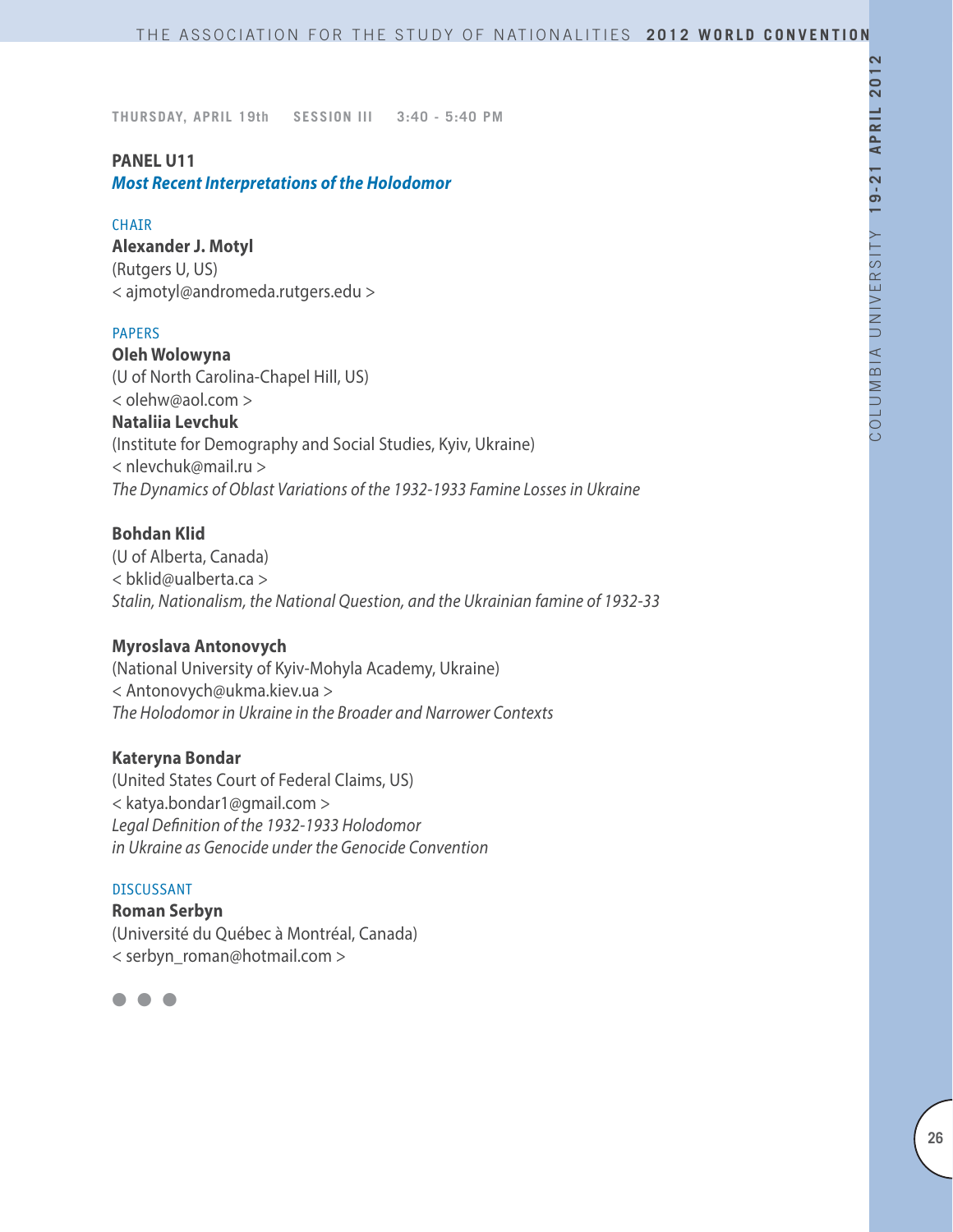# **PANEL BK4**

*Serbia's Choice: Earthly Europe, Heavenly Kosovo or Both?*

#### CHAIR

**Marina Mikhaylova** (Columbia U, US)

< mm4135@columbia.edu >

#### PAPERS

## **Hilde Katrin Haug**

(U of Oslo, Norway) < h.k.haug@ilos.uio.no > *The Kosovo Question in Serbian Political and Public Discourse after Milosevic*

# **Danilo Mandić**

(Harvard U, US) < mandic@fas.harvard.edu > *Weight of History, Burden of Youth: How Young Adults in Serbia and Kosovo Understand and Experience Nationalism*

## **Michael Rossi**

(Rutgers U, US) < rossim@tcnj.edu > *Ending the Impasse in Kosovo: Partition, Decentralization or "Daytonization"?*

#### **Mladen Mrdalj**

(Northeastern U, US) < mrdalj.m@husky.neu.edu > *Precedents, Principles, Pragmatism: A Comparative Study of Western Policies towards Kosovo and Cyprus*

#### DISCUSSANT

**Slobodan Pesic** (American Public U, US) < boban@pesic.com >

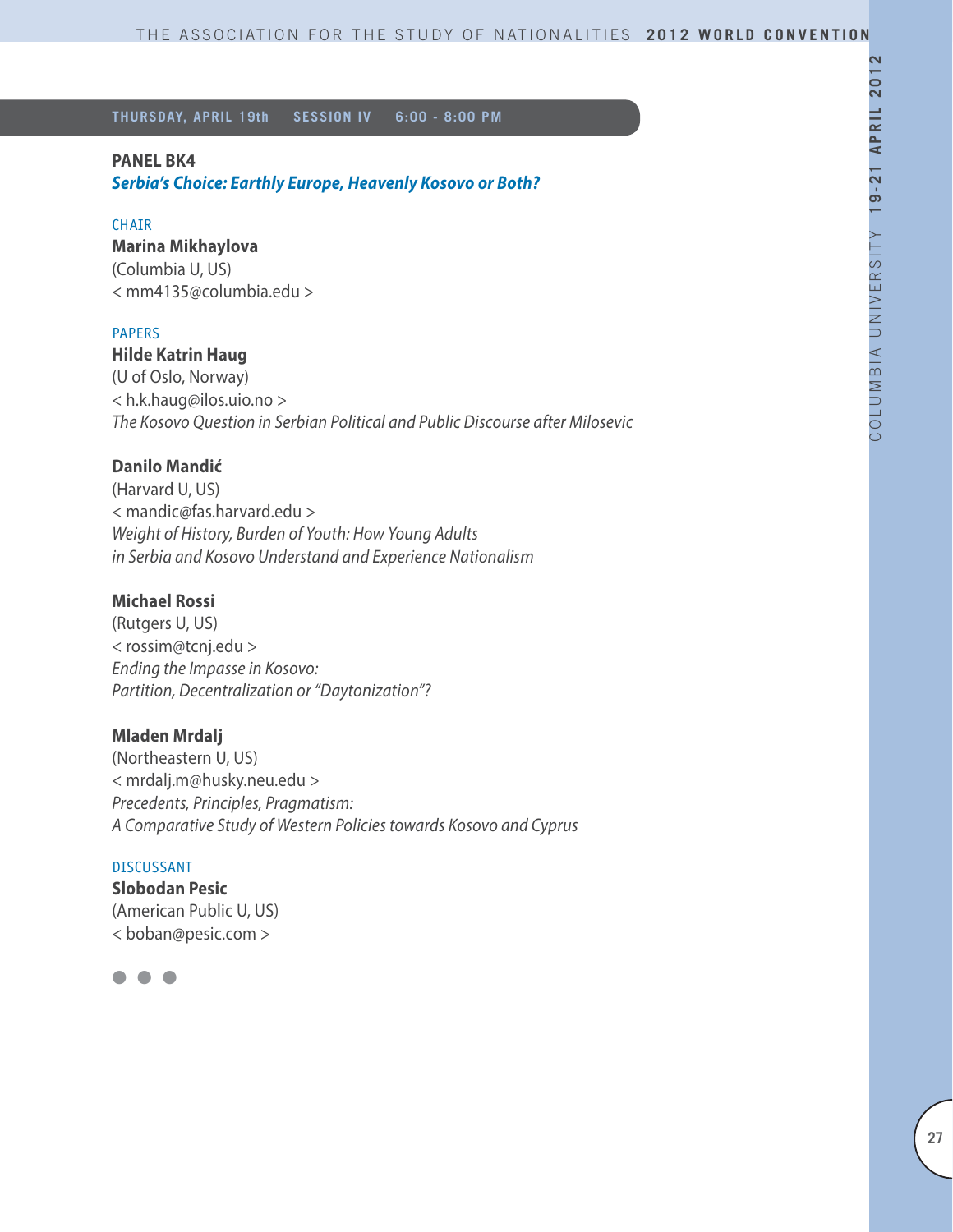## **PANEL BK16**

*Minorities and Territoriality in post-Yugoslav Citizenship Constellations*

#### **CHAIR**

**Igor Stiks** (U of Edinburgh, UK) < i.stiks@ed.ac.uk >

## PAPERS

# **Dejan Stjepanovic**

(U of Edinburgh, UK) < Dejan.Stjepanovic@ed.ac.uk > *The Territorial Politics of Citizenship: Membership and sub-State Polities in the post-Yugoslav Space* 

## **Gezim Krasniqi**

(U of Edinburgh, UK) < gkrasniq@staffmail.ed.ac.uk > *State Borders, Symbolic Boundaries and Contested Geographical Space: Citizenship Struggles in Kosovo* 

#### **Eldar Sarajlic**

(Central European U, Hungary) < sarajlic\_eldar@ceu-budapest.edu > *Citizenship and Social Justice in Post-Yugoslavia* 

#### DISCUSSANT

**Vedran Dzihic** (Johns Hopkins U, US) < vedran.dzihic@univie.ac.at >

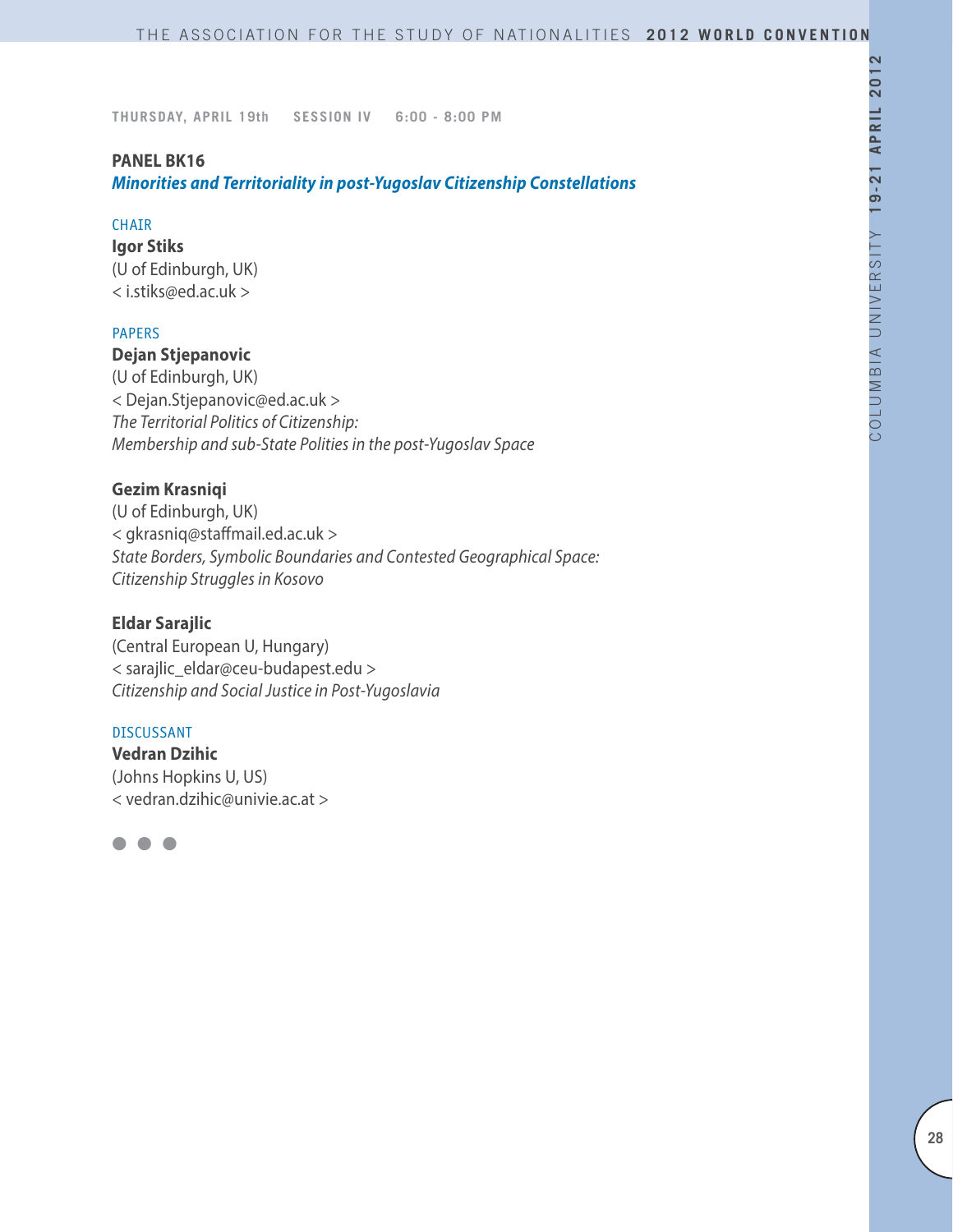#### **PANEL BO5**

*Book Panel on Gail Kligman and Katherine Verdery's* **Peasants under Siege: The Collectivization of Agriculture in Romania, 1949-1962** *(Princeton, 2011)*

#### **CHAIR**

## **Aleksandra Sasha Milicevic**

**(**U of North Florida, Jacksonville, US) < a.milicevic@unf.edu >

#### **PARTICIPANTS**

**Gerald Creed** (CUNY Graduate School, US) < gcreed@gc.cuny.edu >

**Jane Burbank** (NYU, US) < jane.burbank@nyu.edu >

**Gail Kligman** (UCLA, US) < gkligman@international.ucla.edu >

## **Katherine Verdery**

(CUNY Graduate School, US) < kverdery@gc.cuny.edu >

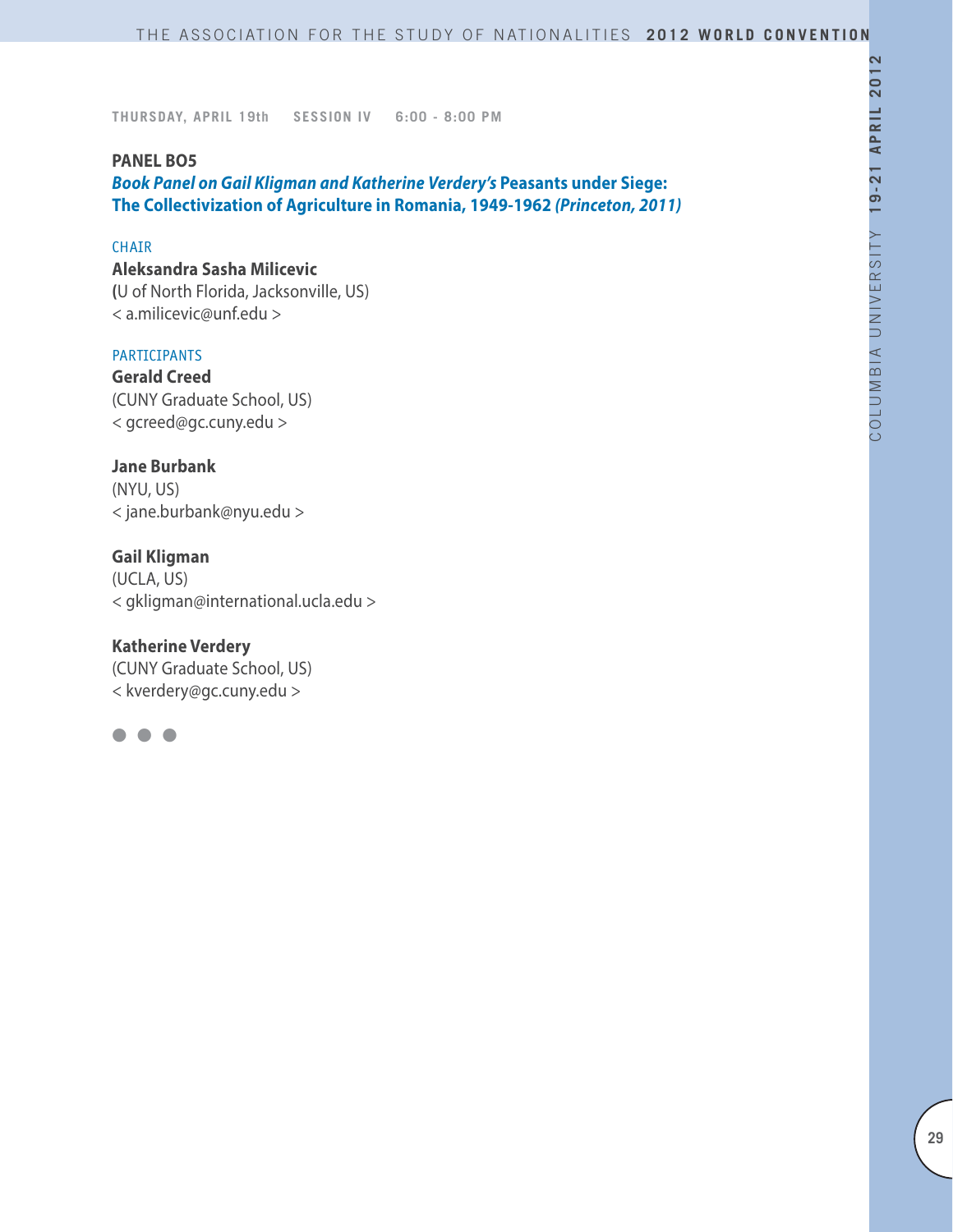#### **PANEL CE1**

*Polish Nationalism and Its Rivals: Modernization, Religion, and Internationalism in the Late 19th Century*

#### **CHAIR**

# **Geneviève Zubrzycki**

(U of Michigan, US) < genez@umich.edu >

#### PAPERS

#### **Jan Musekamp**

(European U Viadrina, Germany) < musekamp@europa-uni.de > *From Cooperation to Confrontation? The Royal Prussian Eastern Railroad and the Polish-German Borderland*

# **Nathaniel Wood**

(U of Kansas, US) < ndwood@ku.edu > *"Must we Always Remain at the Tail End of the Cultural March of Nations?" Early Polish Efforts to Participate in the Age of Speed, 1884-1939*

## **Tim Buchen**

(German Historical Institute, Warsaw) < timbuchen@gmx.de > *From Religion to "Mass-Politics": Jewish and Catholic Paths in fin-de-siècle Habsburg Galicia*

## **Robert Brier**

(German Historical Institute, Warsaw) < brier@dhi.waw.pl > *Nationalism and International Society: The Polish Question and the Politics of Representation at the Second International*

#### DISCUSSANT

**Keely Stauter-Halsted** (U of Illinois at Chicago, US) < stauterh@uic.edu >

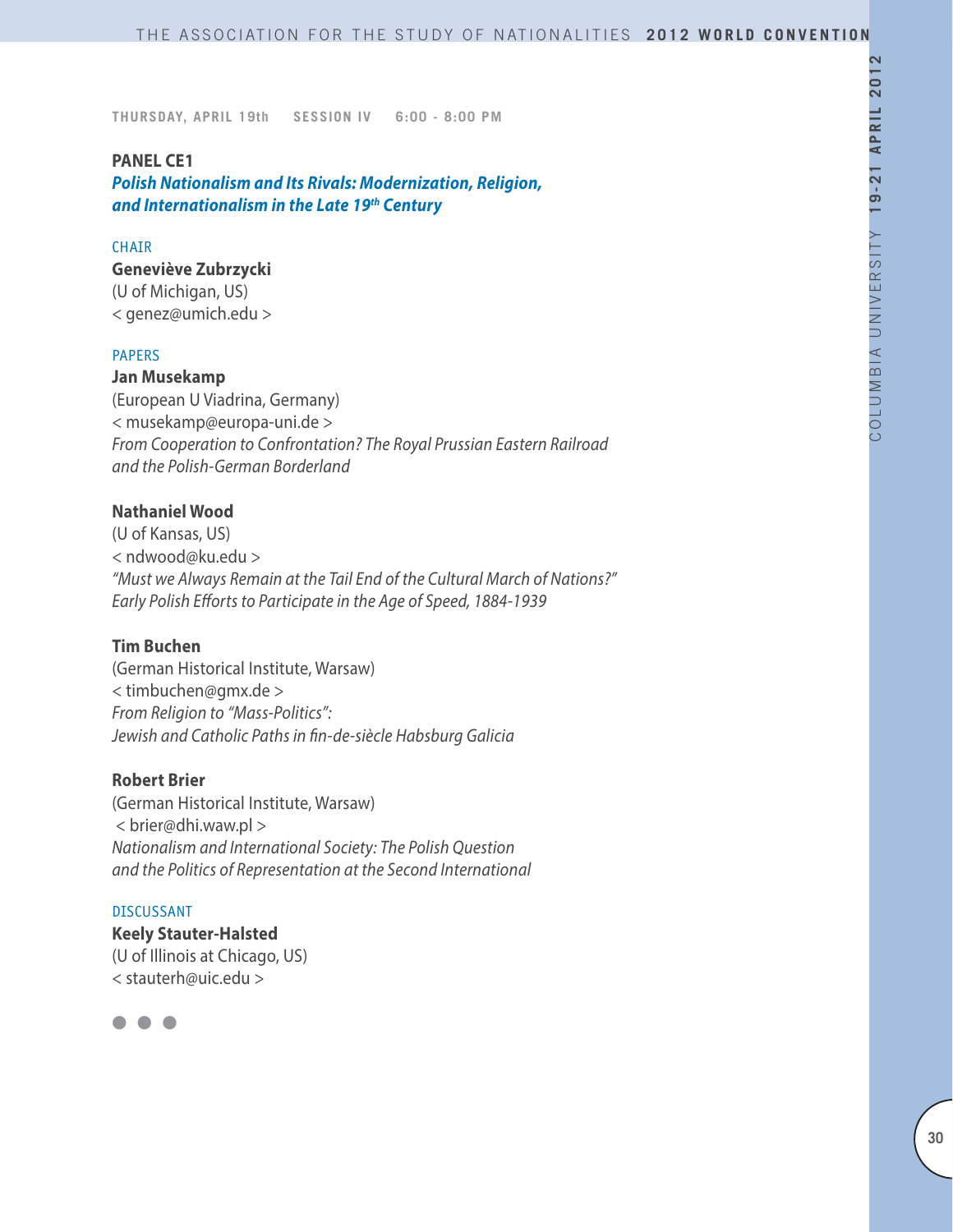## **PANEL EU7**

*Economic Realities in Post-Soviet Central Asia* 

#### **CHATR**

#### **John Heathershaw**

(U of Exeter, UK) < J.D.Heathershaw@exeter.ac.uk >

## PAPERS

**Violetta Yan** (OSCE Academy, Bishkek, Kyrgyzstan) < v.yan@osce-academy.net > *Challenges of Economic Governance in Kyrgyzstan: Rent-seeking vs. Development*

# **Don Van Atta**

(Independent Researcher, Chapel Hill, US) < davanatta@gmail.com > *Can Tajikistan Ever be Food Secure?*

# **Alima Bissenova**

(Max Planck Institute, Cologne, Germany) < ab@mpifg.de > *The Boom, the Bust, and the Mediating State: Housing Bailouts and the Discourse of Fairness in the Wake of Financial Crisis in Kazakhstan*

# DISCUSSANT

**Peter Sinnott** (Independent Scholar, NY, US) **<** petersinnott@peoplepc.com >

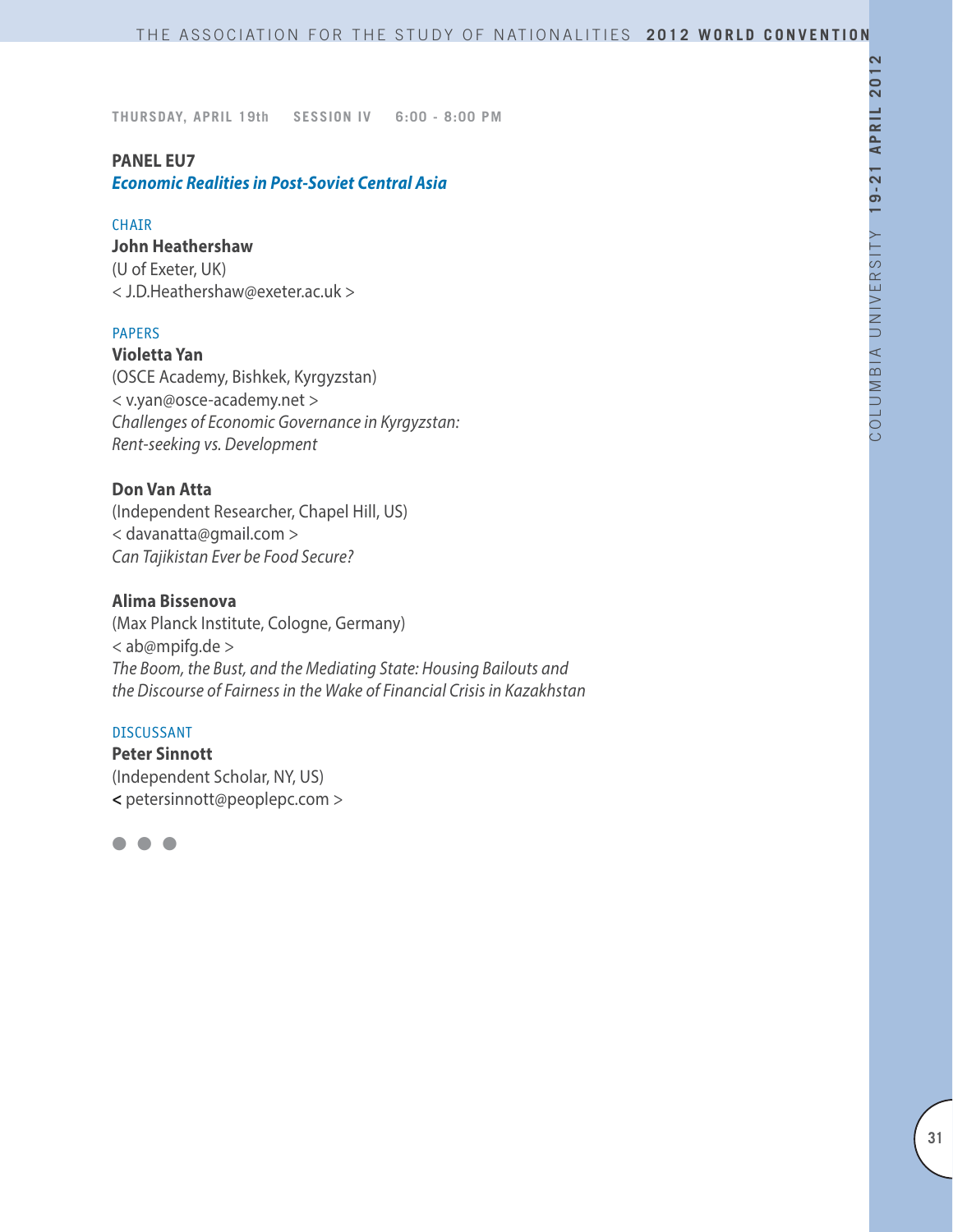# **PANEL R9**

*Russian Nationalism on the March* 

#### **CHATR**

**Linda J. Cook** (Brown University, US) < linda\_cook@brown.edu >

## PAPERS

**Kristian Feigelson**  (U Sorbonne, France) < Kristian.Feigelson@univ-paris3.fr > *Russian Media and the Strange Stranger*

## **Hanna Kirvas**

(Central European U, Hungary) <anya.kirvas@gmail.com> *Russia – a Quest for National Identity*

## **David J Meyer**

(Regent U, US) < djmeyer@regent.edu > *A Comparison of Racial Violence in Russian and Bulgaria*

#### **Dina Zisserman-Brodsky**

*(Ben-Gurion U of the Negev, Israel)* < dinazb@bgu.ac.il *> In Search of Mirage: The Russian March and Debates on "Robust Russian Nationalism"*

# DISCUSSANT

**Mischa Gabowitsch** (Einstein Forum, Potsdam, Germany)

< mischa.gabowitsch@einsteinforum.de >

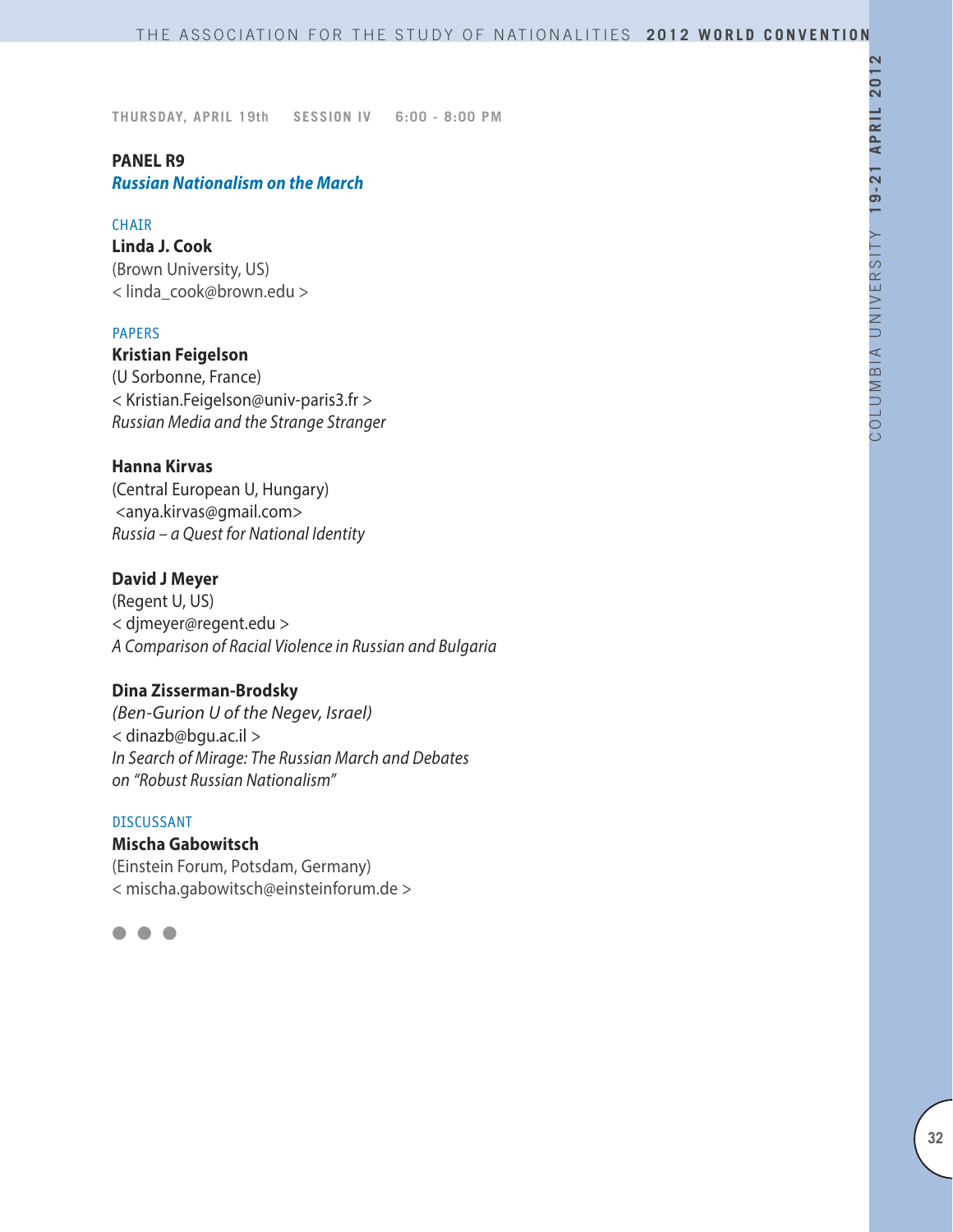# **PANEL SE1** *Reflections on the ASN 40th Anniversary*

#### CO-MODERATORS

**Zsuzsa Csergo** (Queen's U, Canada) < csergo@queensu.ca >

**Bhavna Dave** (SOAS, U of London, UK) < bd4@soas.ac.uk >

#### **KEYNOTE**

# **Michael Rywkin**

(City College, NY, US) < mrywkin@aol.com > *Remembering ASN*

#### PARTICIPANTS

**Leonid Rudnytzky** (La Salle U, US) < rudnytzky@yahoo.com > *The Founders: Stepan Horak and the Shevchenko Society*

# **Henry Huttenbach**

(City College, NY, US) < huttenbach@aol.com > *The Journal: Nationalities Papers*

# **David Crowe**

(Elon U, US) < crowed@elon.edu > *Bridging the Generations*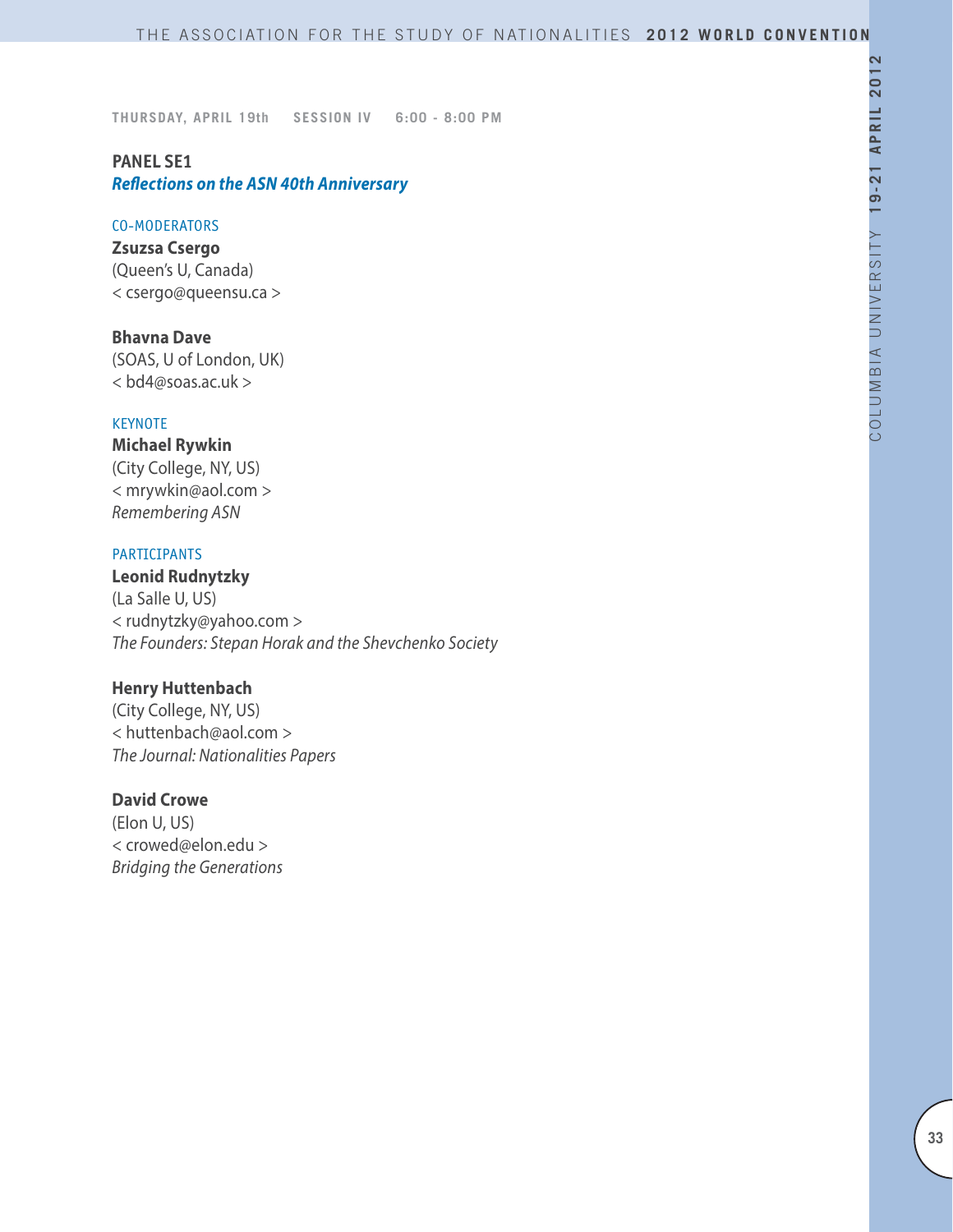# **PANEL TK5**

# *Remembering the Population Exchange*

#### CHAIR

**Serdar Kaya** (Simon Fraser U, Canada) < ska99@sfu.ca >

## PAPERS

**Onur Yildirim** (Middle East Technical U, Turkey) < onuryil@metu.edu.tr > *Revisiting the Plight of Refugees during the Turco-Greek Exchange of Populations, 1923-1925* 

# **Thomas W. Gallant**

**Aytek Alpan** (U of California, San Diego, US) < tgallant@ucsd.edu >< aalpan@ucsd.edu > *How is the 1923 Greco-Turkish Population Exchange Remembered?*

## **Akis Gavriilidis**

(U "Makedonia" of Thessaloniki, Greece) < cr33396@telenet.be > *"Pontic Genocide": Invented Trauma as a Tool for a New Nationhood?*

#### DISCUSSANT

**Djordje Stefanovic** (St Mary U, Canada) < djordje.stefanovic@smu.ca >

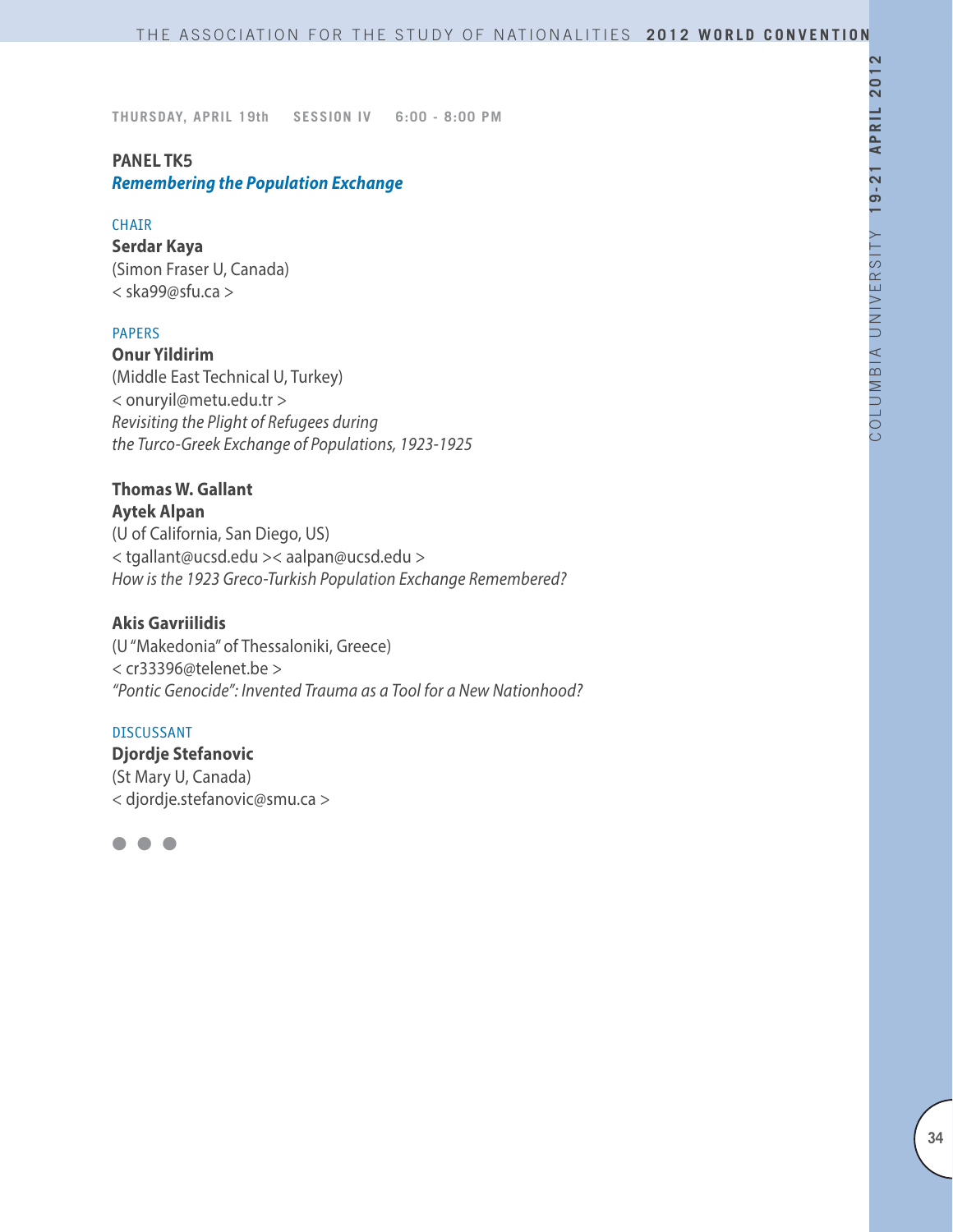## **PANEL U10**

*Social/National Identities and Political Values in Ukrainian Public Opinion*

#### CHAIR

# **Adrian Karatnycky**

(Atlantic Council of the US, NY) < akaratnycky@gmail.com >

## PAPERS

**Stephen Shulman** (Southern Illinois U, US) < shulman@siu.edu > *Nation versus Class in Ukraine*

# **Oksana Malanchuk**

(Institute for Social Research, U of Michigan, US) < oksana@umich.edu > *Multiple Social Identities as Moderators of Conflict in Ukraine?*

## **Volodymyr Yevtukh**

(National Pedagogical Dragomanov U, Ukraine) < yevtukh@ukr.net > *Russians in Ukraine: Mythicizing of Myths*

# **Ivan Katchanovski**

(U of Ottawa, Canada) < ikatchan@uottawa.ca > *Democracy and Political Values in Ukraine*

## DISCUSSANT

**Dan Epstein** (Colgate U, US) < depstein@colgate.edu >

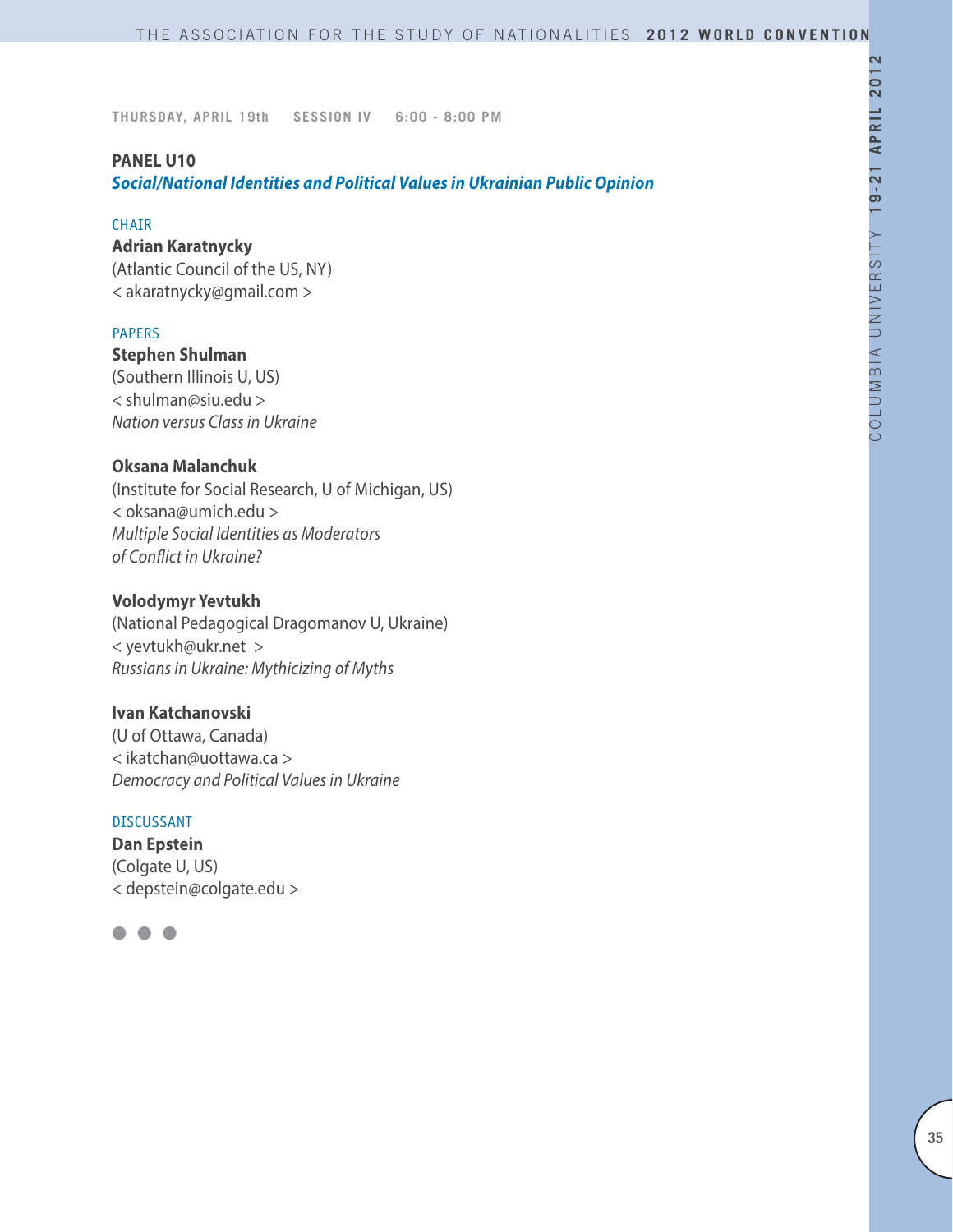**FRIDAY, APRIL 20th SESSION V 9:00 - 11:00 AM**

# **PANEL BK8**

*Kosovo: Recognition and Reconstruction*

## CHAIR

**David Cadier** (Sciences Po, France) < david.cadier@sciences-po.org >

## PAPERS

# **Philippe Roseberry**

(Queens U, Canada) < philippe.roseberry@queensu.ca > *Suffering and Recognition: Mass Violence and the Recognition of Kosovo*

# **Klejda Mulaj**

(U of Exeter, UK) < K.Mulaj@exeter.ac.uk > *Restricted Sovereignty: Challenges of Contested Statehood of Kosovo*

# **Orli Fridman**

(School of International Training, Belgrade, Serbia) < orli.fridman@sit.edu > *Visiting Belgrade and Prishtina: Structured Encounters in Post-Conflict /Post-Yugoslav Days*

## **Maj Grasten**

(Copenhagen Business School, Danemark) < mlg.dbp@cbs.dk > *State Building, International Norms and Local Knowledge: Rebuilding the Judicial Sector in Kosovo after 1999*

#### DISCUSSANT

**Fred Cocozzelli** (St. John's U, Queens, US) < cocozzef@stjohns.edu >

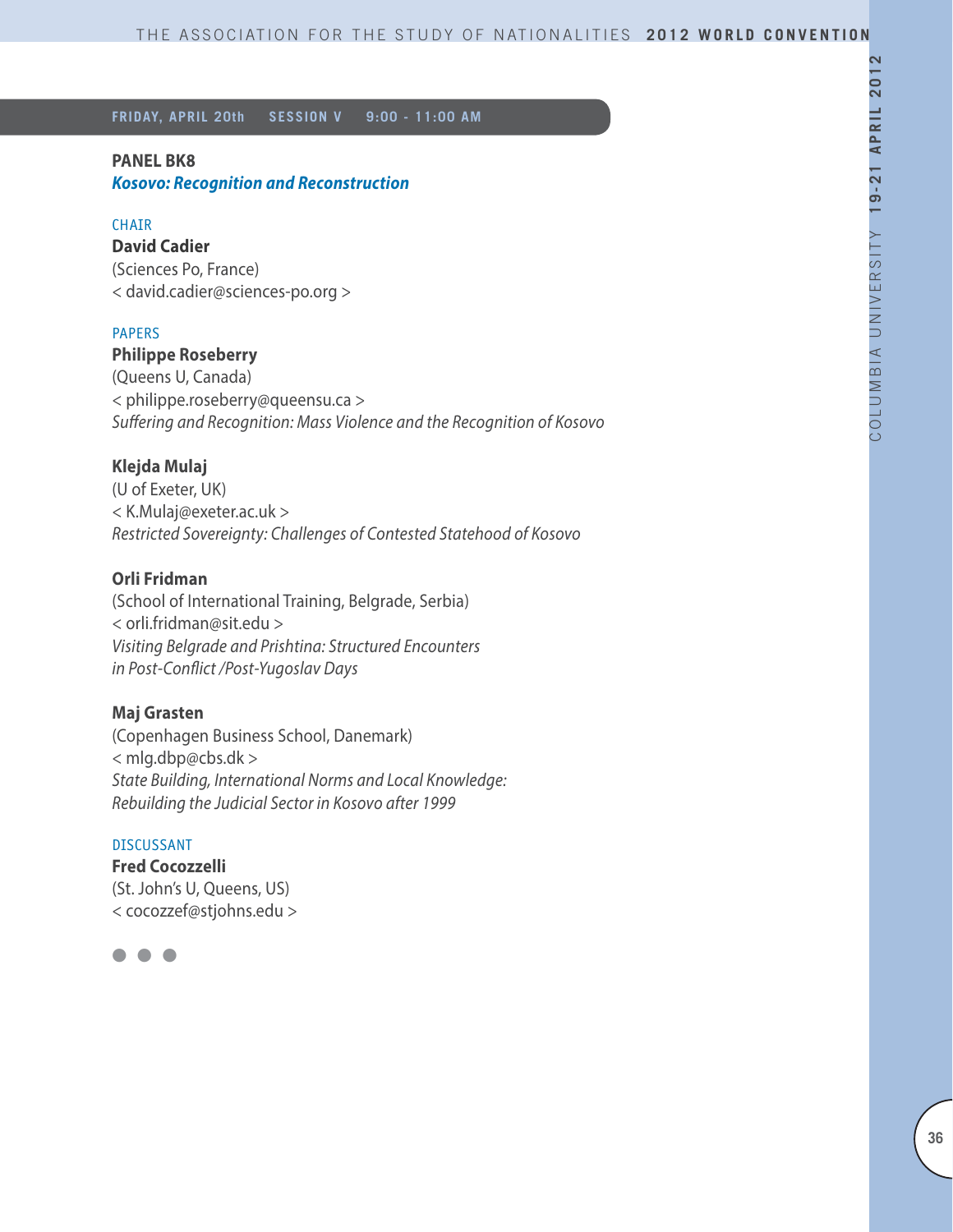# **PANEL BK27** *Bosnia Before and Since the War*

#### **CHATR**

**Sofia Sebastian** (U of Aberdeen, UK) < sofiasebastian@gmail.com >

### PAPERS

**Adis Maksic Gerard Toal** (Virginia Tech U, US) < adismax@vt.edu > < toalg@vt.edu > *"Serbs, You Are Allowed To Be Serbs": Radovan Karadzic and the 1990 Election Campaign in Bosnia*

### **Azra Aksamija**

(MIT, US) < azra@mit.edu > *Enemy's Totem: Bosnian Mosques as Target during the 1992-1995 War*

## **Adnan Selimovic**

(York U, Canada) < selim@yorku.ca > *The Politics of the Psycho-Social in Bosnia after Dayton*

#### **Nicole Bryan**

(Montclair State U, US) < bryann@mail.montclair.edu > **Sasha Poucki** (Rutgers U, US) < spoucki@nicosa.com > *Post-conflict Reconstruction in Bosnia-Herzegovina: Insights from the Field*

#### DISCUSSANT

**Nebojša Vladisavljevic** (U of Belgrade, Serbia) < n.vladisavljevic@fpn.bg.ac.rs >

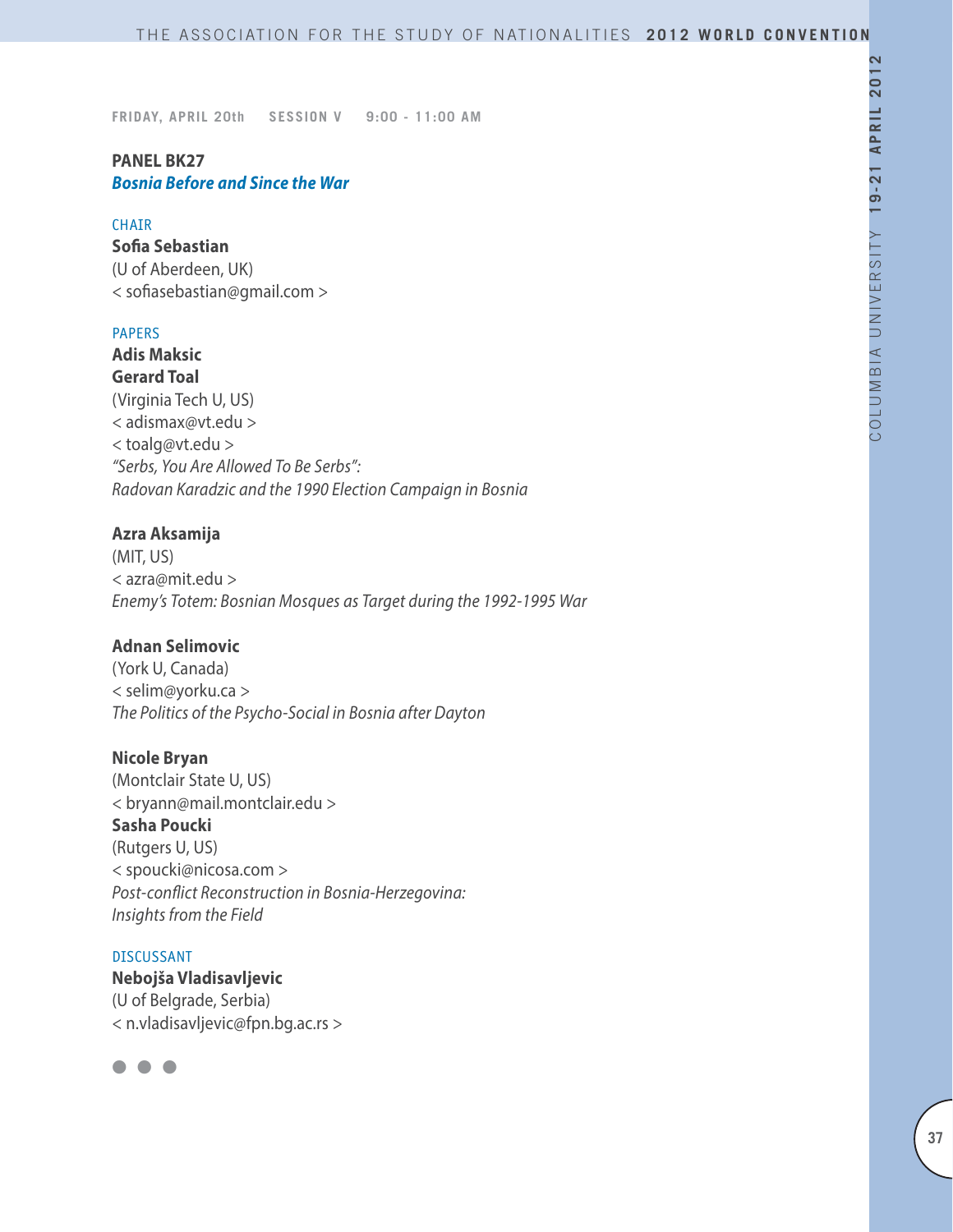### **PANEL BO8**

*Book Panel on Nina Caspersen's Unrecognized States: The Struggle for Sovereignty in the Modern International System (Polity 2011)*

#### CHAIR

### **George Gavrilis**

(Hollings Center for International Dialogue, US) < gavrilis.work@gmail.com >

#### PARTICIPANTS

**Lee Seymour** (Leiden U, Netherlands) < seymourljm@fsw.leidenuniv.nl >

### **Pål Kolstø**

(U of Oslo, Norway) < Pal.kolsto@ilos.uio.no >

# **Stacy Closson**

(Patterson School of Diplomacy, U of Kentucky, US) < stacy.closson@uky.edu >

### **Nina Caspersen**

(U of Lancaster, UK) < n.caspersen@lancaster.ac.uk >

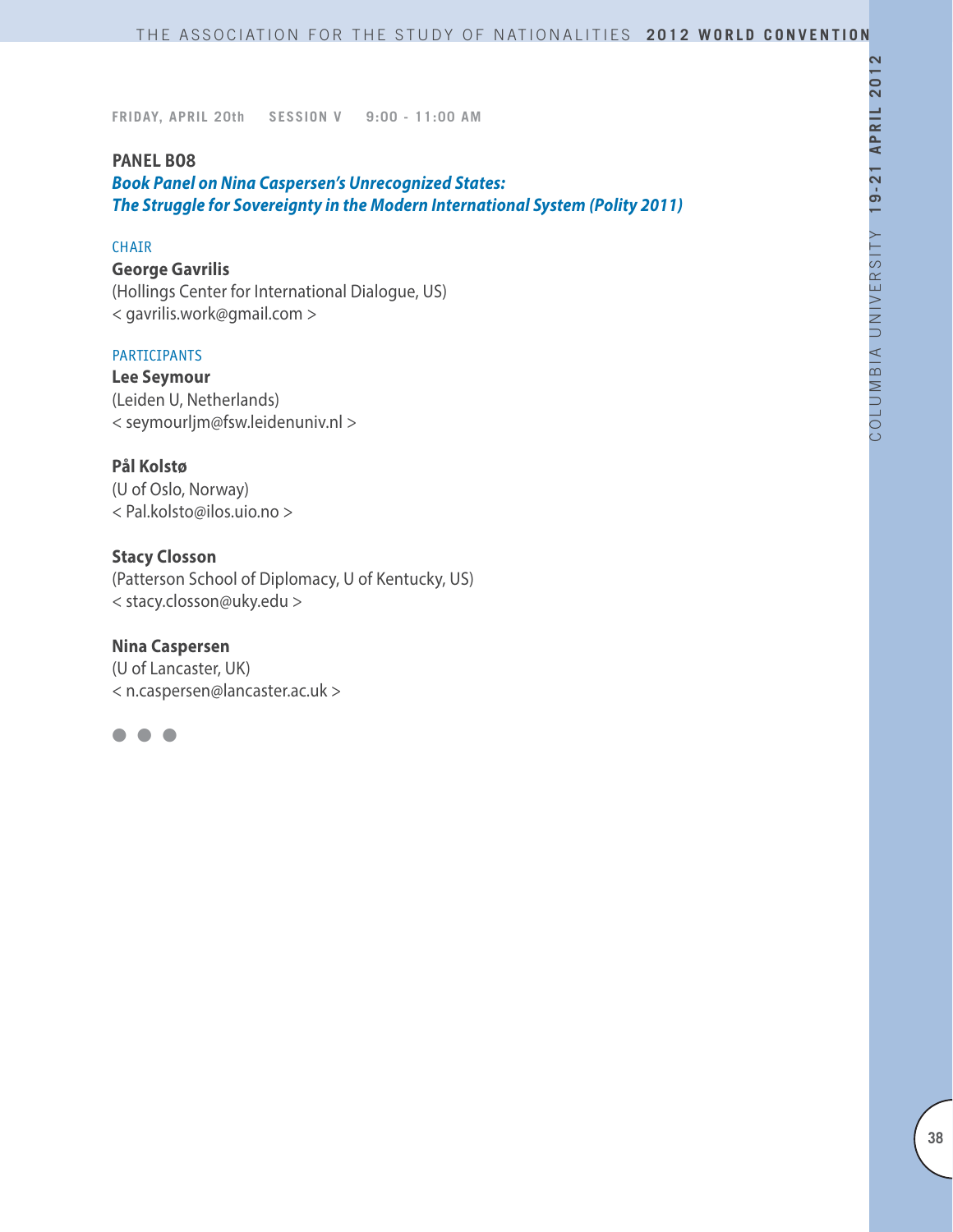### **PANEL CE7**

*Entangled Histories: German-Yugoslav Relations Before, in, and After World War II*

### **CHAIR**

**Richard Frankel**

(U of Louisiana, US) < frankel@louisiana.edu >

### PAPERS

**Filip Erdeljac**  (NYU, US) < filip.erdeljac@gmail.com > *An Aberration of Croatian Nationalism? The Emergence and Popularization of Ustaša Ideology in Interwar Yugoslavia*

# **Michael Wedekind**

(U of Vienna, Austria) < michael.wedekind@univie.ac.at > *German Scholars and Politics: Reshaping Slovenia, 1939–1945*

#### **Mirna Zakić**

(Ohio U, Athens, US) < zakic@ohio.edu > *My Life for Prince Eugene: The Volksdeutsche Waffen-SS Division "Prinz Eugen" in Anti-partisan Warfare in the Independent State of Croatia, 1943-1945*

#### **Christopher Molnar**

(Indiana U-Bloomington, US) < camolnar@indiana.edu > *Communities of Victims: Croatian Émigrés and German Expellees in Postwar West Germany*

DISCUSSANT **Jonathan Gumz**  (US Military Academy at West Point, US) < jonathan.gumz@usma.edu >

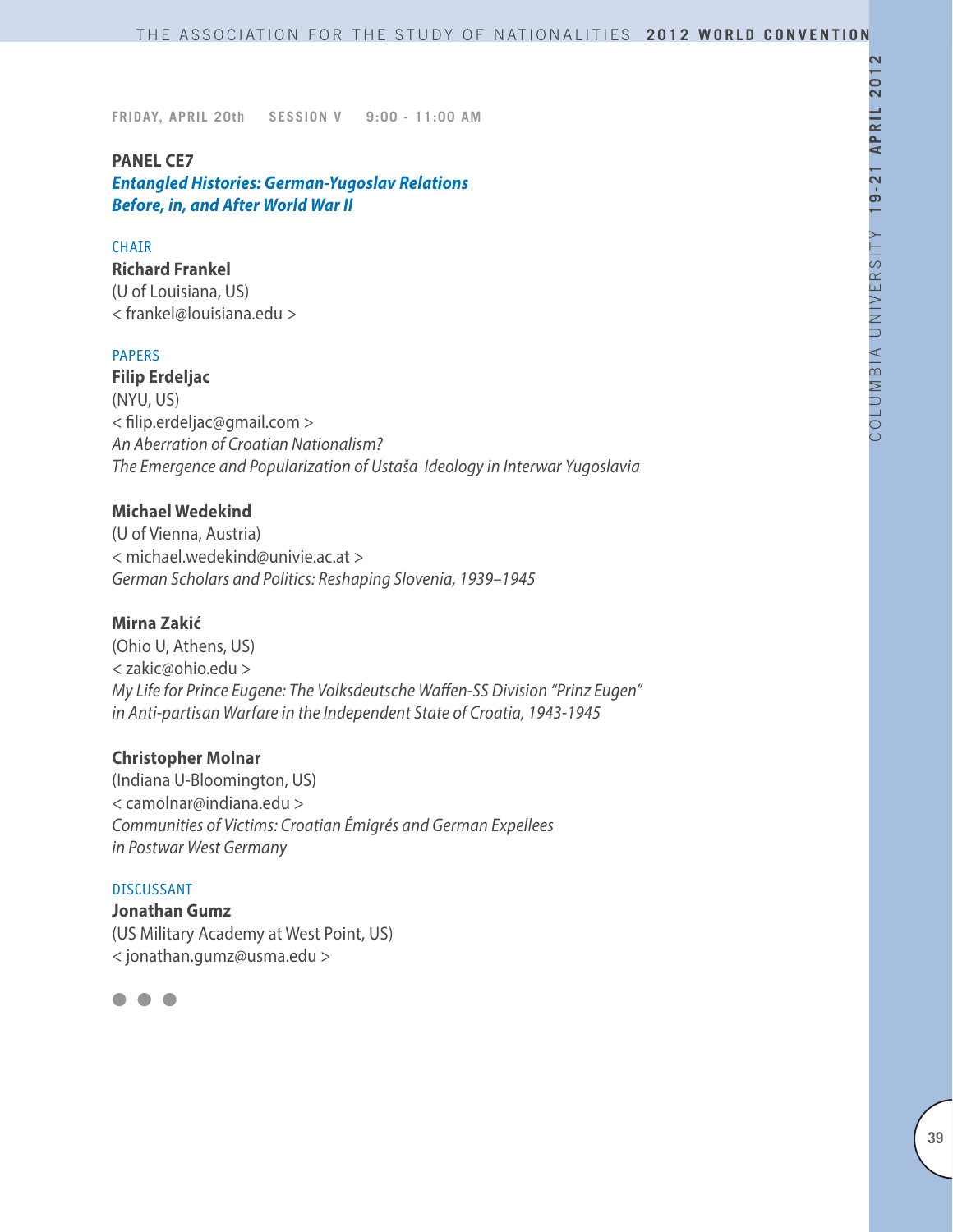### **PANEL CE14**

*National Identity and Political Contestation in Post-Communist Central Europe*

#### CHAIR

**Robert Sata** (Central European U, Hungary) < satar@ceu.hu >

### PAPERS

# **Nikolaos Biziouras**

(US Naval Academy, US) < bizioura@usna.edu > *Creating, Institutionalizing and Consolidating Ethnic Parties: Evidence from the Balkans and Central Europe*

### **Tibor Purger**

(Rutgers U, US) < purger@rutgers.edu > *Ethnic Self-Governance in Serbia*

# **Marius Matichescu**

(West U of Timişoara, Romania) < marius.matichescu@gmail.com > *Ethnic Recruitment under Changing Electoral Rules in Romania*

#### DISCUSSANT

**Stephen Deets** (Babson College, US) < sdeets@babson.edu >

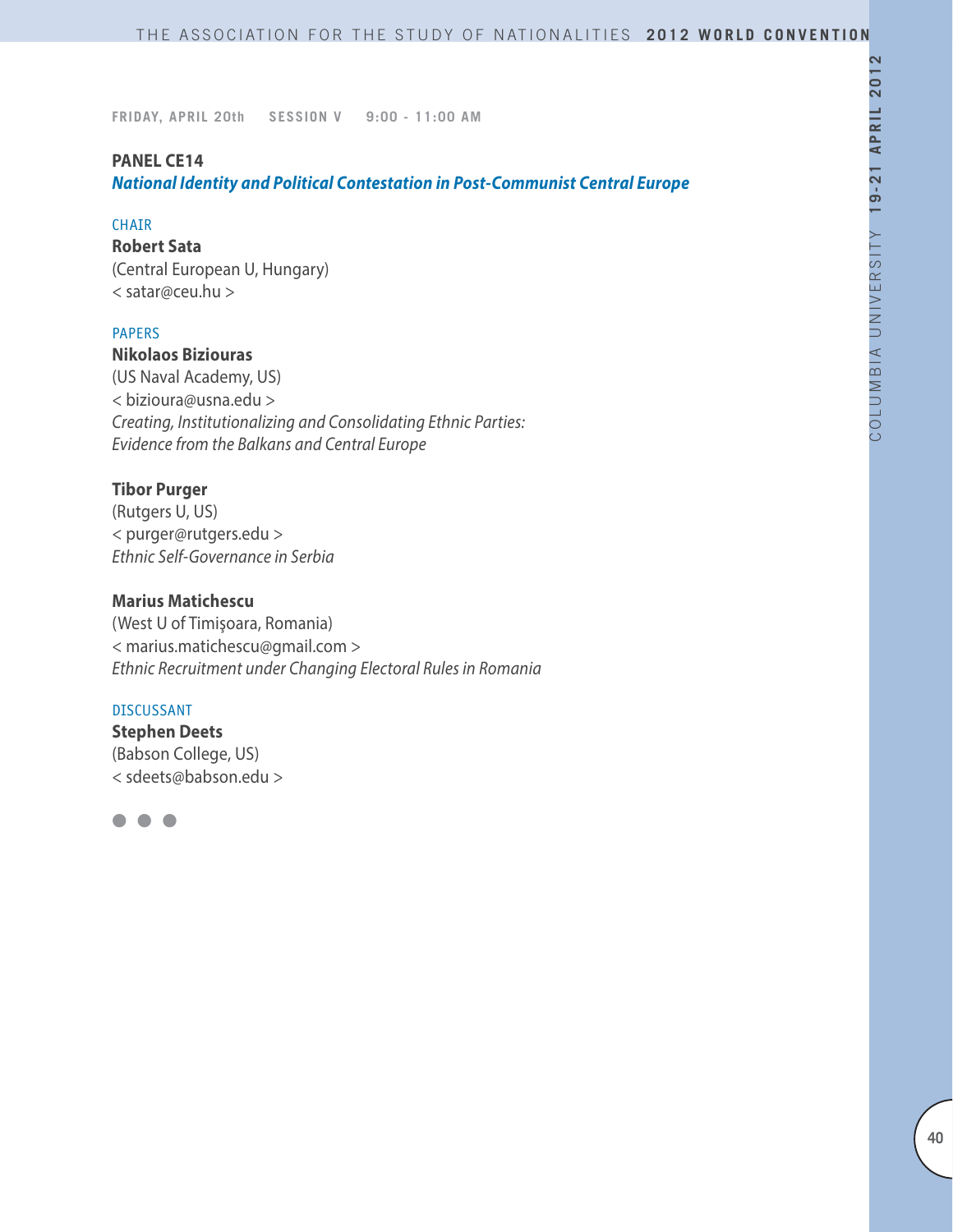### **PANEL EU11**

*International Norms and Projects in Eurasia and the Balkans*

#### **CHAIR**

**Oleh Protsyk** (U of Flensburg, Germany)

< protsyk@gmail.com >

### PAPERS

### **Payam Foroughi**

(Independent Researcher, Bishkek, Kyrgyzstan) < Central-Asia@poli-sci.utah.edu > *Torture and Transition: Determinants of International Human Rights Norm Compliance for Tajikistan and Kyrgyzstan*

#### **John Westerman**

(Independent Researcher, Portland, US) < westermanjt@gmail.com > *Case Study of Conflict Mitigation in the Zarafashon Valley of Tajikistan*

# **Judith Parker**

(Teachers College, Columbia U, US) < jkp2001@columbia.edu > **Gainiya Tazhina**  (U of International Business, Kazakhstan) < tazhina\_g@yahoo.com > *The Role of Distance Learning Technologies in Nation-Building in Kazakhstan*

#### **Daniella Schmitt**

(Columbia U, US) < daniellaschmitt@yahoo.co.uk > *Peacebuilding 2.0: The Success of Environmental Peacebuilding in the Western Balkans*

#### DISCUSSANT

**Michael Rywkin** (City College, NY, US) < mrywkin@aol.com >

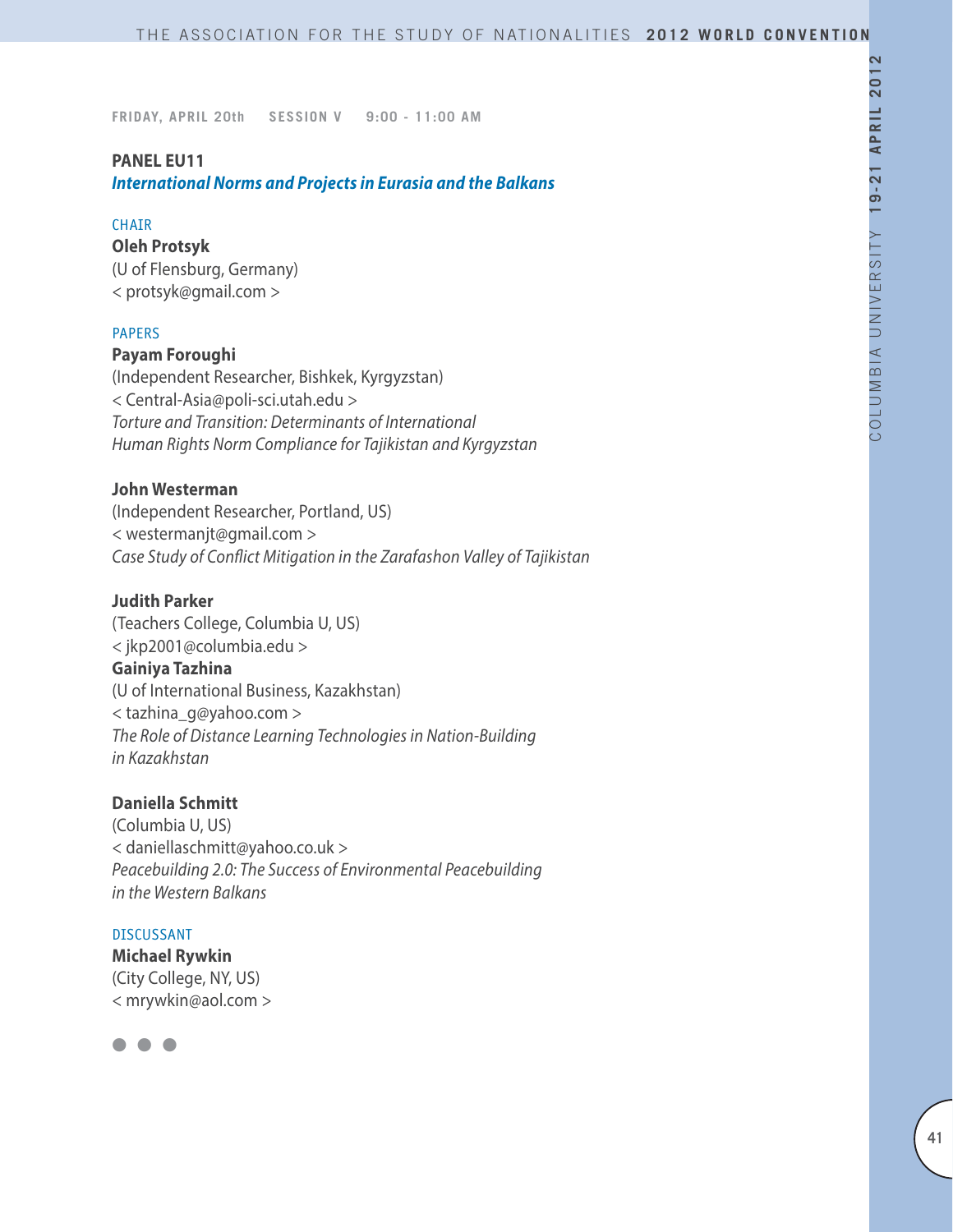# **PANEL K10** *Governance in Georgia*

#### CHAIR

**Fredrik Sjoberg** (NYU, US) < fms268@nyu.edu >

### PAPERS

**Robia Charles** (Caucasus Research Resource Centers, Yerevan, Armenia) < robia@crrccenters.org > *Georgia at the Crossroads: East or West?*

### **Sarrah Bechor**

(Georgetown U, US) < sb728@georgetown.edu > *Social Capital in Georgia: The Missing Piece from the Democratization Puzzle?*

### **Jane Curry**

(Santa Clara U, US) < przyprawa@hotmail.com > *The Role of "the Other" in the People's Revolutions*

### DISCUSSANT

**Stephen Jones** (Mount Holyoke College, US) < sfjones@mtholyoke.edu >

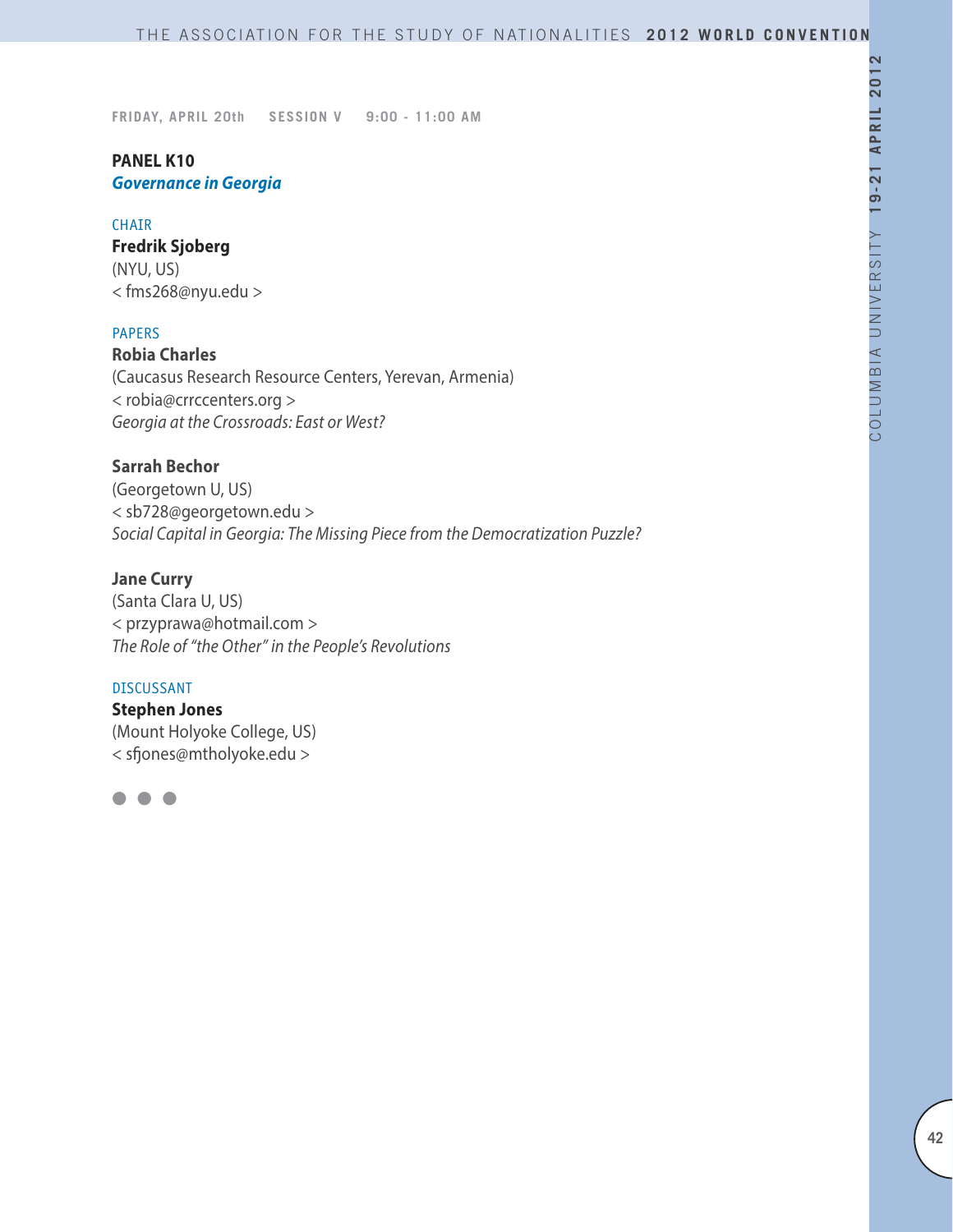# **PANEL N6** *Memory: Use and Creation*

#### CHAIR

#### **Agathe Manikowski**

(U of Ottawa, Canada) < agathe.manikowski@ gmail.com >

### PAPERS

**Tuomas Tepora** (U of Helsinki, Finland) < tuomas.tepora@helsinki.fi > *Feeling the Nation: War Sacrifice, Remembrance and Cultural Productivity*

### **Jon Bohland**

(Hollins U, US) < jbohland@hollins.edu > *Look Away, Look Away, Look Away to Lexington: Struggles over Neo-Confederate Nationalism, Memory, and Masculinity in a Small Virginia Town*

# **Alexander Dukalskis**

(U of Notre Dame, US) < adukalsk@nd.edu > *History and Memory in Ideological Mechanisms: A Comparison of North Korea and Burma/Myanmar*

#### DISCUSSANT

**Kazuya Fukuoka** (Saint Joseph's U, US) < kfukuoka@sju.edu >

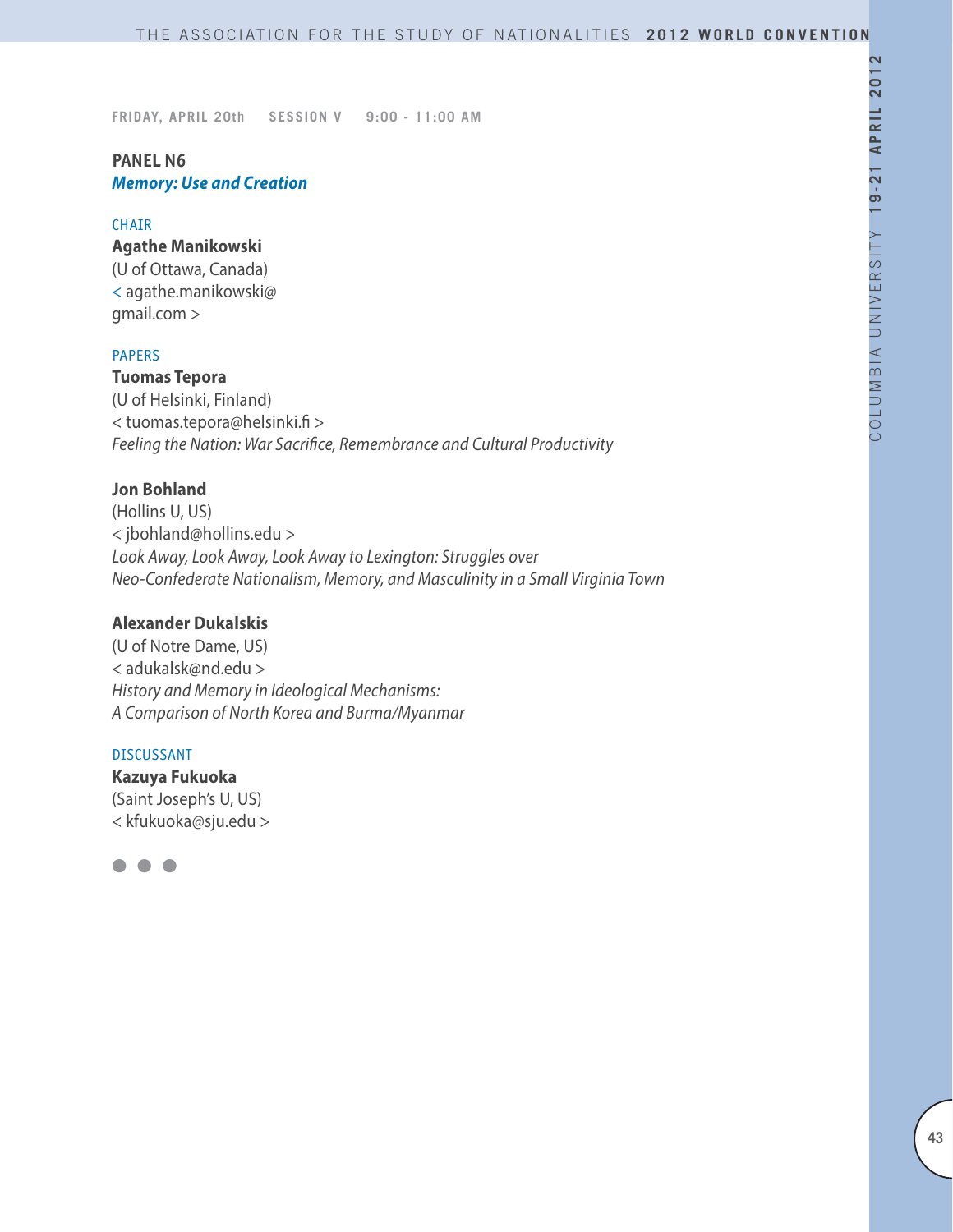### **PANEL R10**

*Migration Policies in Russia, Eurasia and the European Union: Trends, Challenges and Opportunities*

### **CHAIR**

#### **Mark Entin**

(European Studies Institute, Moscow, Russia) < entinmark@gmail.com >

### PAPERS

# **Oleg Barabanov**

European Studies Institute, Moscow, Russia) < drolegbarabanov@gmail.com > *Migration Policies in Russia and the European Union*

### **Natalia Bolshova**

(MGIMO, Moscow, Russia) < varioukhina@gmail.com > *The Nation-State in Search of New Forms of Identity in a Multicultural Environment: The Cases of Russia and Germany*

### **Jakub Wojciech Korejba**

(U of Warsaw, Poland) < kkorejba@op.pl > *Immigration Policy in Russia: A Regional Focus*

#### **Timothy Heleniak**

(U of Maryland, US) < heleniak@umd.edu > *Diasporas for Development in Eurasia*

#### DISCUSSANT

**Linda J. Cook** (Brown University, US) < linda\_cook@brown.edu >

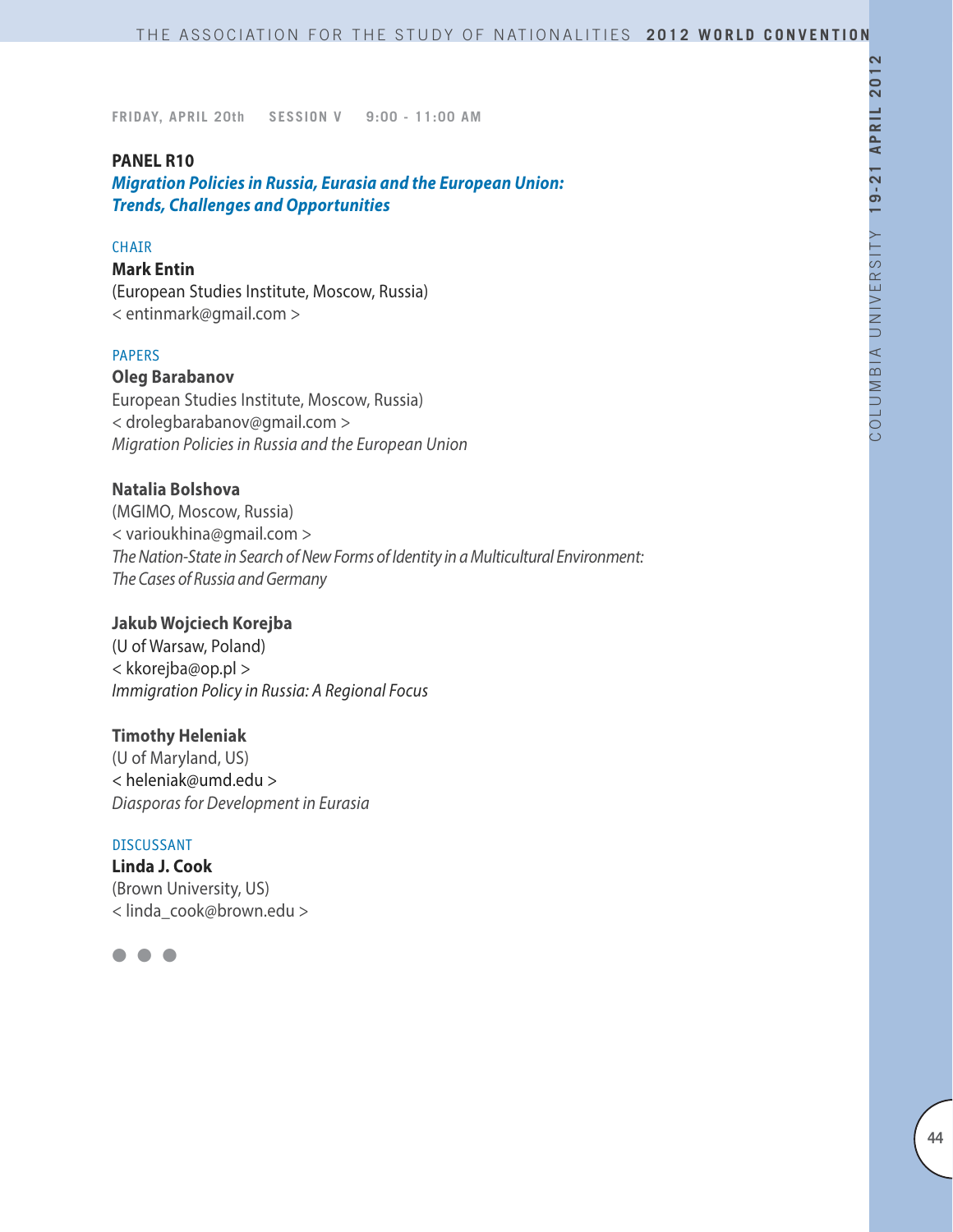### **PANEL TK6** *Nationalism in Republican Turkey*

#### CHAIR

# **Hanife Aliefendioglu**

(Eastern Mediterranenan U, North Cyprus) < hanife.aliefendioglu@emu.edu.tr >

### PAPERS

### **Sara-Marie Demiriz**

(U of Münster, Germany) < sara@demiriz.de > *Sacralized Politics in Atatürk's Turkey: Celebration of the Nation as Directory for the People*

### **Iklim Goksel**

(Independent Researcher, Indiana, US) < iklimgoksel@yahoo.com > *Gypsy Girl of Zeugma: Daughter of the Land, Virgin of the Nation*

# **Defne Kadioglu**

(Bogazici U, Turkey) < defnekadioglu@gmail.com > *"We are the New Jews": The Role of Turkish Immigrants in the German* Errinerungskultur

### **Ömer Aslan**

(Bilkent U, Turkey) < aslano@bilkent.edu.tr > *Turkish Islam of an Ardent Turkish Nationalist, Seyyid [Sayyid] Ahmed Arvasi: A Compromise between Nationalism and Religion or Religion Subdued*

#### DISCUSSANT

**Ayse Zarakol**  < zarakola@wlu.edu > (Washington & Lee U, US)

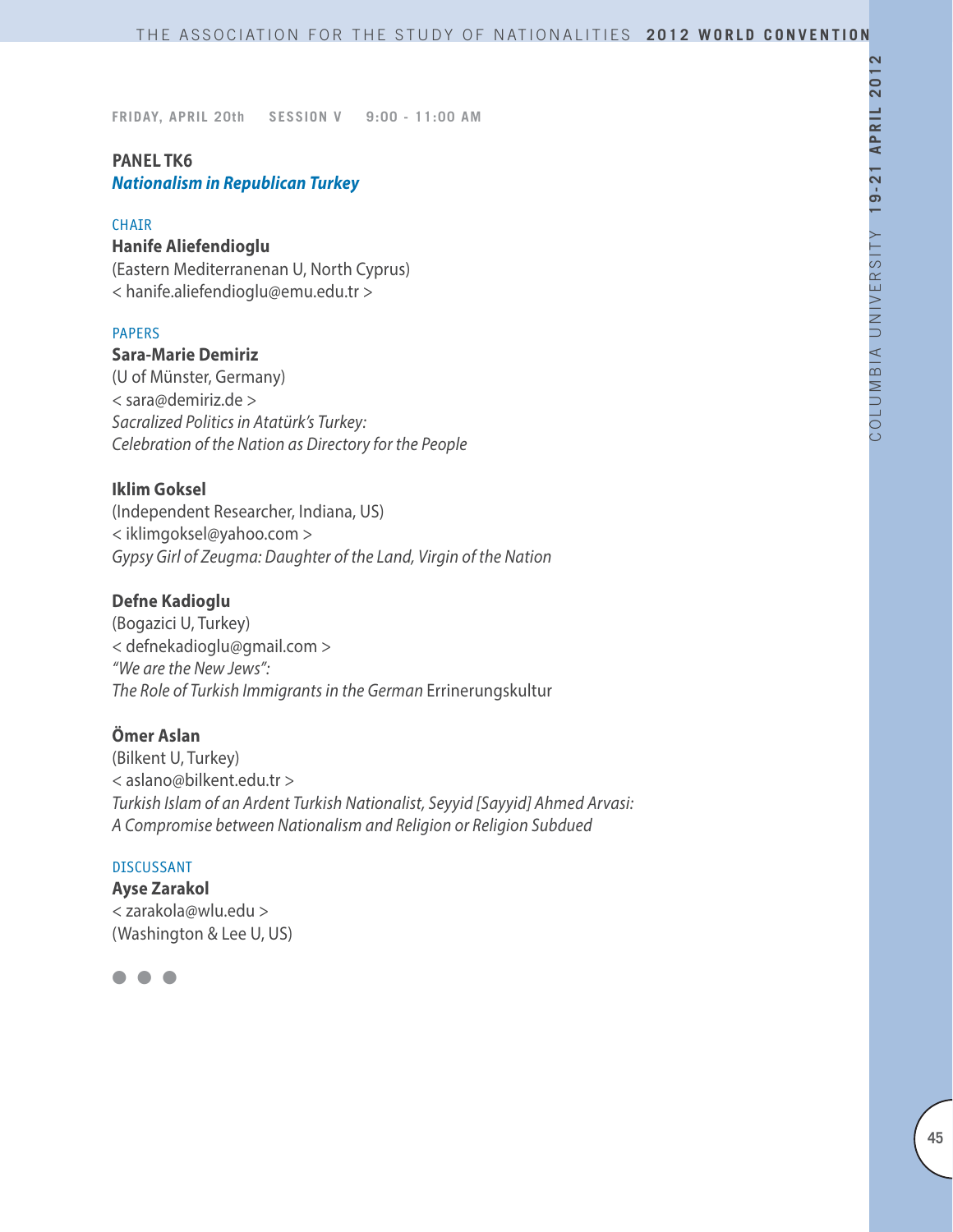# **PANEL U12**

# *Armed Resistance in Ukraine and Romania*

#### CHAIR

### **Myroslava Znayenko**

(Rutgers U, US) < znayenko@andromeda.rutgers.edu >

### PAPERS

**Mikhail Akulov** (Harvard U, US) < akulov@fas.harvard.edu > *The "Fuehrerprinzip" of the Ukrainian Civil War Atamans*

### **Larysa Zariczniak**

(U of Exeter, UK) < lz229@exeter.ac.uk > *New Interpretations of Motivations to Join the Ukrainian Insurgent Army*

# **Yuri Zhukov**

(Harvard U, US) < zhukov@fas.harvard.edu > *Taking the Bait: Provocation of Government Reprisals as an Insurgent Strategy*

### **Monica Ciobanu**

(Plattsburgh State U of New York, US) < monica.ciobanu@plattsburgh.edu > *Reconstructing the History of Early Commuism and Armed Resistance in Romania*

#### DISCUSSANT

**Evegeny Finkel** (U of Wisconsin, Madison / Yale U, US) < efinkel@wisc.edu >

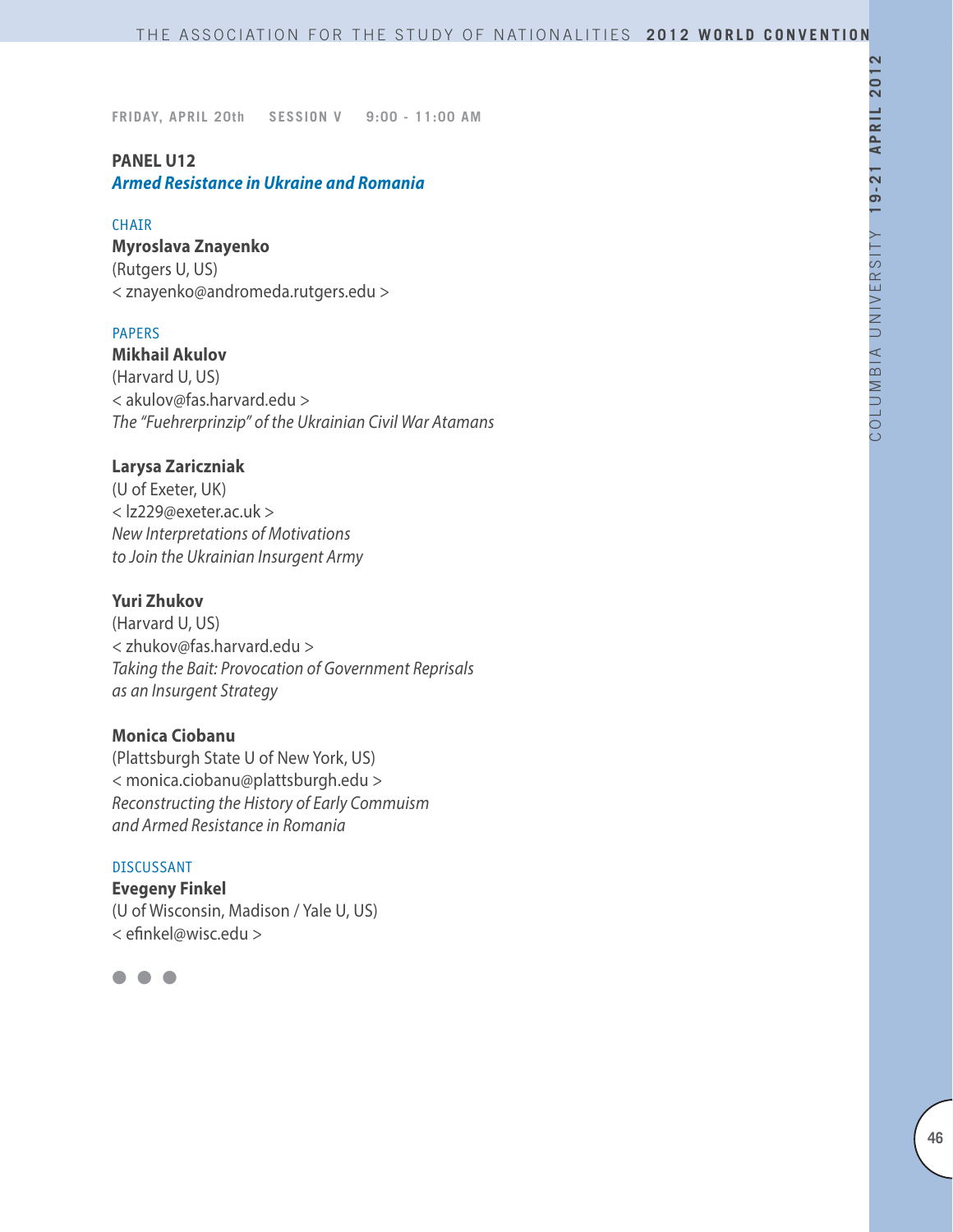#### **PANEL BK2**

*Nation Building and Symbols in the West Balkan States, II: The Cases of Albania and Kosovo*

### **CHATR**

#### **Vjeran Pavlakovic**

(U of Rijeka, Croatia) < vjeranp@gmail.com >

#### PAPERS

**Vjollca Krasniqi** (U of Prishtina, Kosovo) < vjollca\_krasniqi@hotmail.com > *Identity, Symbolism and Power: The Politics of Nation Building in Kosovo*

#### **Cecilie Endresen**

(U of Oslo, Norway) < cecilie.endresen@hf.uio.no > *The Nation and the Nun: Mother Teresa, Albania's Muslim Majority and the Secular State*

### **Gruia Bădescu**

(U of Cambridge, UK) < gruia.badescu@gmail.com> *Nationalism and the City: Urban Reconstruction and Post-War Reconciliation in Sarajevo and Beirut*

### DISCUSSANT

**Chip Gagnon** (Ithaca College, NY, US) < vgagnon@ithaca.edu >

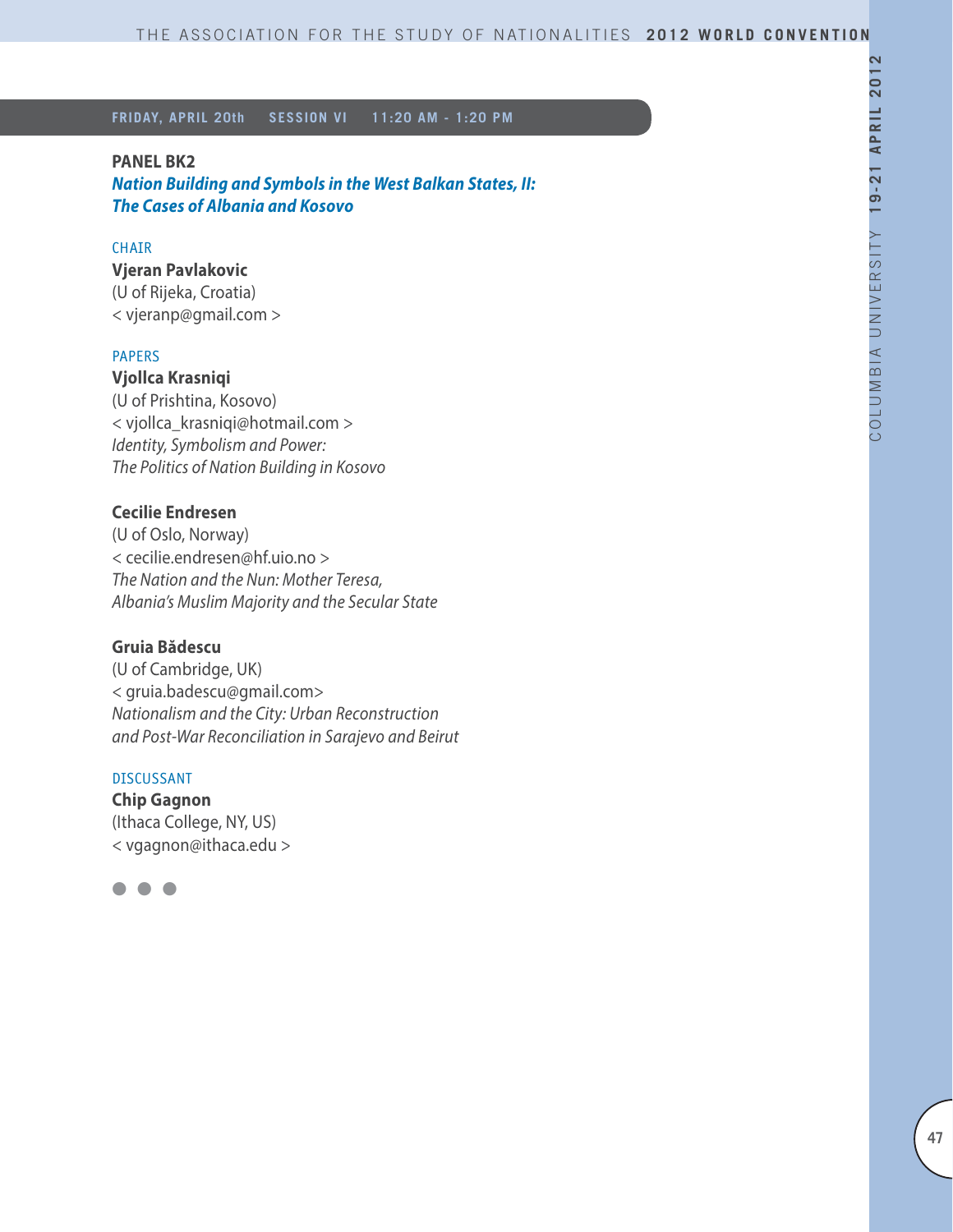# **PANEL BK12**

*Bosnia and Herzegovina in 2012: Stuck (or Lost?) between Dayton and Europe* 

#### **CHAIR**

**Soeren Keil** (Canterbury Christ Church U, UK) < soeren.keil@canterbury.ac.uk >

#### PAPERS

**Ana Juncos** (U of Bristol, UK) < A.E.Juncos@bristol.ac.uk > *Member State Building vs. Peace Building: The Contradictions of EU State Building in Bosnia and Herzegovina* 

# **Sofia Sebastian**

(U of Aberdeen, UK) < sofiasebastian@gmail.com > *Constitutional Engineering in Divided Societies: The Case of Bosnia*

#### **Mateja Peter**

(US Institute of Peace, DC, US) < mateja.peter@gmail.com > *Constructing International Authority in Bosnia and Herzegovina*

### **Valery Perry**

(Public International Law and Policy Group, Sarajevo, Bosnia) < valeryperry@yahoo.com > *Constitutional Reform Processes in Bosnia and Herzegovina: Top-down Failure, Bottom-up Potential?*

#### DISCUSSANT

**Florian Bieber** (U of Graz, Austria) < florian.bieber@uni-graz.at >

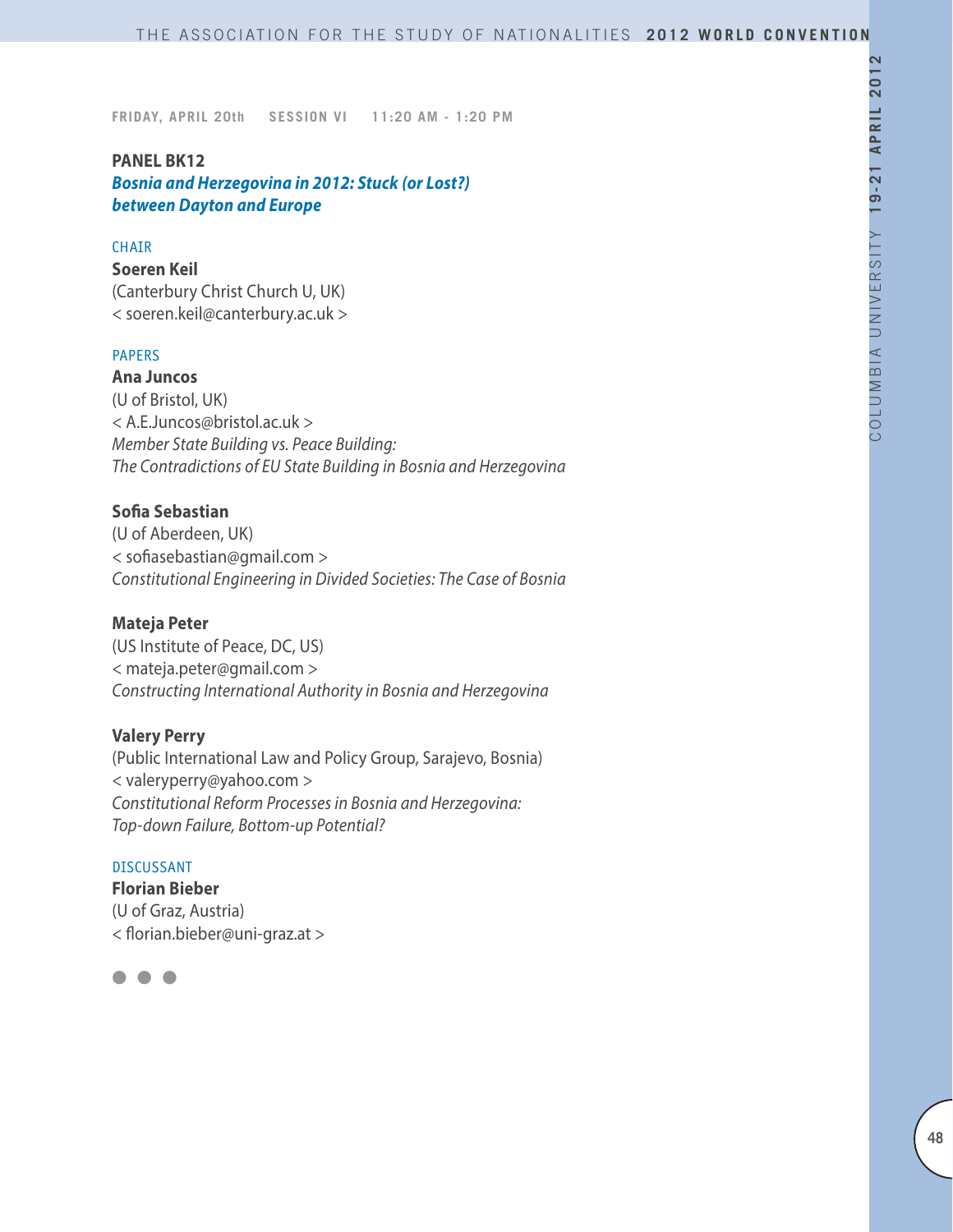### **PANEL BO9**

*Book Panel on Oded Haklai's* **Palestinian Ethnonationalism in Israel** *(U of Pennsylvania Press, 2011)*

#### CHAIR

**Zsuzsa Csergo** (Queen's U, Canada) < csergo@queensu.ca >

#### PARTICIPANTS

**Scott Weiner** (George Washington U, US) < sweiner@gwu.edu >

**Nadav Shelef**  (U of Wisconsin, Madison, US) < shelef@wisc.edu >

**Ilan Peleg** (Lafayette U, US) < pelegi@lafayette.edu >

**Oded Haklai** (Queens U, Canada) < haklai@queensu.ca >

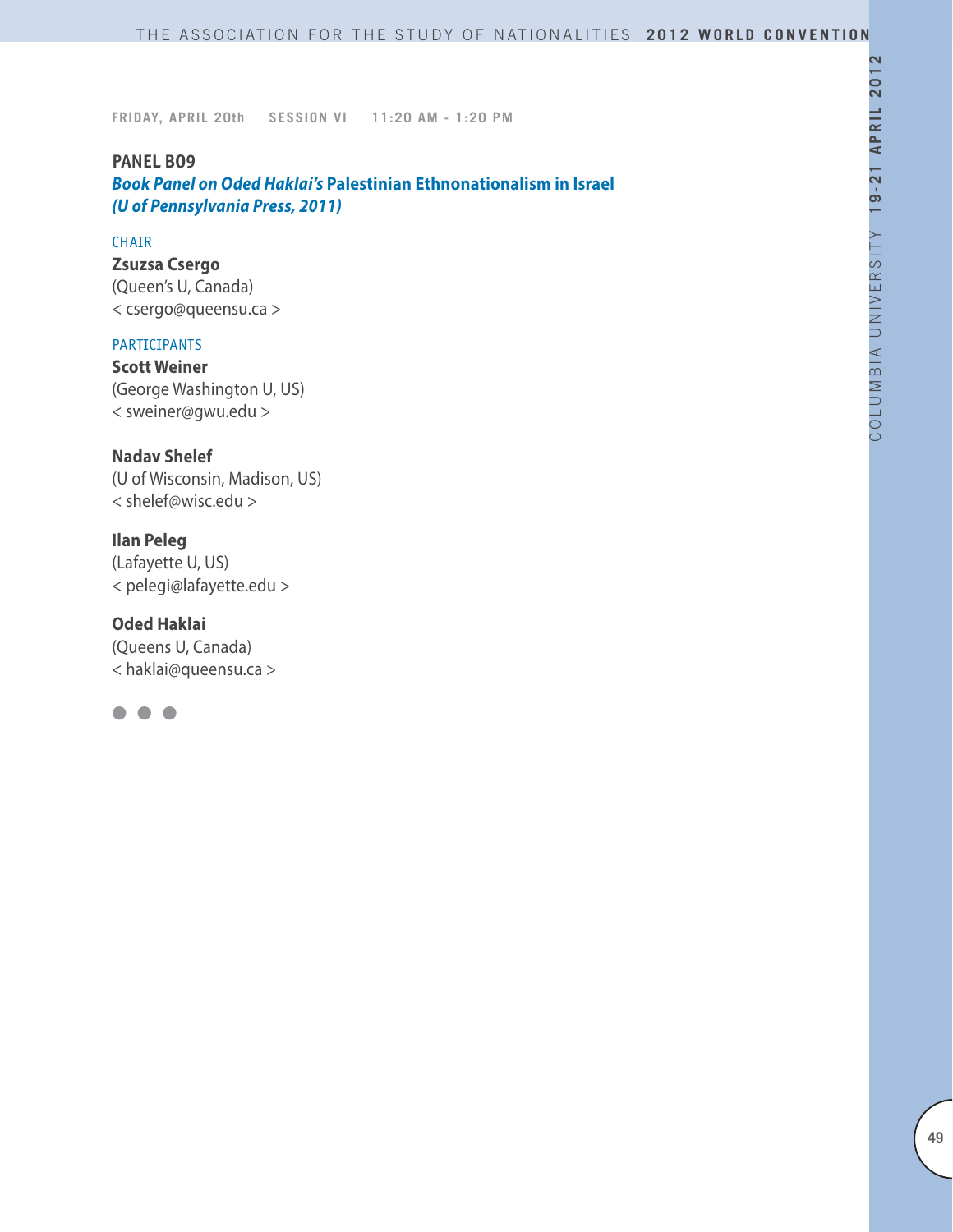#### **PANEL CE5**

*(The Politics of) Memory and Commemoration in Central Europe*

#### CHAIR

# **Felicia Waldman**

(U of Bucharest, Romania) < fwaldman@gmail.com >

# PAPERS

**Elidor Mehilli** (Columbia U, US) < em2886@columbia.edu > *The Past as a Foreign Country: Remembering and Forgetting Communism*

### **Robin Ostow**

(U of Toronto, Canada) < robinostow@hotmail.com > *Warsaw's New Jewish Museum: Building History, a Cultural Capital and a Twenty-First Century Democracy* 

### DISCUSSANT

**Joyce Apsel** (NYU, US) < jaa5@nyu.edu >

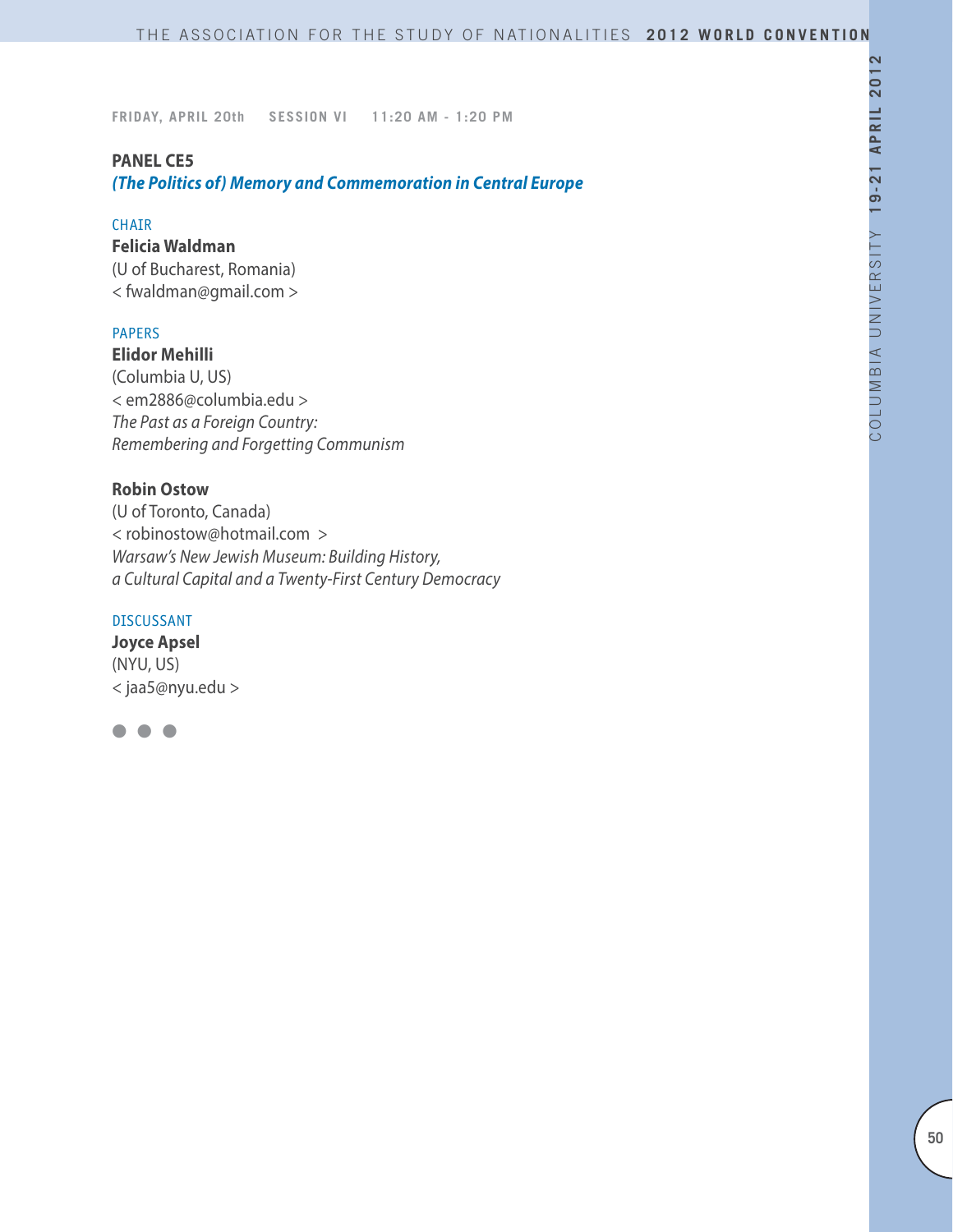**PANEL EU6** *Ethnicity, Violence, and Post-Conflict Reconciliation in Kyrgyzstan (Roundtable)*

#### CHAIR

**David Montgomery** (U of Pittsburgh, US) < dwm@pitt.edu >

#### PARTICIPANTS

**Susan Armitage** (IREX, NY, US) < sarmitage@irex.org >

# **Ilyaz Mederbekov**

(IREX, NY, US) < unurumbetov@irex.kg >

# **Rachel Surkin**

(IREX, NY, US) < rsurkin@irex.org >

### **Lisa Inks**

(IREX, NY, US) < links@irex.org >

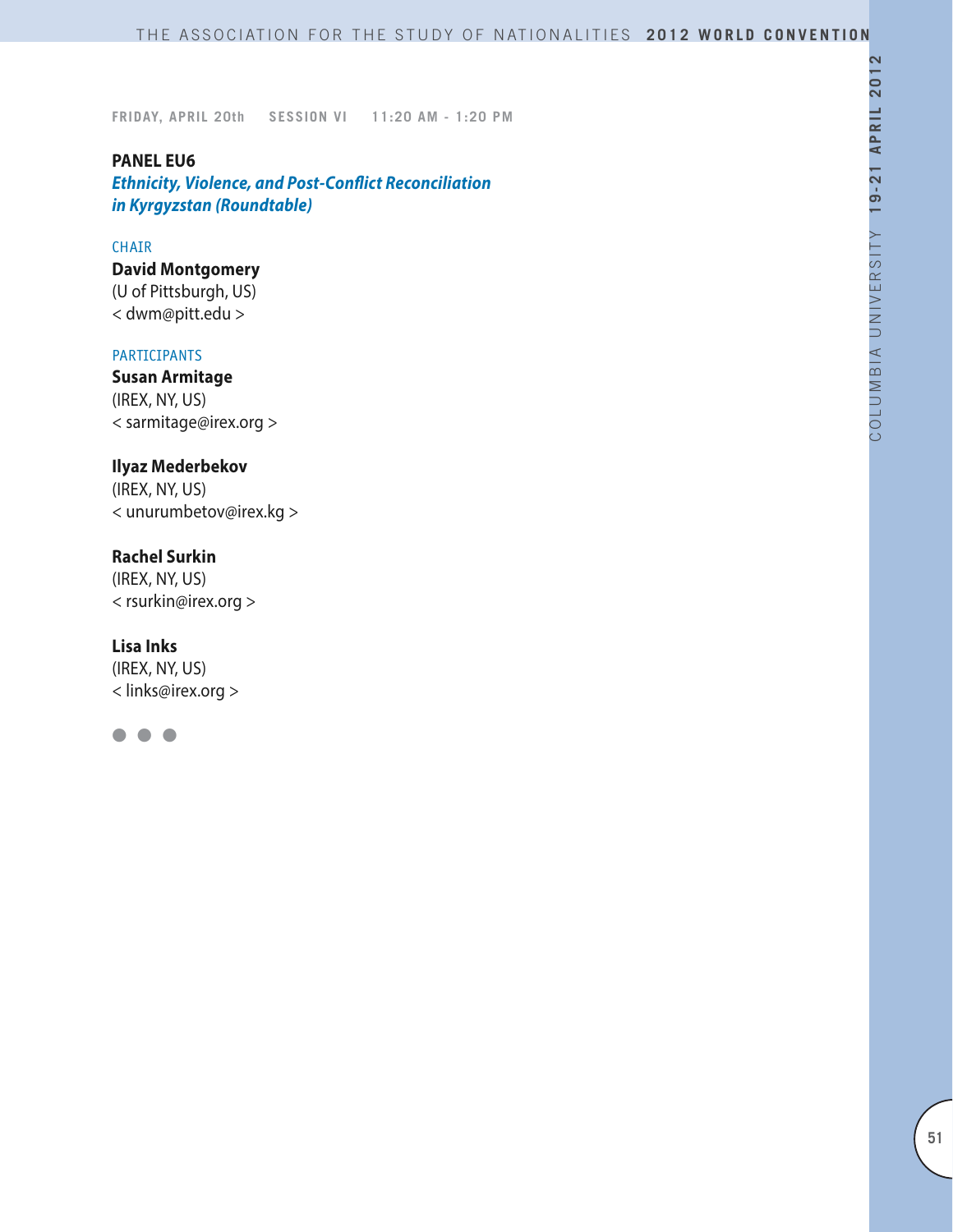### **PANEL K2**

*Beyond the Elites: Public Interest, Legitimacy, and Accountability in Georgian Ethnic Politics*

#### **CHAIR**

#### **Peter Kabachnik**

(CUNY Staten Island, US) < peter.kabachnik@csi.cuny.edu >

#### PAPERS

**Julie George** (CUNY Queens College, US) < julie.george@qc.cuny.edu > *Statebuilding and (Post)conflict Processes in Bosnia-Herzegovina and Georgia*

### **Meno Badashvili**

(Tbilisi State U, Georgia) < mbadashvili@yahoo.com > *Understanding Muslim Identities in Orthodox Christian Georgia: Non-Muslim Perceptions of Muslims*

## **Donnacha Ó Beacháin**

(Dublin City U, Ireland) < donnacha.obeachain@dcu.ie > *The Role of the EU and OSCE in Conflict Management and Resolution in the South Caucasus and Moldova*

# **Jesse R. Driscoll**

(U of California San Diego, US) < jesse.driscoll@gmail.com > *Creating and Re-Creating Ethnic Hierarchies: Experimental Evidence from the Republic of Georgia*

#### DISCUSSANT

**Mark Beissinger** (Princeton U, US) < mbeissin@princeton.edu >

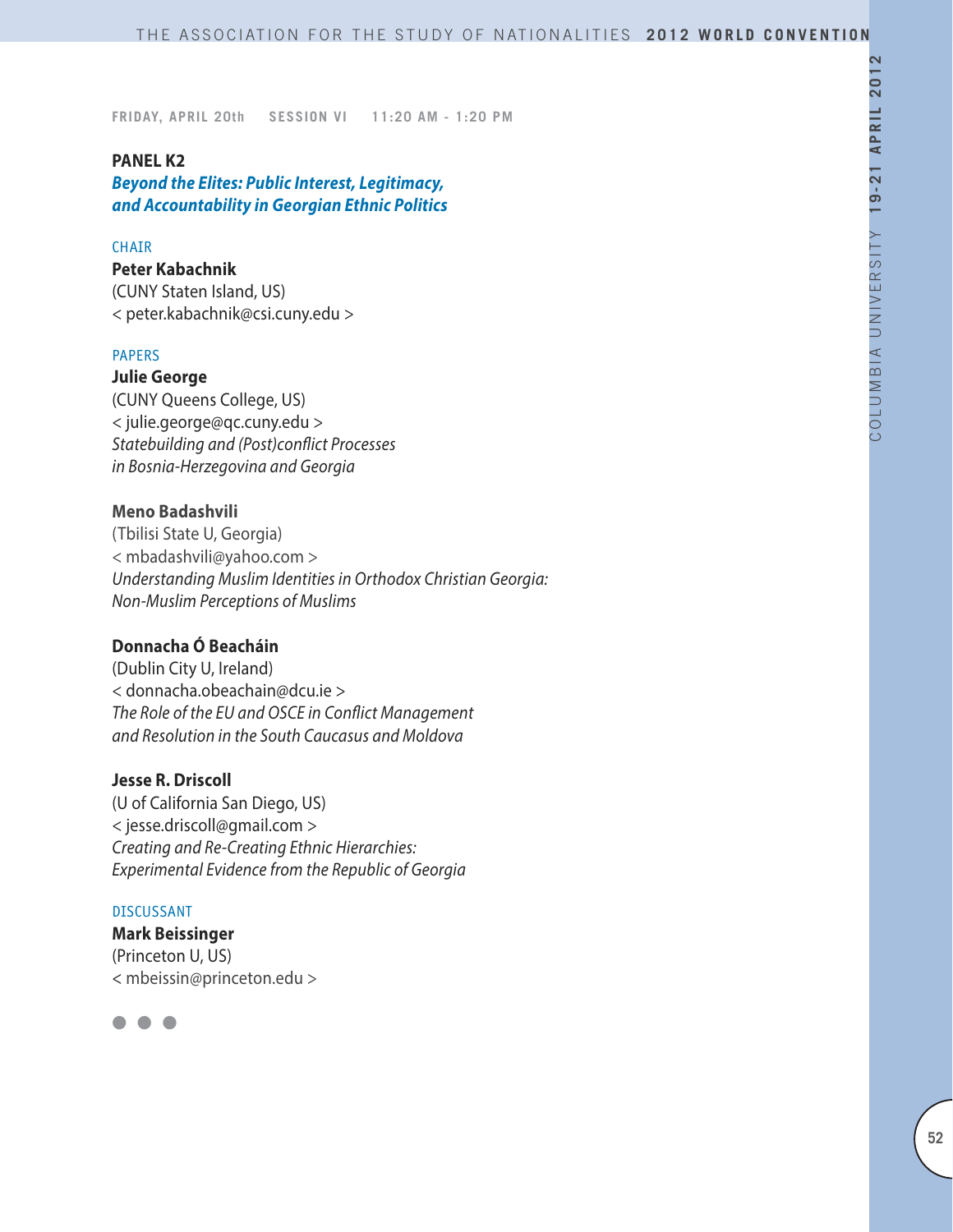### **PANEL N3**

*Causes and Consequences of External Intervention in Ethnic Politics*

#### CHAIR

### **Svetlana Djurdjevic-Lukic**

(Institute of International Politics and Economics, Belgrade, Serbia) < svetlukic@yahoo.com >

### PAPERS

#### **Keith Darden**

(Yale U, US) < keith.darden@yale.edu > *The Politics of Divide and Rule* 

### **Alan Kuperman**

(U of Texas at Austin, US) < akuperman@mail.utexas.edu > *Intervention in Libya: A Humanitarian Success?* 

### **Arman Grigoryan**

(Lehigh U, US) < arg210@lehigh.edu > *Commitment Problems, Third Parties, and State-Minority Conflicts*

#### **Mark Kramer**

(Harvard U, US) < mkramer@fas.harvard.edu > **Harris Mylonas** (George Washington U/Harvard Academy, US) < mylonas@gwu.edu > *External Actors and Secessionist Movements*

#### DISCUSSANT

**Fotini Christia** (MIT, US) < cfotini@mit.edu >

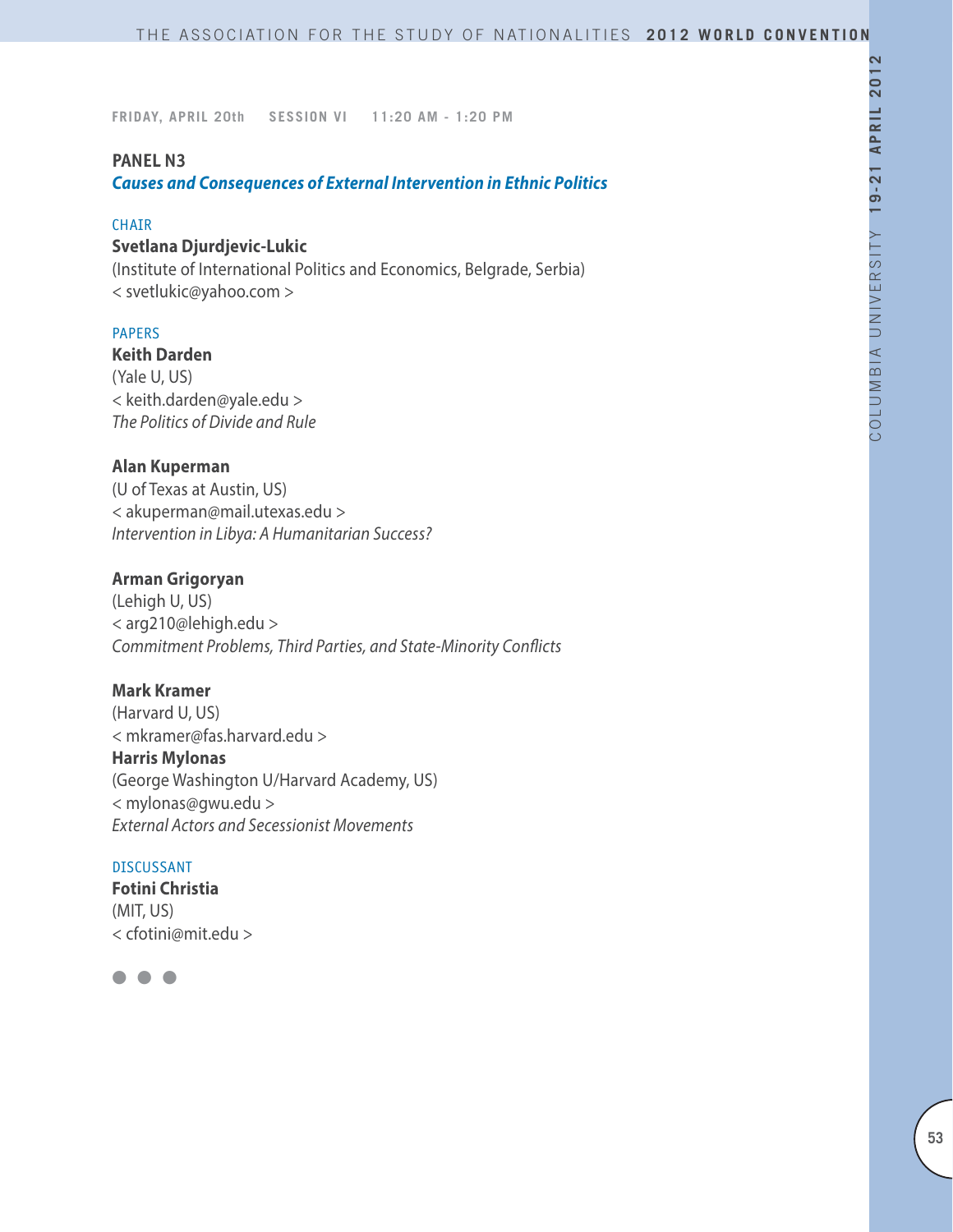#### **PANEL R1**

*History, Memory, and Politics in Russia*

#### **CHAIR**

#### **William Rosenberg**

(U of Michigan, US) < wgr@umich.edu >

#### PAPERS

**Olga Malinova** 

(INION, Moscow, Russia) < omalinova@mail.ru > *In Search of a "Usable Past": Discourse about National Identity in Post-Soviet Russia and Practices of Political Usage of the Past*

#### **Mischa Gabowitsch**

(Einstein Forum, Potsdam, Germany) < mischa.gabowitsch@einsteinforum.de > *Dead Soldiers Fighting: Soviet War Memorials in the Cold War and Post-Soviet Memory Wars*

#### **Marlène Laruelle**

(IERES, George Washington U, US) < marlenelaruelle@yahoo.com > *Public Memories, or Public Memory? The Kremlin's Attempts to Fight against a Pluralism of Remembrance in Russia*

#### **Valentin Behr Maryse Ramanbason Vauchelle**

(U of Strasbourg, France) < valentin.behr@gmail.com> <maryse.ramambason@gmail.com > *History, Memory and Politics in International Relations: the Cases of Poland and Russia*

#### DISCUSSANT

**Yitzhak Brudny** (Hebrew U of Jerusalem, Israel) < ybrudny@aol.com >

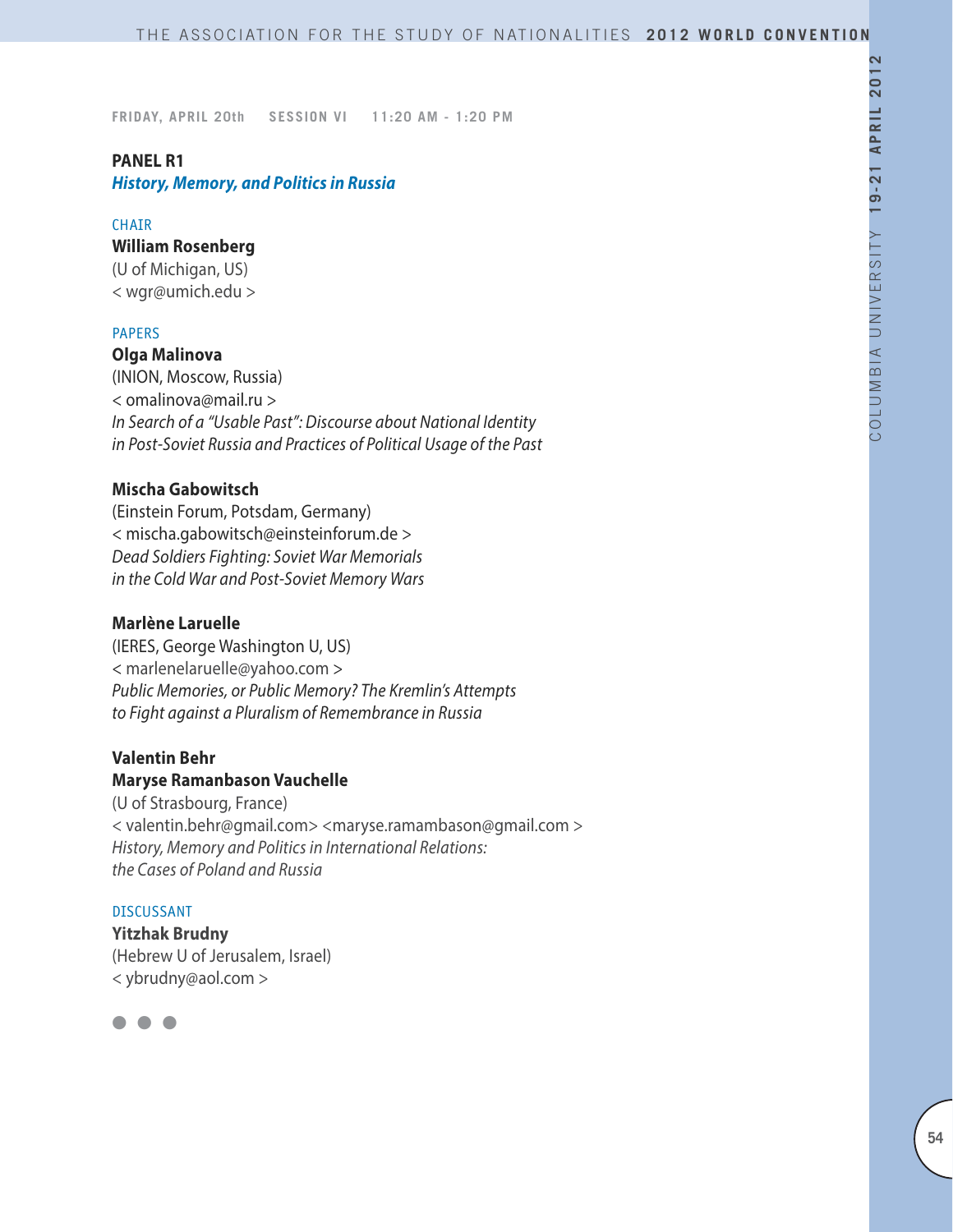### **PANEL TK1**

*The Kurdish Conflict in Turkey: Violence, Reform, and Wars of Information*

#### **CHAIR**

# **Güneş Murat Tezcur**

(Loyola U Chicago, US) < gtezcur@luc.edu >

### PAPERS

### **Şener Aktürk**

(Koç U, Turkey) < sakturk@ku.edu.tr > *Twelve Common Misconceptions on the "Kurdish Question" of Turkey*

# **Senem Aslan**

(Bates College, US) < saslan@bates.edu > *"The Kurdish Opening" Initiative as Politics of Information* 

### **Ceren Belge**

(Concordia U, Canada) < cbelge@alcor.concordia.ca > *Violence against Civilians and the Politics of Knowledge in the Kurdish Conflict in Turkey*

# **Fuat Dündar**

(Institut français d'études anatoliennes, Turkey) < fuatdundar@hotmail.com > *Birth Rates, Casualty Statistics, and the Demographic Construction of the Kurdish Question in Turkey*

### **Evangelos Liaras**

(George Washington U, US) < eliaras@gwu.edu > *A Barrage of Grievances: Electoral Reform and Patterns of Ethnic Voting in Turkey*

#### DISCUSSANT

**Kristin Bakke** (U College London, UK) < kmbakke@ucl.ac.uk >

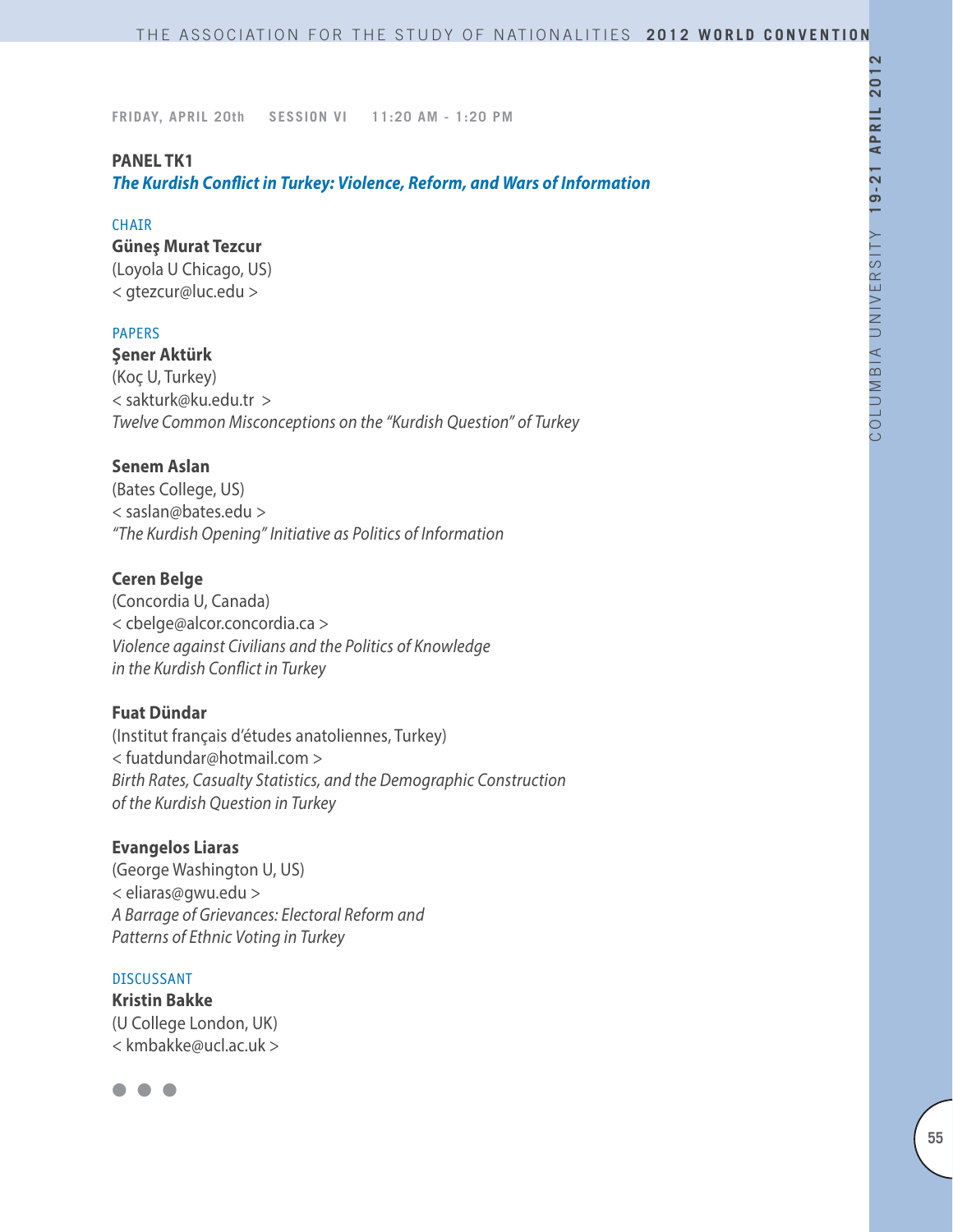# **PANEL U13** *Soviet-Era National Identity*

#### **CHAIR**

**Taras Hunczak** (Rutgers U, US) < thunchak@andromeda.rugers.edu >

#### PAPERS

**Matthew Pauly** (Michigan State U, US) < paulym@msu.edu > *The Promise of Youth: Young Pioneers, the Komsomol, and Ukrainian Studies, 1925-1934*

#### **Harun Yilmaz**

(HURI, Harvard U, US) < s.harun.yilmaz@gmail.com > *How Was the Problem of Ethnogenesis Solved in Azerbaijani, Kazakh and Ukrainian National Historiographies in 1936-1941?*

#### **Oksana Iurkova**

(Institute of History, Kyiv, Ukraine/Columbia U, US) < oyurkova@ukr.net > *Ukrainian Historians of 1930s in Vice: Historiographical Paradoxes and Tasks*

#### **Olga Bertelsen**

(U of Nottingham, UK) < ahxob1@nottingham.ac.uk > *Repressions of the Ukrainian Intelligentsia in the Writers' Home in Kharkiv, Ukraine in the 1930s*

#### DISCUSSANT

**Yaroslav Bilinsky** (U of Delaware, US) < yby@udel.edu >

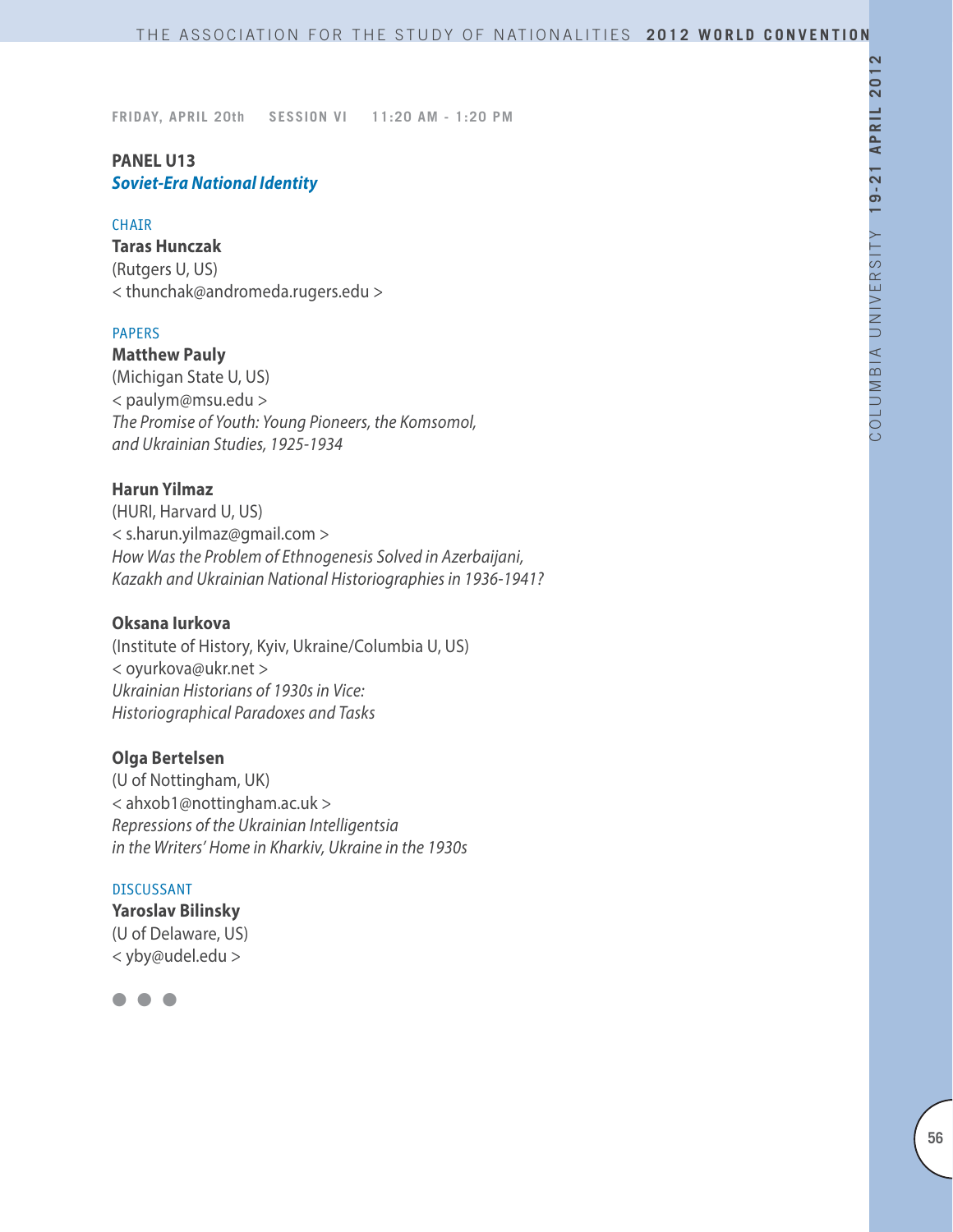### **PANEL BK15**

*Re-Defining the Nation: Top-Down and Bottom-Up Approaches in the Balkans*

#### CHAIR

# **Fred Cocozzelli**

(St. John's U, Queens, US) < cocozzef@stjohns.edu >

### PAPERS

**Ivaylo Grouev**  (U of Ottawa, Canada) < ivaylogrouev@yahoo.ca **> Daniela Gorbunova** (Bulgarian Gender Research Foundation, Sofia) < daniela.gorbounova@gmail.com **>** *The September 2011 Ethnic Riots in Bulgaria* 

# **Astrid Reinprecht**

(European U Institute, Florence, Italy) < astrid.reinprecht@eui.eu > *Evading Ethnicized Nationhood: "Counter-Public" in Croatia, Bosnia and Serbia*

### **Lea David**

(Ben Gurion U, Israel) < lead@bgu.ac.il > *A Difficult Past in Serbia: The State-Sponsored Project of Remembering and Forgetting*

#### DISCUSSANT

**Aleksandra Wagner** (New School, NY, US) < wagnera1@newschool.edu >

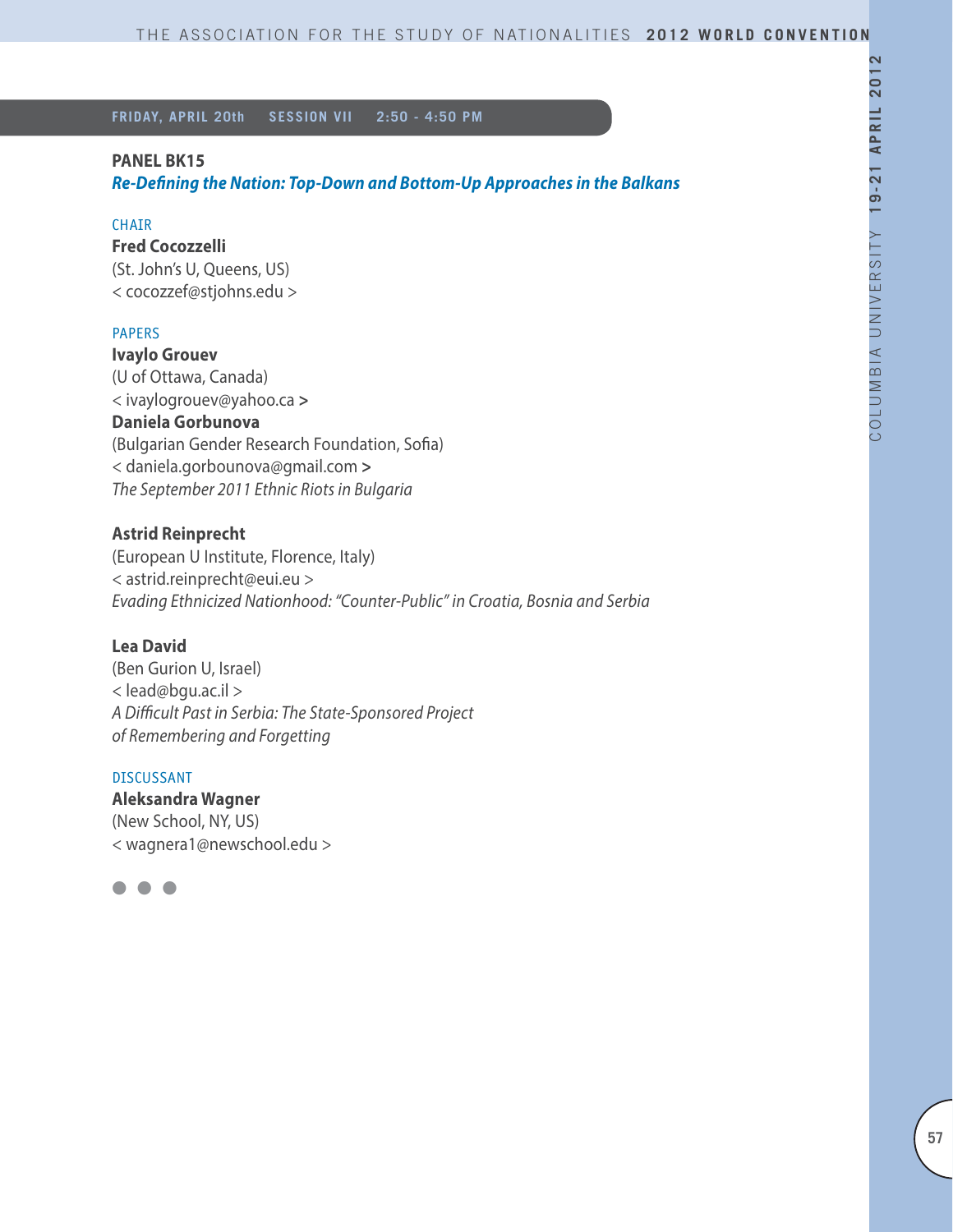### **PANEL BK17**

*Shifts and Patterns of International Intervention in Kosovo since 2008*

#### CHAIR

**Ana Di Lellio** (New School U, US) < dilellia@newschool.edu >

### PAPERS

**Adam Fagan**  (Queen Mary, U of London, UK) < a.fagan@qmul.ac.uk > *Democracy Promotion in Kosovo: The EU's Intervention in Comparative Perspective*

### **Sherrill Stroschein**

(U College London, UK) < s.stroschein@ucl.ac.uk > *Must the State be a Vertical Network?*

### **Ilire Agimi**

(Maastricht U, The Netherlands) < ilire.agimi@maastrichtuniversity.nl > *From Government to Governance in Kosovo: Assisting Democracy at the Local Level* 

### **Jelena Obradovic-Wochnik Anneliese Dodds**

(Aston U, Birmingham, UK) < j.obradovic-wochnik@aston.ac.uk > < a.dodds@aston.ac.uk > *Regulation in a Contested State: Energy Sector Regulation in Kosovo and the Influence of External Actors* 

#### DISCUSSANT

**Ronald H. Linden** (U of Pittsburgh, US) < linden@pitt.edu >

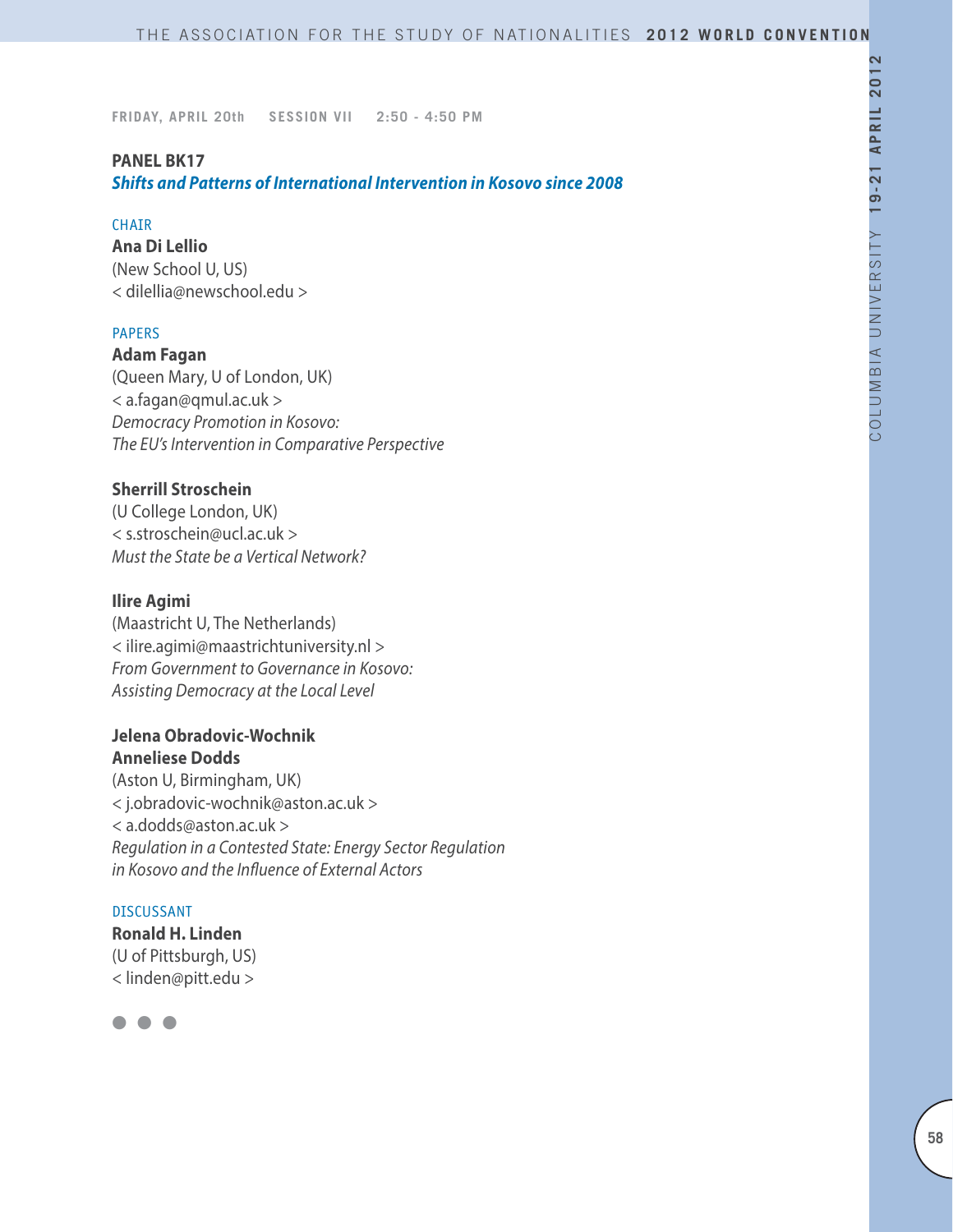#### **PANEL BK28**

*Nationalism, Democracy and Euro-Atlantic Integration: The Case of Macedonia*

#### **CHAIR**

#### **Gorazd Rosoklija**

(Columbia U, US) < gbr2@columbia.edu >

#### PAPERS

#### **Borce Davitkovski Ana Pavlovska-Daneva**

(U of Ss. Cyril and Methodius, Macedonia) < bdavitkovski@yahoo.com >< anapd222@yahoo.com > *Attempting a Census: Reasons, Consequences and Effects*

### **Gordana Siljanovska**

(U of Ss. Cyril and Methodius, Macedonia) < goga@ukim.edu.mk > *Political Parties and the Consolidation of Democracy in the Republic of Macedonia*

#### **Elena Davitkovska**

(University American College, Skopje, Macedonia) < edavitkovska@yahoo.com >

# **Timco Mucunski**

(U of Ss. Cyril and Methodius, Macedonia) < tmucunski@gmail.com > *The Role of Collective Security Communities Towards Sustaining Regional Stability in the Balkans*

#### **Gordan Georgiev**

(U of Ss. Cyril and Methodius, Macedonia) < gordanggg@gmail.com > *Macedonia's EU Perspectives: Between a Rock and a Hard Place*

#### DISCUSSANT

**Edislav Manetovic** (Seton Hall U, US) < edislavm@yahoo.com >

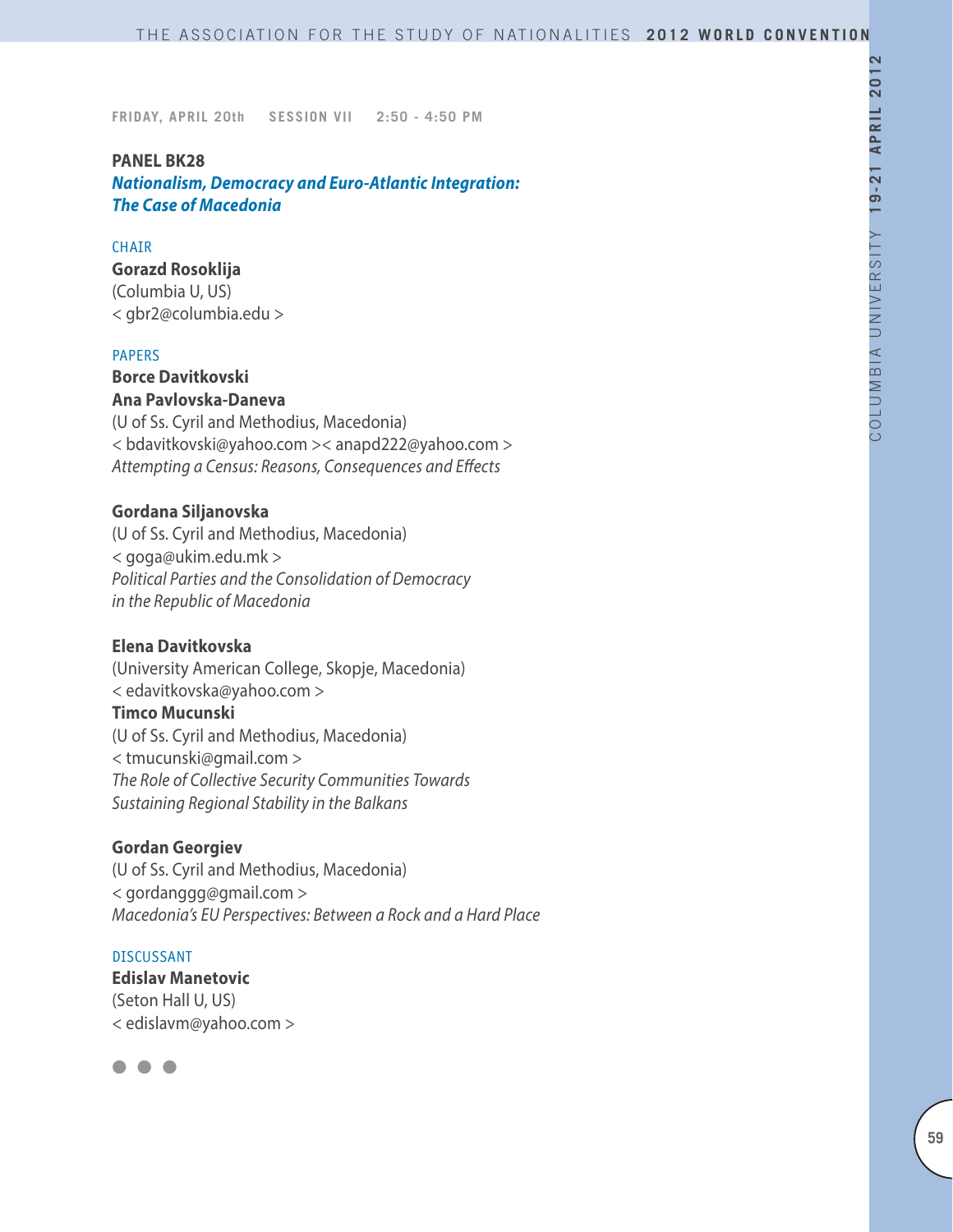# **PANEL BO10** *Book Panel on Roger Petersen's* **Western Intervention in the Balkans: The Strategic Use of Emotion in Conflict** *(Cambridge, 2011)*

#### CHAIR

**Fotini Christia** (MIT, US) < cfotini@mit.edu >

### PARTICIPANTS

**Chip Gagnon** (Ithaca College, NY, US) < vgagnon@ithaca.edu >

#### **Nina Caspersen**

(U of Lancaster, UK) < n.caspersen@lancaster.ac.uk >

# **Aleksandra Sasha Milicevic**

(U of North Florida, Jacksonville, US) < a.milicevic@unf.edu >

### **Roger Petersen**

(MIT, US) < rpeters@mit.edu >

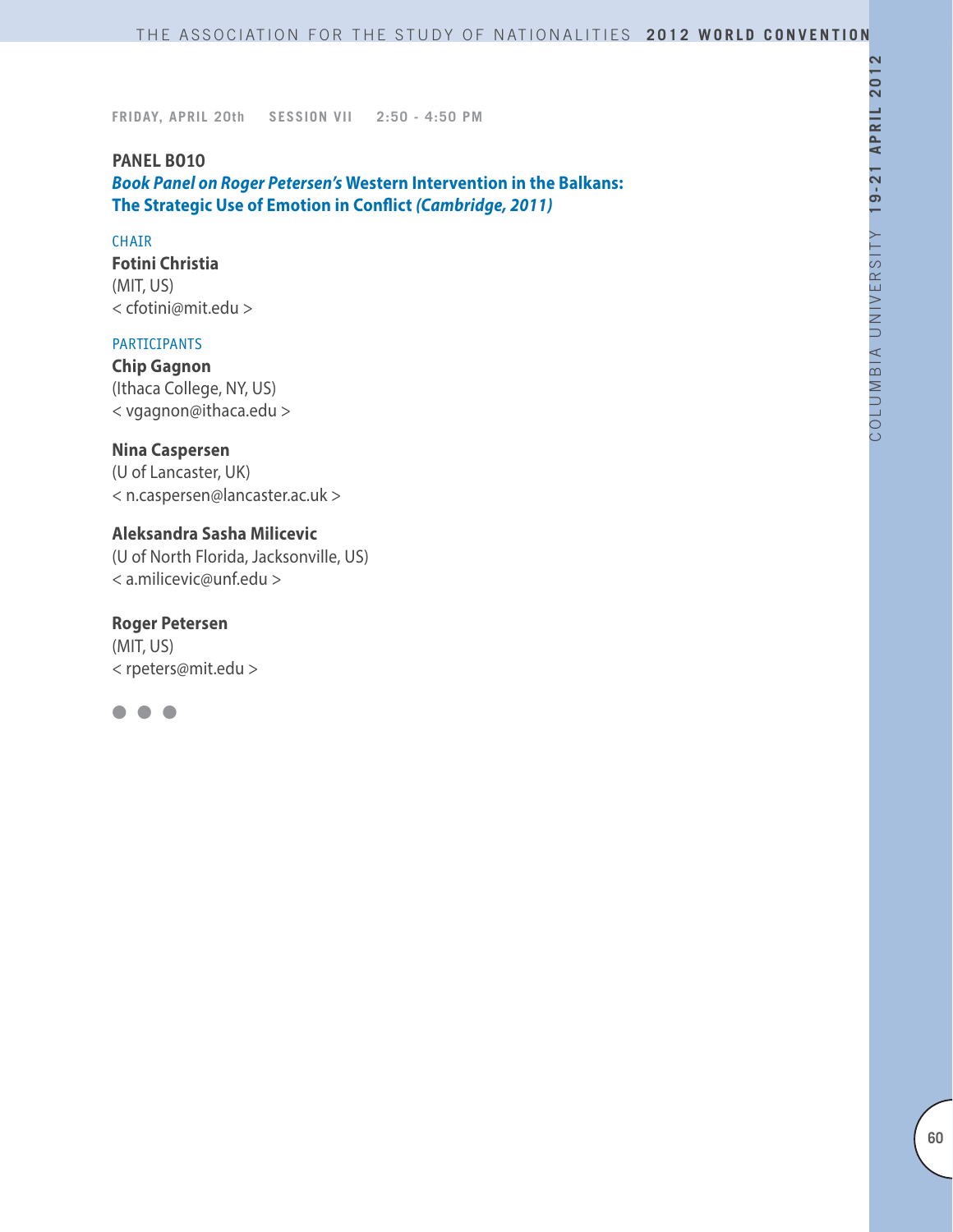**PANEL BO7** *Book Panel on Eric McGlinchey's* **Chaos, Violence, Dynasty: Politics and Islam in Central Asi***a (U of Pittsburgh Press, 2011)*

#### CHAIR

**Kimberly Marten** (Barnard College, Columbia U, US) < km2225@columbia.edu >

#### **PARTICIPANTS**

**Kathleen Collins** (U of Minnesota, US) < colli433@umn.edu >

# **Lawrence Markowitz**

(Rowan U, US) < markowitzl@rowan.edu >

# **Alexander Cooley**

(Barnard College, Columbia U, US) < ac210@columbia.edu >

# **Eric McGlinchey**

(George Mason U, US) **<** emcglinc@gmu.edu >

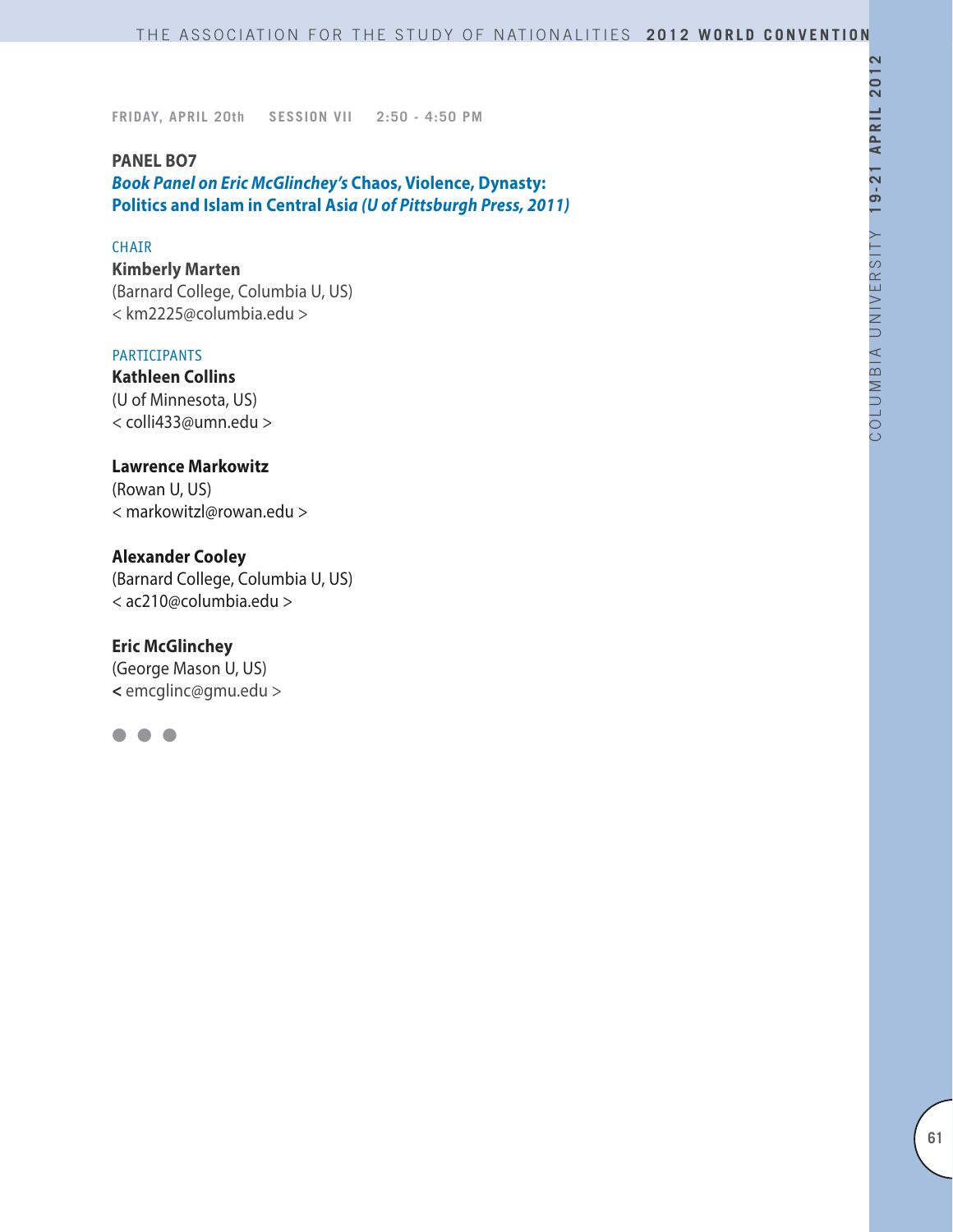# **PANEL CE17** *Gender and Nation-Building in Central Europe*

#### **CHAIR**

# **Claire Turenne Sjolander**

(U of Ottawa, Canada) < cturenne@uottawa.ca >

#### PAPERS

### **Oana Sinziana Paltineanu**

(Central European U, Hungary) < sinzianap@gmail.com > *Romanian Women's Activism in Austria-Hungary: A Case Study*

#### **Stefan Bosomitu**

(Institute for the Investigation of Communist Crimes, Romania) < stefan.bosomitu@gmail.com > *Resistance from Within: Women Antifascist Volunteerism / Activism during World War II in Romania*

#### **Luciana M. Jinga**

(Institute for the Investigation of Communist Crimes, Romania) < miajinga@yahoo.com > *From Housewife to Minister: Gender (Re) Construction in Communist Romania*

### **M Roscoe Loustau**

(Harvard U, US) < mrl706@mail.harvard.edu > *"She Taught Me the Language of Thieves:" Marian Devotionalism, Abortion, and the Politics of Gender at the Şumuleu Ciuc Pilgrimage Center, Harghita County, Romania*

#### **Oana Petrica**

(York U, Canada) < petrica@yorku.ca > *Gendering Capitalist Formations and Postcommunist Migration of Highly Skilled Eastern Europeans: The Case of the Romanian Migration to Canada (1990-2008)*

### DISCUSSANT

**Oksana Kis** (Institute of Ethnology, Lviv, Ukraine) < oksanakis55@gmail.com >

$$
\bullet\bullet\bullet
$$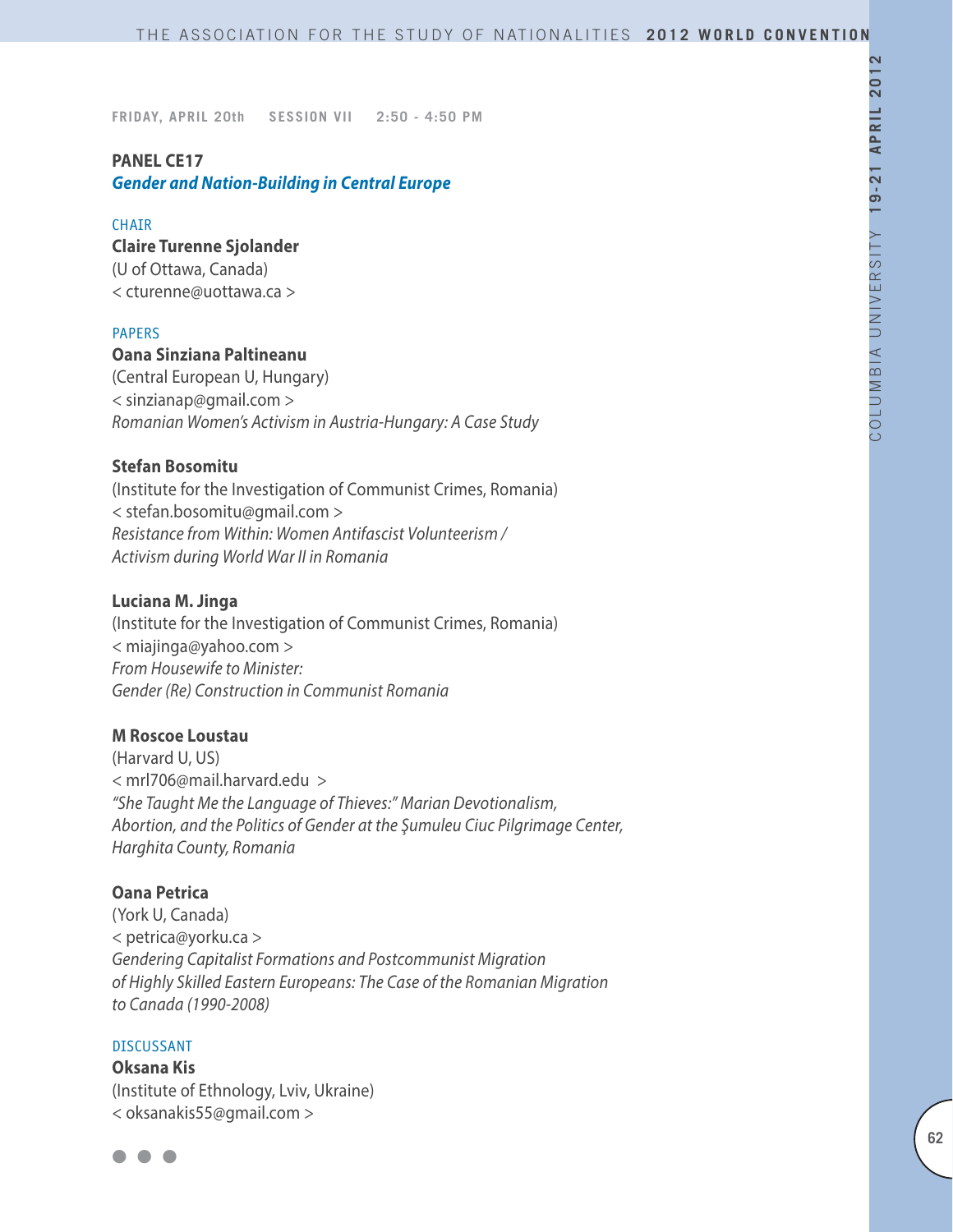# **PANEL CE18**

*Dealing with Memory Conflicts: the Circulation of Norms of Reconciliation*

#### CHAIR

#### **Laure Neumayer**

(Université Paris 1 Panthéon Sorbonne, France) < laure.neumayer@univ-paris1.fr >

#### PAPERS

#### **Roberto Colozza**

(Sciences Po, Paris, France) < roberto.colozza@sciences-po.org > *The Birth of a Red Nation: The Memory of World War II and Patriotic Rhetoric in Communist Propaganda in Italy and France*

# **Guillaume Mouralis**

(CNRS, Paris, France) < guillaume.mouralis@u-paris10.fr > *The Invention of "Transitional justice" as Phrase and Praxis in the 1990s*

#### **Georges Mink**

(CNRS, Paris, France) < mink@u-paris10.fr > Memory in International Relations: Asymmetry and Normative "Conditionality", a Geopolitics of Readjustment in Europe

#### **David Emler**

(U Paris Ouest Nanterre La Défense, France). < emler@fsv.cuni.cz > Uses of Memory in Political Discourse of French Presidents Chirac and Sarkozy

#### DISCUSSANT

**Pascal Bonnard** (Sciences Po, Paris, France) < pascal.bonnard@sciences-po.org >

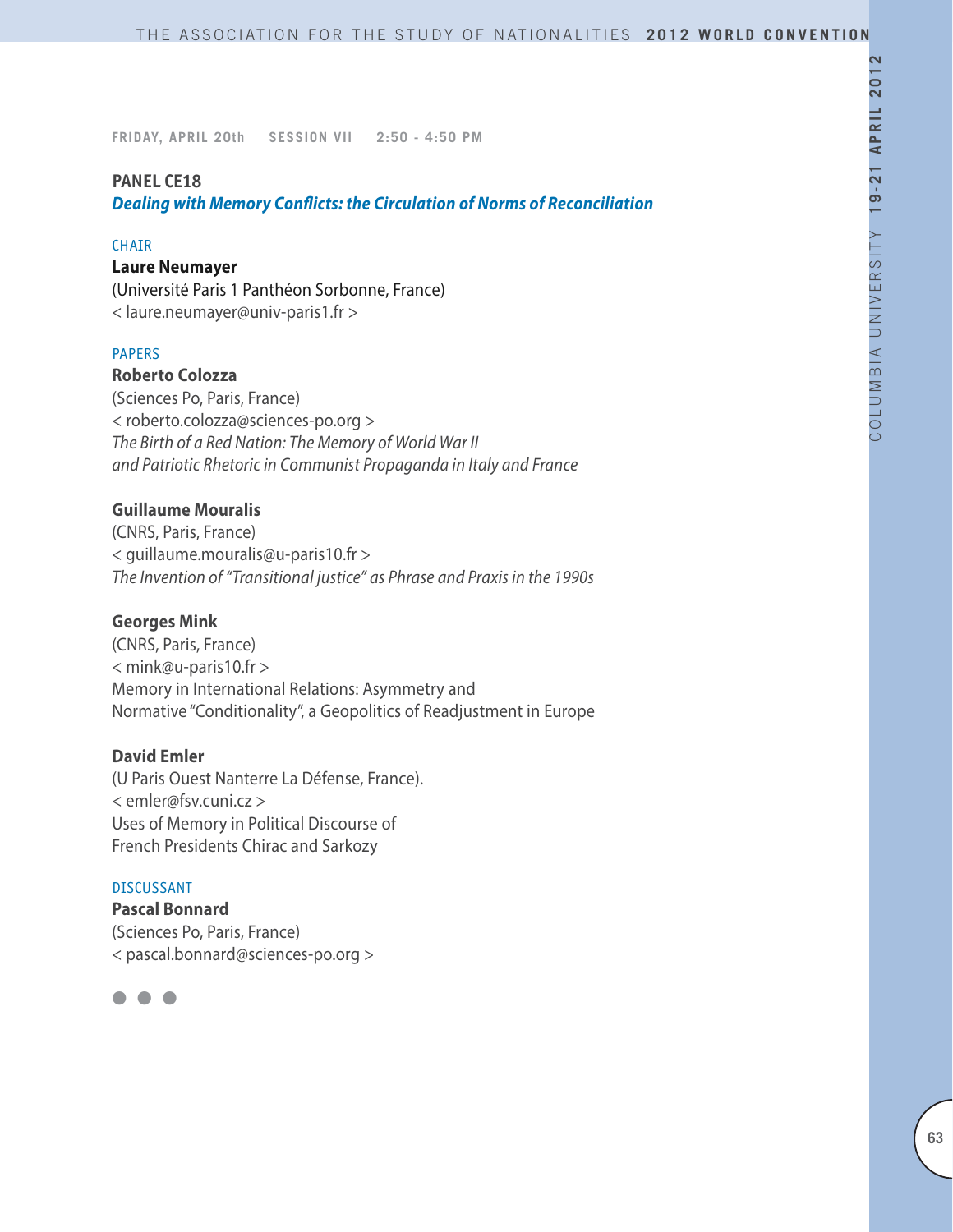# **PANEL EU3**

*Religion and Change in Central Asia*

#### CHAIR

### **Asel Doolotkeldieva**

(U of Exeter, UK) < adkasymovna@gmail.com >

### PAPERS

# **David Montgomery**

(U of Pittsburgh, US) < dwm@pitt.edu > *Islam and Danger: A Reconsideration of the Link between Religiosity, Radicalism, and Rebellion in Central Asia*

### **David Levy**

(Boston U, US) < dplevy@gmail.com > **Aisalkyn Botoeva** (Brown U, US) < aisalkyn\_botoeva@brown.edu > *Religious Credentials and National Character: The Work of the Agency for Religious Affairs of the Kyrgyz Republic*

### **Davlatsulton Dorbagekova**

(Rutgers U, US) < dorgabekova@polisci.rutgers.edu > *Tajikistan: The Challenge of Transnational Islamic Movements*

#### **Hélène Thibault**

(U of Ottawa, Canada) < hthib097@uottawa.ca > *Born Again: Post-Soviet Attitudes towards Religion in Tajikistan*

#### **Idil Izmirli**

(George Mason U, US) < idil.izmirli@gmail.com > *Islam, Politics, and Intra-Religious Conflict in Crimea*

#### **DISCUSSANT**

**Jesse R. Driscoll** (U of California San Diego, US) < jesse.driscoll@gmail.com >

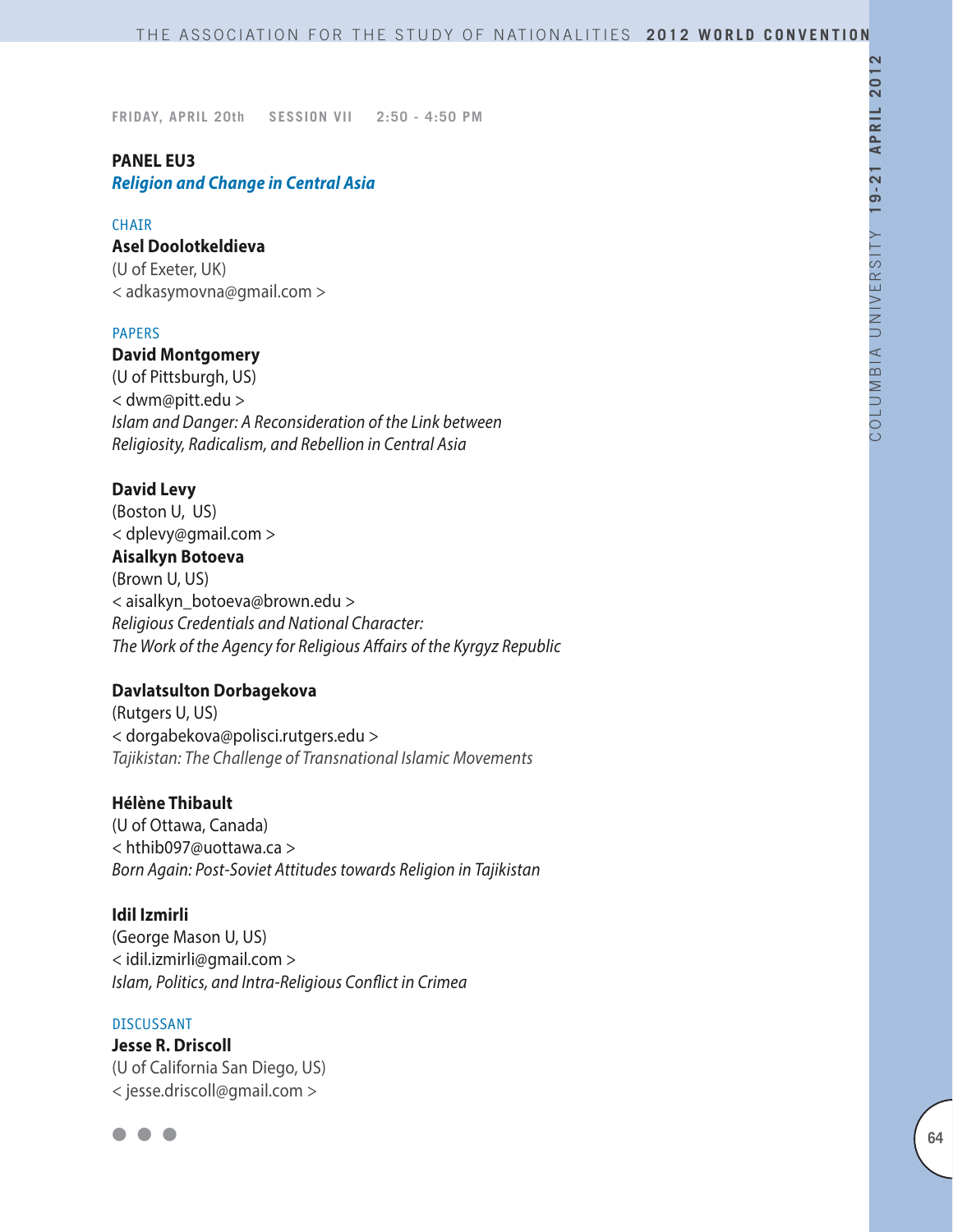### **PANEL K1**

*Legitimacy and Unrecognized States in World Politics*

#### CHAIR

**David Szakonyi** (Columbia U, US) < ds2875@columbia.edu >

### PAPERS

**Kristin Bakke** (U College London, UK) < kmbakke@ucl.ac.uk > **John O'Loughlin** (U of Colorado Boulder, US) < johno@colorado.edu > *The Viability of de facto States: Post-War Developments and Internal Legitimacy in Abkhazia*

### **Adrian Florea**

(Indiana U, Bloomington, US) < florea@indiana.edu > *De Facto States and the Dynamics of Separatism*

### **Lee Seymour**

(Leiden U, Netherlands) < seymourljm@fsw.leidenuniv.nl > *Legitimacy and the Politics of Recognition in Kosovo and Abkhazia*

#### DISCUSSANT

**Gerard Toal** (Virginia Tech, US) < toalg@vt.edu >

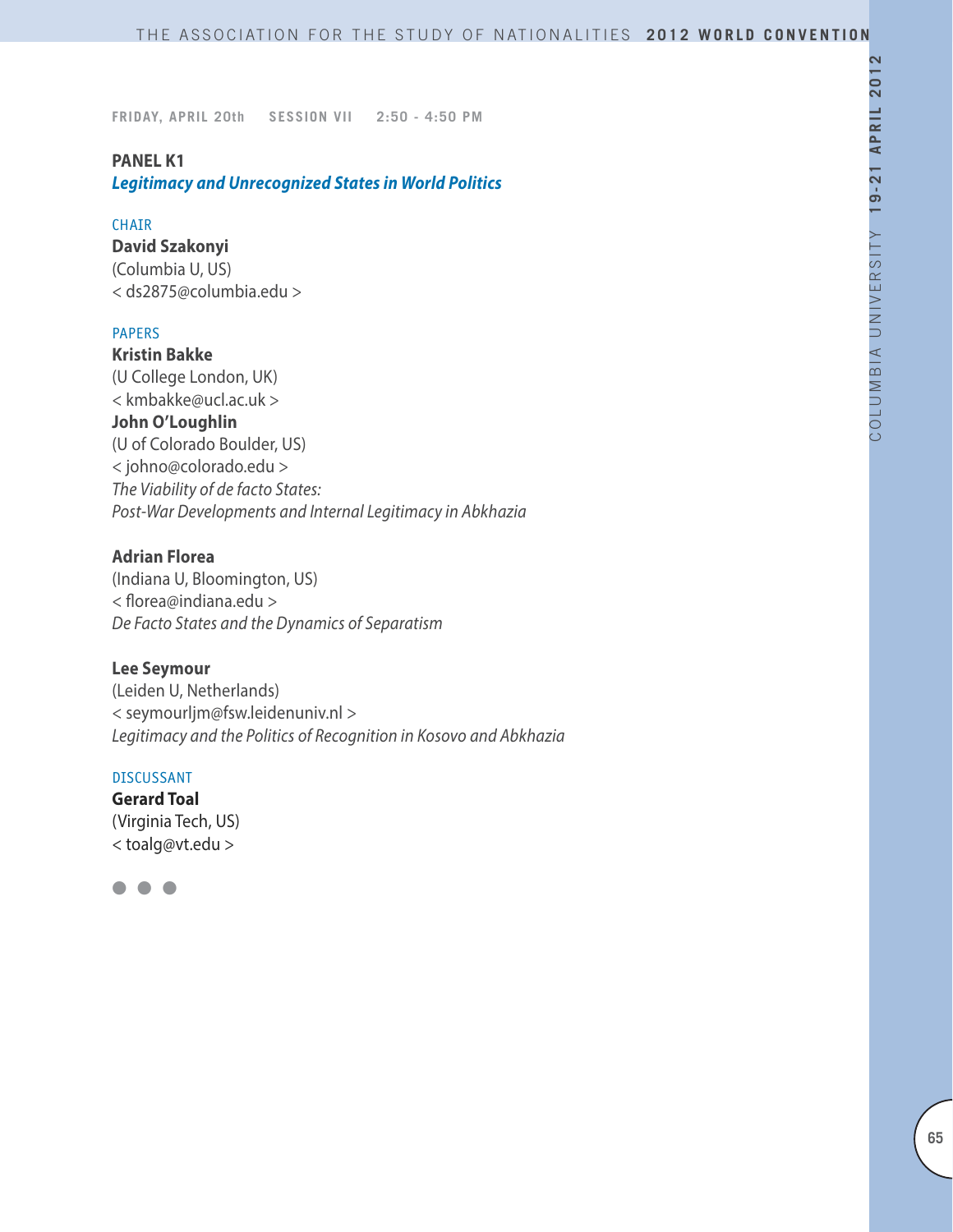# **PANEL N7** *Intractable Conflicts?*

#### CHAIR

**Brian Shoup** (Mississippi State U, US) < bds223@msstate.edu >

### PAPERS

# **Bruno Coppieters**

(Vrije U, Brussels, Belgium) < bruno.coppieters@vub.ac.be > *The Impact of European Integration on National Conflicts: A Comparison between Interstate and Intrastate Conflicts* 

### **Mike Medeiros**

(U of Montreal, Canada) < mike.medeiros@umontreal.ca > *The Importance of Language: The Relationship between Linguistic Vitality and Ethnic Conflicts*

#### **Nadav Shelef**

(U of Wisconsin, Madison, US) < shelef@wisc.edu > *Which Land is Our Land? Explaining Variation in Border Claims*

### **Scott Weiner**

(George Washington U, US) < sweiner@gwu.edu > *Ethnicity, Non-Core Groups, and State Policy: Testing Causal Mechanisms Of Accommodation in Israel*

#### DISCUSSANT

**Nikolaos Biziouras** (US Naval Academy, US) < bizioura@usna.edu >

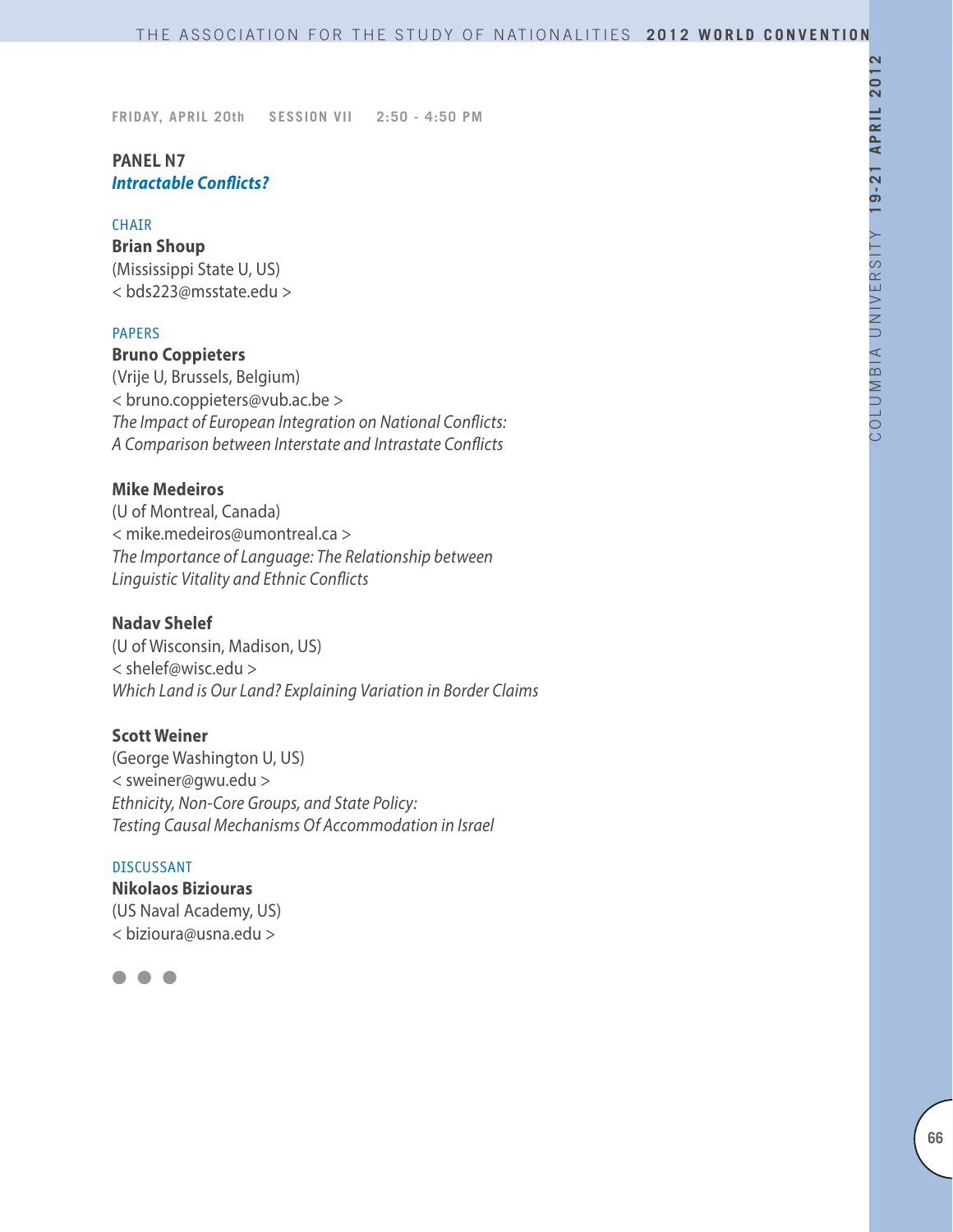# **PANEL N11**

*Political Myths about the Nation and Its Others: II*

#### CHAIR

#### **Anamaria Dutceac**

(Lund U, Sweden) < anamaria\_dutceac.segesten@slav.lu.se >

# PAPERS

**Marta Postigo** (Uv of Málaga, Spain) < martapostigo@uma.es > *National and post-national identities in a 'Cosmopolitan Europe'*

# **Anders Hellström**

(Malmö U, Sweden) < anders.hellstrom@mah.se > *National Myth-Making and Populist Mobilization in Scandinavia*

# **Pascal-Yan Sayegh**

(U de Lyon - Jean Moulin, France) < yansayegh@ymail.com > *The Rule of the Sacred: Religion, Nationalism and Secularity*

#### DISCUSSANT

**Bo Petersson** (Malmö U, Sweden) < bo.petersson@mah.se >

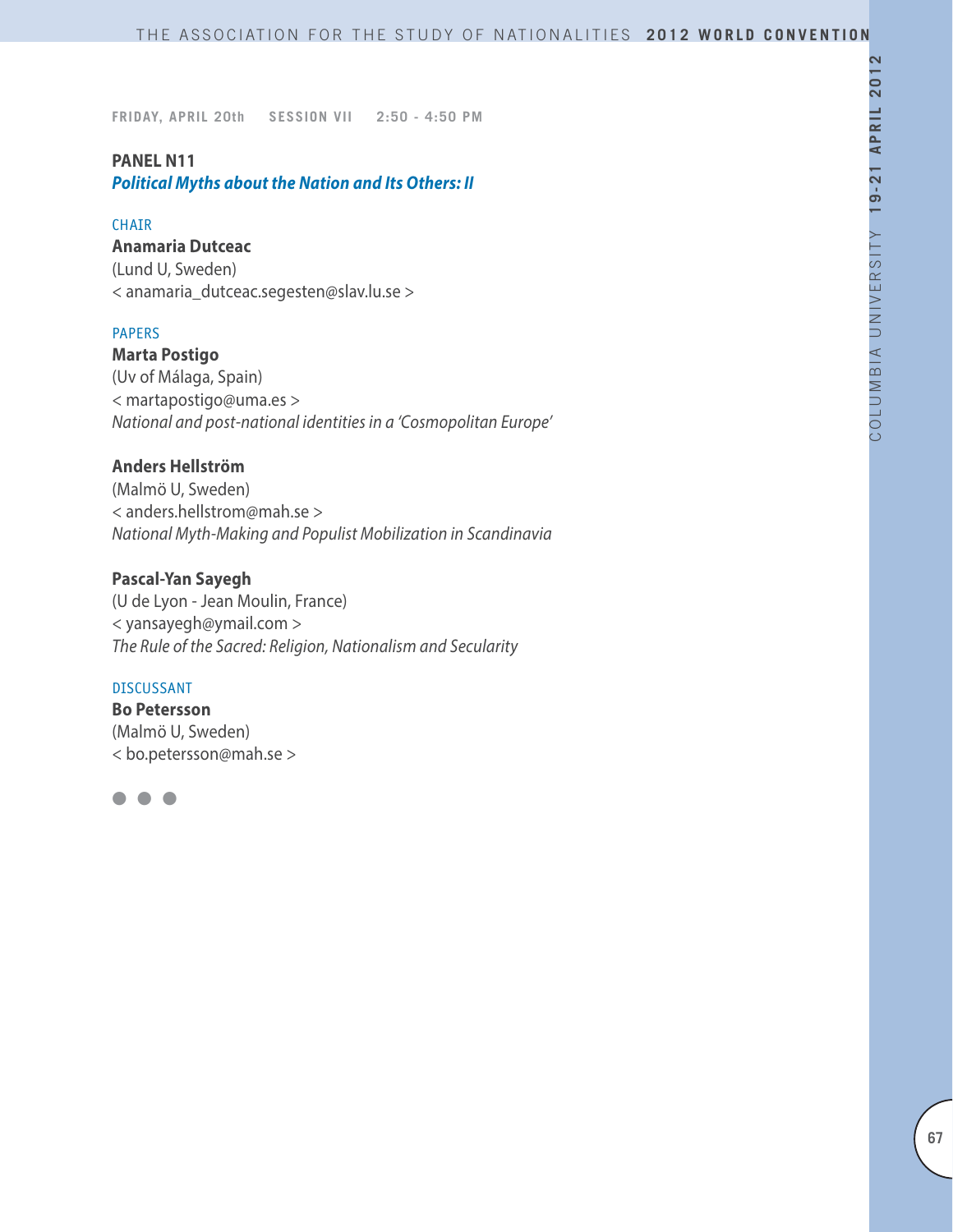#### **PANEL R5**

*Domestic Politics in Russia, Ukraine, and Poland*

#### CHAIR

**Joshua Tucker** (NYU, US) < joshua.tucker@nyu.edu >

### PAPERS

**Graeme Robertson** (U of North Carolina, US)

< graeme@email.unc.edu > *Protesting Putinism: Patterns of Dissent in Contemporary Russia*

# **Viatchesav Avioutskii**

(OCRE-EDC, Paris, France) < avioutskii@yahoo.fr > *The Reconfiguration of the Ukrainian Business Clans and the 2010 Election*

### **Krzysztof Jasiewicz**

(Washington and Lee U, US) < jasiewiczk@wlu.edu > *The Curious Case of Poland's Vanishing Left*

### DISCUSSANT

**Nadiya Kravets** (Harvard U, US) < nkravets@fas.harvard.edu >

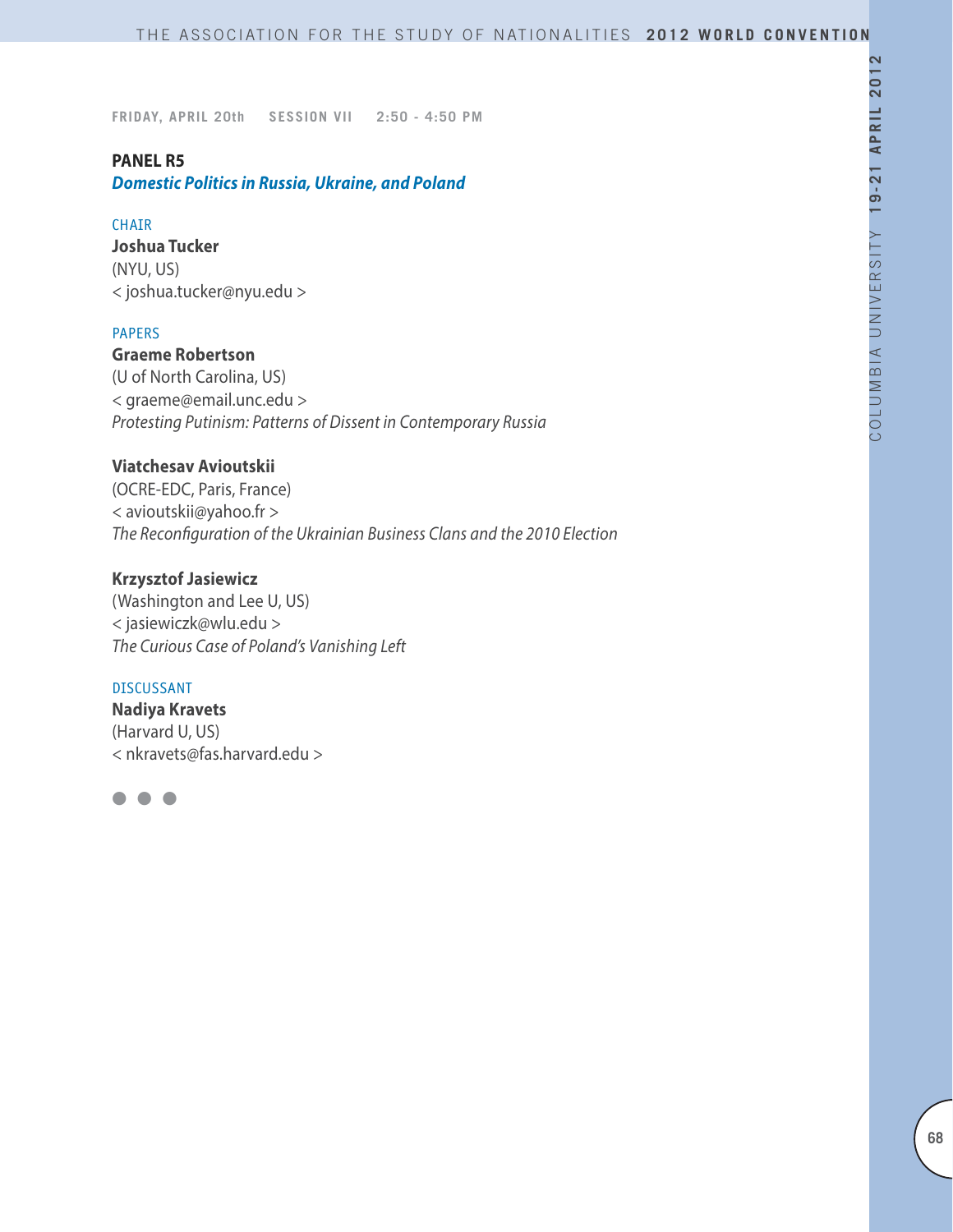# **PANEL TH5** *Diaspora Labor Migration*

#### CHAIR

#### **Laurence Couture-Gagnon**

(Délégation générale du Québec à NY, US) < laurence.couturegagnon@gmail.com >

### PAPERS

**Isil Acehan**

(The World Bank, Turkey) < acehan@bilkent.edu.tr > *The Evolution of Middle Eastern Immigrant and Diaspora Communities in the United States (1890s- 1930s)*

# **Tatyana Muradova**

(Russian State U for the Humanities, Moscow) < muradova@hotmail.com > *A Tale of Two Migrations: Slavic Immigration to US in Late 19th-Early 20th Century and in Late 20th-Early 21st Century*

### **Alena Alamgir**

(Rutgers U, US) < akalamgir@gmail.com > *Musical Chairs: Vietnamese Workers and Economic Constraints on State Power in State-Socialist Czechoslovakia*

#### **Paul Zachary**

(George Washington U, US) < pzachary@gwu.edu > *Central Asia Forty Years Ago: Learning From Philippine Emigration Policy in Central Asia*

#### DISCUSSANT

**Don Van Atta** (Independent Researcher, Chapel Hill, US) < davanatta@gmail.com >

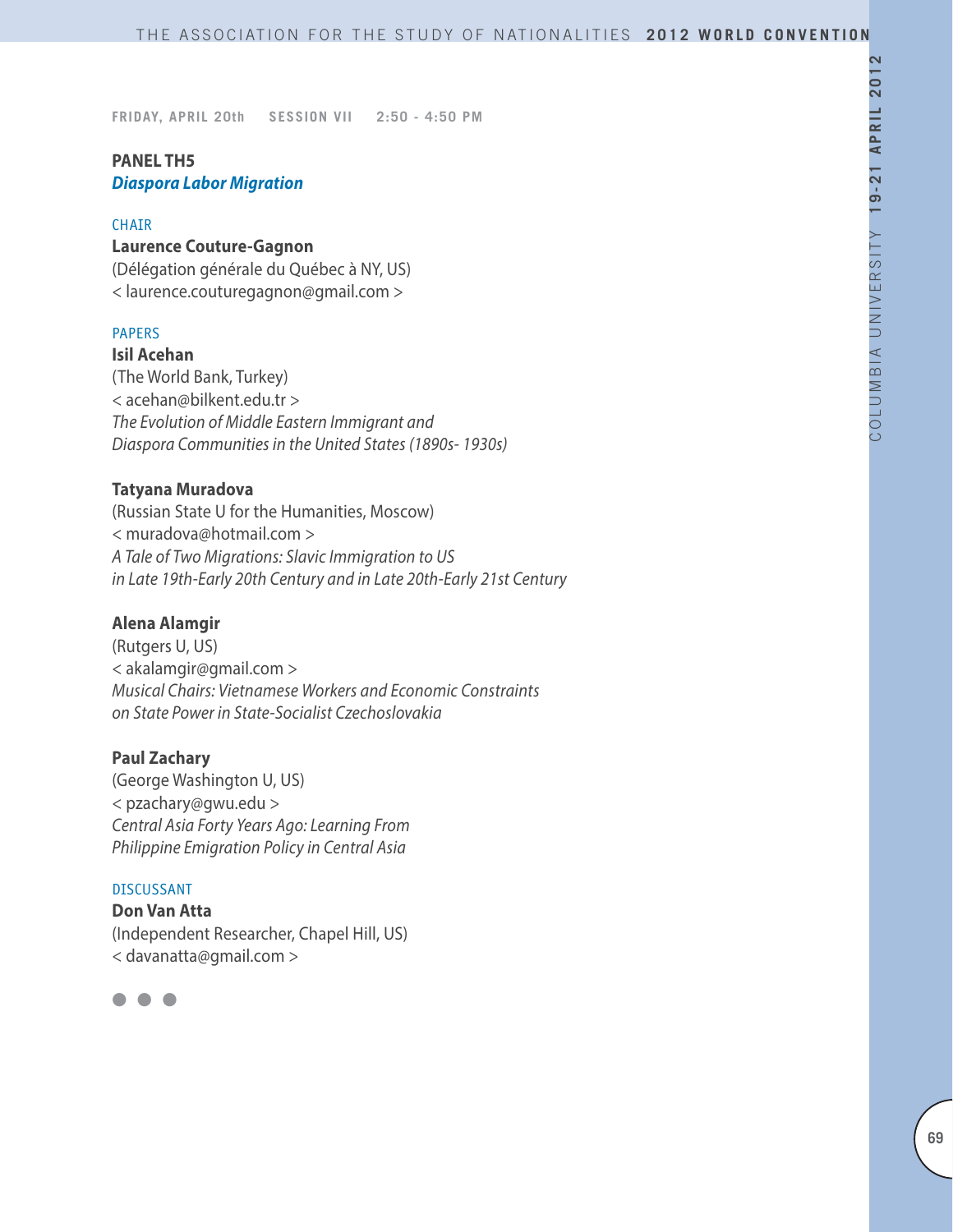### **PANEL TK2** *Explaining Genocide and its Aftermath*

#### CHAIR

**Artin H. Arslanian** (Marist College, US) < artin.arslanian@Marist.edu >

### PAPERS

**Alan Whitehorn** (Royal Military College, Kingston, Canada) < whitehorn-a@rmc.ca > *Exploring Aspects of Genocide: Revisiting Gregory Stanton's Eight Stages of Genocide*

### **Esra Elmas**

(Galatasaray U, Turkey) < esra.elmas@bilgi.edu.tr > *Under the "Nylon Cage" of Denial: Murder of Hrant Dink and its Implications*

# **Stefan Stankovic**

(Rutgers U, US) < stefan.stankovic.info@gmail.com > *Mapping the Zones of Violence in the Late Ottoman Empire: Periphery, Core, and External Forces*

#### DISCUSSANT

**Fuat Dündar** (Institut français d'études anatoliennes, Turkey) < fuatdundar@hotmail.com >

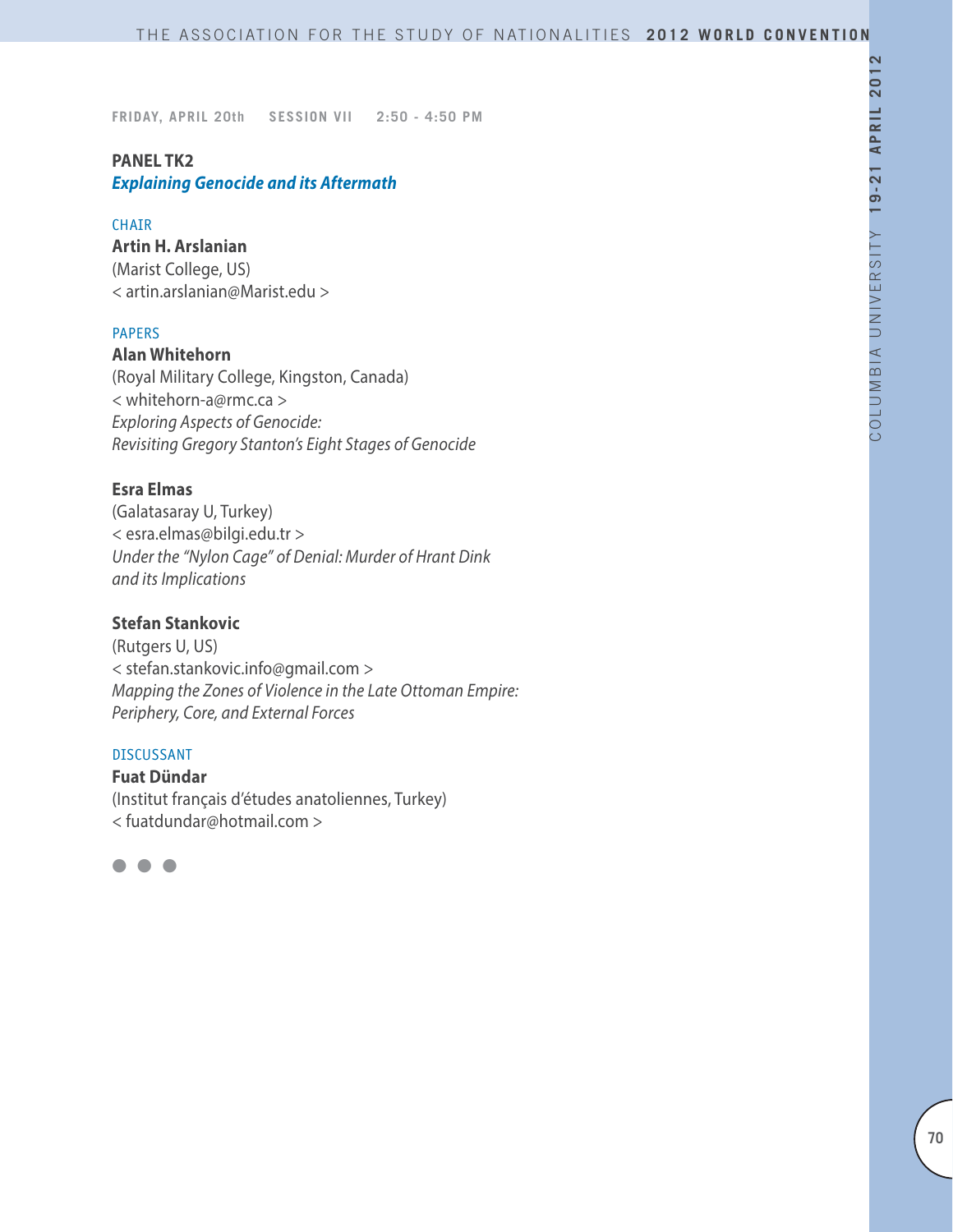#### **PANEL U1**

*Pasts Present and Global: The Culture and Politics of Post-World-War-Two and Post-Holocaust Memory in Ukraine*

#### CHAIR

# **Tarik Cyril Amar**

(Columbia U, US) < tca2109@columbia.edu >

### PAPERS

# **John-Paul Himka**

(U of Alberta, Canada) < jhimka@ualberta.ca > *Ukrainian Memories of the Holocaust: The Destruction of Jews and Roma as Reflected in Memoirs Collected in 1947*

# **Per Anders Rudling**

(Lund U, Sweden) < rudlingp@uni-greifswald.de > *The Anti-Bolshevik Bloc of Nations*

#### **Sofia Dyak**

(Center for Urban History of East Central Europe, Lviv, Ukraine) < s.dyak@lvivcenter.org > *"Diaspora Battlefield": Commemorative and Heritage Projects in Lviv After 1991*

### DISCUSSANT

**Johan Dietsch** (Lund U, Sweden) < johan.dietsch@slav.lu.se >

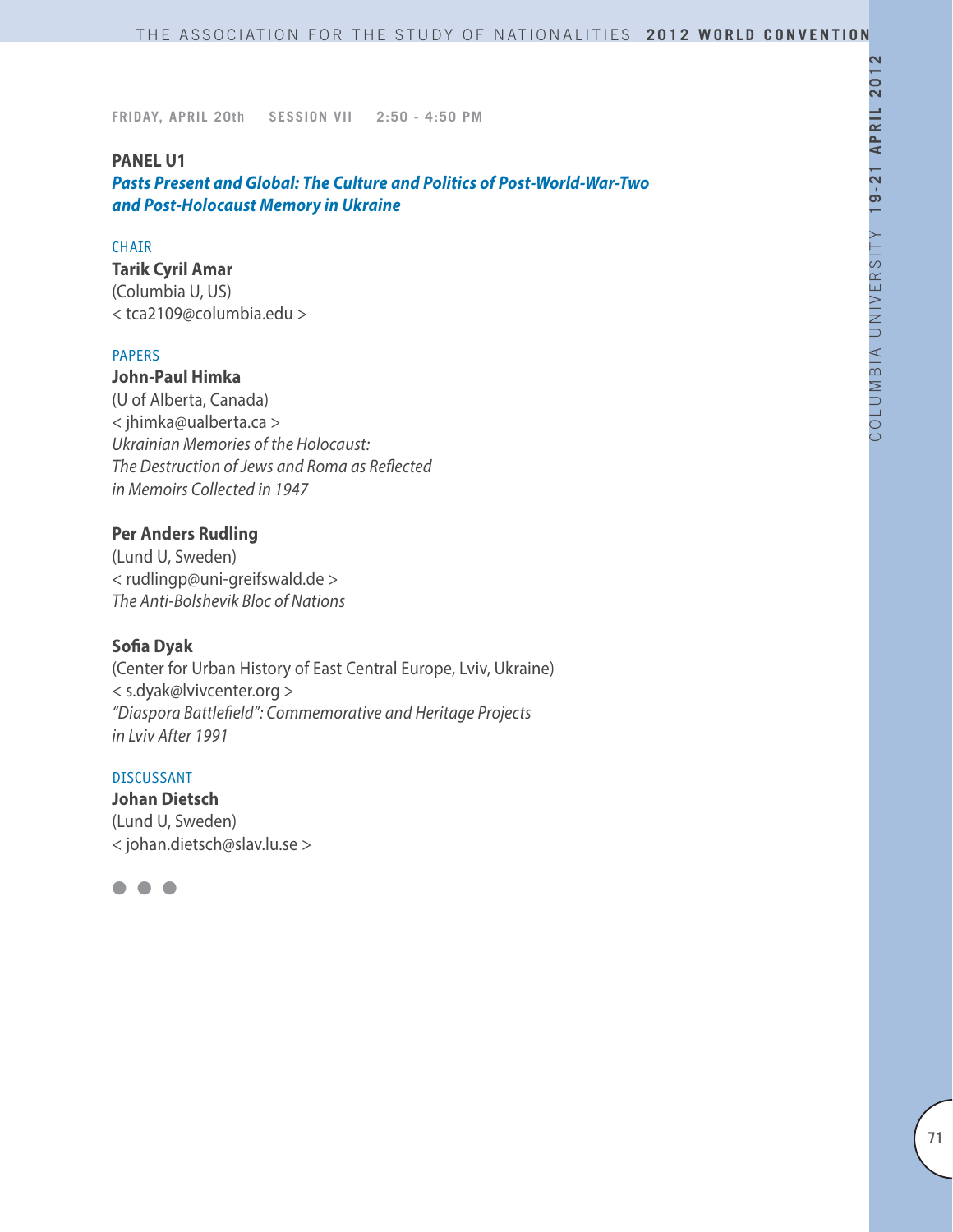#### **PANEL BK6**

*Exploring Contemporary Islamic Movements in the Balkans: A Common Reformist Islam?*

#### **CHAIR**

# **Karen Barkey**

(Columbia U, US) < kb7@columbia.edu >

#### PAPERS

**Ger Duijzings** (U College London, UK) < g.duijzings@ssees.ucl.ac.uk > *Shifting Boundaries and Changing Regimes: The Oscillating Status of Balkan Muslims*

# **Arolda Elbasani**

(Columbia U, US) < ae2396@columbia.edu > *Muslims' Support for European Integration: The Role of Icentives, Organizations and Idea*

### **Edina Becirevic**

(Yale U, US) < edina.becirevic@yale.edu > *Moderate Islam and Wahhabism in Bosnia: Competing Discourses*

# **Ertug Tombus**

(Columbia U, US) < et2379@columbia.edu > *Reluctant Democratization: The Case of Justice and the Development Party*

#### DISCUSSANT

**Ina Merdjanova** (Trinity College Dublin, Ireland) < merdjand@tcd.ie >

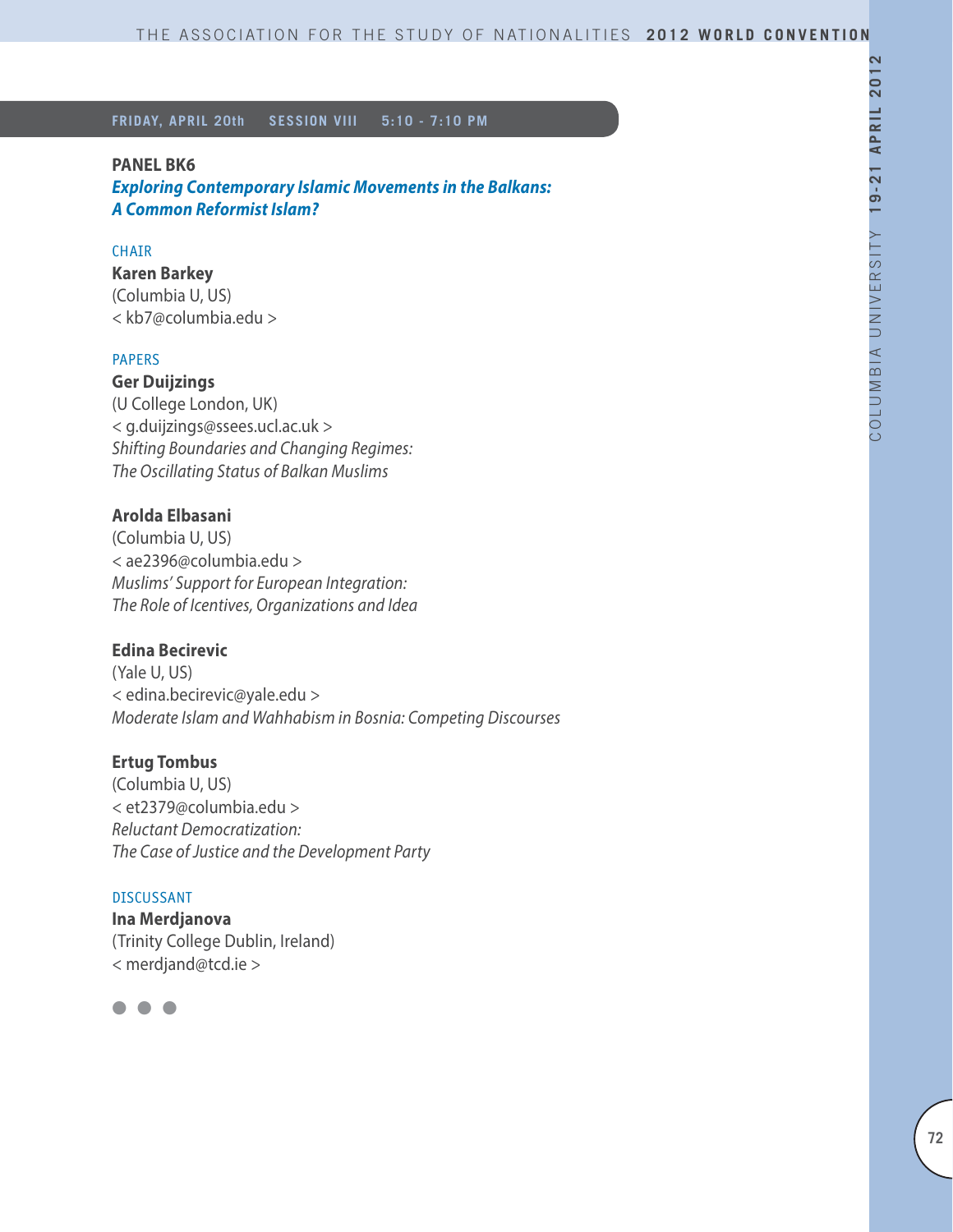#### **PANEL BK10**

*Transforming Potential of Transitional Justice in Former Yugoslavia*

#### **CHAIR**

# **Marlene Spoerri**

(U of Amsterdam, Netherlands/Columbia U, US) < marlenespoerri@gmail.com >

#### PAPERS

### **Klaus Bachmann**

(Warsaw School of Social Sciences and Humanities, Poland) < k.bachmann@feps.pl > *The ICTY and the Events in Racak 1999*

## **Jovana Mihajlović Trbovc**

(U of Ljubljana, Slovenia) < jovana.mihajlovic@mirovni-institut.si > *Truth Lost in Translation: Narratives of Crimes, War and History in Public Sphere of Bosnia and Herzegovina*

### **Ana Ljubojević**

(IMT Lucca, Italy) < ana.ljubojevic@imtlucca.it > *History in Crisis: Transitional Justice and the Creation of Narratives in Serbia and Croatia*

#### **Sladjana Lazić**

(Norwegian U of Science and Technology, Trondheim) < lazic@svt.ntnu.no > *Where Did the Victims Go? Transitional Justice as Recognition and "Dealing with the Victims" in Serbia's Sandzak*

#### DISCUSSANT

**James Gow**  (King's College London, UK) < mlmajw@btinternet.com >

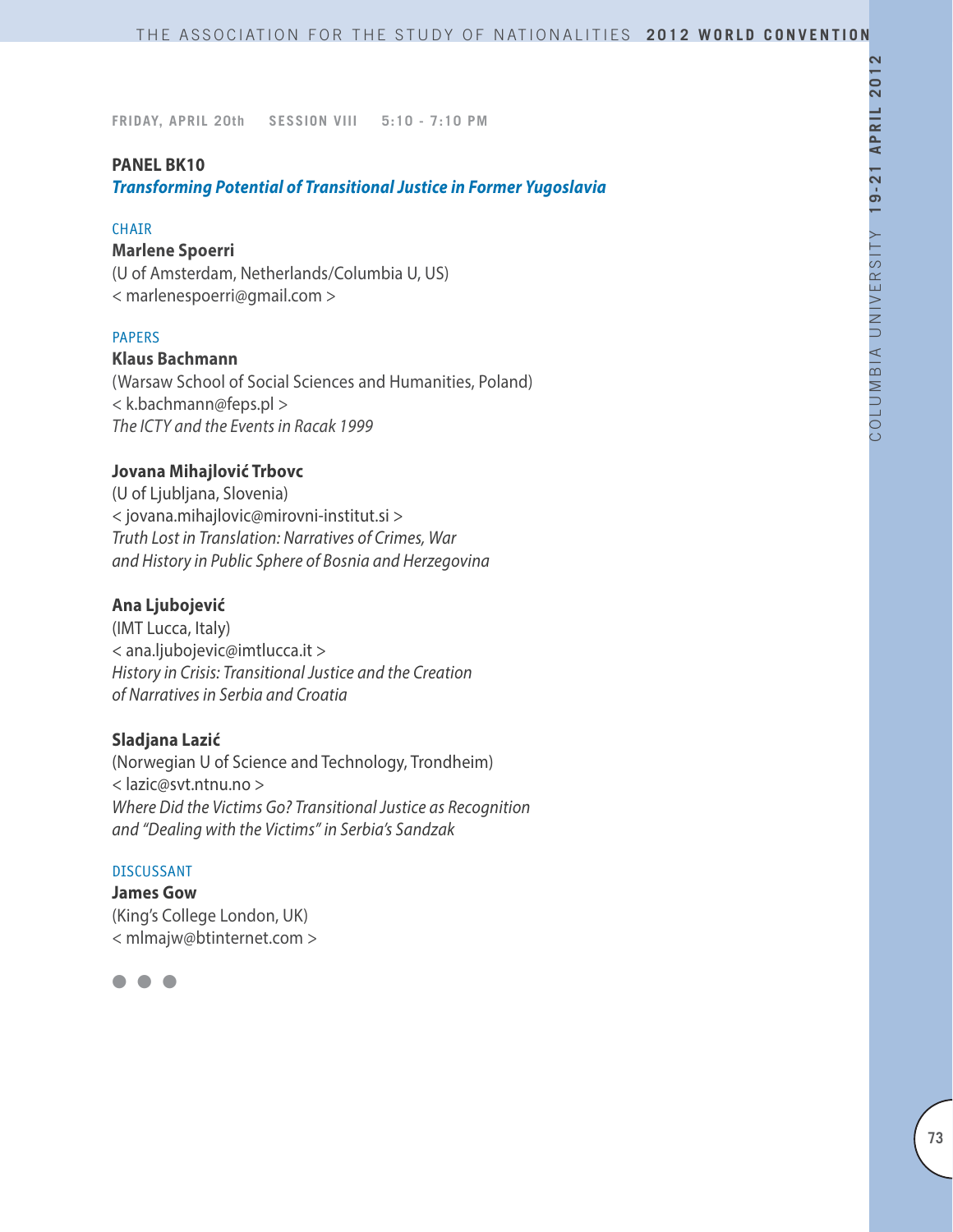# **PANEL BK14** *End of Yugoslavia*

### **CHAIR**

### **Hilde Katrin Haug**

(U of Oslo, Norway) < h.k.haug@ilos.uio.no >

### PAPERS

**Gorana Grgić** (U of Sydney, Australia) < gorana.grgic@sydney.edu.au > *Dynamics of Nationalist Mobiliation and Regional Spread of Internationalized Conflicts: A Question of Where and When*

# **Masumi Kameda**

(U of Tokyo, Japan) < masumikameda@yahoo.co.jp > *Religious Iconography Appropriated for Communist Propaganda*

# **Dareg Zabarah**

(Humboldt U, Germany) < dareg@zabarah.de > *The Role of Religion in Defining the Nation: An Institutional Analysis of Different Religious Heritages in Forming the Lebanese and Bosnian Nation* 

### DISCUSSANT

**David Kanin** (Johns Hopkins U, US) < dakanin@verizon.net >

 $\bullet$   $\bullet$   $\bullet$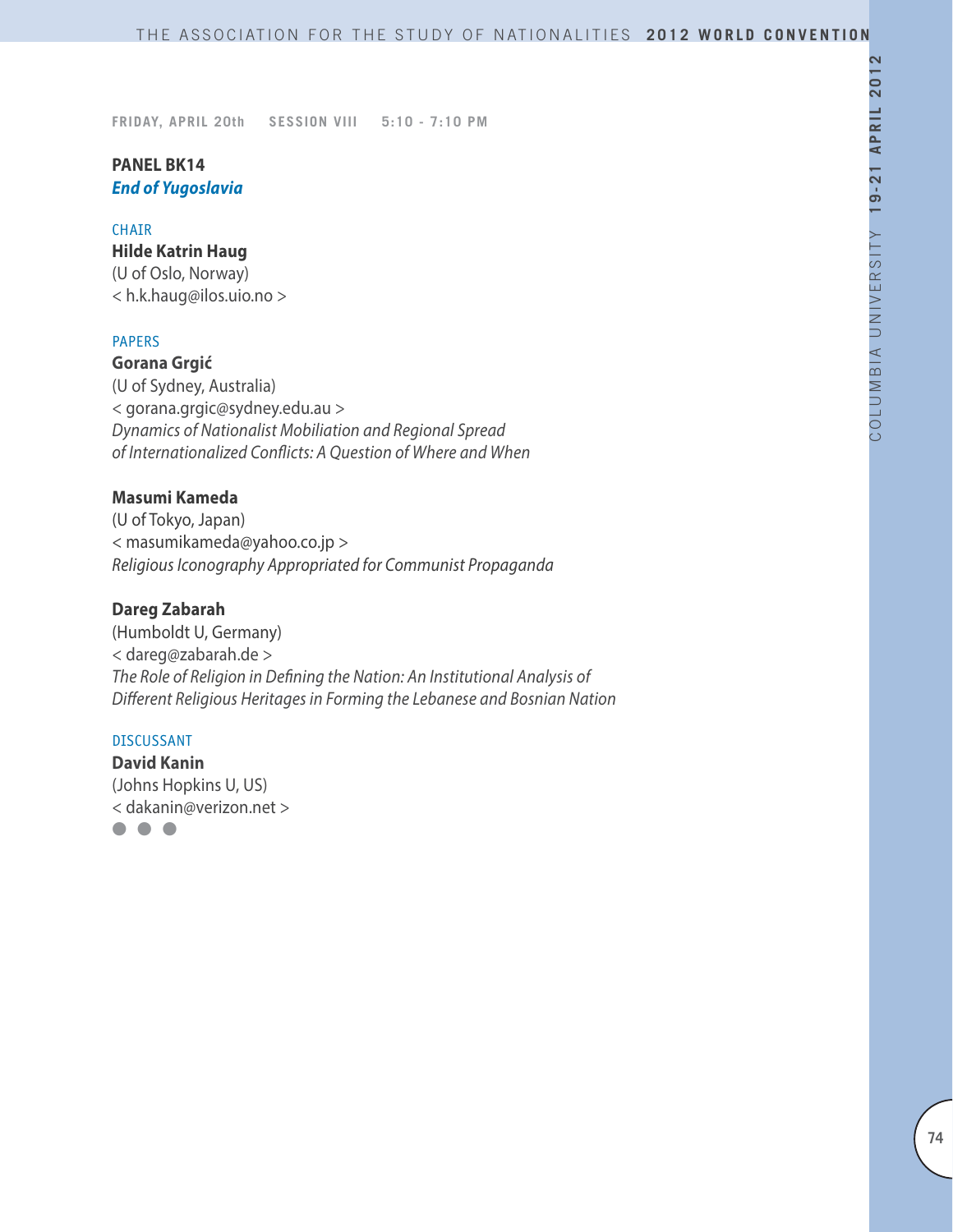### **PANEL BO3**

**Book Panel on William Jay Risch,** *The Ukrainian West: Culture and the Fate of Empire in Soviet Lviv* **(Harvard, 2011)**

#### **CHAIR**

**Mark Andryczyk** (Columbia U, US) < ma2634@columbia.edu >

# PARTICIPANTS

**George Liber** (U of Alabama, Birmingham, US) < gliber@uab.edu >

**John-Paul Himka** (U of Alberta, Canada) < john-paul.himka@ualberta.ca >

# **Theodore R. Weeks**

(Southern Illinois U, Carbondale, US) < tadeusz@siu.edu >

**William Jay Risch**

(Georgia College, US) < william.risch@gcsu.edu >

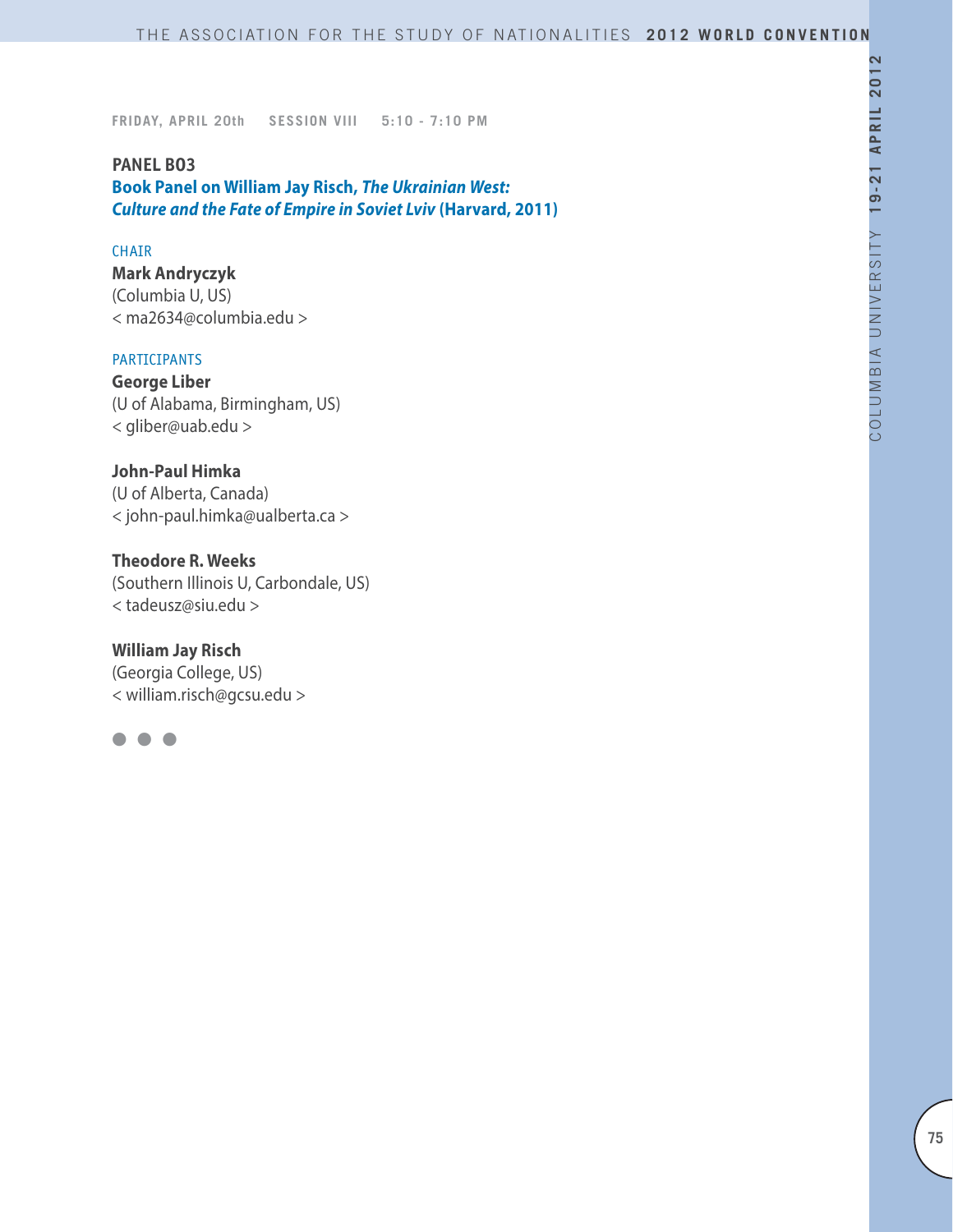### **PANEL BO11**

*Book Panel on Michael Khodarkovsky's* **Bitter Choices: Loyalty and Betrayal in the Russian Conquest of the North Caucasus** *(Cornell, 2011)*

### CHAIR

**Richard Wortman** (Columbia U, US) < rsw3@columbia.edu >

### PARTICIPANTS

**Nathaniel Knight** (Seton Hall U, US) < knightna@shu.edu >

## **Robert Geraci**

(U of Virginia, US) < geraci@virginia.edu >

# **Sufian Zhemukhov**

(George Washington U, US) <zhemukho@gwu.edu>

#### **Michael Khodarkovsky**

(Loyal U Chicago, US) < mkhodar@luc.edu >

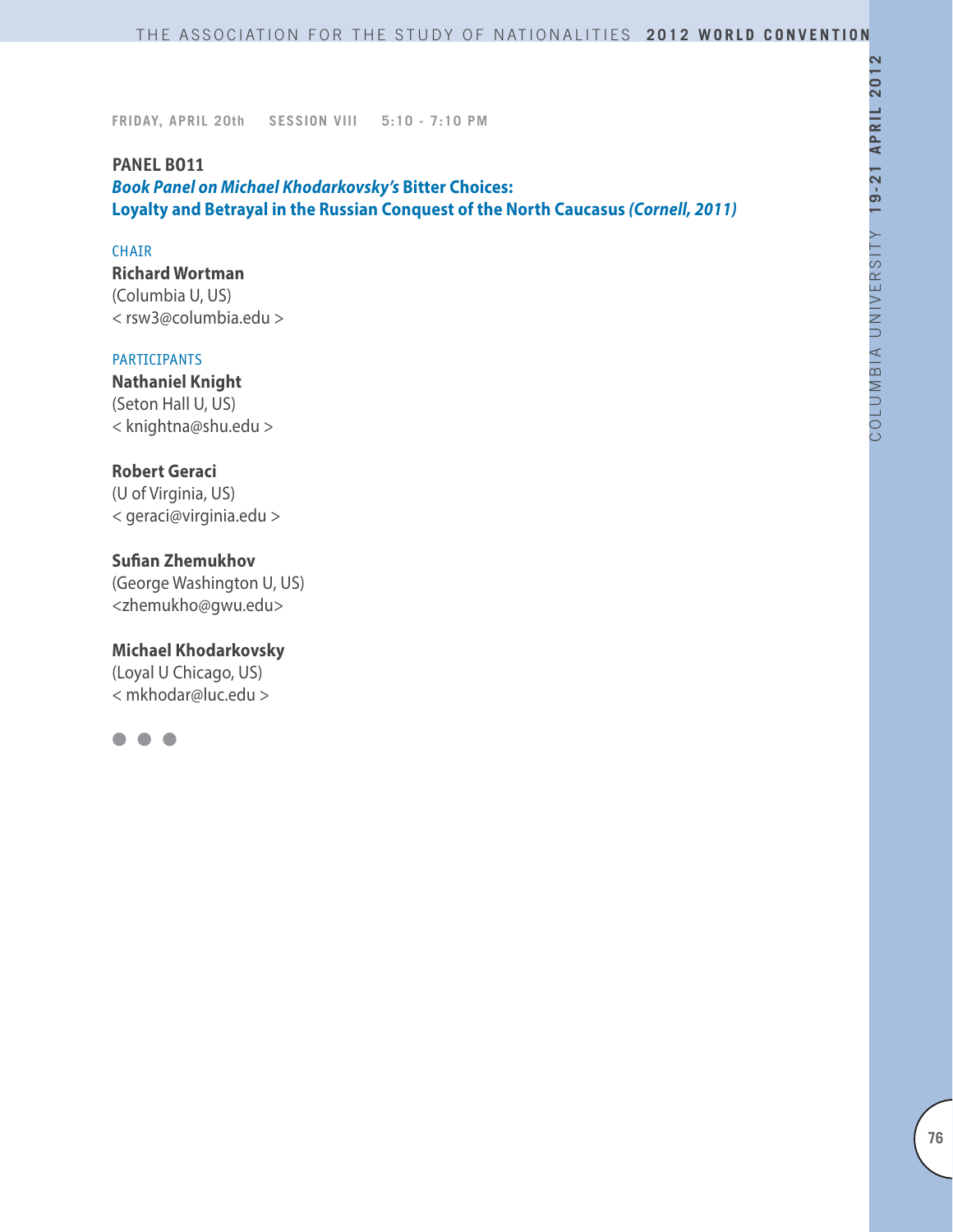# **PANEL CE15** *World War II Pogroms in Romania*

### **CHAIR**

# **Philippe Roseberry**

(Queens U, Canada) < philippe.roseberry@queensu.ca >

#### PAPERS

**Alexandru Muraru**  ("Alexandru Ioan Cuza" U of Iasi, Romania) < alexmuraru@yahoo.com > *The Memory of a Blood Summer : First Massacres of the Romanian Holocaust: Dorohoi and Galati Pogroms in 1940*

## **Adrian Cioflanca**

("Alexandru Ioan Cuza" U of Iasi, Romania) < adriancioflanca@gmail.com > *Missionaries of Death: The Anti-Semitic Propaganda before the Iasi Pogrom*

## **Mihai Chioveanu**

(U of Bucharest, Romania) < mihai.chioveanu@fspub.unibuc.ro > *The Security Dilemma, the Destruction of the Enemy, and the Vertigo of Impunity: An Attempt to Frame the Logic behind the Iasi Pogrom*

## **Anca Ciuciu**

(U of Bucharest, Romania) < anca1789@gmail.com > *Ethics and Aesthetics in Holocaust Images. Study Case: the Iasi Pogrom (June 1941)*

### DISCUSSANT

**Felicia Waldman (**U of Bucharest, Romania) < fwaldman@gmail.com >

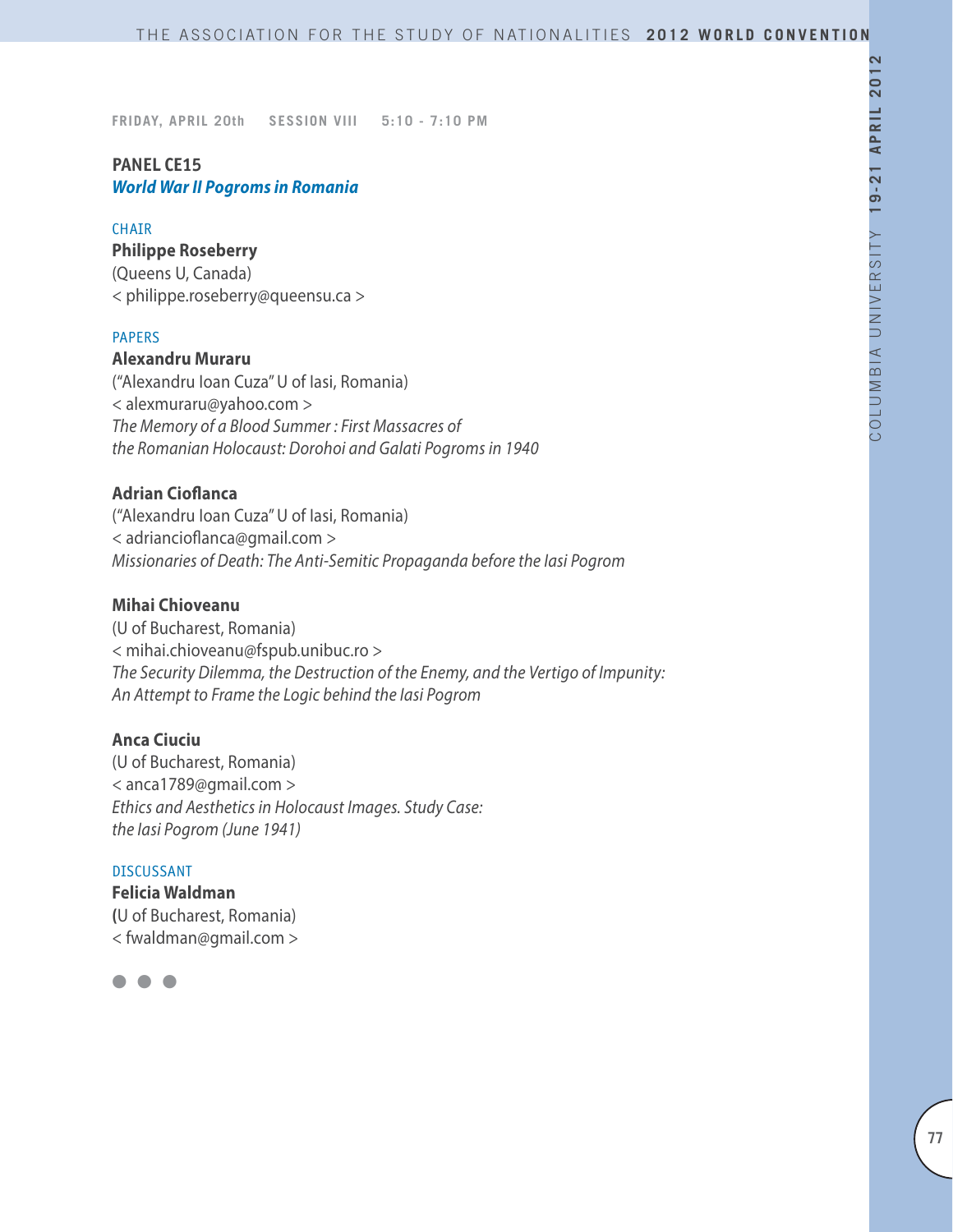# **PANEL CE16** *Identity Struggles in Moldova*

#### CHAIR

# **Ionas Aurelian Rus**

(U of Cincinnati Blue Ash, US) < Ionas.Rus@uc.edu >

#### **PAPERS**

**Matthew Ciscel** (Central Connecticut State U, US) < ciscelm@mail.ccsu.edu> *Moldovan Divergence: Evidence from a Survey of Language Learning Motivation*

**Julien Danero Iglesias** 

(U Libre de Bruxelles, Belgium) **Magdalena Dembinska** (U de Montréal, Canada) < jdaneroi@ulb.ac.be > < magdalena.dembinska@umontreal.ca > *Moldovan Identity in Transnistria*

# **Erin Hutchinson**

(Harvard U, US) < erinhutchinson@fas.harvard.edu > *Between a Russophone and Turkic National Identity: The Gagauz of Moldova*

### **Vitalie Sprinceana**

(George Mason U, US) < vitalie.sprinceana@gmail.com > *Sacred, Secular, Globalization: Moldova's Orthodox Church and the State*

## **Meredith Bacon**

(U of Nebraska at Omaha, US) < wbacon@unomaha.edu > *Religion and Moldovan Identity Formation*

### DISCUSSANT

**Thijs Rommens** (KULeuven, Belgium) < Thijs.Rommens@soc.kuleuven.be >

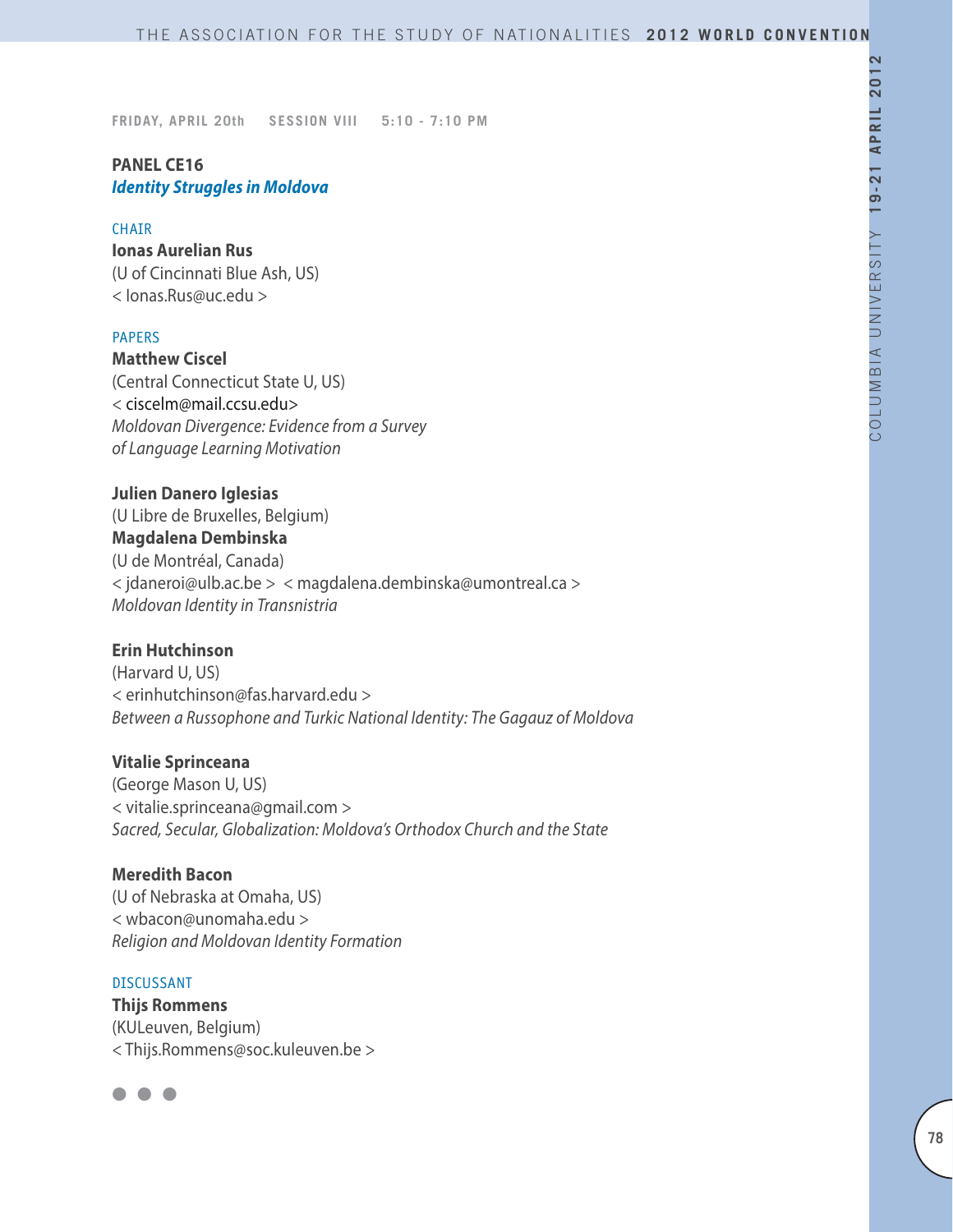#### **PANEL EU12**

*Language Policies and Practices in Kazakhstan and the Baltics*

#### **CHAIR**

**Bhavna Dave** (SOAS, U of London, UK) < bd4@soas.ac.uk >

### PAPERS

**Juldyz Smagulova** (KIMEP U, Almaty, Kazakhstan) < juldyz@kimep.kz; juldyz@yahoo.com > *Language Policy and Planning in Kazakhstan*

# **Elise Ahn**

(KIMEP U, Almaty, Kazakhstan) < e.ahn@kimep.kz > *The Negotiation of a Civic and Global Identity: The Case of Language and Kazakhstani Higher Education*

# **Olga Cara**

(U College London, UK) < olga\_cara@yahoo.co.uk > *Russian-Speaking Adolescents in "Russian" Schools in Riga: Linguistic Acculturation Strategies and Behaviour*

### DISCUSSANT

**Leah Haus** (Vassar College, US) < lehaus@vassar.edu >

 $\bullet$   $\bullet$   $\bullet$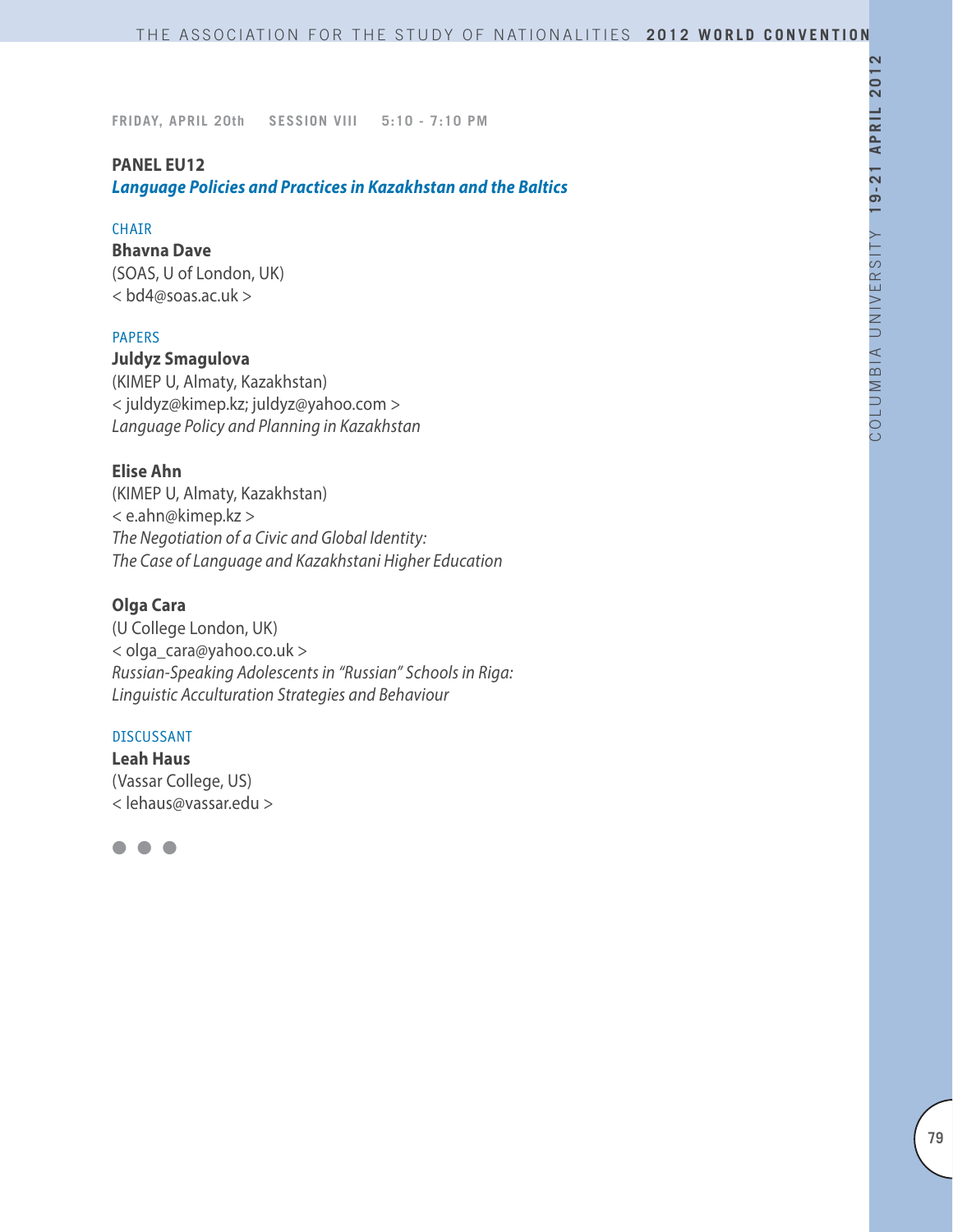### **PANEL K7**

*Constructing Nationness through Boundaries and Institutions in Russia and the Caucasus*

#### **CHAIR**

**Claire P. Kaiser** (U of Pennsylvania, US) < cpogue@sas.upenn.edu >

#### PAPERS

**Iveta Silova Michael Mead Garine Palandjian**

 (Lehigh U, US) < ism207@lehigh.edu > < mam310@lehigh.edu > < gap310@lehigh.edu > *Space: (Re)Mapping National Territories, Borders, and Identities in Post-Soviet Textbooks*

#### **Robert Baumann**

(US Army Command & General Staff College, Kansas) < robert.f.baumann@us.army.mil > *Opposing Narratives of Bashkir Incorporation into the Russian Empire: Voluntary Assimilation versus Subjugation*

#### **Laurence Broers**

(SOAS, U of London, UK) < lbroers@c-r.org > **Gerard Toal** (Virginia Tech, US) < toalg@vt.edu > *Cartographic Exhibitionism and the Karabakh Conflict*

### **Lisa Koriouchkina**

**(**Independent Researcher, Williamstown, MA, US) < lisa.koriouchkina@gmail.com > *From "Citizens Without Rights" to Non-Citizens: Transformations of Notions of Citizenship in the Legal Status of Meskhetian Turks*

#### DISCUSSANT

**Eric McGlinchey** (George Mason U, US) **<** emcglinc@gmu.edu >

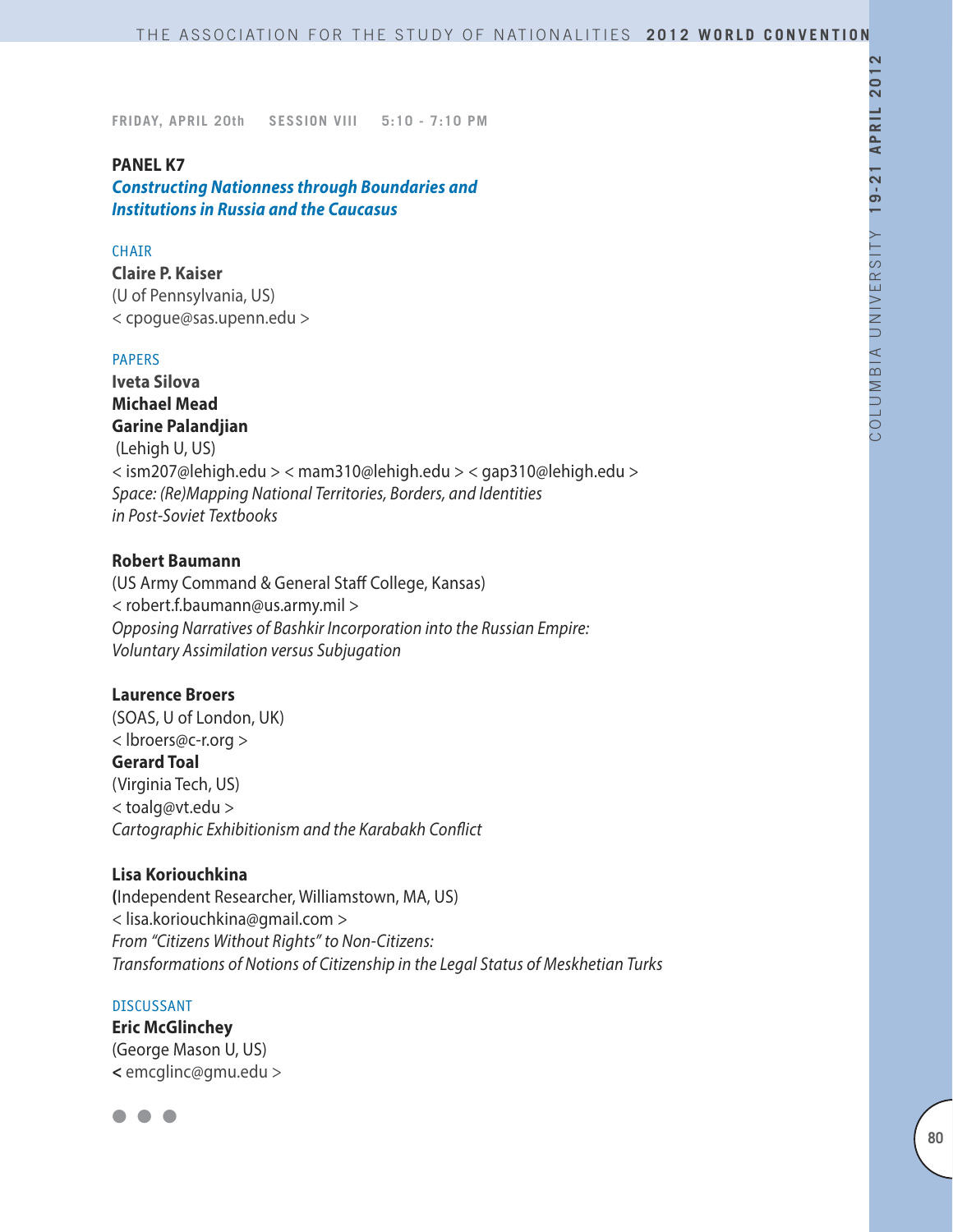# **PANEL N2**

*The Persistence of Nationalism in a Global Age* 

### CHAIR

# **Robert Brier**

(German Historical Institute, Warsaw) < brier@dhi.waw.pl >

#### PAPERS

**Gabriella Elgenius** (U of Oxford, UK) < gabriella.elgenius@nuffield.ox.ac.uk > *Nationalism and the Politics of Recognition and Patience*

## **Lauren Langman**

(Loyola U of Chicago, US) < Llang944@aol.com > *The News of the Death of Nationalism is a Bit Premature*

### DISCUSSANT

**Jakub Benes** (U of California, Davis, US) < jsbenes@ucdavis.edu >

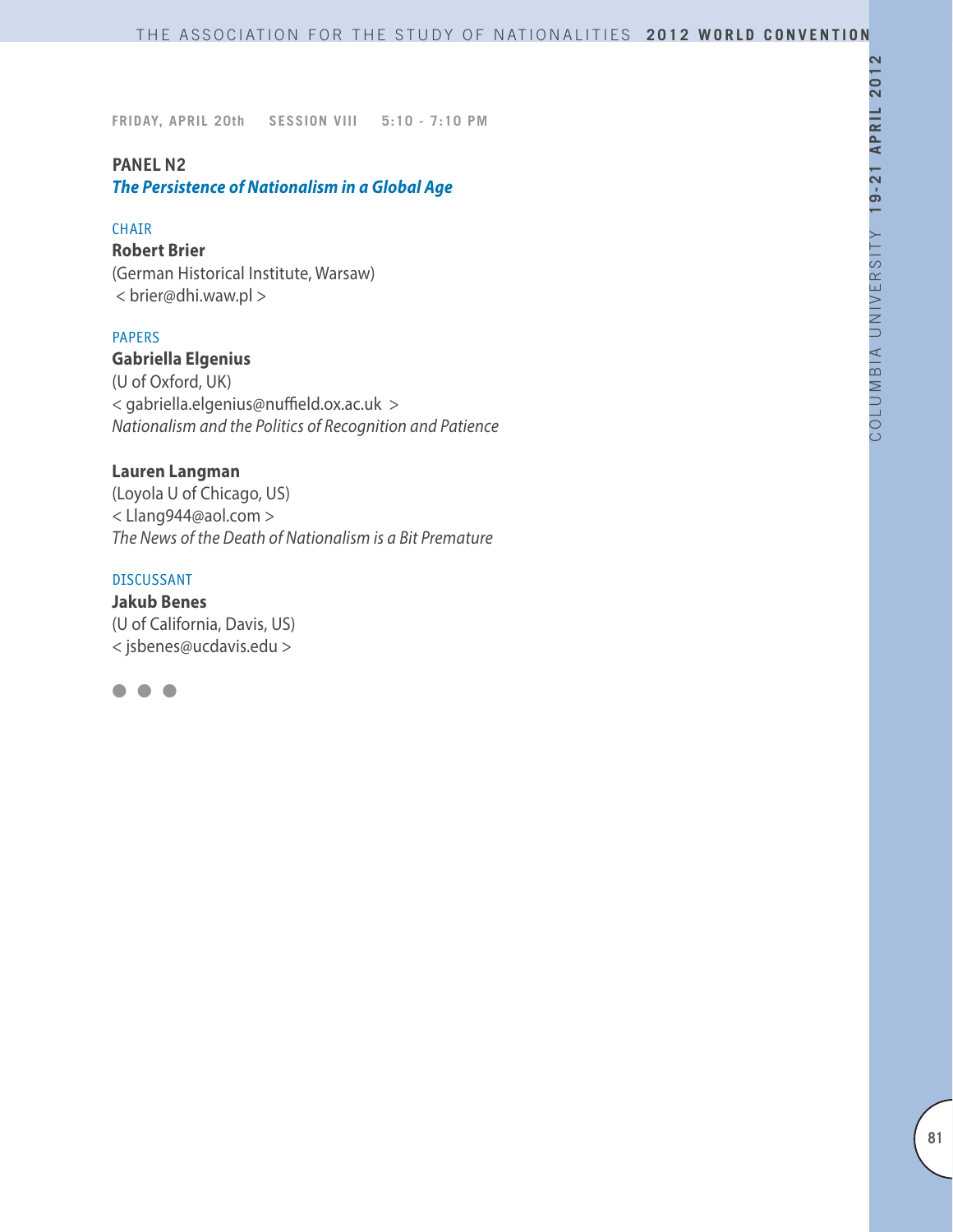# **PANEL N12**

*Migration: Inclusion and Exclusion*

### **CHAIR**

# **Daniel Nerenberg**

(George Washington U, US) < daniel.nerenberg@gmail.com >

## PAPERS

**Anna Moltchanova** (Carleton College, US) < amoltcha@carleton.edu > *Value Conflict and Immigrant Inclusion*

# **Yu Sasaki**

(University of Washington, US) < ys253@uw.edu > *Nationalism and European Animosity toward Muslim Immigrants: Explaining Variation*

# **Kristina Kraft**

(U of Bielefeld, Germany) < kristina.kraft@uni-bielefeld.de > *Group-Focused Enmity in the Locality: Immigrants in a Berlin Neighborhood*

## **Andrea Carla**

(New School, NY, US) < carla897@newschool.edu > *Tensions and Challenges between New and Old Minorities: the case of South Tyrol*

## **Robin Harper**

(York College, US) < robinharper@verizon.net > *Should They Stay or Should They Go? The Question of Accommodation or Exclusion for Non-Coethnics Who Decide to Join the Israeli Ethnic State* 

#### DISCUSSANT

**Volha Charnysh** (Harvard U, US) < vcharnysh@fas.harvard.edu >

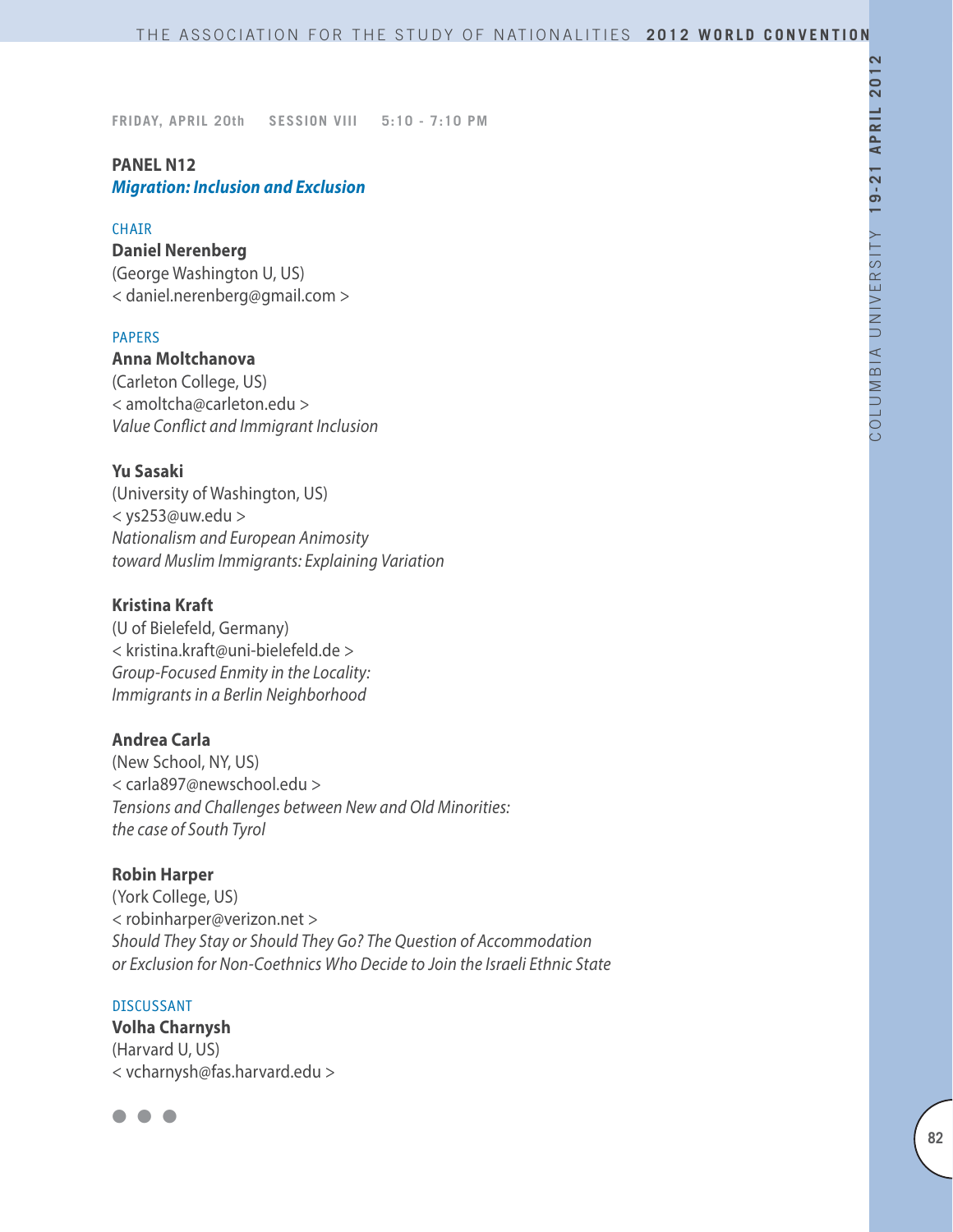#### **PANEL N14**

*"Breaking India": Centrifugal Forces and the Indian Nation* **(Roundtable)**

#### **CHAIR**

# **Anne-Sophie Bentz**

(U of Zurich, Switzerland) < anne-sophie.bentz@graduateinstitute.ch >

#### PARTICIPANTS

**Anne-Sophie Bentz** (U of Zurich, Switzerland) < anne-sophie.bentz@graduateinstitute.ch > *Who's Breaking up India?*

# **Anouck Carsignol**

(Centre de Sciences Humaines, New Delhi, India) < anouck.carsignol@graduateinstitute.ch > *South Asianism: Diasporic Desis and the Questioning of Indian National Identity*

#### **Ingrid Therwath**

(Centre de Sciences Humaines, New Delhi, India) < ingrid.therwath@csh-delhi.com > *Re-imagining India: Long-distance Nationalism and Sub-Nationalisms* 

### **Anthony Goreau-Ponceaud**

(U of Bordeaux, France) < anthonygoreau@yahoo.fr > *India and Tamil Nationalism in a post-Tamil Tiger World* 

 $\bullet$   $\bullet$   $\bullet$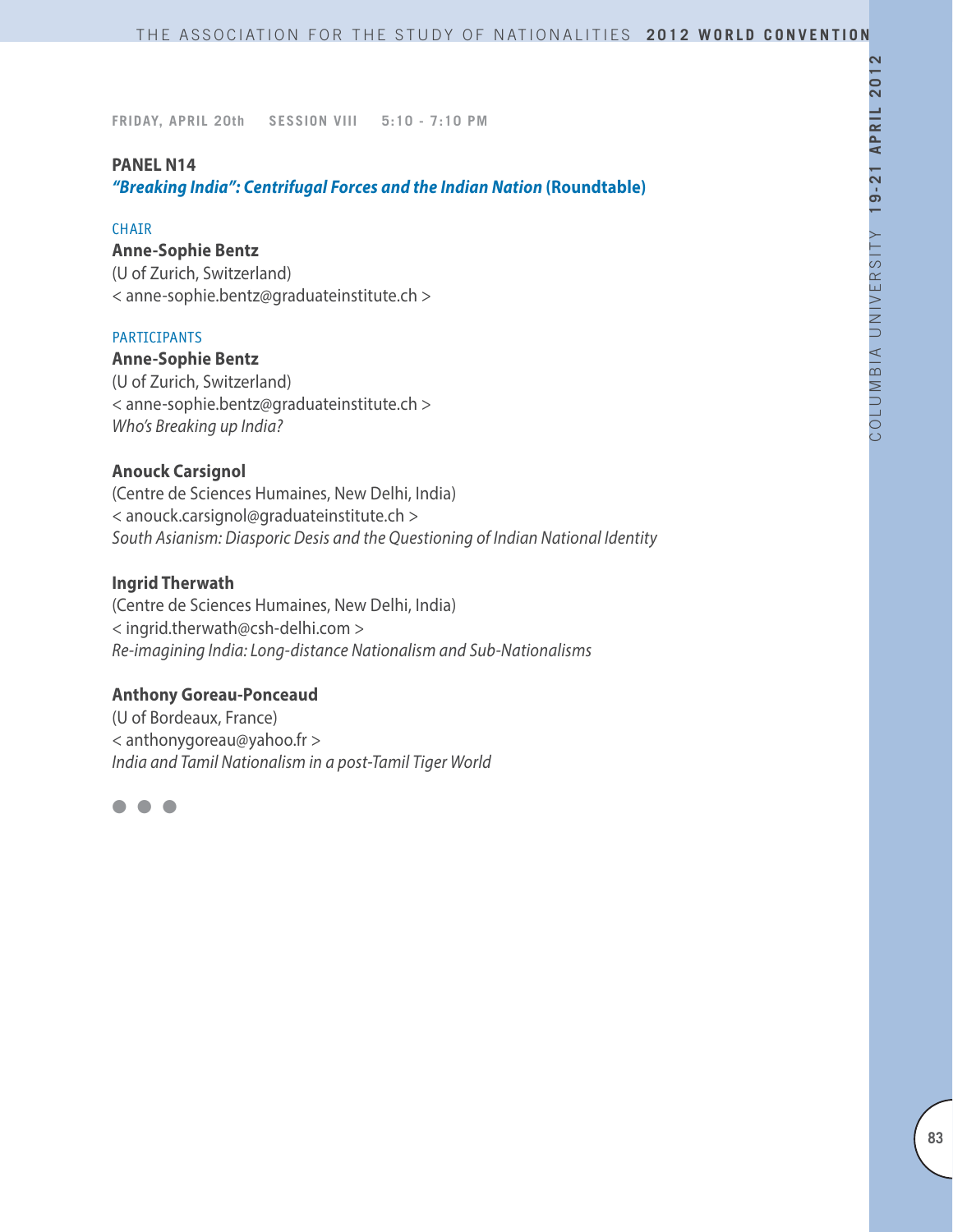#### **PANEL R11**

*The International Politics of Russian Art Music Performance*

#### CHAIR

## **Kristian Feigelson**

(U Sorbonne, France) <Kristian.Feigelson@univ-paris3.fr>

#### **PAPERS**

### **Ostap Sereda**

(Krypiakevych Institute of Ukrainian Studies, L'viv, Ukraine) < ostap\_sereda@yahoo.com > *Russian Opera and* Obrusenie kraia*: Musical Theater and National Politics in Kyiv in the Period of Great Reforms, 1860s-70s)*

### **Paul du Quenoy**

(American U of Beirut, Lebanon) < paul\_du\_quenoy@hotmail.com > *Staging an Eastern Other: The Russian Repertoire at the Metropolitan Opera, 1910-2012*

## **Victoria Hallinan**

(Northeastern U, US) < victoriahallinan@gmail.com > *The American Soviet Music Society: A Message of Multiculturalism in the Early Cold War*

#### DISCUSSANT

**Lauren Ninoshvili** (Columbia U, US) < ln2106@columbia.edu >

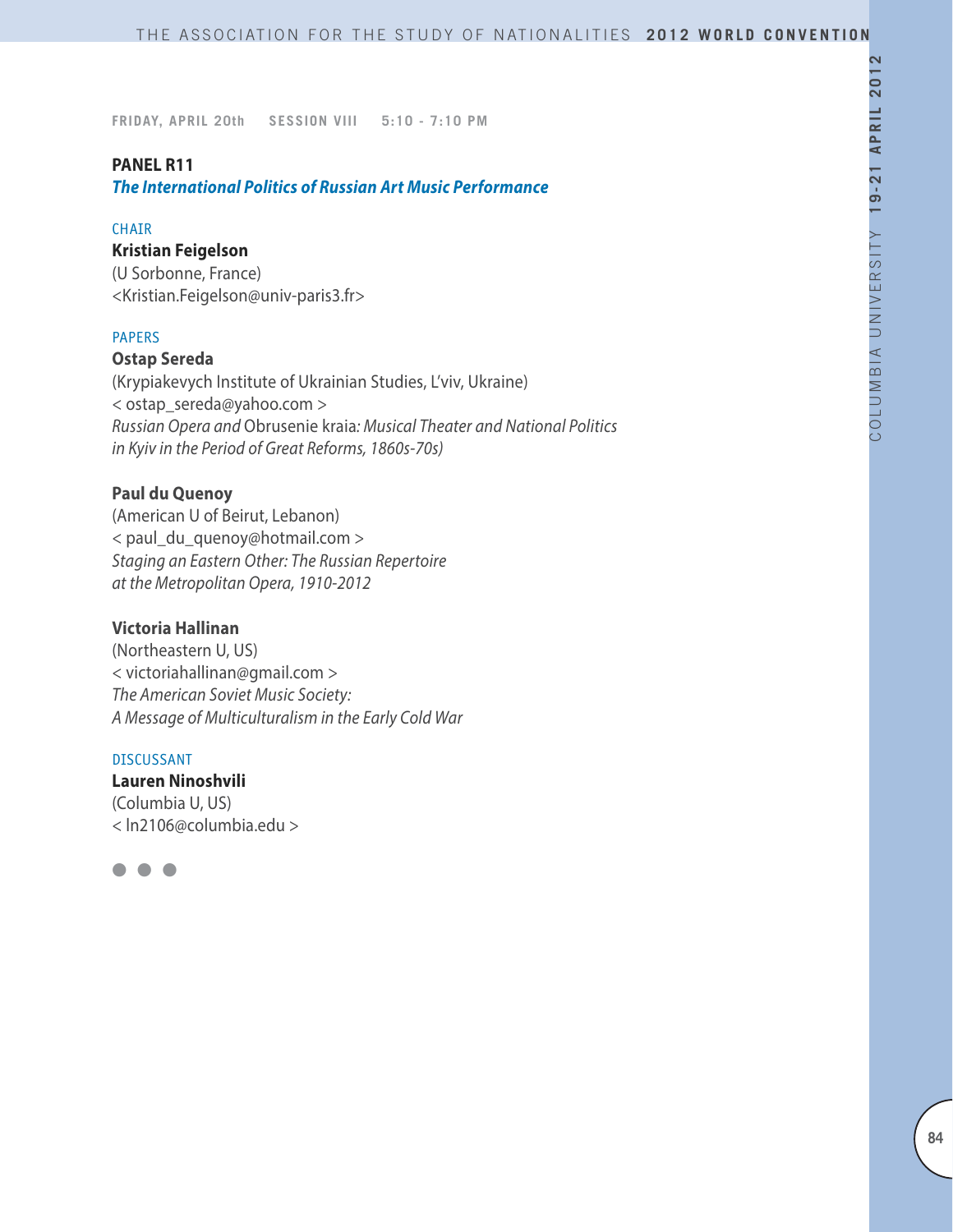#### **PANEL TH1**

*Civil Society Development in the Post-Communist Space: Domestic and International Factors*

#### CHAIR

### **Anna Matthiesen**

(New School U, US) < matta644@newschool.edu >

### PAPERS

**Tsveta Petrova**  (Columbia U, US) < tsveta\_petrova@mac.com > *The Puzzle of Eastern European Civic Democracy Promotion*

### **J. Ariela Shapiro**

(International Crisis Group, Tbilisi, Georgia) < ashapiro@crisisgroup.org > *Islam and Azerbaijan: A Catalyst for Revolt or Mechanism for Social Change?*

## **Robyn Angley**

(Harvard U, US) < angleyrobyn@gmail.com > *Civil Society in Weak States: NGOs and Georgia's Rose Revolution*

#### DISCUSSANT

**Olga Onuch** (Oxford U, UK) < ola.onuch@gmail.com >

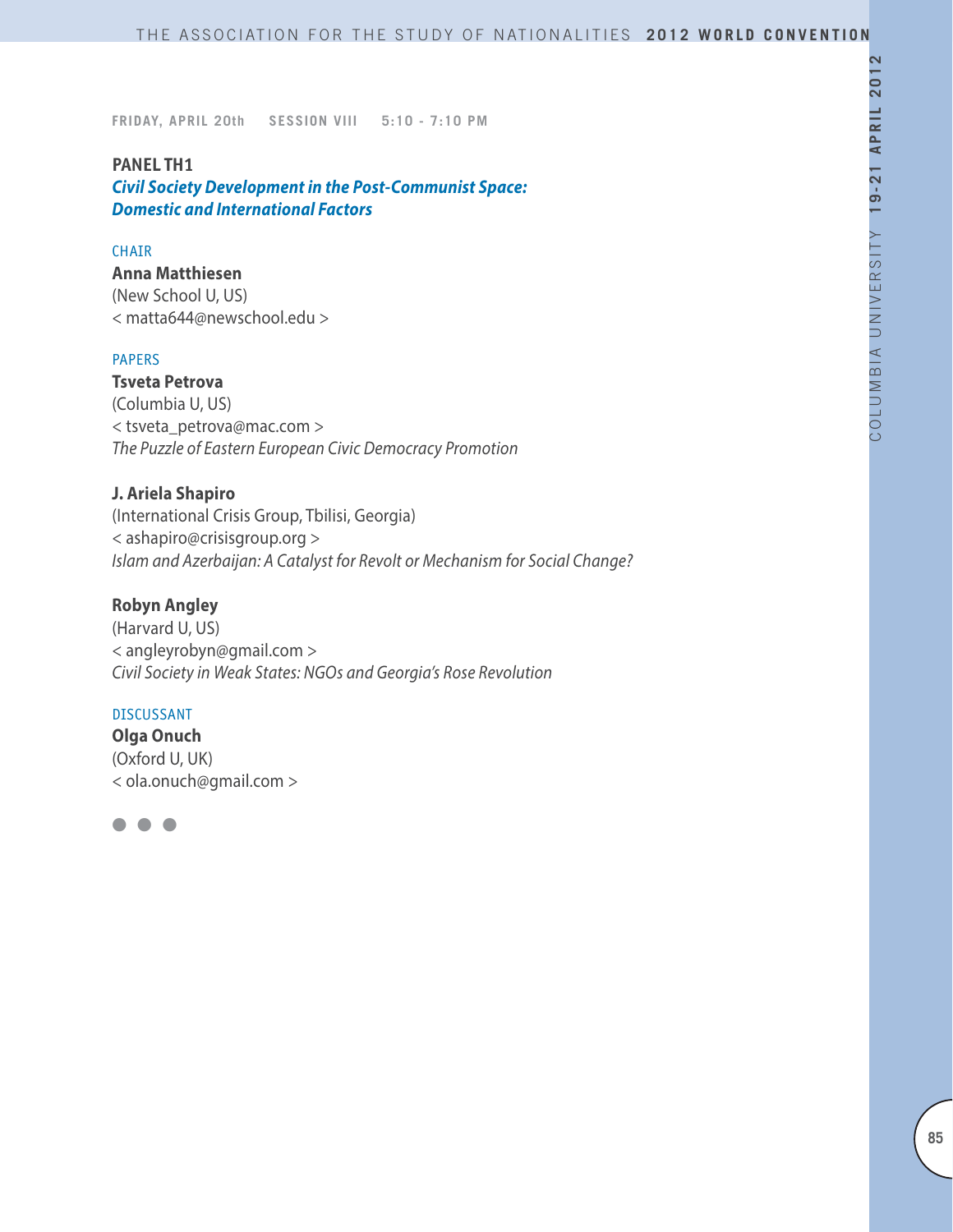# **PANEL TK4** *Religion and Secularism in Turkey*

### CHAIR

**Turkuler Isiksel** (Columbia U, US) < nti2002@columbia.edu >

#### PAPERS

**Paulina Niechciał Daniel Platek** (Jagiellonian U, Poland) < niechcial.paulina@gmail.com > < dplatek21@gmail.com > *Islam and the Public Sphere: Iran and Turkey in Comparative Perspective*

### **Alp Eren Topal**

(Bilkent U, Turkey) < alperentopal@gmail.com > *Traditional Sources of the "Social" in Turkish Nationalism: The Case of Ziya Gökalp*

## **Aviad Rubin**

**(**U of Haifa, Israel) < aviadrubin@poli.haifa.ac.il > *Is the Turkish Model of Religion and the State Suitable for Democratizing Arab Regimes?* 

## **Murat Somer**

(Koç U, Turkey) < musomer@ku.edu.tr > *Moderation, Religious Politics and Democratization: Theory and Evidence from Turkey and the Arab Spring*

#### DISCUSSANT

**Serdar Kaya** (Simon Fraser U, Canada) < ska99@sfu.ca >

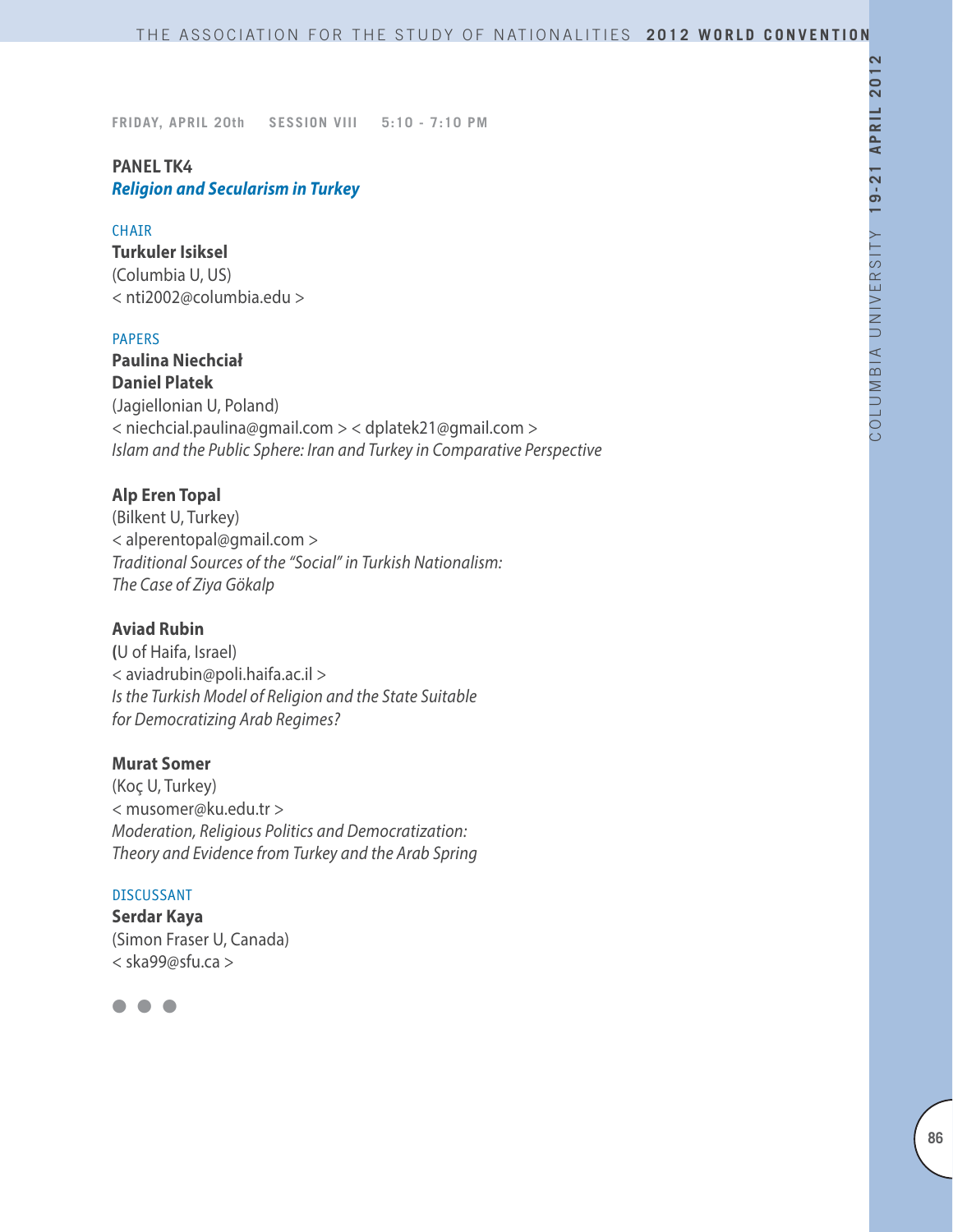### **PANEL U4**

*Public Policy and Political Preferences in Contemporary Ukraine*

### **CHAIR**

**Nanette Funk** (Brooklyn College, US) < nanfunk@earthlink.net >

#### PAPERS

**Lena Surzhko-Harned** (Mercyhurst College, US) < osurzhkoharned@mercyhurst.edu > *"Mothers and Daughters": Gender, Age and Political Behavior in Ukraine*

## **Anna Vorobyova**

(Simon Fraser U, Canada) < avorobyo@alumni.sfu.ca > *Reproducing the Nation and Inequality: Gender Order in the Health Policy of Ukraine*

#### **Martha J. Bojko**

**(**U of Connecticut, US**)** < martha.bojko@gmail.com > *Assessing Male Involvement in Sexual Health and Family Development Programs in Western Ukraine*

#### DISCUSSANT

**Alexandra Hrycak** (Reed College, US) < hrycak@reed.edu >

l l l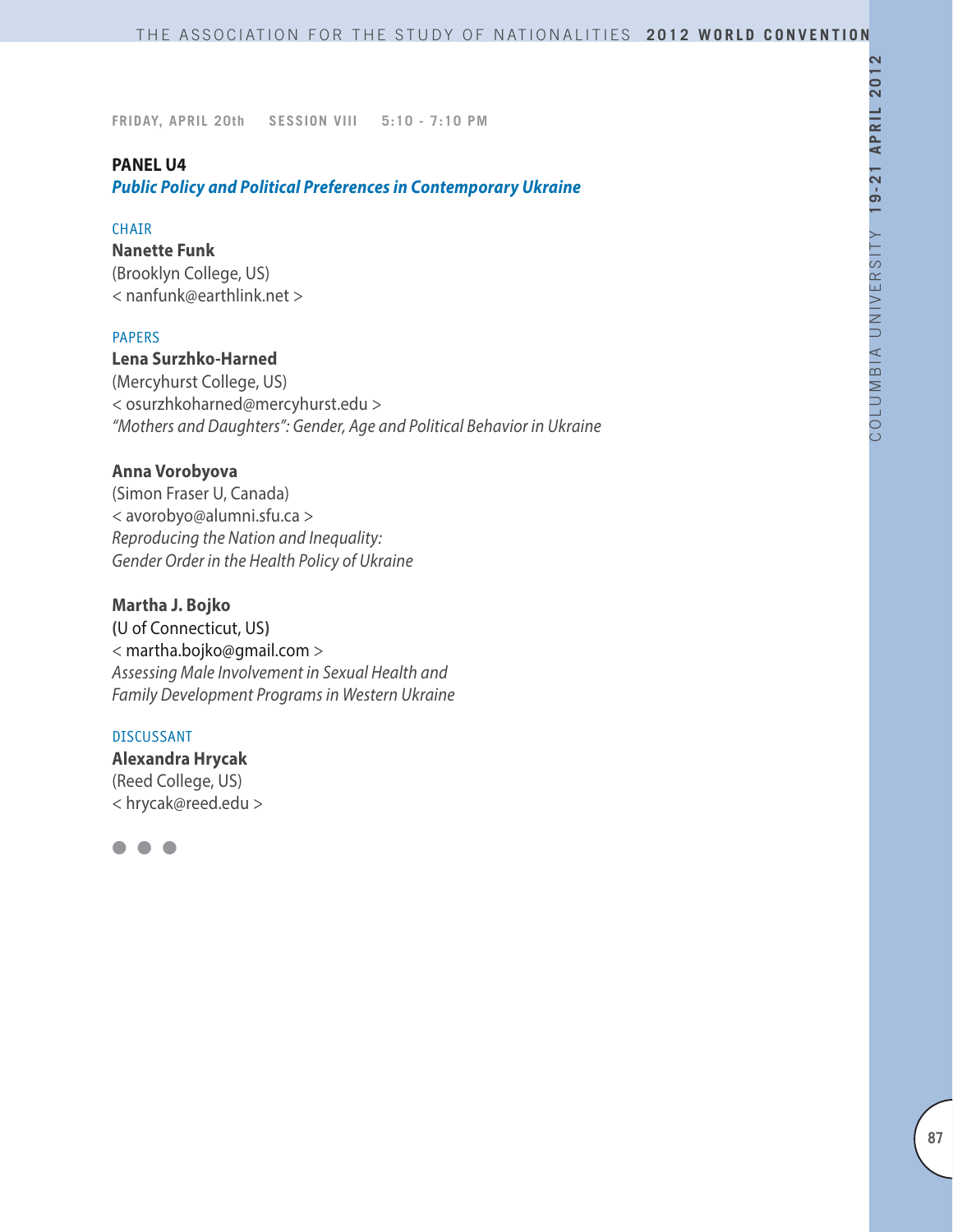#### **PANEL BK20**

*Europeanisation and the Consolidation of Democracy and Human Rights in the Western Balkans*

#### **CHAIR**

# **Svetlana Djurdjevic-Lukic**

(Institute of International Politics and Economics, Belgrade, Serbia) < svetlukic@yahoo.com >

### PAPERS

### **Nebojša Vladisavljević**

(U of Belgrade, Serbia) < n.vladisavljevic@fpn.bg.ac.rs > *Hybrid Regimes in the Balkans after the Cold War*

#### **Vedran Dzihic**

(Johns Hopkins U, US) < vedran.dzihic@univie.ac.at > *Looming Crisis of Democracy? Perceptions of Democracy and Assessment of Authoritarian Tendencies in Serbia*

#### **Marius Calu**

(Queen Mary,U of London, UK) < m.i.calu@qmul.ac.uk > *Europeanization Meets State Weakness in Kosovo: Debating Liberal Interventionism and the Legacy of the Past*

#### **Tanya Domi**

(Columbia U, US) < td207@columbia.edu **>** *Can International Institutions Help Create a Sustainable Democratic Political Space that Respects Balkan Gays Human Rights?*

#### DISCUSSANT

**Connie Robinson** (Central Washington U, US) < connied.robinson@gmail.com >

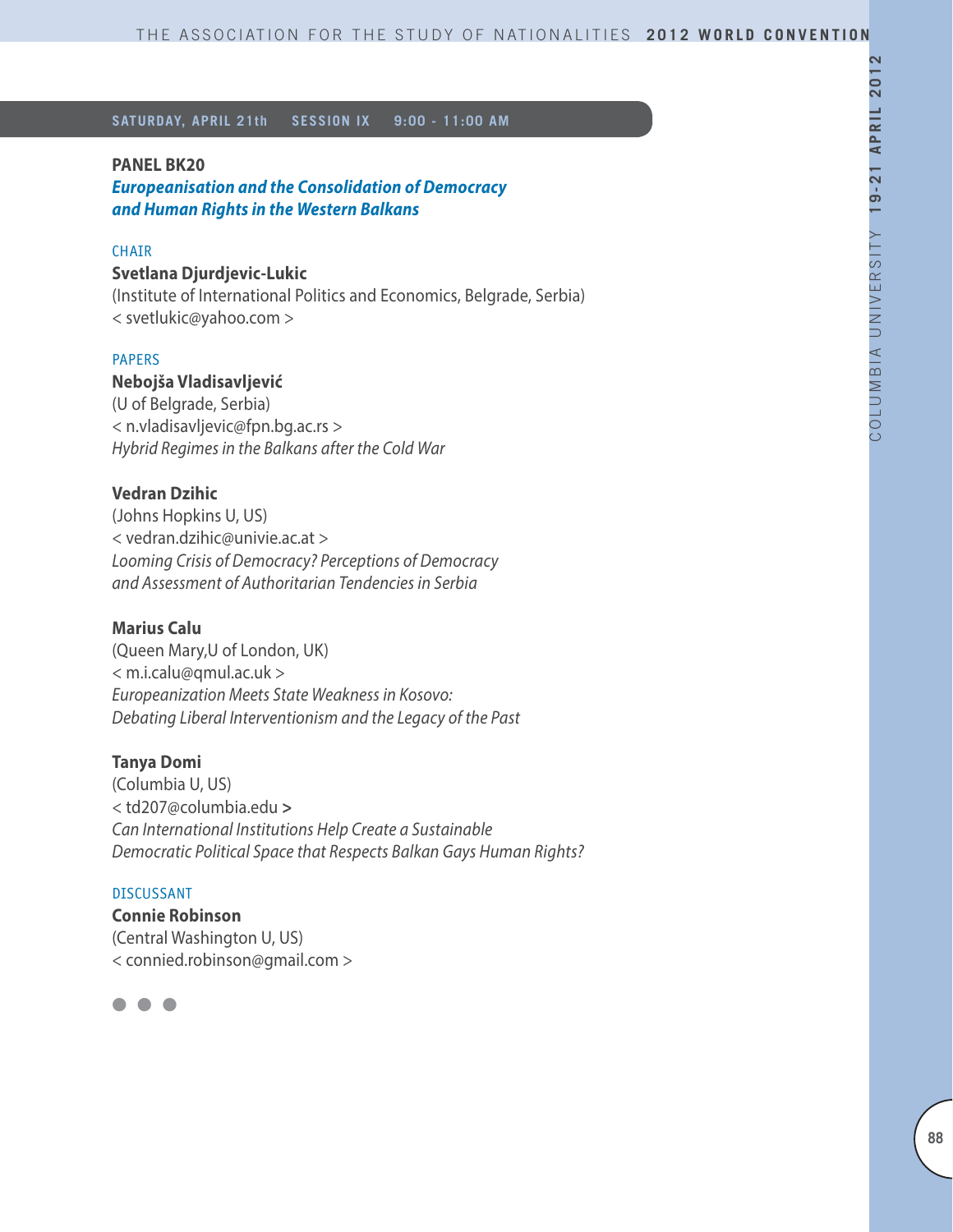#### **PANEL BK22**

*Ethno-religious Identities and the Costs of Compromise: Macedonia, Serbia and EU Integration*

#### **CHAIR**

### **David Phillips**

(Columbia U, US) < dp2366@columbia.edu >

#### PAPERS

**Zoran Ilievski** 

(Ss. Cyril and Methodius U, Macedonia) < ilievski.zoran@gmail.com > *Macedonia and Turkey's Emerging Role as a Power Player in the Western Balkans: Filling the Vacuum of Blocked EU Perspectives?* 

### **Nenad Markovic**

(Ss. Cyril and Methodius U, Macedonia) < nenad.markovic@gmail.com > *Widening the Gap: Ethnic Parallelism in Macedonia One Decade after the Ohrid Framework Agreement*

# **Vladimir Bozinovski**

(Ss. Cyril and Methodius U, Macedonia) < vladimir.bozinovski@gmail.com *Parallel Democracy: Ethnic Political Parties and Their Impact on Public Opinion Divisions on Key Policy Issues* 

#### **Ivan Damjanovski**

(Ss. Cyril and Methodius U, Macedonia) < damivan@gmail.com > *Old Minorities, New Controversies: The Macedonian Muslim Community between Ethnicity and Religion*

#### **Marko Kmezic**

(U of Graz, Austria) < marko.kmezic@uni-graz.at > *Constitutional Dimensions of Cultural and Territorial Pluralism in the Balkans in Light of the EU Integrations: Case Study — Serbia* 

#### DISCUSSANT

**Robert Hislope**  (Union College, US) < hisloper@union.edu >

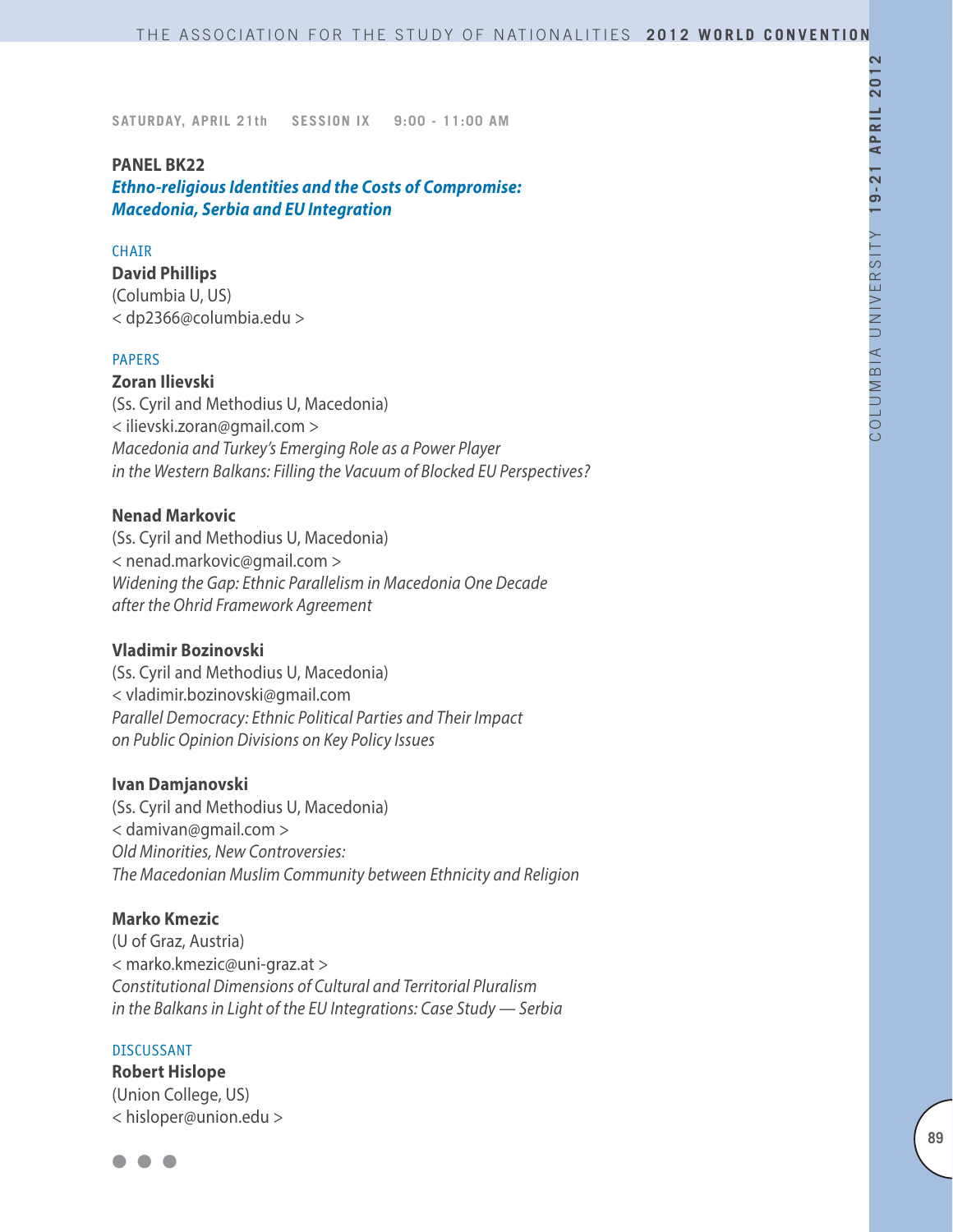### **PANEL CE9**

*Nationalism, Ideology and Resistance in Romania*

### **CHAIR**

**Nadia Kaneva** (U of Denver, US) < nkaneva@du.edu >

### PAPERS

**Petre Matei**

(US Holocaust Memorial Museum, DC) < matei.petre.ro@gmail.com > *The Gypsies in Romania: From Labeling to Deportation*

## **Maria Lupas**

(Aix-Marseille U, France/US Holocaust Memorial Museum, DC) < mlupas@ushmm.org > *The Nationalist Conversion of Romanian Interwar Intellectuals: The Axa Newspaper*

## **Cristiana Oghina-Pavie**

(U d'Angers, France) < cristiana.pavie@univ-angers.fr > *When Nationalism Rewrites the History of Science: The Case of Biology in Communist Romania (1947-1989)*

#### **Irina Nastasa-Matei**

(Babes-Bolyai U, Romania) < irina\_nastasa@yahoo.com > *The Romanian Students in the Interwar Period: Between Nationalism, Anti-Semitism and Resistance*

### DISCUSSANT

**Damianos Serefidis** (Graduate Institute, Geneva, Switzerland) < damianos.serefidis@graduateinstitute.ch >

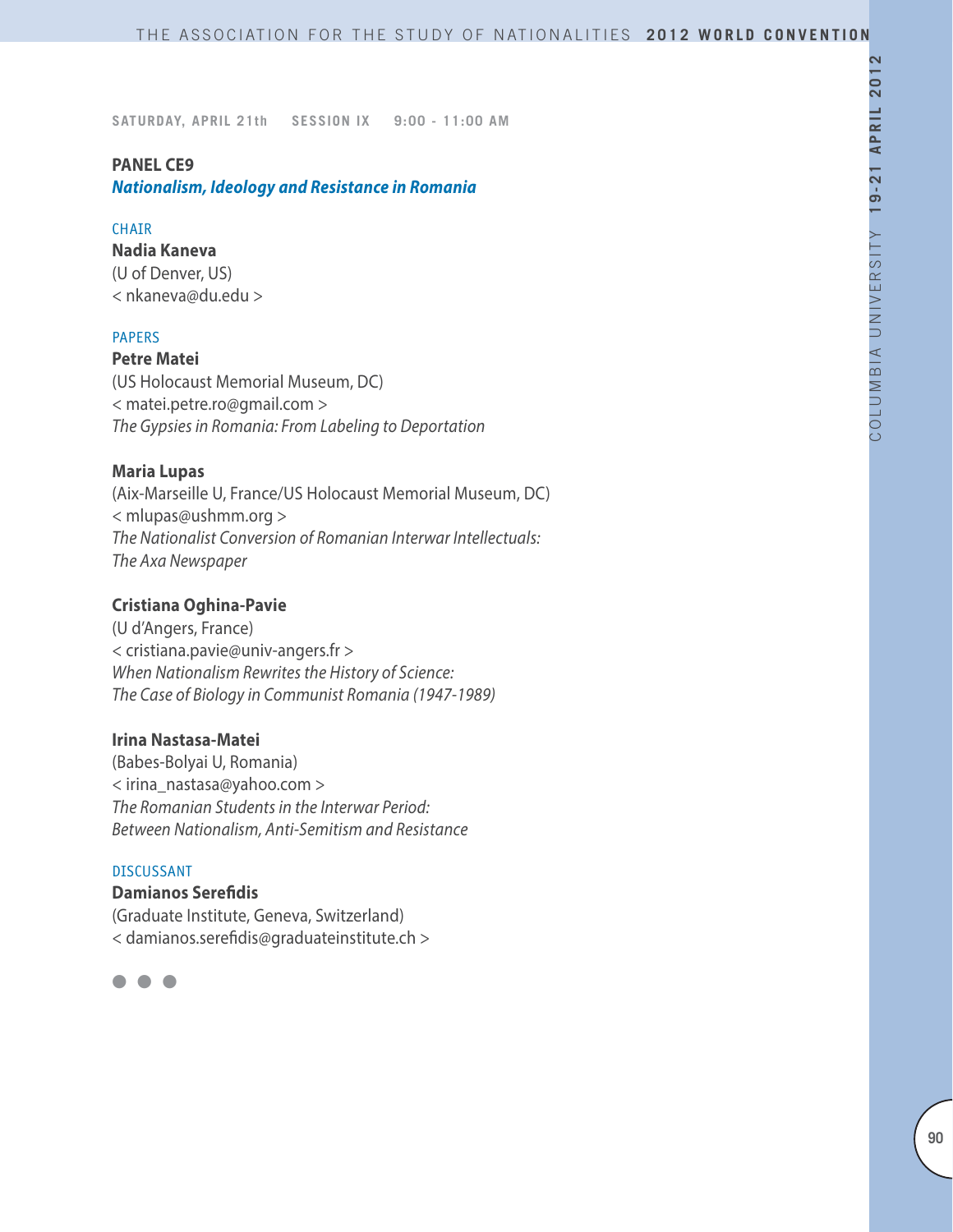#### **PANEL EU9**

*China's Formal and Informal Policies toward National Minorities* 

#### **CHAIR**

### **Sébastien Peyrouse**

(George Washington U, US) < sebpeyrouse@yahoo.com >

#### PAPERS

**Allison Quatrini** (George Washington U, US) < quatrini@gwu.edu > *Xinjiang's Get Along Gang: Turkic Ethnic Group Cooperation in Xinjiang Uyghur Autonomous Region from 1944-1997*

## **Giulia Cabras**

(INALCO, Paris, France) < giulia\_cabras@hotmail.com > *Language Policies in Xinjiang: The Link between Language Policies and Historical Context in Xinjiang (1950-2002)*

## **Mettursun Beydulla**

(Harvard U, US) < bmettursun@gmail.com > *History, Development and Future Prospects of Bilingual Education and Uyghur Identity*

### **Marie-Eve Reny**

(U of Chicago, US) <mreny@uchicago.edu> *Accommodative Informal Institutions and Authoritarian Regime Survival: The Politics of Underground Protestant Churches in China*

#### DISCUSSANT

**Colin Mackerras** (Griffith U, Australia) < c.mackerras@griffith.edu.au >

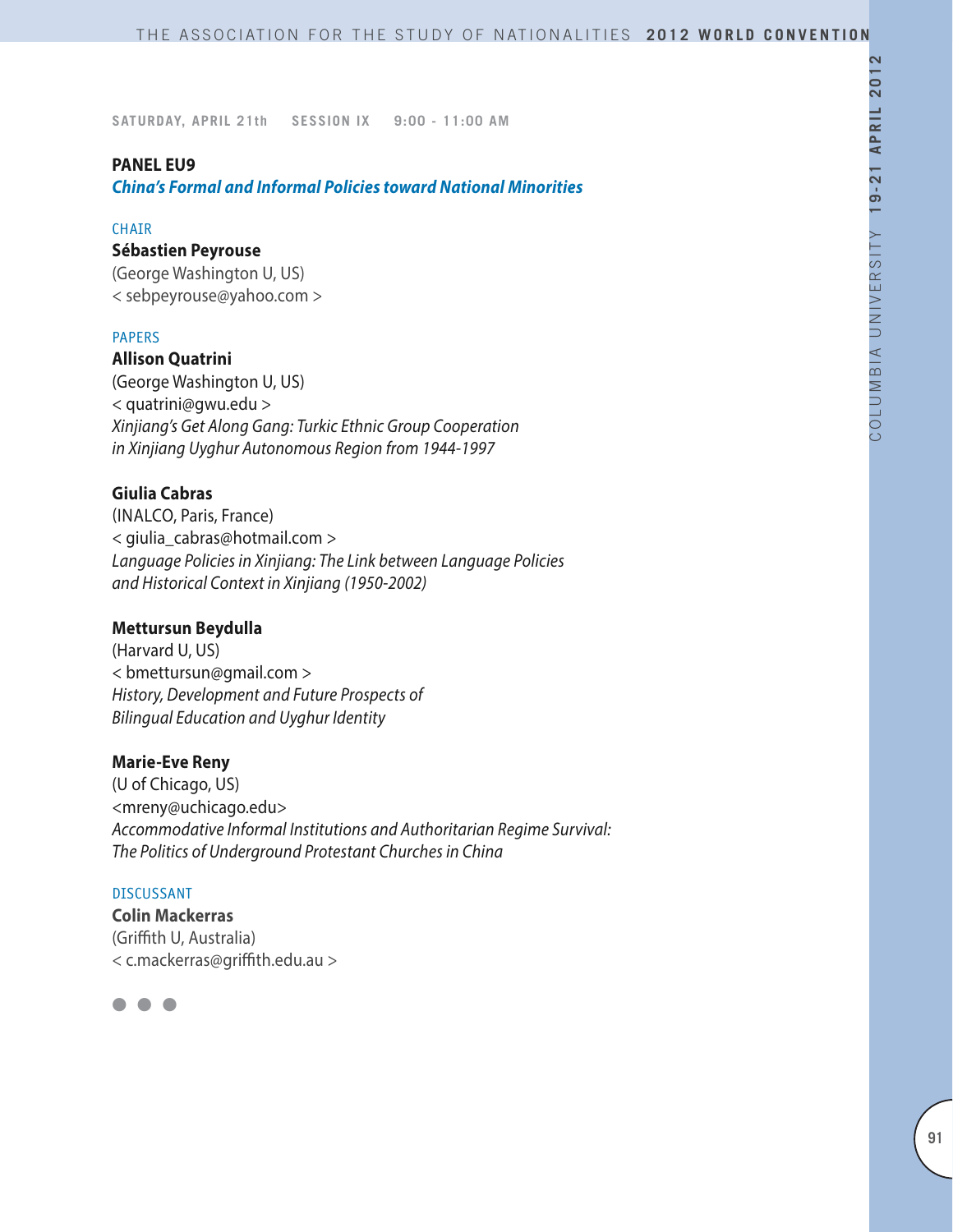### **PANEL K3**

*Insurgency in the North Caucasus*

#### CHAIR

# **Sayfiddin Sapoatov**

(CUNY Queens College, US) < sayfulloh2002@hotmail.com >

#### PAPERS

**Valeriy Dzutsev** (Arizona State U, US) < vdzutsev@asu.edu > *Is Islam Modernization or De-Modernization Force in the North Caucasus?*

### **Emil Souleimanov**

(Charles U, Czech Rep) <arslanlik@yahoo.com> *Islam, Nationalism, and Blood Feud: Understanding the North Caucasus Insurgency*

## **Oliver Bevan**

(Harvard U, US) <bevan@fas.harvard.edu> *Ideas Can't be Compromised: A Comparison of Soviet and Post-Soviet State-Building Policies*

#### DISCUSSANT

**Jean-François Ratelle** (U of Ottawa, Canada) < jrate066@uottawa.ca >

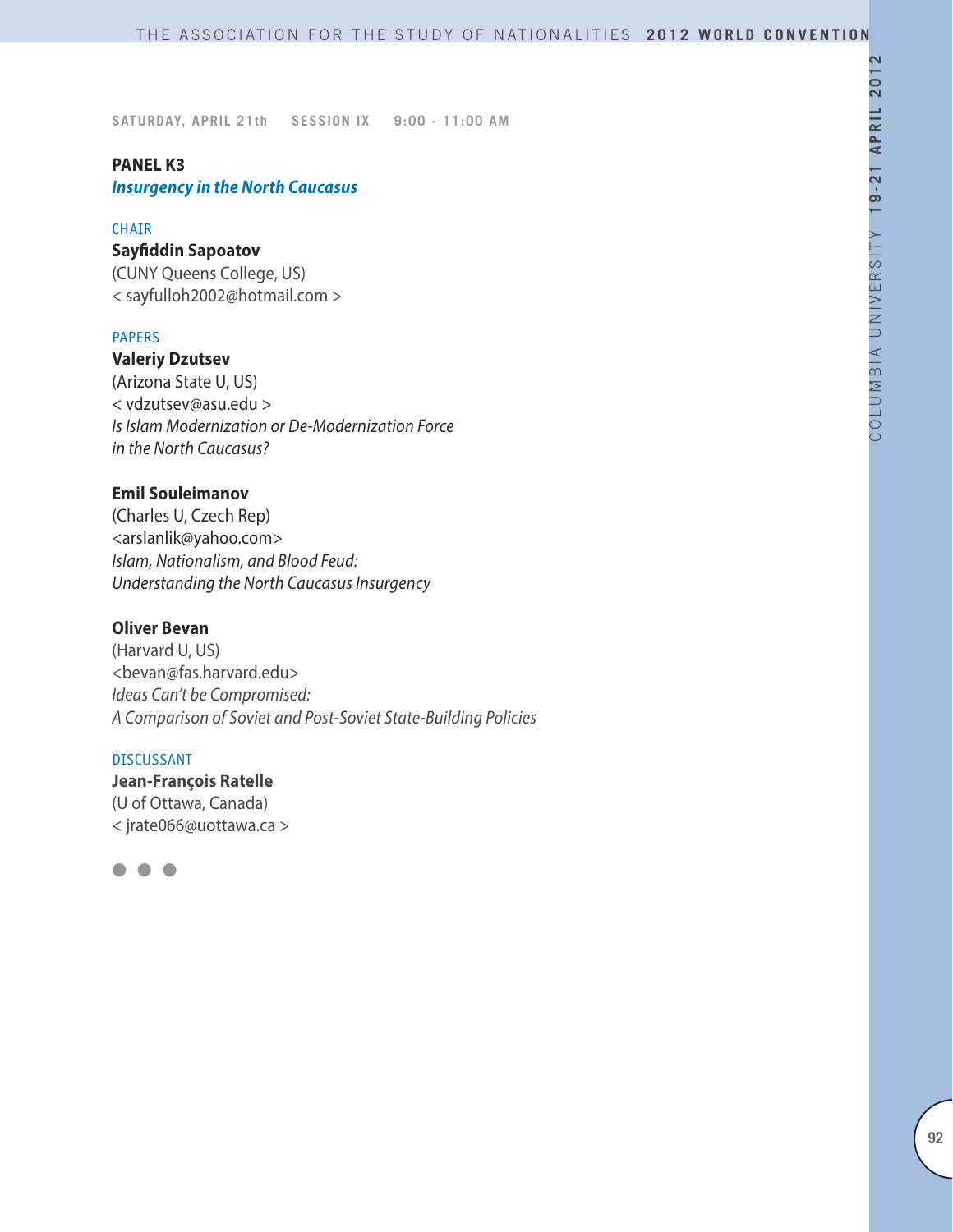### **PANEL N13** *Social and National Mobilization*

### **CHAIR**

**Olga Onuch** (Oxford U, UK) < ola.onuch@gmail.com >

#### PAPERS

**Burcu Degirmen** (U of Oklahoma, US) < burcudegirmen@ou.edu > *A Cultural Political Economy of Social Mobilizations*

## **Stephen Larin**

(Queen's University, Canada) < stephen.larin@queensu.ca > *Relational Approaches to Nations and Nationalism*

### **Tristan Mabry**

(Naval Postgraduate School, US) < tjmabry@nps.edu > *Countering Islamism with Nationalism: Suppressing Fundamentalist Mobilization by Promoting Ethno-Linguistic Identification*

### **Daniel Nerenberg**

(George Washington U, US) < daniel.nerenberg@gmail.com > *Defining Social Deviance: How National Norms are Shaped in Ethno-National Conflicts*

#### DISCUSSANT

**Srdja Popovic** (Center for Applied Nonviolent Action and Strategies, Serbia) < srkip@canvasopedia.org >

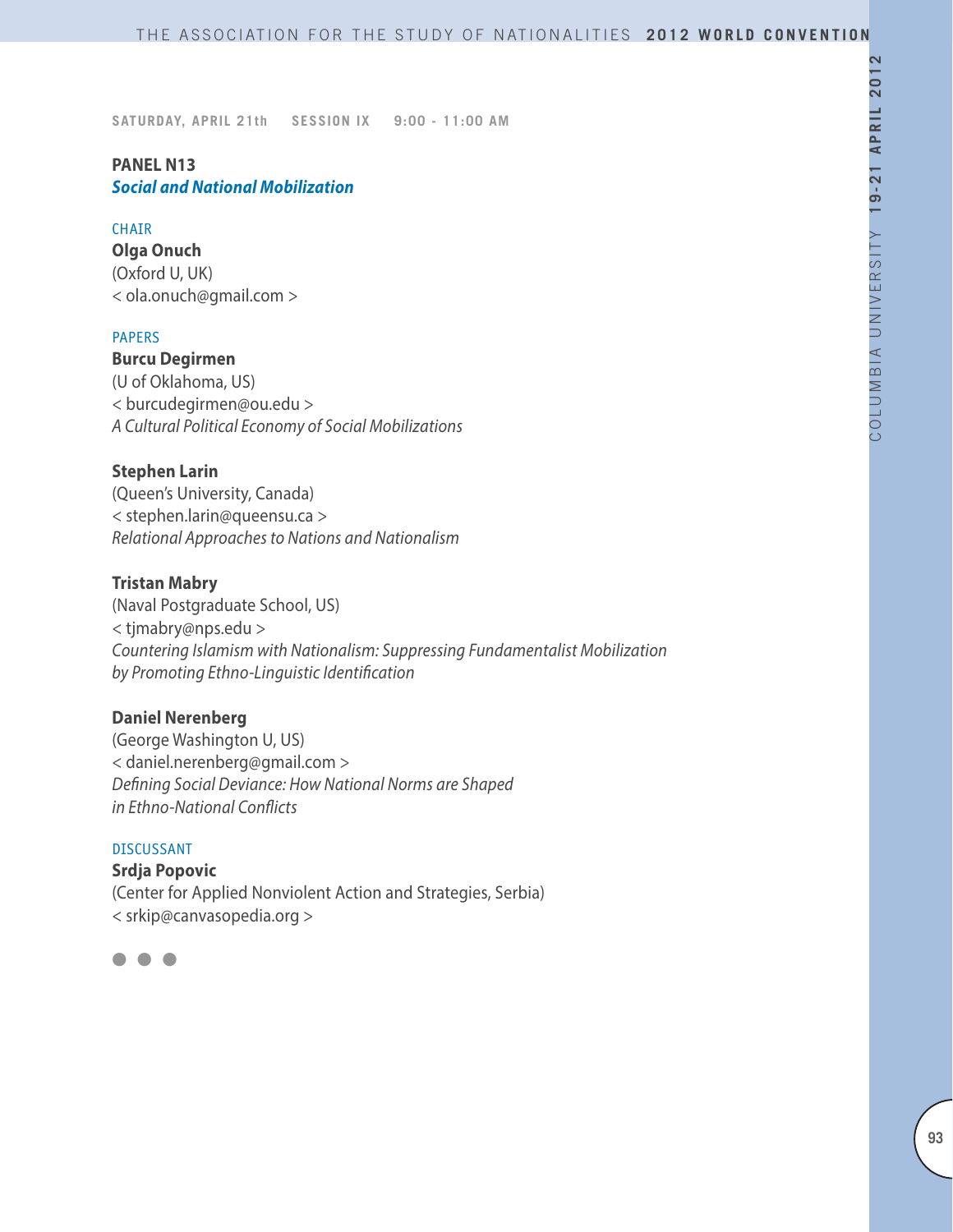### **PANEL R6**

*Place and Memory on Russia's Periphery*

### **CHAIR**

#### **Lauren Ninoshvili**

(Columbia U, US) **<** ln2106@columbia.edu >

### PAPERS

# **Regan Treewater** (U of Alberta, Canada) < regantreeh2o@gmail.com > *Mapping the Modern Immigration Narrative: A Propp Inspired Approach to Dina Rubina's* Belaia Golubka Cordovy

## **Peter Kabachnik**

(CUNY Staten Island, US) < peter.kabachnik@csi.cuny.edu > *Competing and Contrasting Narratives of Stalin: The Performativity of the Stalin Monument in Gori, Georgia*

#### DISCUSSANT

**Rebecca Stanton** (Barnard College, NY, US) < rjs19@columbia.edu >

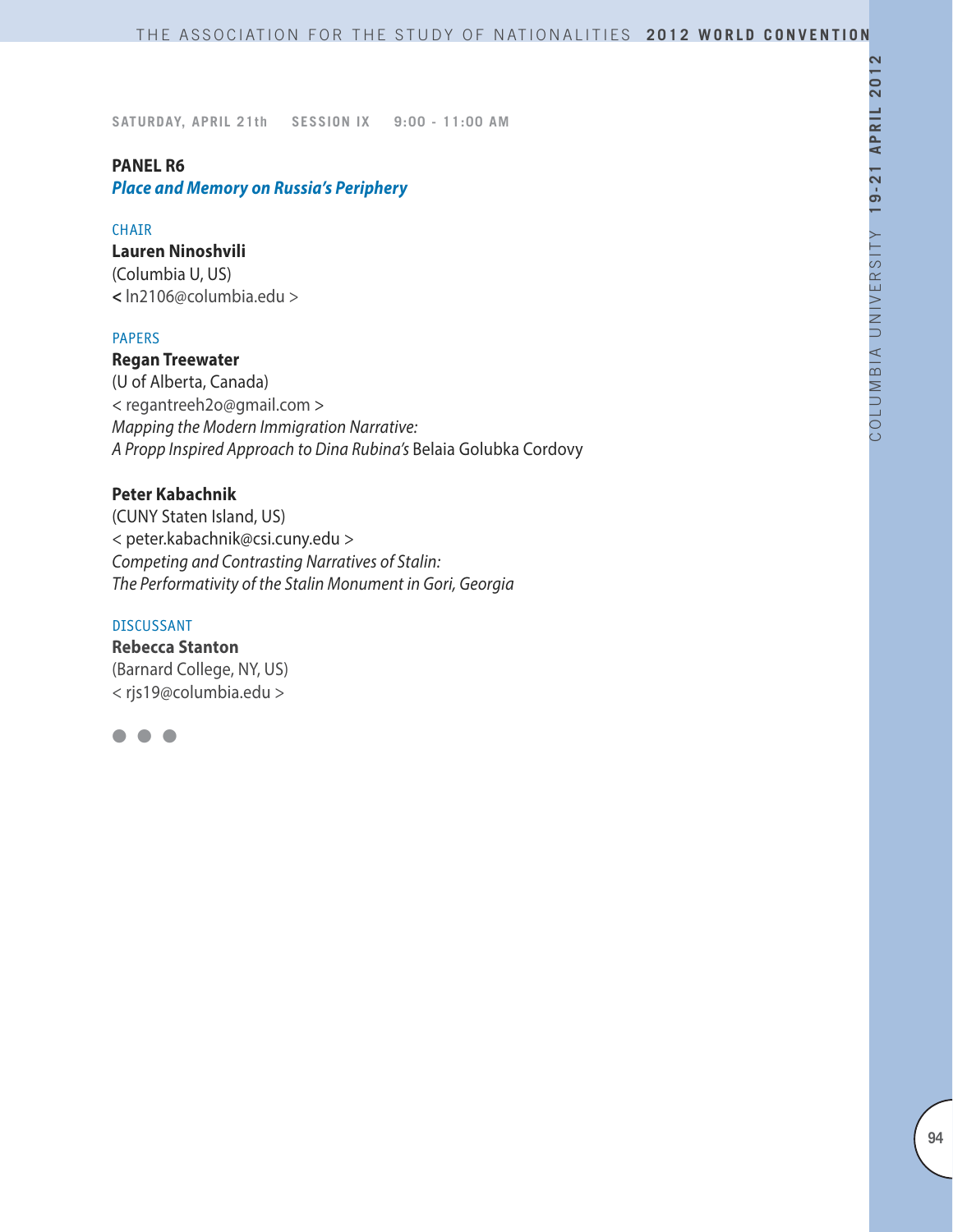#### **PANEL U3**

*Popular Culture, the Mass Media and the Construction of New Ukrainian Identities*

#### CHAIR

**Yuri Shevchuk**  (Columbia U, US) < sy2165@columbia.edu >

### PAPERS

**Tamara Hundorova**

(Institute of Literature, Kyiv, Ukraine) < hundorova@gmail.com > *Vierka Serduchka and the Masquerade of Ukrainian Marginality*

## **Laada Bilaniuk**

(U of Washington, US) < bilaniuk@uw.edu > *"Language, Sex, and Rock and Roll": Constructing Ukrainianness in Ukraine's East*

### **Marian J. Rubchak**

(Valparaiso U, US) < marian.rubchak@valpo.edu > *Women Redefining Protest Tactics: Ukrainian-Style*

#### DISCUSSANT

**Vitaly Chernetsky** (Miami University, US) < chernev@muohio.edu >

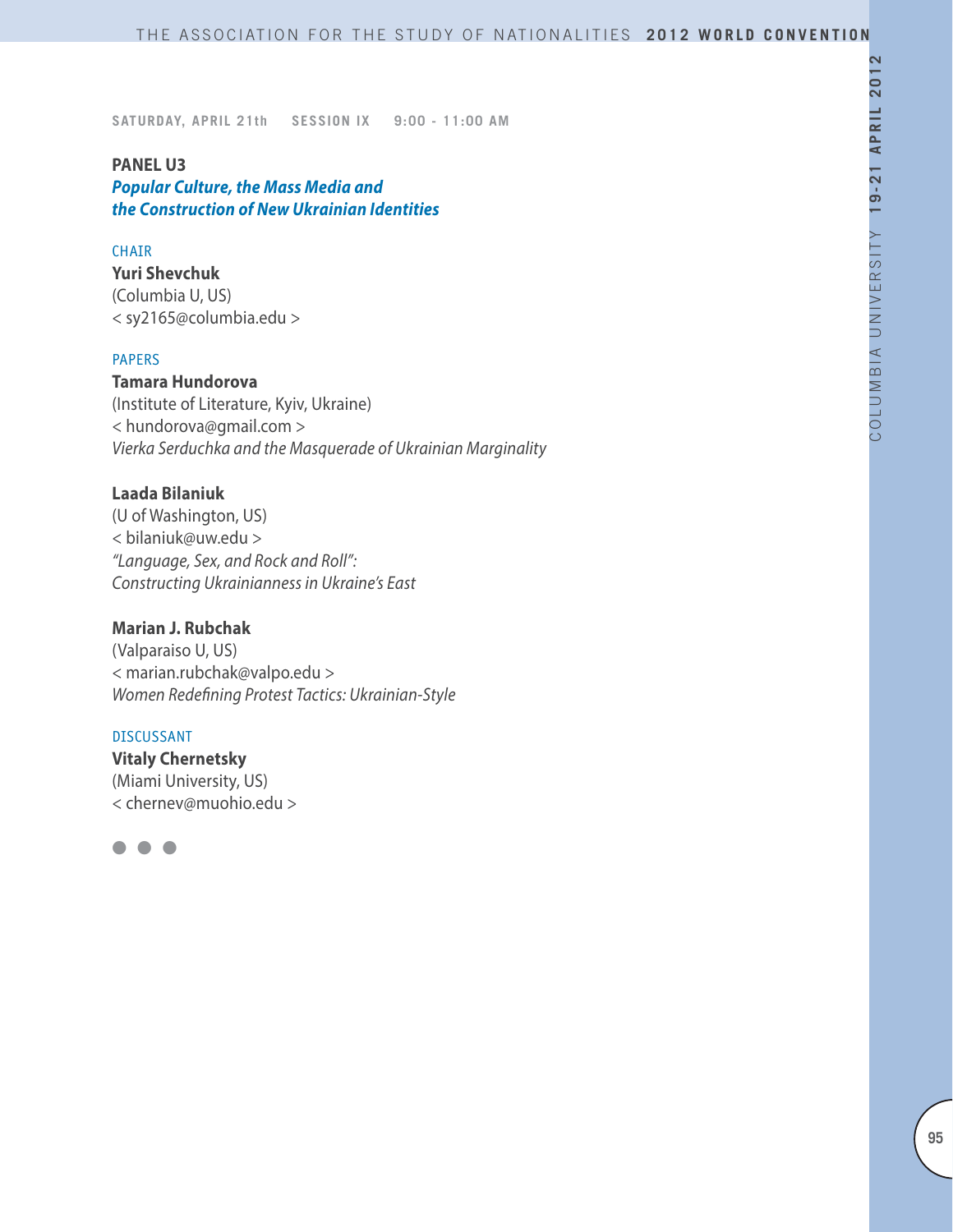#### **PANEL BK3**

*Nation Building and Symbols in the West Balkan States III: The Cases of Macedonia and Bosnia*

#### **CHAIR**

**Eric Gordy** (UC London, UK) < e.gordy@ssees.ucl.ac.uk >

# PAPERS

**Ana Devic** (Dogus U, Istanbul, Turkey) < adevic@dogus.edu.tr > *The Populism of Church Nationalism and Western-Assisted Nation-Building in the Bosnian Serb Entity*

### **Elma Hašimbegović**

**(**Central European U, Budapest, Hungary) < hasimbegovice@gmail.com > *From State Building towards Nation Building in Bosnia and Herzegovina: Reading the Lily Symbol*

# **Ljupco S. Risteski**

(Ss. Cyril and Methodius U, Macedonia) < risteski@ukim.edu.mk > *Monuments and Urban Nationalism in Macedonia: Project "Skopje 2014"*

#### **Armanda Hysa**

(Institute of Cultural Anthropology, Tirana, Albania) < armanda\_kodra@yahoo.com > *Nation-Building in the Republic of Macedonia: Albanian Perceptions of Homeland, Patria and Nation*

#### DISCUSSANT

**Mila Dragojevic** (Sewanee U of the South, Tennessee, US) < dragojevic.mila@gmail.com >

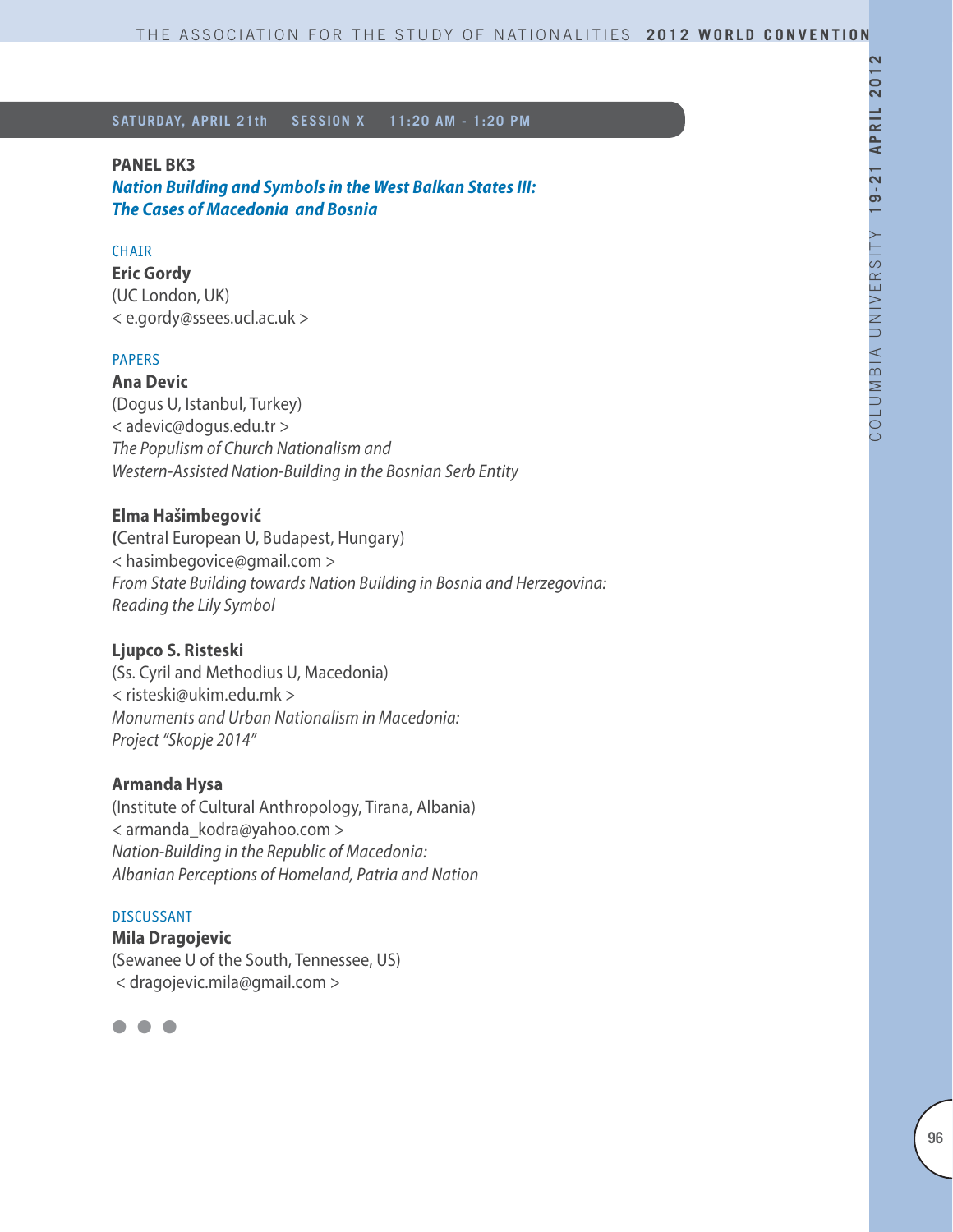## **PANEL BK26** *Transnational Borders*

#### CHAIR

**Ines Murzaku** (Seton Hall U, US) < murzakui@shu.edu >

#### PAPERS

**Maria Stoilkova** (U of Florida, US) < stoilkov@ufl.edu > *Alterity Reloaded: Recent Immigration to Bulgaria and Populist Responses*

### **Andrea Pisac**

(Goldsmiths College, UK) < a.pisac@gold.ac.uk > *Gambling Across National(ist) Borders: The Case of Nova Gorica, Slovenia*

#### DISCUSSANT

**Daniella Schmitt**  (Columbia U, US) < daniellaschmitt@yahoo.co.uk >

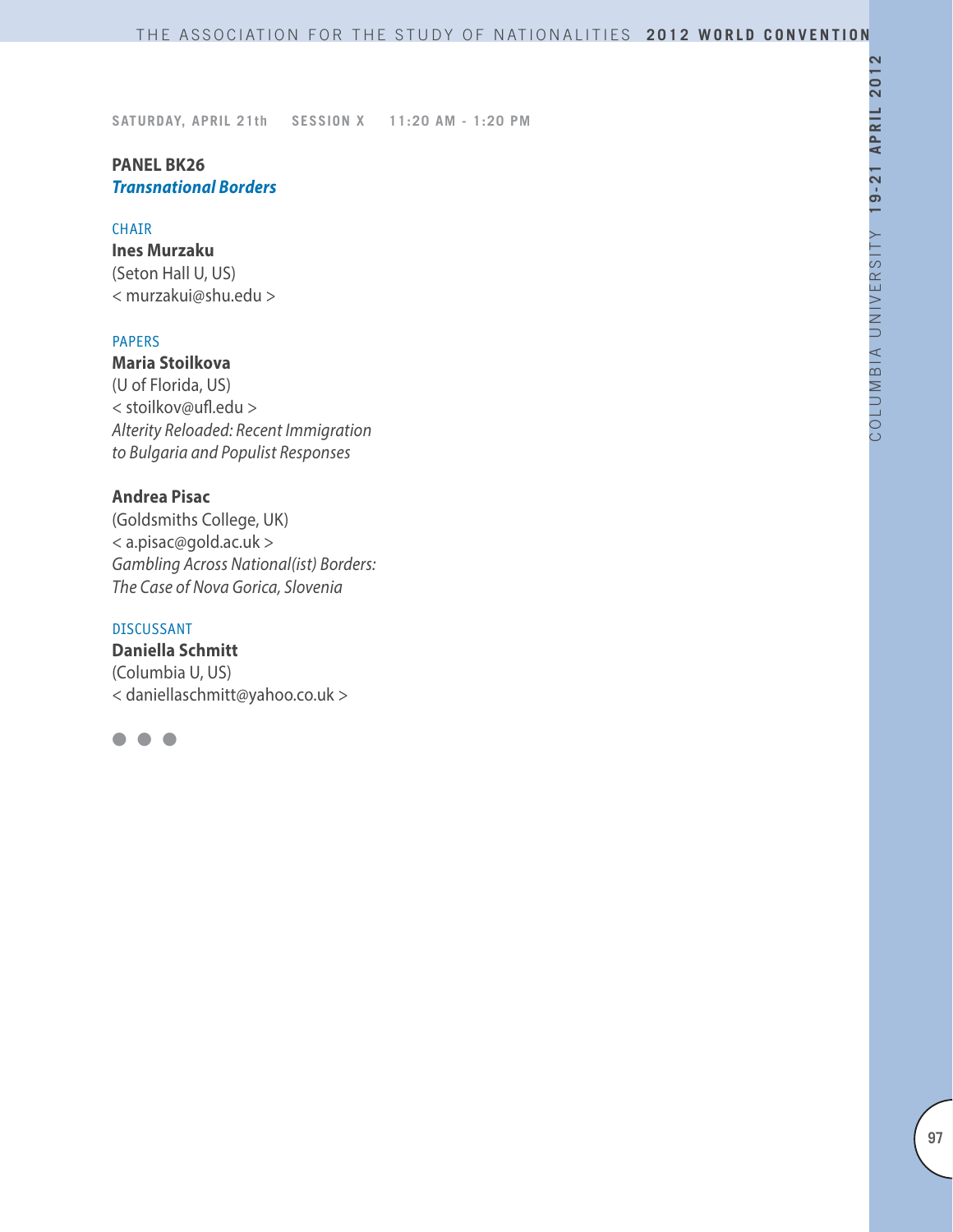#### **PANEL BK29**

*Mission Improbable: Institutionalizing the Rule of Law in Southeastern Europe*

#### **CHAIR**

### **Antonina B. Engelbrekt**

(Stockholm U, Sweden) < antonina.bakardjieva@juridicum.su.se >

#### PAPERS

#### **Bart M. J. Szewczyk**

(George Washington U Law School, US) < bszewczyk@law.gwu.edu > *The Role of International Institutions in Promoting the Rule of Law in Bosnia*

# **Calin Trenkov-Wermuth**

(NYU, US) < ctw4@nyu.edu > *Addressing War Crimes through the European Union Rule of Law Mission in Kosovo* 

### **Kjell E. Engelbrekt**

(Swedish National Defense College, Sweden) < kjell.engelbrekt@fhs.se > *Institutionalizing the Rule of Law in Southeastern Europe: The Uniqueness of the EU's Eastward Enlargement*

#### DISCUSSANT

**Li Bennich-Björkman** (Uppsala U, Sweden) < Li.Bennich-Bjorkman@ucrs.uu.se >

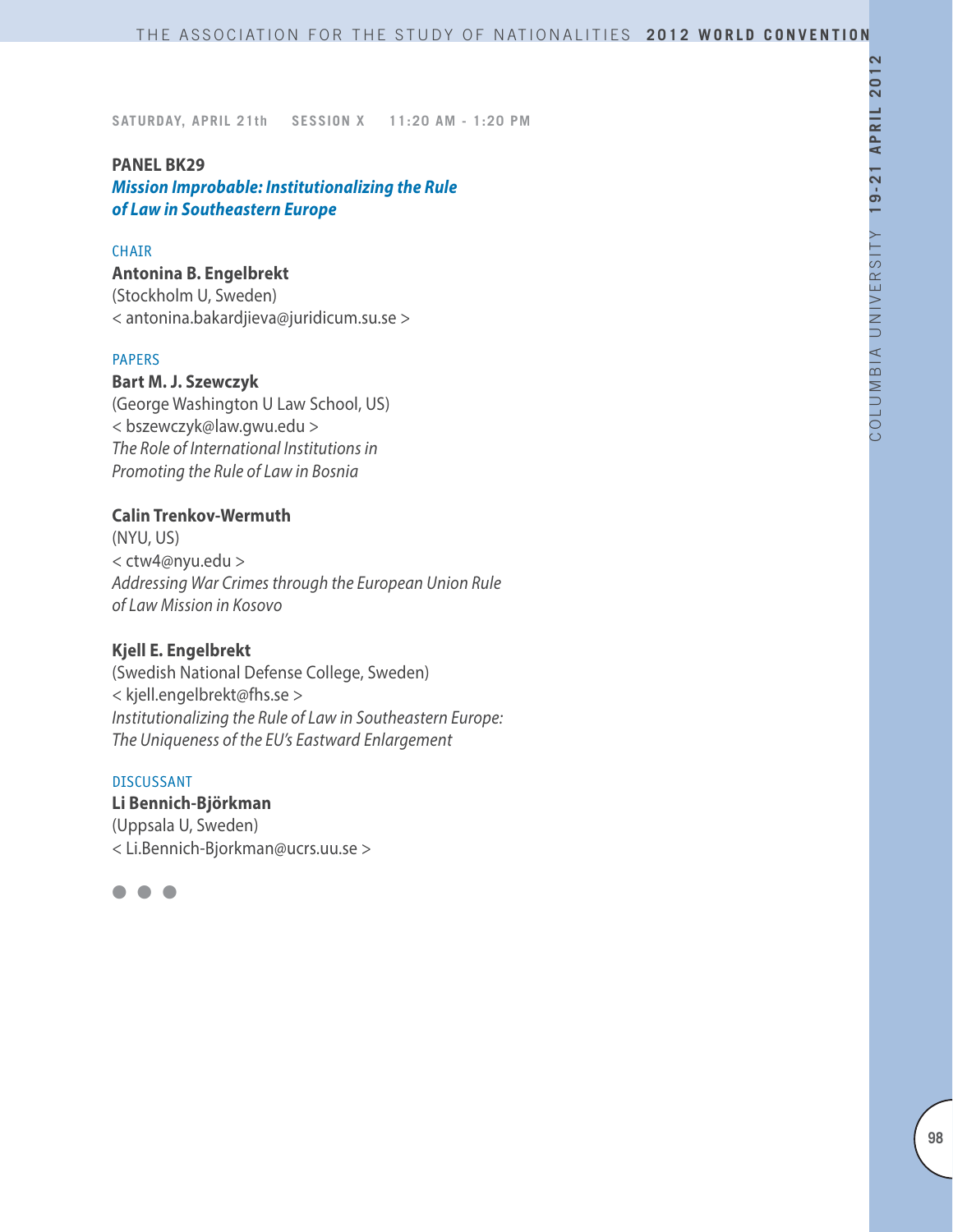#### **PANEL CE10**

*Geopolitics, Foreign Policy, and Nationalism in Central Europe*

#### **CHAIR**

# **Isabelle Fortin**

(U of Ottawa, Canada) < ifort059@uottawa.ca >

#### PAPERS

**Ionas Aurelian Rus** (U of Cincinnati Blue Ash, US) < Ionas.Rus@uc.edu >

*The Role of Exogenous Shocks on Nation-Building: The Union of Bukovina with Romania in 1918*

# **David Cadier**

(Sciences Po, France) < david.cadier@sciences-po.org > *Formative Moments and the Invention of Foreign Policy Tradition: The Munich Allegory in the Czech Discourse*

## **Anna Korhonen**

(U of Helsinki, Finland) < anna.korhonen@helsinki.fi > *Estonian Russian-speakers and Russia's Kin-State policy: Do They Match?*

### **George Soroka**

(Harvard U, US) < soroka@fas.harvard.edu > *Between Katyń and Smolensk: Polish-Russian Political Discourse and the Kaczyński Presidency (2005-2010)*

#### DISCUSSANT

**Leocadia Diaz Romero** (U de Murcia, Spain/Columbia U, US) < leocadia.diaz@um.es >

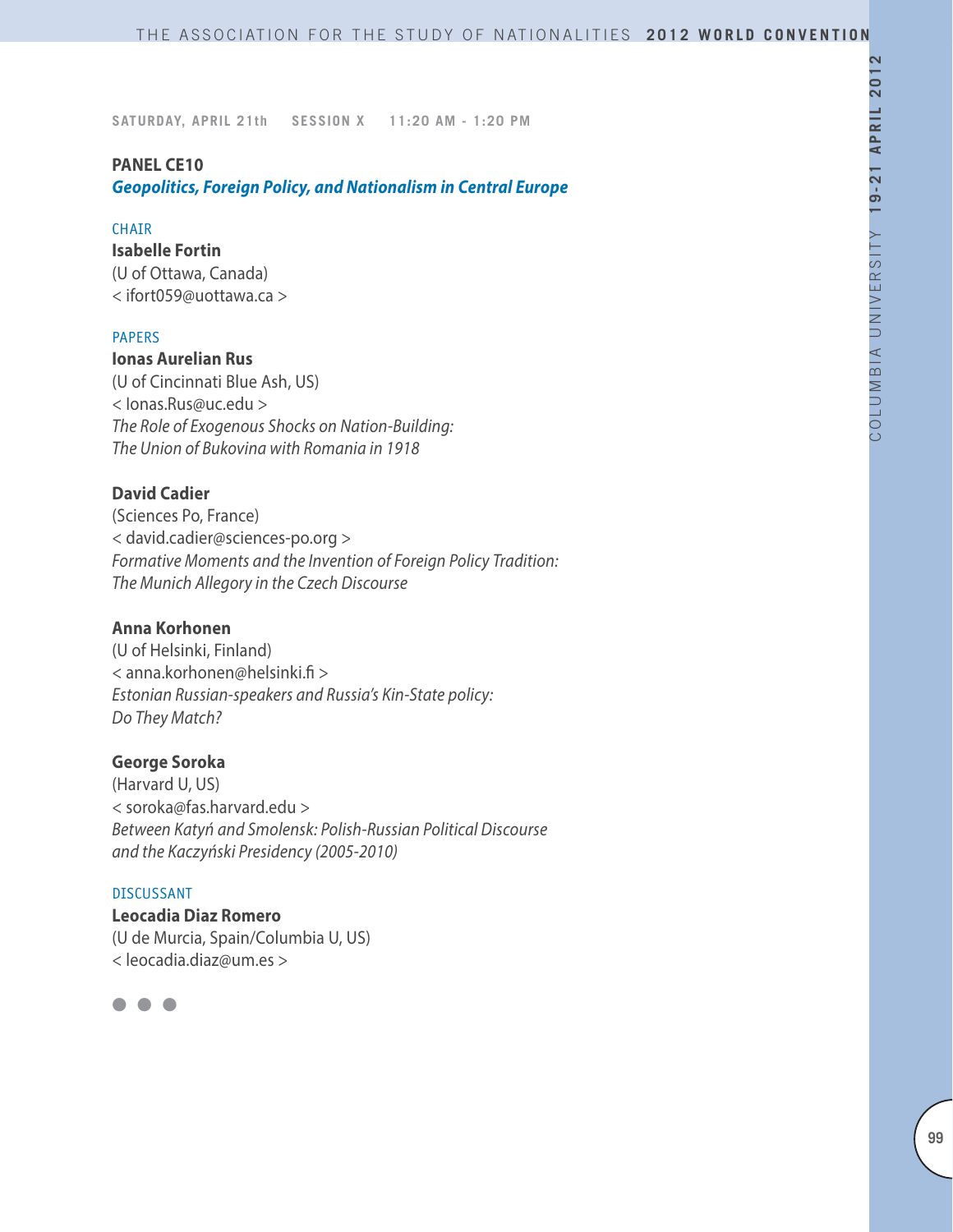### **PANEL SE3**

*A Conversation with Tim Snyder on* **Thinking the Twentieth Century**  *(Tony Judt with Timothy Snyder, Penguin, 2012)*

### MODERATOR

**Dominique Arel** (U of Ottawa, Canada) < darel@uottawa.ca >

#### SPEAKER

**Tim Snyder** (Yale U, US) < timothy.snyder@yale.edu >

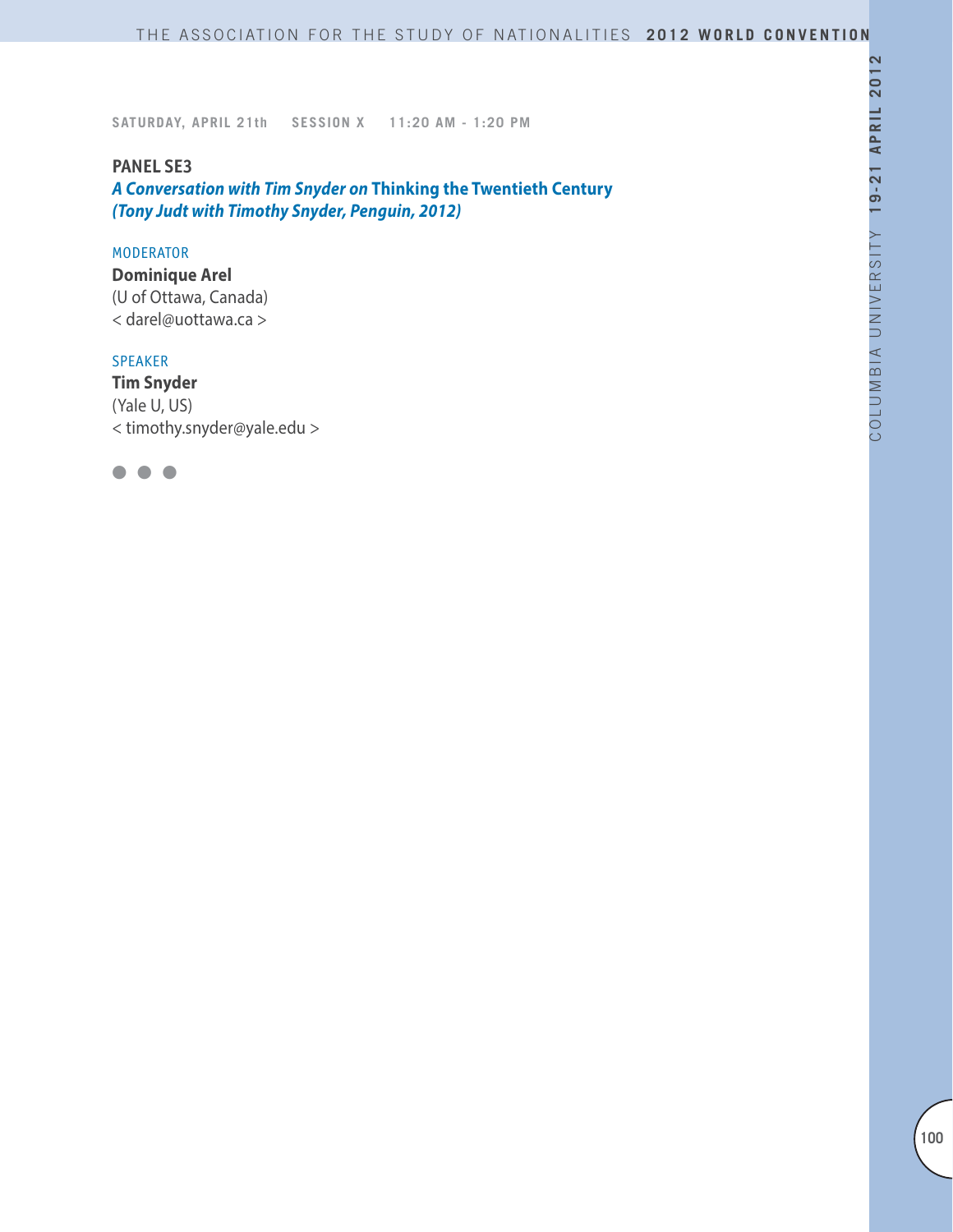# **PANEL CE20** *Memories and Borderlands*

#### CHAIR

### **Peter Vermeersch**

(U of Leuven, Belgium) < Peter.Vermeersch@soc.kuleuven.be >

### PAPERS

### **Ola Linkiewicz**

(Institute of History, Warsaw, Poland) < ola.linkiewicz@ihpan.edu.pl > *Social Roles and Nationalities in a Multicultural Community of Interwar Poland: Narratives, Meanings, Interpretations*

## **Kaja Sirok**

(National Museum for Contemporary History, Slovenia) < kaja.sirok@muzej-nz.si > *Which History? Whose Memory? The Power of Memory in Borderland Identity Making*

# **Katja Skrlj**

(U of Nova Gorica, Slovenia) <kskrlj@zrc-sazu.si> *Thanks for the Memory: First World War Diaries and Memories of Slovenian and Italian "Ordinary" People*

#### DISCUSSANT

**Vejas Liulevicius** (U of Tennessee, US) < vliulevi@utk.edu >

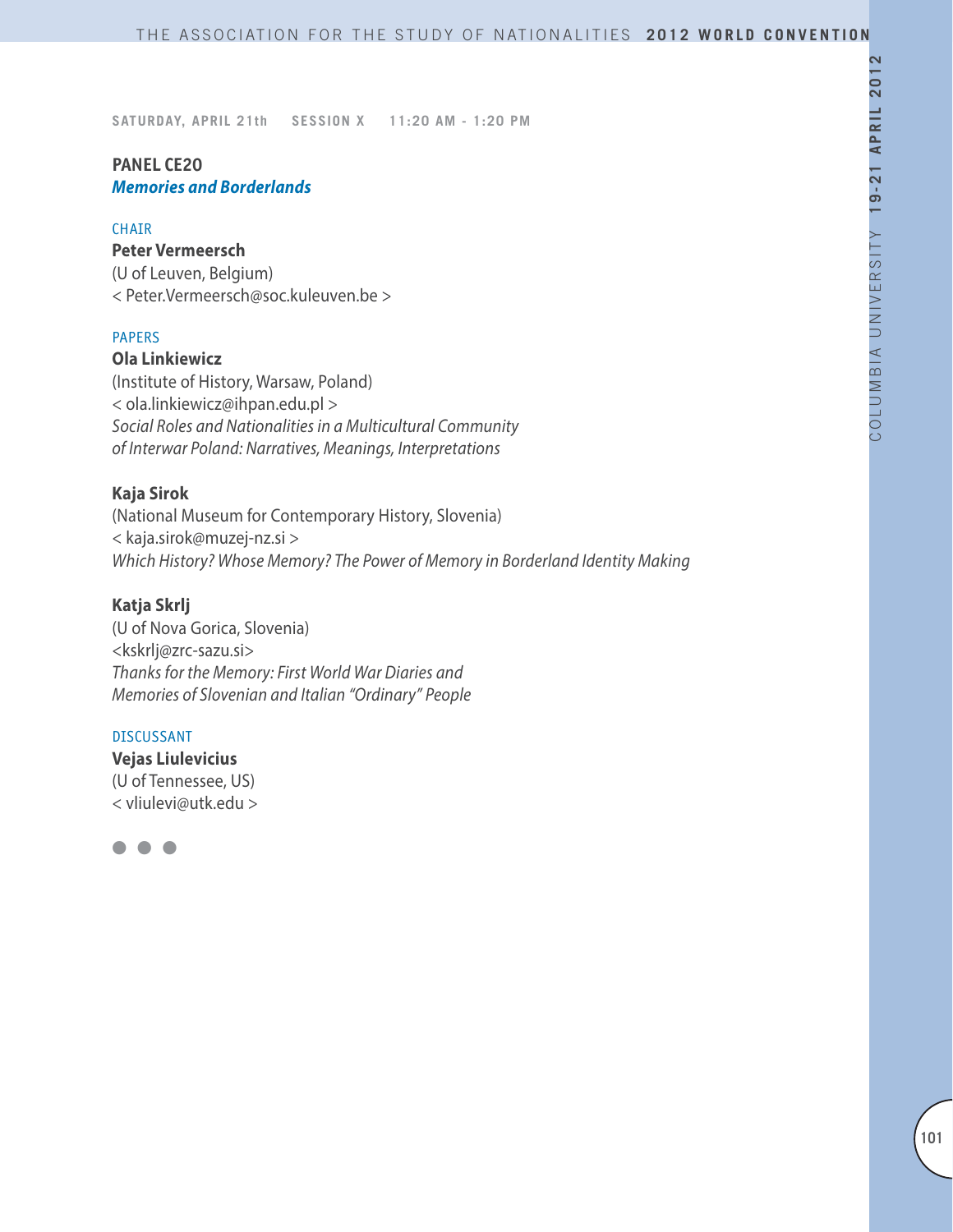### **PANEL EU4**

*Challenges of Diversity in Kazakh Nation-Building* 

### **CHAIR**

**Erica Marat** (American U, DC, US) < erica.marat@gmail.com >

### PAPERS

**Claire P. Kaiser** (U of Pennsylvania, US) <cpogue@sas.upenn.edu> *Betraying their Motherland: Soviet Military Tribunals of*  Izmenniki Rodiny *in Kazakhstan and Uzbekistan, 1941-1953*

## **Adrienne Edgar**

(UC Santa Barbara, US) < edgar@history.ucsb.edu > *Between "Official Nationality" and the "Soviet Nation": Interethnic Marriages and Families in Soviet Kazakhstan*

## **Zhanat Kundakbayeva**

(al-Farabi National U, Kazakhstan) < janbekkun@mail.ru > *Returned Diasporas and Homeland: Identity Differences between Kazakhstani Kazakhs and Oralmans*

## **Katharina Buck**

(U of Bristol, UK) < k.buck@bristol.ac.uk > *The "Hospitality Narrative" in Kazakh Nationalism: Facilitator of Hostility?*

### **Bhavna Dave**

(SOAS, U of London, UK) < bd4@soas.ac.uk > *Migration Regime in Kazakhstan: Vested Interests and Challenges of Establishing a Legal Framework*

#### DISCUSSANT

**Sébastien Peyrouse** (George Washington U, US) < sebpeyrouse@yahoo.com >

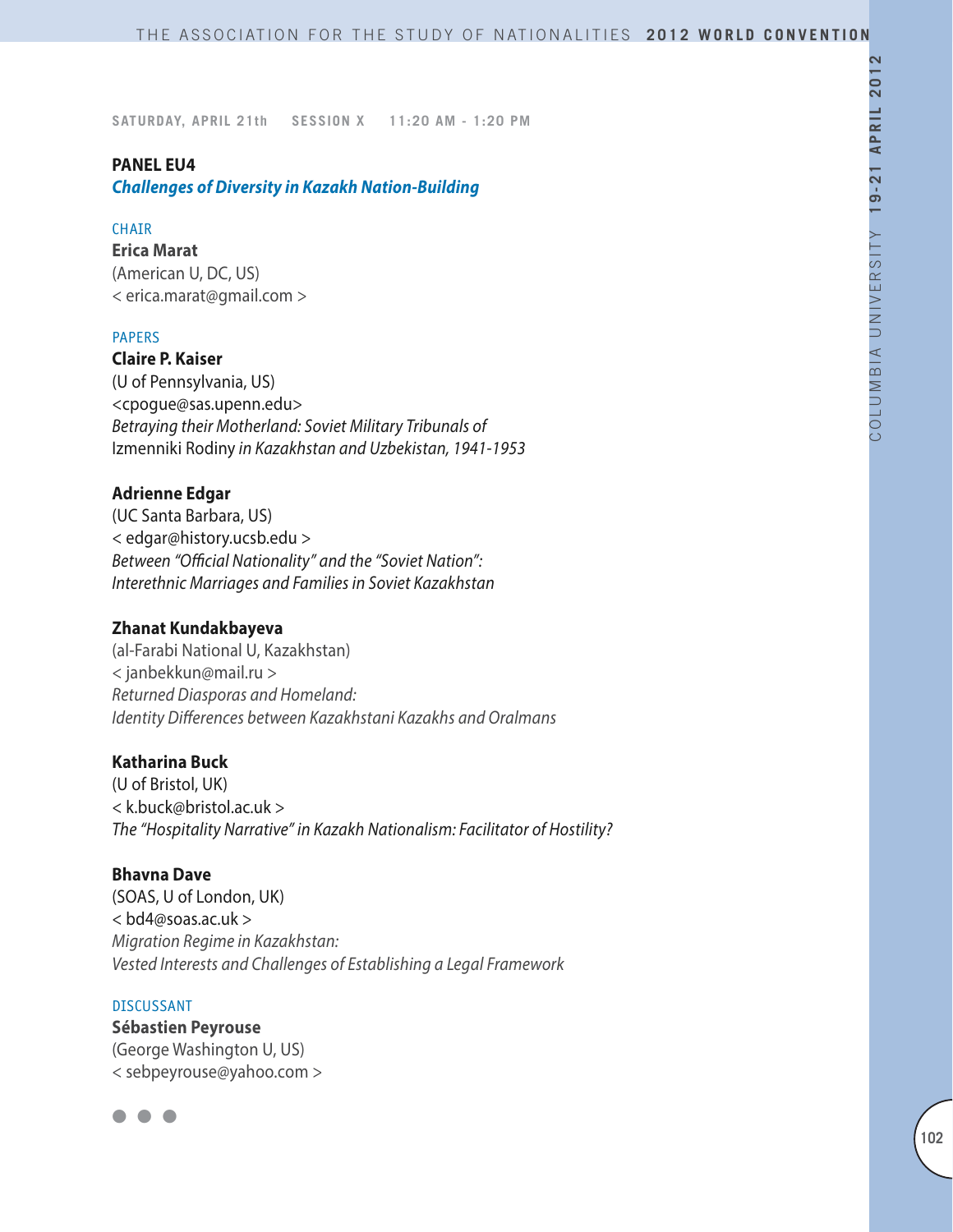# **PANEL N1**

*Ethnic Divides and Political Regimes* 

### **CHAIR**

**Bill Kissane** (LSE, UK) < b.kissane@lse.ac.uk >

## PAPERS

**Henry E. Hale** (George Washington U, US) < hhale@gwu.edu > *Identity Divides as Authoritarian Resource: Two Decades of the Post-Soviet Experience*

## **Margarita Balmaceda**

 (Seton Hall U, US/ U of Greifswald, Germany) < balmaced@fas.harvard.edu > *Local Elites, Rent-Seeking, and the Limits to Russia's Leverage in the Post-Soviet Region: the Case of Transnistria*

# **Grigore Pop-Eleches**

(Princeton U, US) < gpop@princeton.edu > *Cross-cutting Cleavages and Ethnic Conflict: Evidence from Survey Experiments in Kyrgyzstan*

## **Brian Shoup**

(Mississippi State U, US) < bds223@msstate.edu > *Ethnic Bipolarity and Regime Hybridity: The Role of Asymmetric Policy Claim*

#### DISCUSSANT

**Oded Haklai** (Queens U, Canada) < haklai@queensu.ca >

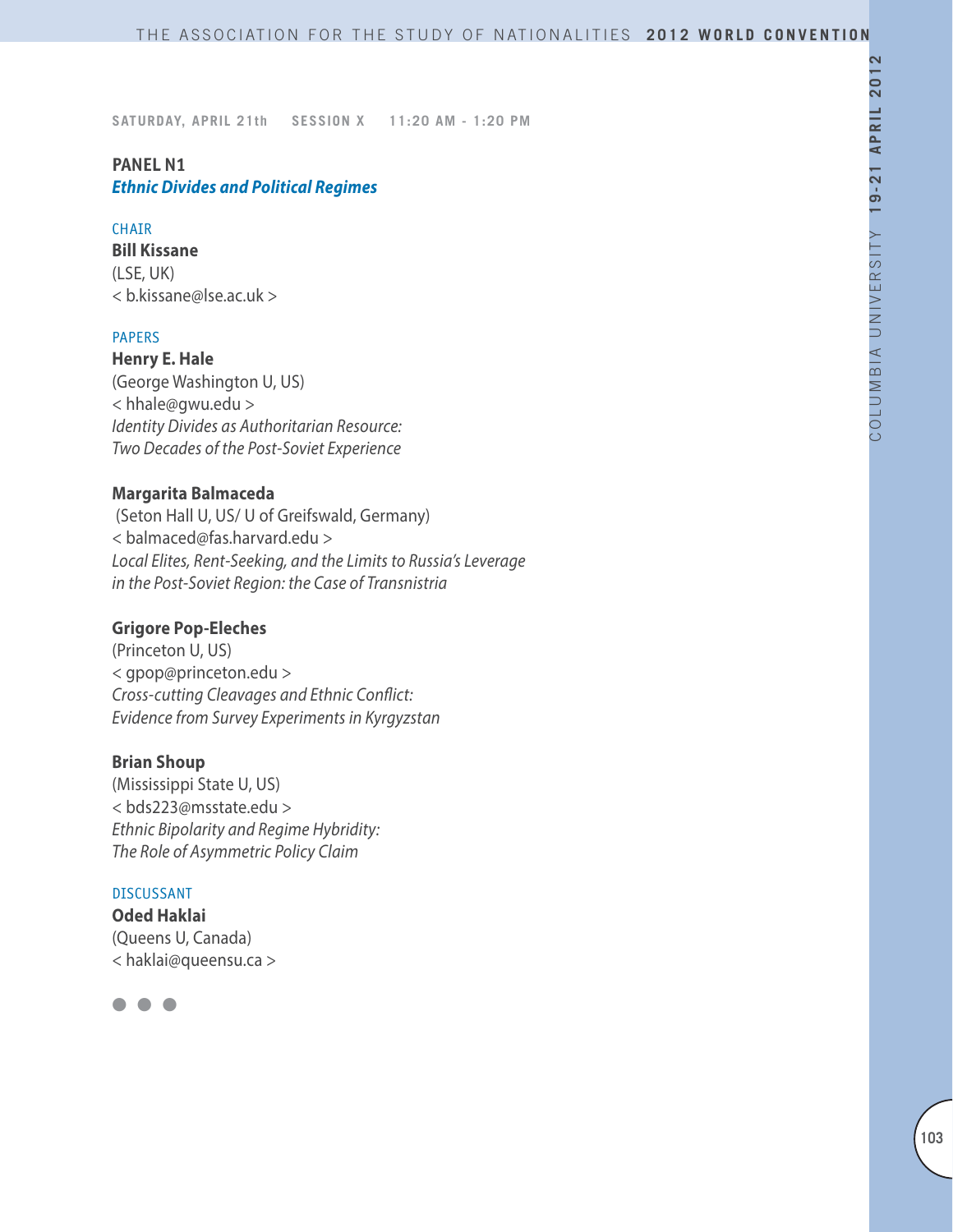# **PANEL R7**

*Youth Perspectives on Multiculturalism in Eurasia* 

#### CHAIR

# **Denise Mishiwiec**

(SSRC, NY, US) < michiwiec@ssrc.org >

#### PAPERS

# **Nicole M. Butkovich Kraus**

(U of Wisconsin-Madison, US) < nkraus@ssc.wisc.edu > *Xenophobia among Russian Youth: Moving Forward or Looking Back?*

## **Colin Johnson**

(Brown U, US) < colin\_johnson@brown.edu > *Demography and Immigration: A Xenophobic Outcome Inevitable?*

### DISCUSSANT

**Cynthia Buckley** (SSRC, NY, US) < buckley@ssrc.org >

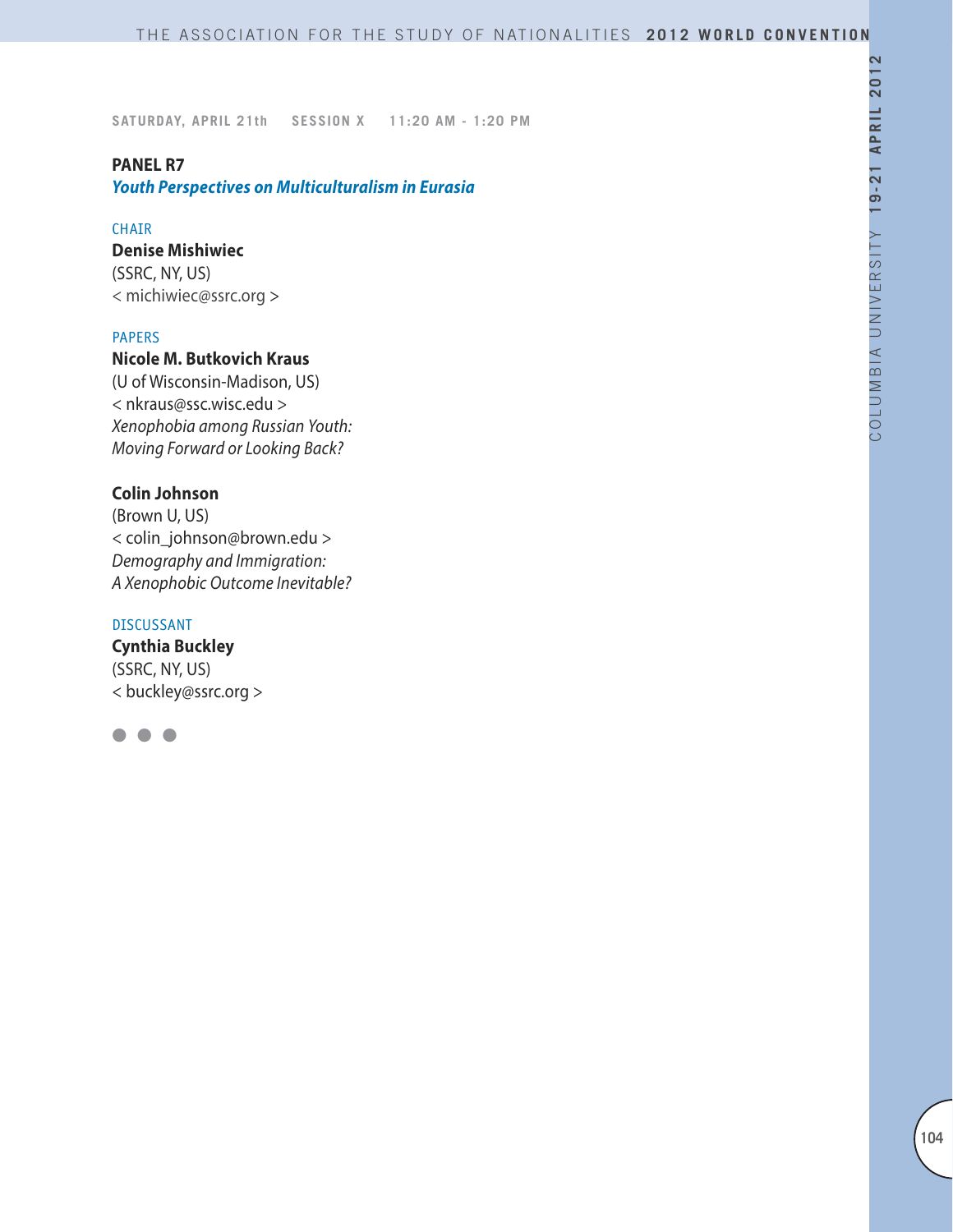# **PANEL TH4**

*Education, Nationalism, and Violence*

## **CHAIR**

**Elidor Mehilli** (Columbia U, US) < em2886@columbia.edu >

## PAPERS

**Shamir Yeger** (Hebrew U, Israel) < yeger450@gmail.com > *Education and Ideology in the Third Reich in the Years 1933-1939: History Teaching as a Way of Building a Nation*

## **Hanna Schmidt Holländer**

(U of Hamburg, Germany) < schmidthollaender@gmail.com > *Maintaining Order within Chaos: The Disciplinary Role of Education in Jewish Ghettos during the Second World War* 

## **Zenon Wasyliw**

(Ithaca College, US) < wasyliw@ithaca.edu > *Holodomor Studies in the Secondary School Social Studies Curriculum: Critical Thinking and Pedagogy*

# **Amanda Greber**

(U of Toronto, Canada) < amandagreber@gmail.com > *T is for Tito: Good Language, Good Citizen, and Identity in Textbooks*

#### DISCUSSANT

**Laura Dull** (Suny New Paltz, US) < dullj@newpaltz.edu >

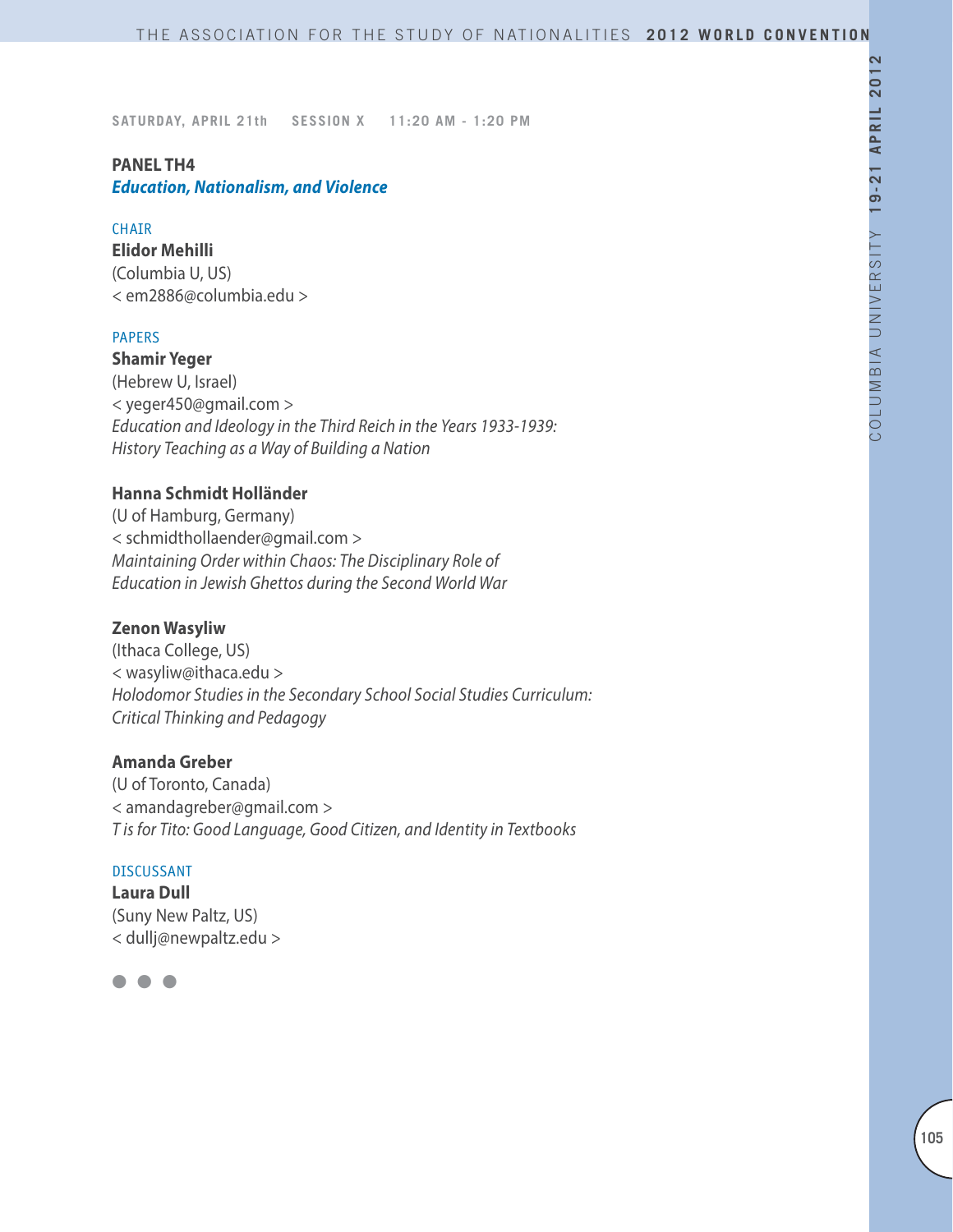# **PANEL TK7**

*Cyprus : Narratives and Practices*

# CHAIR

# **Peride Kaleagasi**

(Independent Scholar, NY, US) < peride@yahoo.com >

# PAPERS

# **Hanife Aliefendioglu**

(Eastern Mediterranenan U, North Cyprus) < hanife.aliefendioglu@emu.edu.tr > *Silent Witnesses of Ethnic Conflict? An Analysis of Turkish Cypriot Women's Narratives on the Conflict Times*

# **Djordje Stefanovic**

(St Mary U, Canada) < djordje.stefanovic@smu.ca > *Displacement and Voluntary Return Intentions in Cyprus*

### DISCUSSANT

**Dilan Okcuoglu** (Queens U, Canada) < 8do@queensu.ca >

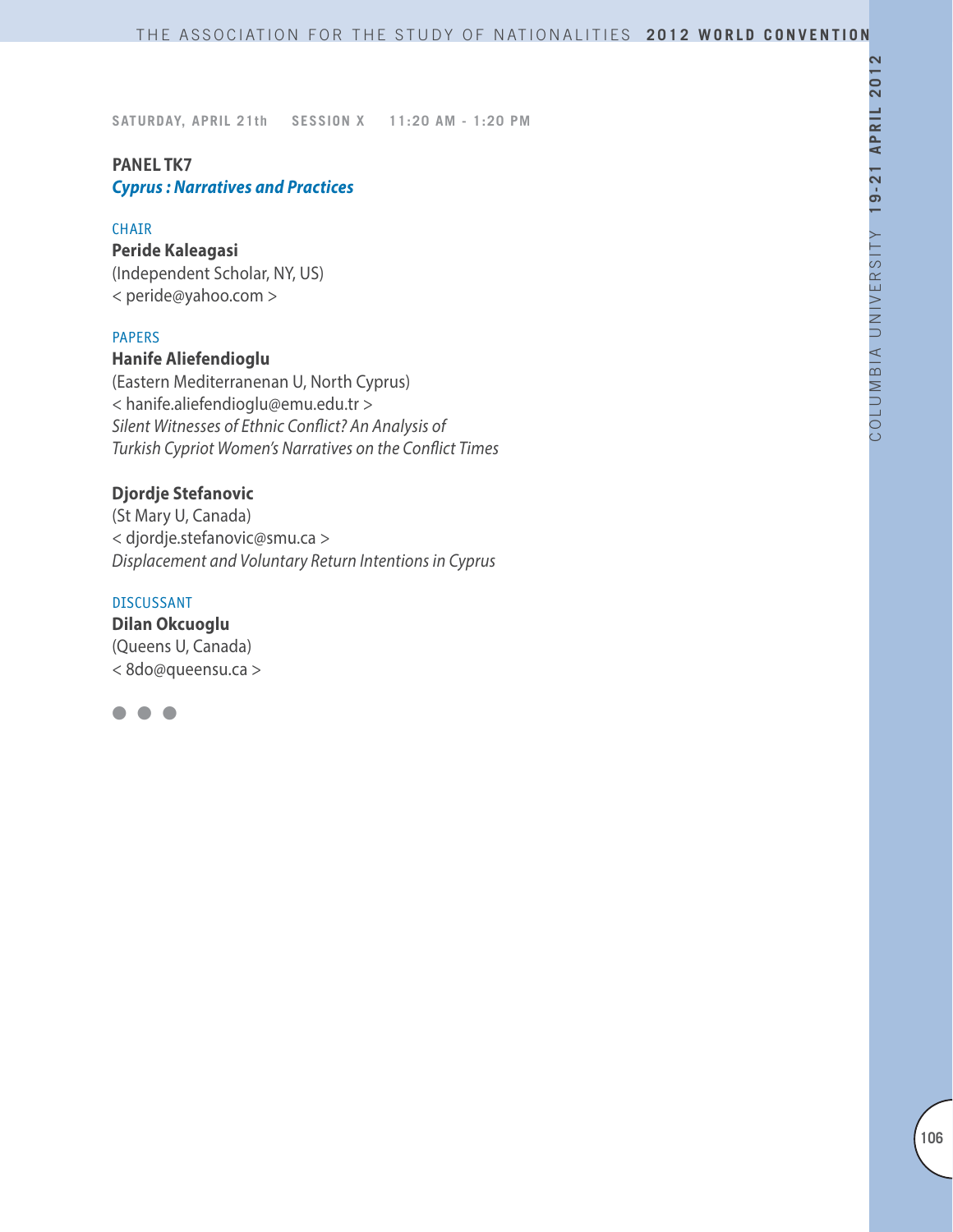#### **PANEL U5**

*Negotiating Gender and Nation: Women's Experiences of National Building in Ukraine* 

#### CHAIR

**Oxana Shevel** (Tufts U, US) < oxana.shevel@tufts.edu >

# PAPERS

**Oksana Kis** (Institute of Ethnology, Lviv, Ukraine) < oksanakis55@gmail.com > *Femininity Used and Contested: Women's Experiences in National Guerilla Movement in Western Ukraine in the 1940-50s*

# **Olena Petrenko**

(Ruhr U of Bochum, Germany) < olena.petrenko@yahoo.de > *Labor Force from the East in Western Ukraine after World War II: The Case of Female Teachers*

### **Martha Kichorowska Kebalo**

(Independent Scholar, NY, US) < mkebalo@aol.com > *The Possibility of a Nationalist Feminism in Contemporary Ukraine*

#### DISCUSSANT

**Melissa Feinberg**  (Rutgers U, US) < mfeinberg@history.rutgers.edu >

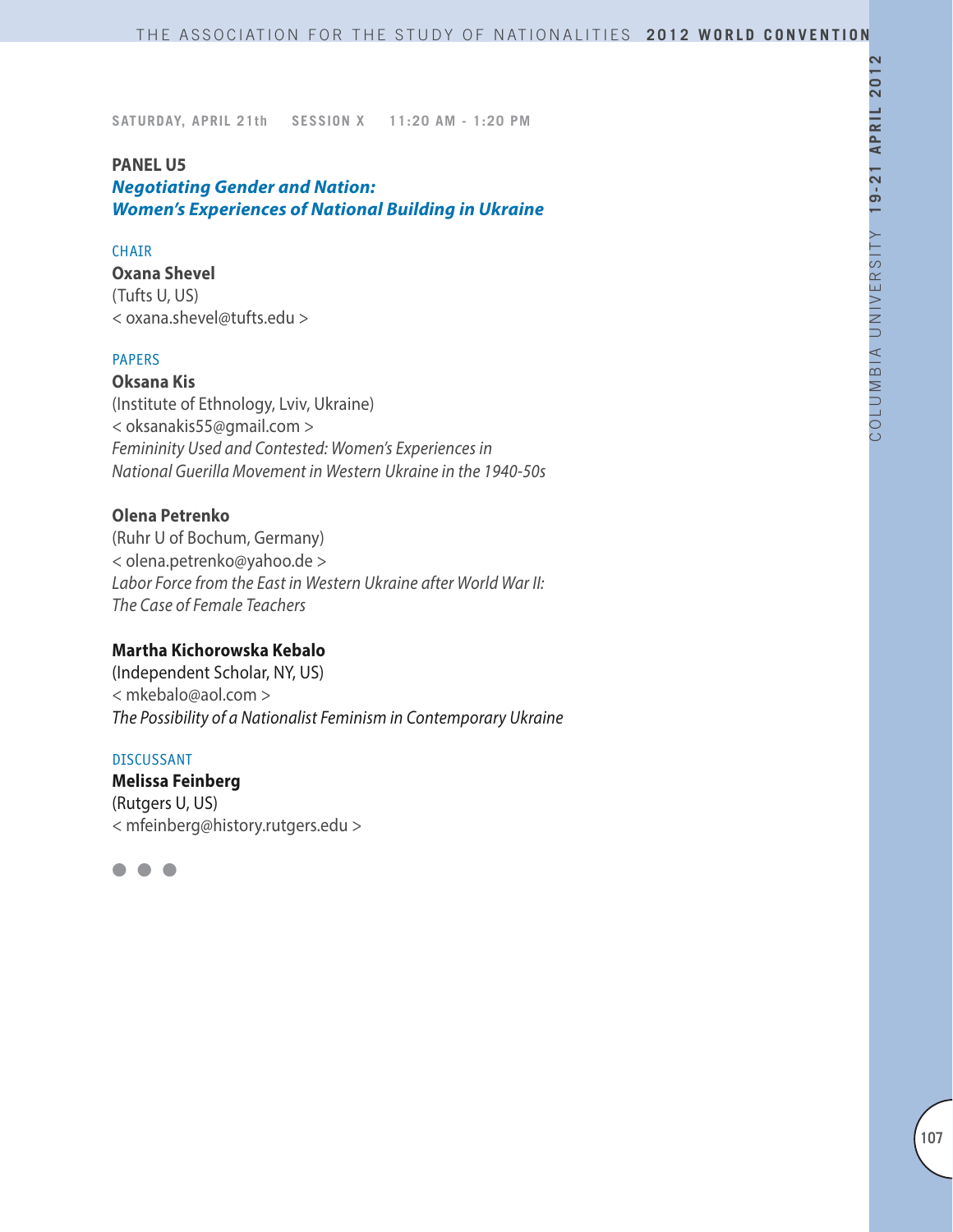#### **PANEL U9**

*Debating National Identity and Challenging Authoritarian Rule in Belarus*

### **CHAIR**

### **Curt F. Woolhiser**

(Brandeis U, US) < cwoolhis@brandeis.edu >

## **PAPERS**

**Yann Breault** (UQAM, Montreal, Canada) < ybreault@gmail.com > *Does "Family" Culture Matter? Cooperation and Conflicts in the Eastern Slavic Orthodox Brotherhood*

## **Aliaksandr Paharely**

(Center for Belarusian Studes, Southwestern College, US) < aliaksandr.paharely@sckans.edu > *The Importance of Nurturing One's National Character: Interwar Belarusian Debates on National Self*

## **Matthew Frear**

(U of Birmingham, UK) < m.j.frear@bham.ac.uk > *Challenging Authoritarian Rule: Opposition Strategies in Belarus*

## **Olena Nikolayenko**

(Fordham U, US) < onikolayenko@fordham.edu > *Learning from Losses? Protests and Repression in Belarus*

#### DISCUSSANT

**Serhiy Kudelia** (George Washington U, US) < skudelia@jhu.edu >

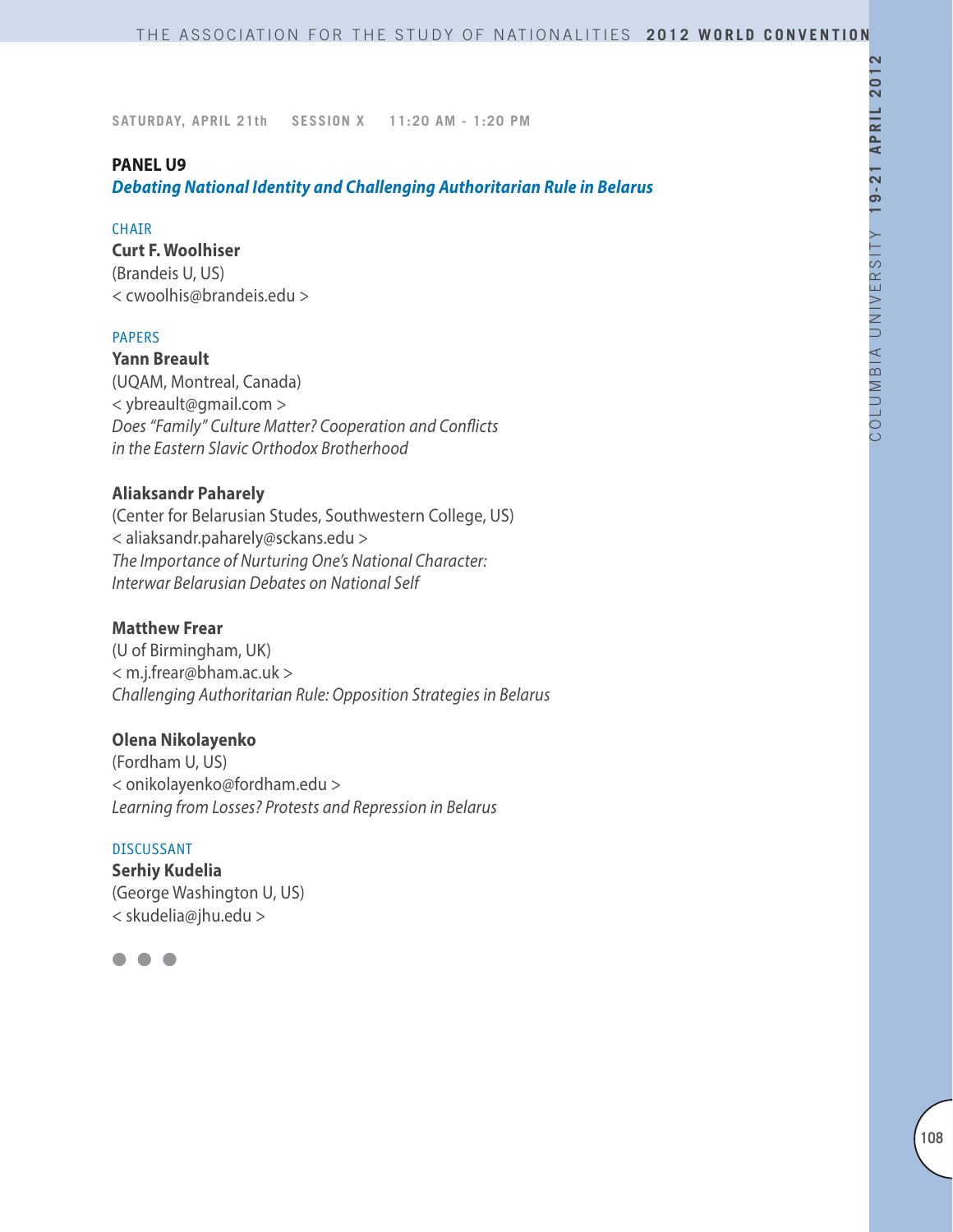### **PANEL BK5**

*Shifting National Spaces, Histories and Identities in the Western Balkans*

#### CHAIR

# **Altin Raxhimi**

(Independent Researcher, Montreal, Canada) < altin.raxhimi@gmail.com >

#### PAPERS

### **Ajkuna Hoppe**

(CUNY Graduate Center, US) < ahoppe@gc.cuny.edu > *"State of Exception" Sovereignty: On Violence, Nationhood and Resistance in Postwar Kosova*

#### **Hanna Kienzler**

(Douglas Mental Health University Institute, McGill U, Canada) < hanna.kienzler@mail.mcgill.ca > *Reconfiguring National Identity and Space Through "Dead-Body Politics" in Kosova*

### **Peter Locke**

(Princeton U, US) < plocke@princeton.edu > *Trauma, Memory, and Legacies of Ethnic Violence in Post-War Sarajevo*

#### **Enkelejda Sula-Raxhimi**

(U of Montreal, Canada) < enkelejda.sula@umontreal.ca > *Banished by Exigencies of the Nation-State: Roma in post-Communist Albania and in Independent Kosovo*

### DISCUSSANT

**Indira Kajosevic Skoric** (State Colleges of Vermont, US) < indira.skoric@ccv.edu >

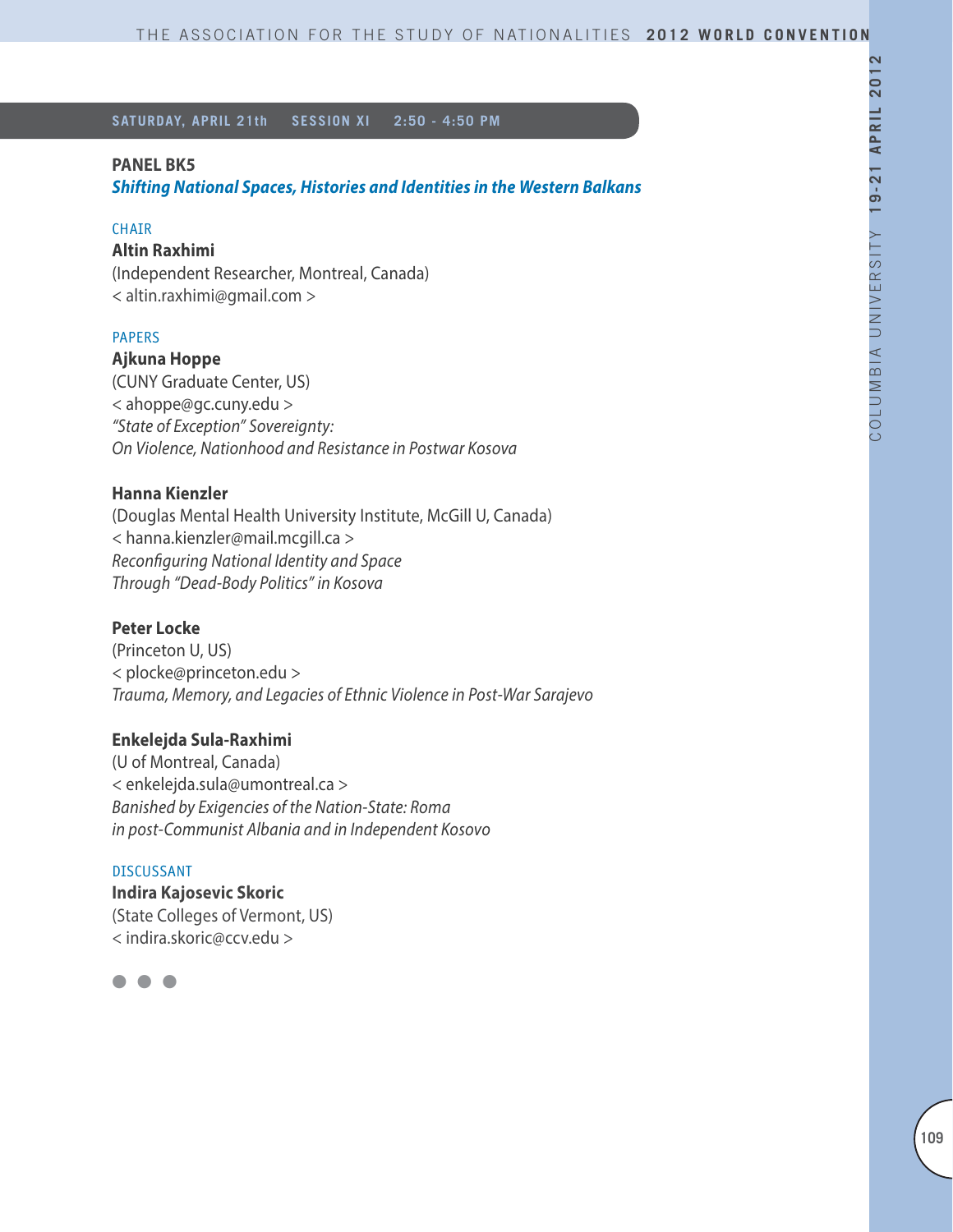# **PANEL BK19** *War Crimes Memory*

### CHAIR

# **Connie Robinson**

(Central Washington U, US) < connied.robinson@gmail.com >

# PAPERS

**Marina Ilic** (U de Lille 2, France) < marina.ilic.fpn@gmail.com > *Patriotism with Benefits: Paramilitary Groups, Weekend Warriors and Volunteers in Yugoslav Wars*

### **Iva Pauker**

(U of Melbourne, Australia) < iva.pauker@gmail.com > *From Nuremberg to Hague: Can War Crimes Trials Reconcile Post-Conflict Societies?*

# **Amila Becirbegovic**

(U of Texas, US) < miakelly577@yahoo.com > *Photographic Facticity: Bosnian Atrocity Formats through the lens of Holocaust Frames*

### DISCUSSANT

**David Crowe** (Elon U, US) < crowed@elon.edu >

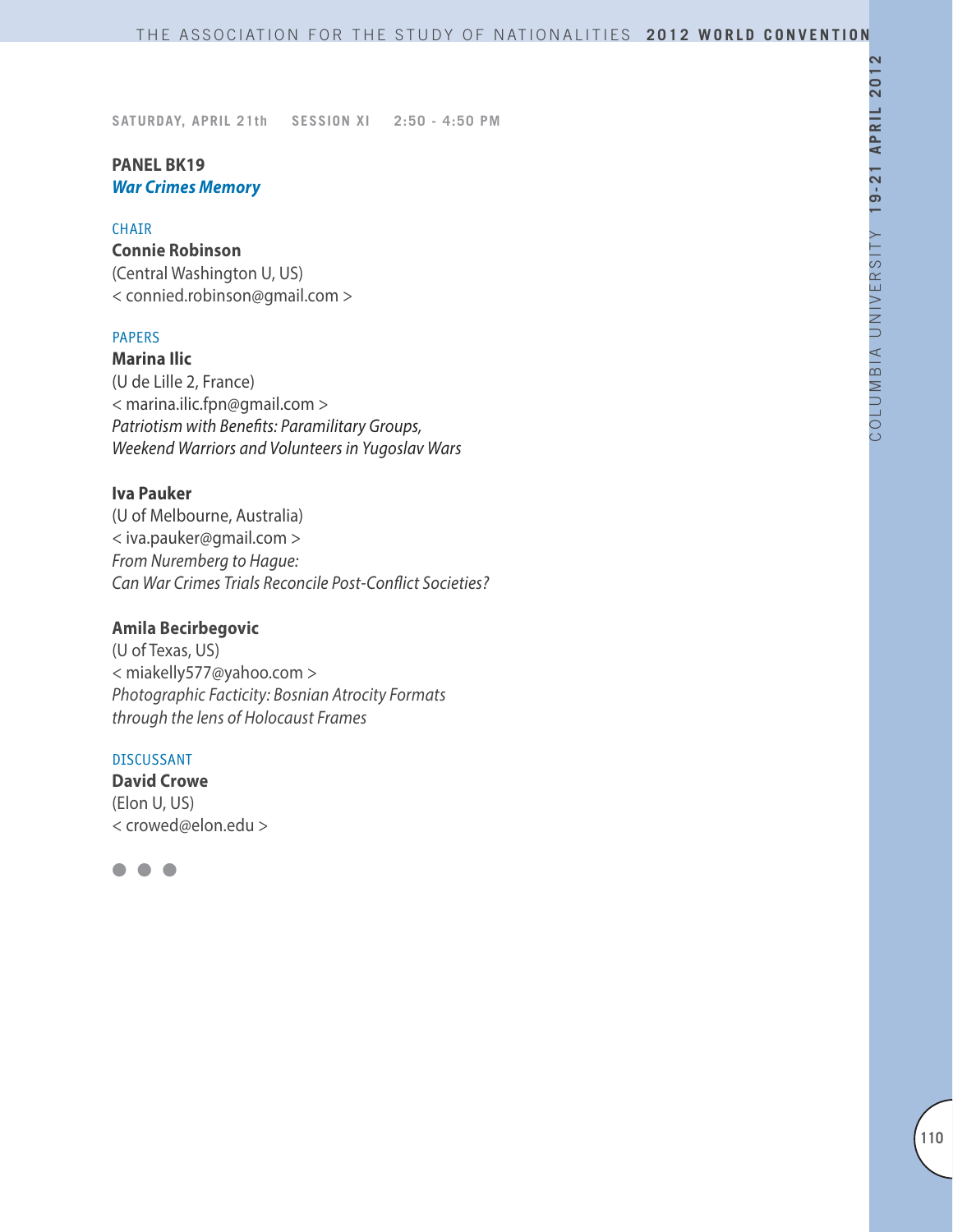### **PANEL BK24**

*Identity versus Borders in the Balkans: Ethno-Political Reshuffling and Its Controversies*

### **CHAIR**

**Ohannes Geukjian** (American U of Beirut, Lebanon) < ogeukj@hotmail.com>

# PAPERS

**Giuseppe Motta** (La Sapienza U, Rome, Italy) < giuseppe.motta@uniroma1.it >

*The Activity of the Boundary Commissions and the New Frontiers of Eastern Europe after World War I*

# **Tjasa Ucakar**

(U of Ljubljana, Slovenia) < tjasa\_ucakar@yahoo.co.uk > *Symbolic Re-Bordering in post-Yugoslav Slovenia: The Case of the Erased*

# **Sara Barbieri**

(U of Bologna Italy) < barbieri.sara@gmail.com > *Identity versus Borders: Addressing the Use of National Councils and Cultural Autonomies in Vojvodina and Siberia*

### **Leonas Tolvaišis**

(Vytautas Magnus U, Kaunas, Lithuania) < leonas.tolvaisis@gmail.com > *Enclaves, Barricades and Contested Borders: The Deadlocked Ethnic Sustainability of Kosovo Serbs*

# DISCUSSANT

**Stefano Bianchini** (U of Bologna, Italy) < stefano.bianchini@unibo.it >

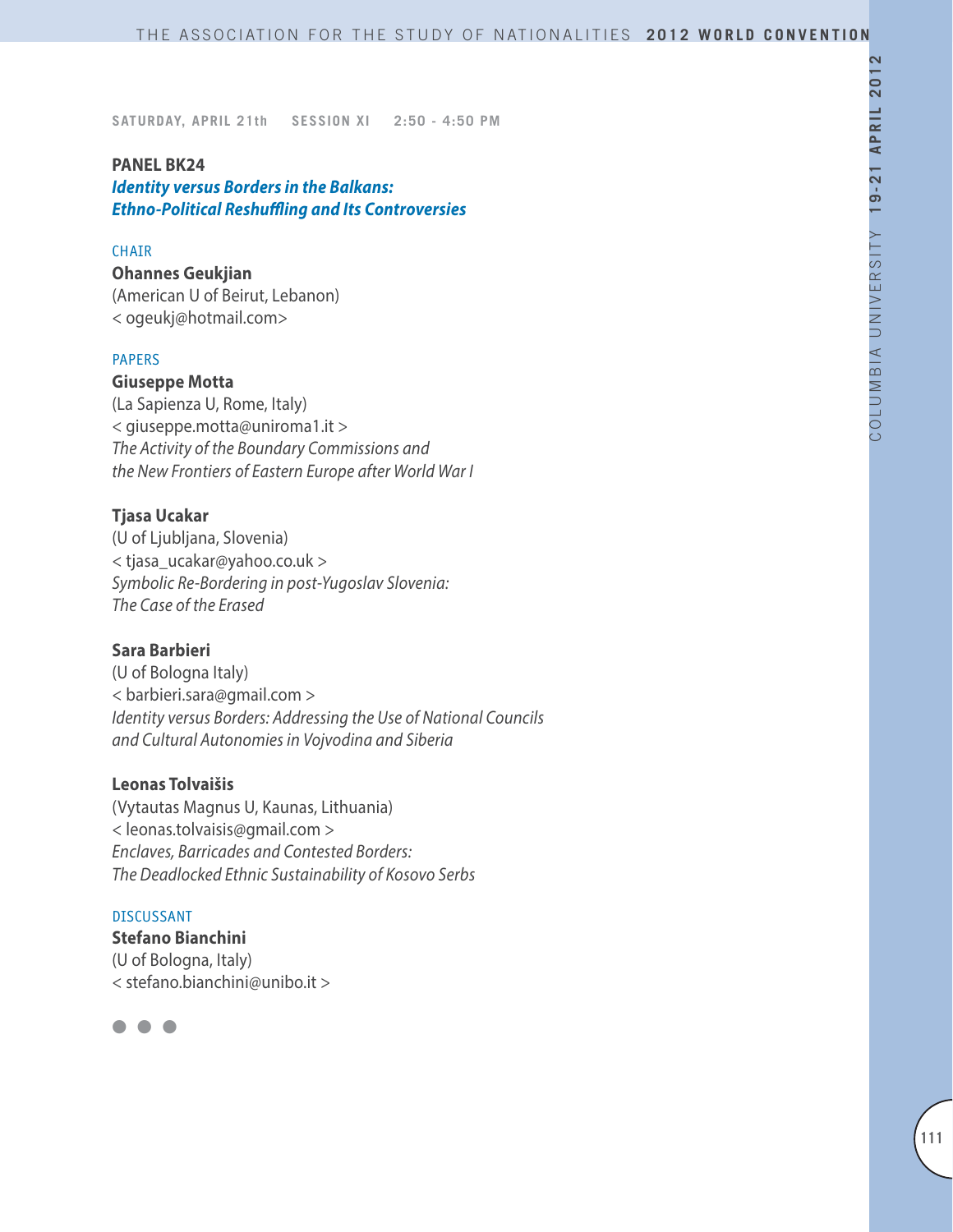**PANEL BO12** *Book Panel on Steve A. Barnes'* **Death and Redemption: The Gulag and the Shaping of Soviet Society** *(Princeton, 2011)*

### CHAIR

**Nathaniel Knight** (Seton Hall U, US) < knightna@shu.edu >

# PARTICIPANTS

**Halyna Mokrushyna** (U of Ottawa, Canada) < halyna\_mok@videotron.ca >

# **Wilson Bell**

(Dickinson College, US) < bellwi@dickinson.edu >

# **Dominique Arel**

(U of Ottawa, Canada) < darel@uottawa.ca >

# **Steve A. Barnes**

(George Mason U, US) < sbarnes3@gmu.edu >

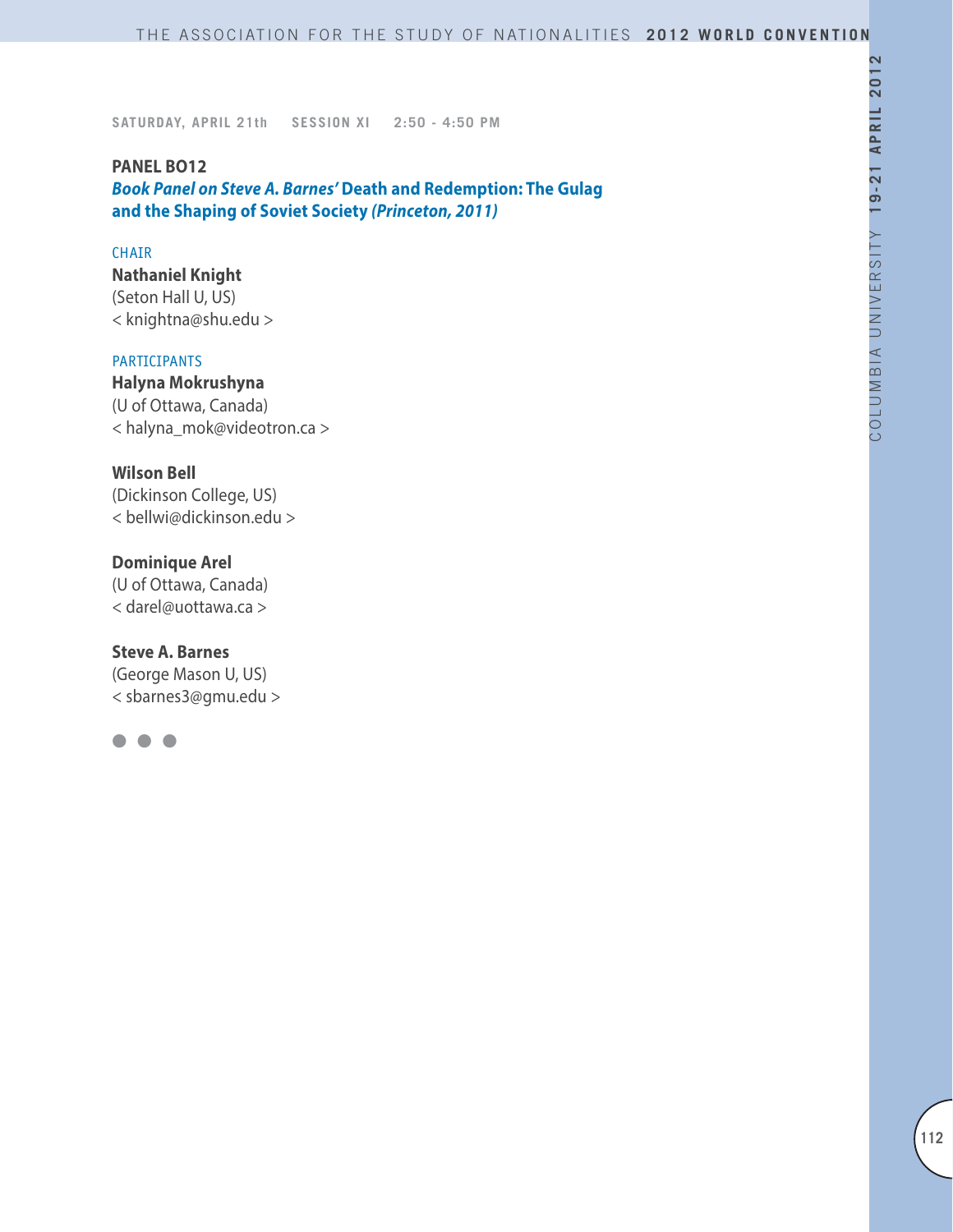# **PANEL CE2**

*German Conceptions of Space in the Nineteenth and Twentieth Centuries*

### CHAIR

# **Andreas Siegert**

(Potsdam U, Germany) < siegertandreas@web.de >

### PAPERS

**Jacob Hamric** (U of Tennessee, US) < jhamric@utk.edu > *Religious Nationalism and Urban Identities: German Templers, Jews, and Arabs in Ottoman Palestine, 1868-1914*

# **Kristin Poling**

(U of Michigan, US) < kpoling@umich.edu > *Nation Without Walls: City and Nation in the German Empire*

### **Geoffrey Krempa**

(U of Tennessee, US) < gkrempa@utk.edu > *International Nationalists? German and Hungarian Radical Nationalist Visions of a "White" Europe, 1920-1921*

### **Kathryn Julian**

**(**UMass Amherst, US) < kjulian@history.umass.edu > *Socialist Sites of Devotion: Sacred Space and Identity in East Germany* 

#### DISCUSSANT

**Richard Frankel** (U of Louisiana, US) < frankel@louisiana.edu >

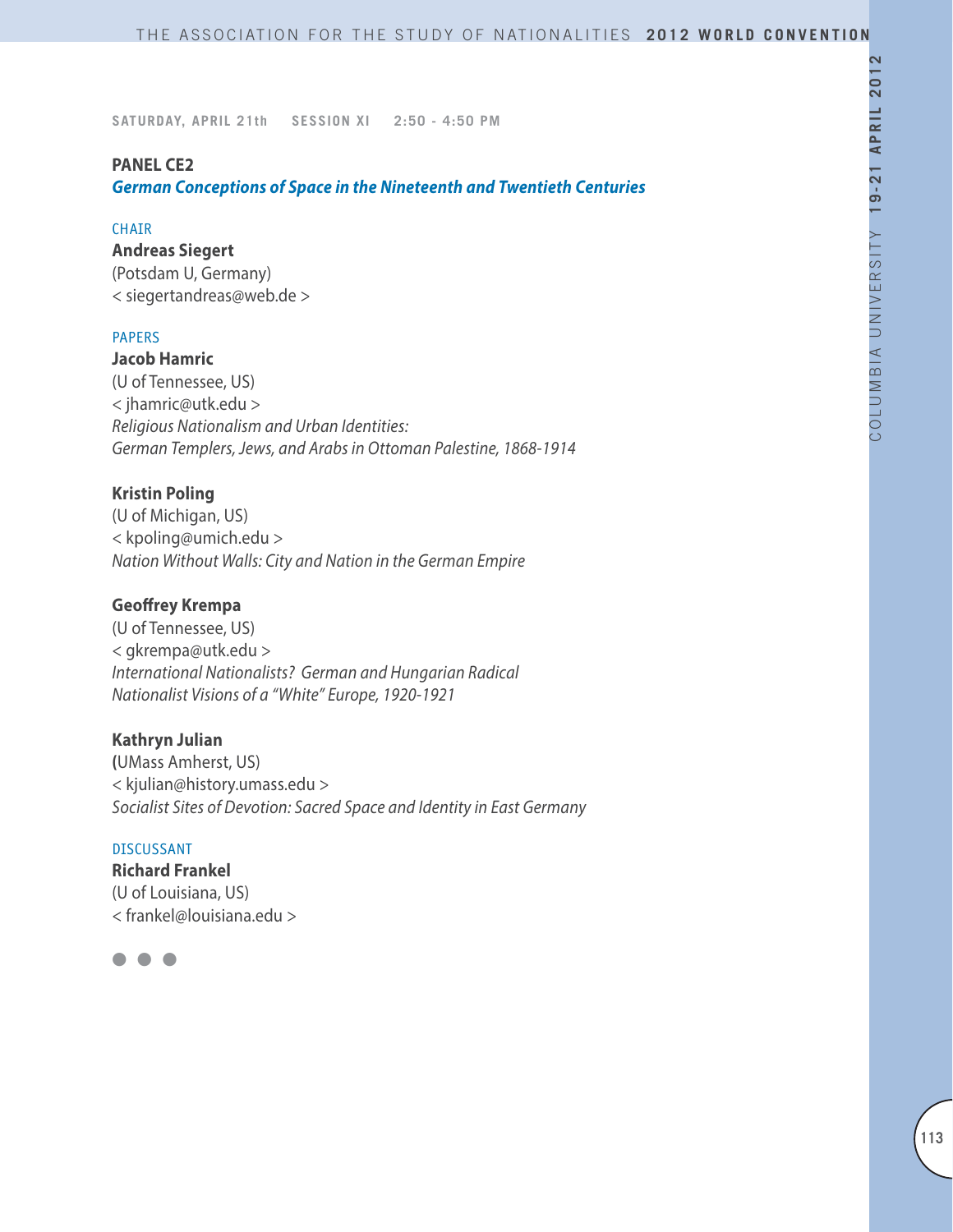### **PANEL CE11**

*Intergenerational and Transnational Identity Research*

#### **CHATR**

**Oana Petrica** (York U, Canada) < petrica@yorku.ca >

#### PAPERS

**Elizabeth M Clark** (West Texas A&M U, US) < eclark@wtamu.edu > *Remembering Mama: Inter-Cultural Identity and Generational Memory of Mothers and Daughters in Poland*

### **Aleksandra Jawornicka-Nowosad**

(U of Warsaw, Poland) < nowola@poczta.onet.pl > *Ethnicity, Tradition and the Collective Memory of Trauma: The Lemkos in Western Poland*

### **Uku Lember**

(Central European U, Hungary/Cornell U, US) < lember.uku@gmail.com > *Some Strange Patterns in Negotiation and Transmission of Family Pasts in the Inter-Ethnic Marriages in Soviet Estonia*

### **Stefan Wisniowski**

(Kresy-Siberia Foundation, Australia) < stefan.wisniowski@kresy-siberia.org > **Claire Turenne Sjolander** (U of Ottawa, Canada) < cturenne@uottawa.ca > *From Siberia to Cyberia: Using the Internet to Rediscover a Society Shattered by World War II*

# **Erick Reis Godliauskas Zen**

(Sao Paulo U, Brazil) < erickzen@gmail.com > *How did Lithuanian Immigrants Build Information Networks Across South America?*

#### DISCUSSANT

**Roland Spickermann** (U of Texas, Permian Basin, US) < spickermann\_r@utpb.edu >

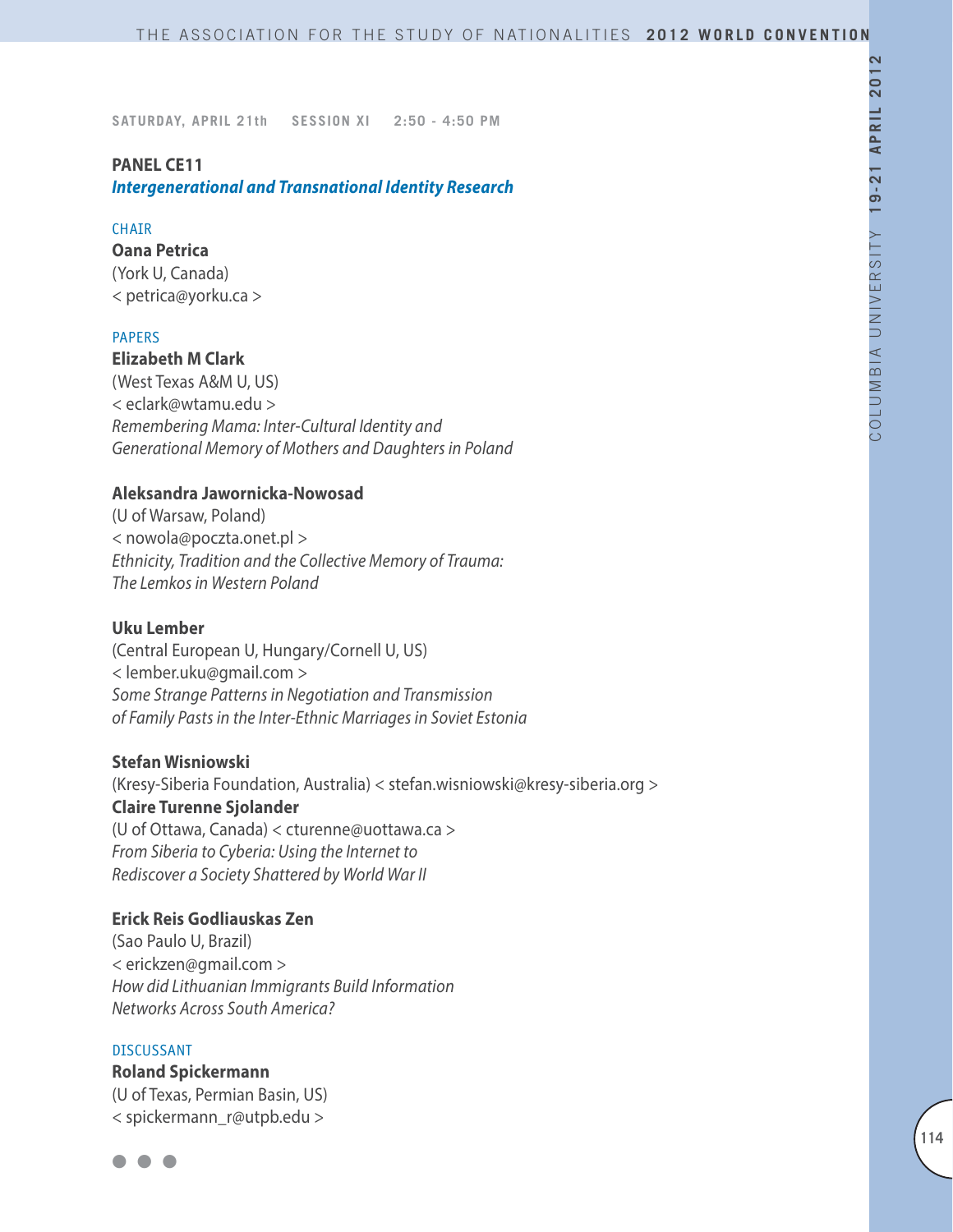### **PANEL EU2**

*Mobilization, Protest, Violence, and Voting in Kyrgyzstan*

### **CHAIR**

### **Kristin Fjæstad**

(Norwegian Institute of International Affairs, Oslo) < kfj@nupi.no >

### PAPERS

**Fredrik Sjoberg** (NYU, US) < fms268@nyu.edu > *Electoral Fraud in a Democratizing State: Examining Micro-Level Evidence in Kyrgyzstan 2010-2011*

# **Asel Doolotkeldieva**

(U of Exeter, UK) <adkasymovna@gmail.com > *How Local Politics Affected Kyrgyzstan's Elections Results in 2010 and 2011* 

### **David Hill**

**Eugene Huskey** (Stetson U, US) < dhill@stetson.edu><ehuskey@stetson.edu > *Voter Participation and Preference in the 2010 Parliamentary Election in Kyrgyzstan: Examining Precinct and District-Level Returns*

### **John Heathershaw**

(U of Exeter, UK) < J.D.Heathershaw@exeter.ac.uk > *Non-Electoral Protest Movements in an Electoral Environment: The "New Settlements" of Bishkek and the 2011 Presidential Elections in Kyrgyzstan*

#### DISCUSSANT

**Marlene Laruelle** (George Washington U, US) < marlenelaruelle@yahoo.com >

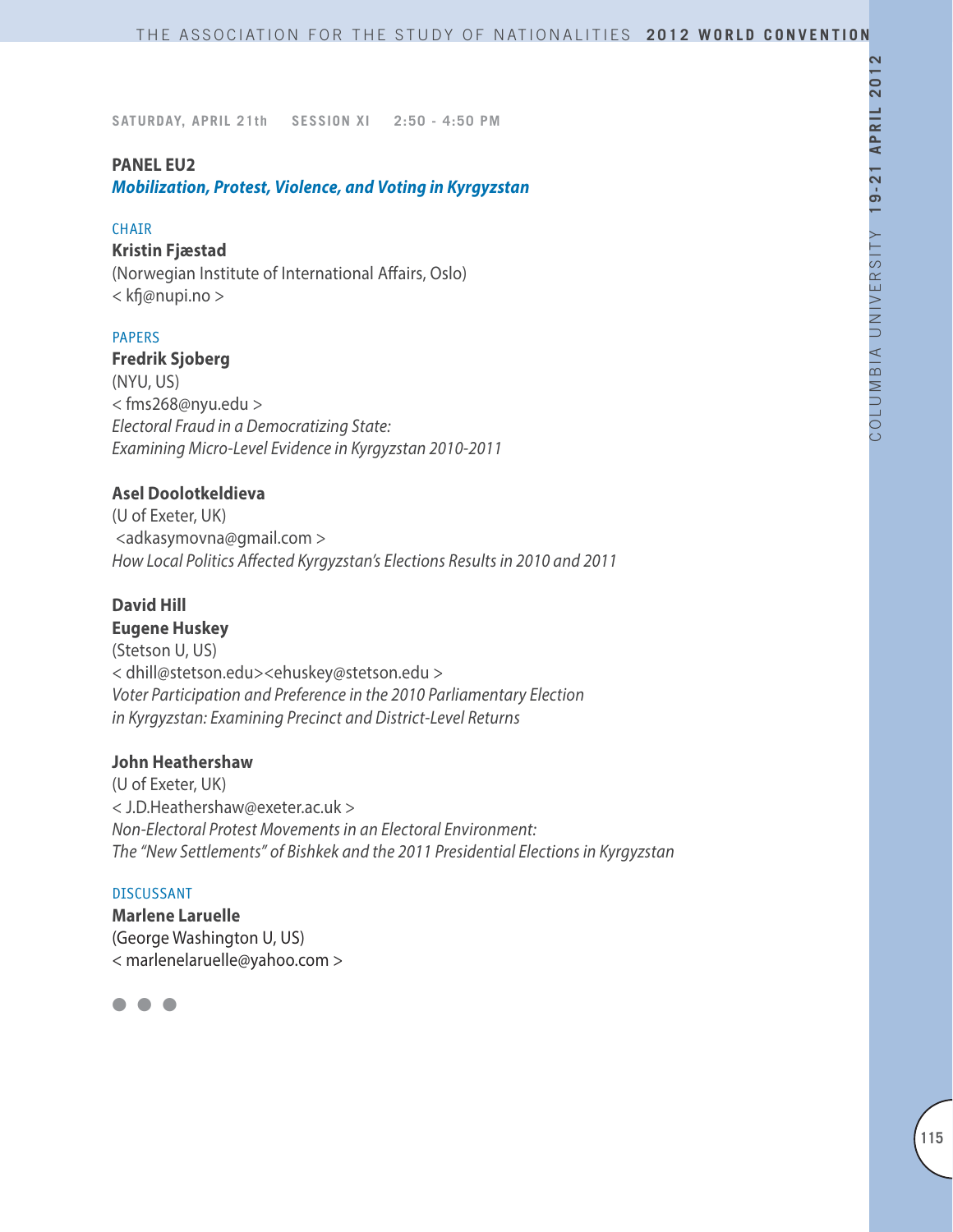### **PANEL K6**

*Power, Money and Message: Diaspora Politics and Images of the Caucasus*

#### CHAIR

# **Adil Baguirov**

(MGIMO, Russia) < baguirov@gmail.com >

### PAPERS

**Sevan Beukian** (U of Alberta, Canada) < beurkibe@ualberta.ca > *The Impact of the Armenian Diaspora on the Armenian National Identity (1988-2010): A View from Within*

# **Diana Ter-Ghazaryan**

(Florida International U, US) < dterg002@fiu.edu > *Spaces of Diaspora Investment in the Landscape of Yerevan*

### **Mikail Mamedov**

(Georgetown U, US) < mamedorm@hoyamail.georgetown.edu > *The Image of the "Caucasian People" in Modern Russian Films: Between Past and Present*

#### DISCUSSANT

**Julie George** (CUNY Queens College, US) < julie.george@qc.cuny.edu >

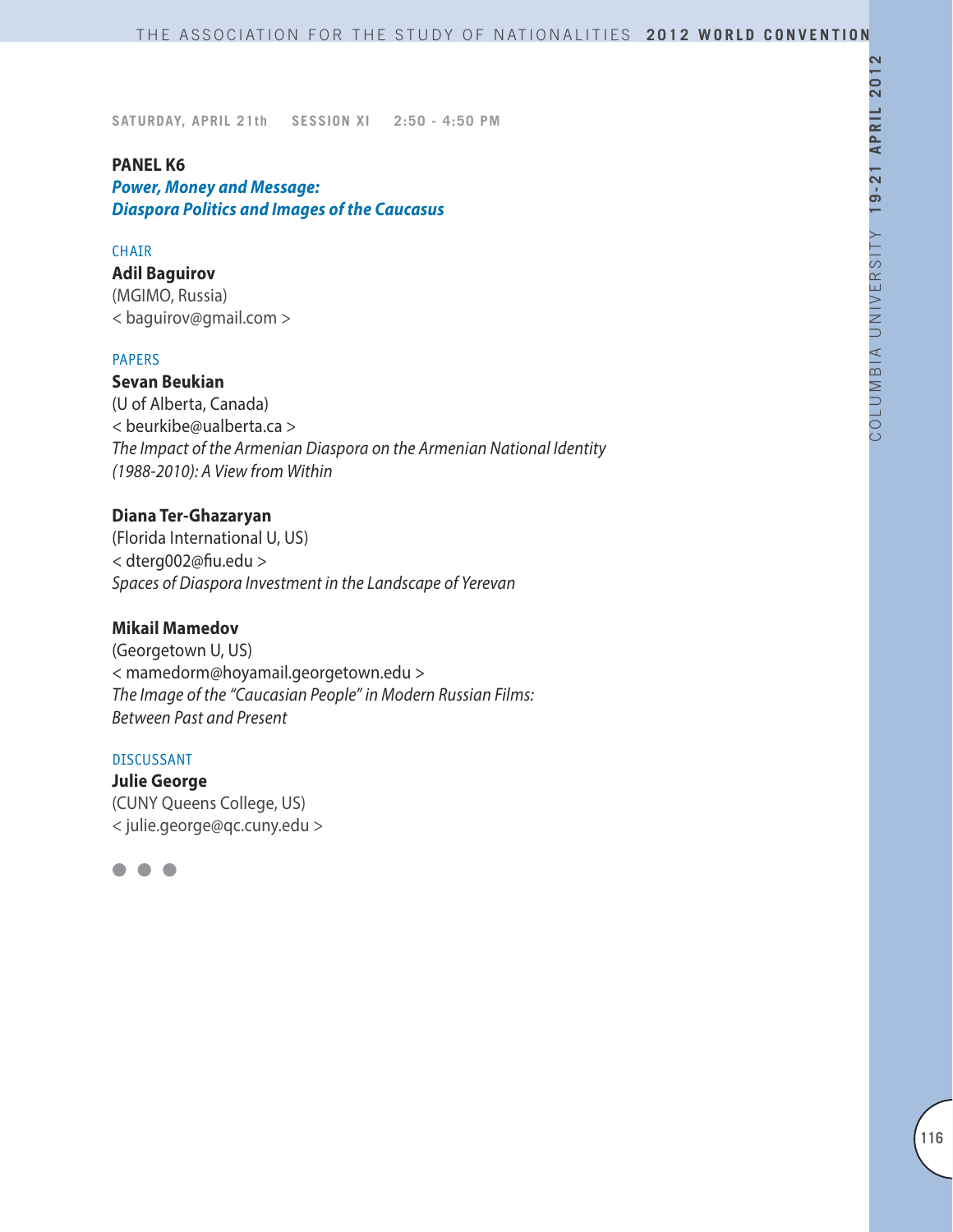### **PANEL N5**

*Transnational and Intrastate Ethnic Violence*

### **CHATR**

# **Steven Mock**

(U of Waterloo, Canada) < smock@uwaterloo.ca >

### PAPERS

**Bill Kissane** (LSE, UK) < b.kissane@lse.ac.uk > *The Reconstruction of National Identity After Civil War in Twentieth Century Europe*

### **Sam Whitt**

(US Department of State, DC) < whittsl@state.gov > *Win, Lose, or Draw: Differential Effects of Civil War Violence on Social Preferences in Multi-Ethnic Societies*

# **Radu Carciumaru**

**Subrata K. Mitra**

(Heidelberg U, Germany) < carciumaru@sai.uni-heidelberg.de > < js3@ix.urz.uni-heidelberg.de > *A Tale of Four Cities: Why Ethnic Diversity does not Necessarily Lead to Ethnic Conflict*

# **Andrea Reisman**

(U of Washington, US) < areisman@uw.edu > *The Role of Emasculation on Post-Conflict Attitudes: The Case of Meskhetian Turks in the United States*

### DISCUSSANT

**Allison Quatrini** (George Washington U, US) < quatrini@gwu.edu >

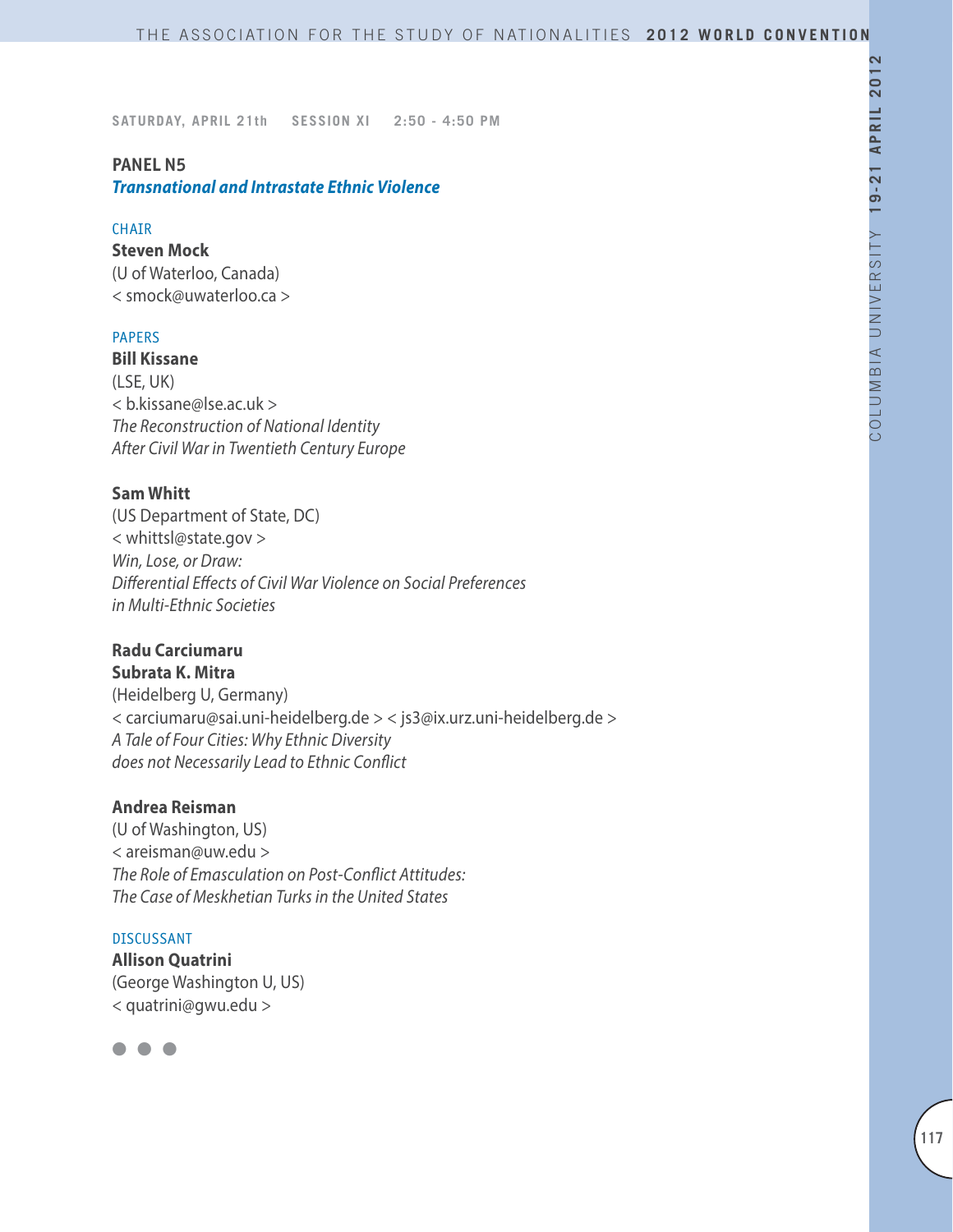### **PANEL N9** *Views on Violence*

### CHAIR

**Roger Petersen** (MIT, US) < rpeters@mit.edu >

### PAPERS

**Evgeny Finkel** (U of Wisconsin, Madison / Yale U, US) < efinkel@wisc.edu > *Victims' Politics: Jewish Behavior During the Holocaust*

# **Hannibal Travis**

(Florida International U, US) < travish@fiu.edu > *Defining Genocide in the Greater Middle East: The Challenge of Ethnic, Racial, and Religious Bias within the United Nations*

### **Yuval Feinstein**

(UCLA, US) < yuval@ucla.edu > *American Nationalism and Popular Support for War: New Evidence from a Survey-Experiment*

### **Abbey Steele**

(Princeton U, US) < Abbey.steele@gmail.com > *Warfare and Displacement in Spain and Colombia*

#### DISCUSSANT

**Zeynep Bulutgil** (Fletcher School, Tufts U, US) < Zeynep.Bulutgil@tufts.edu >

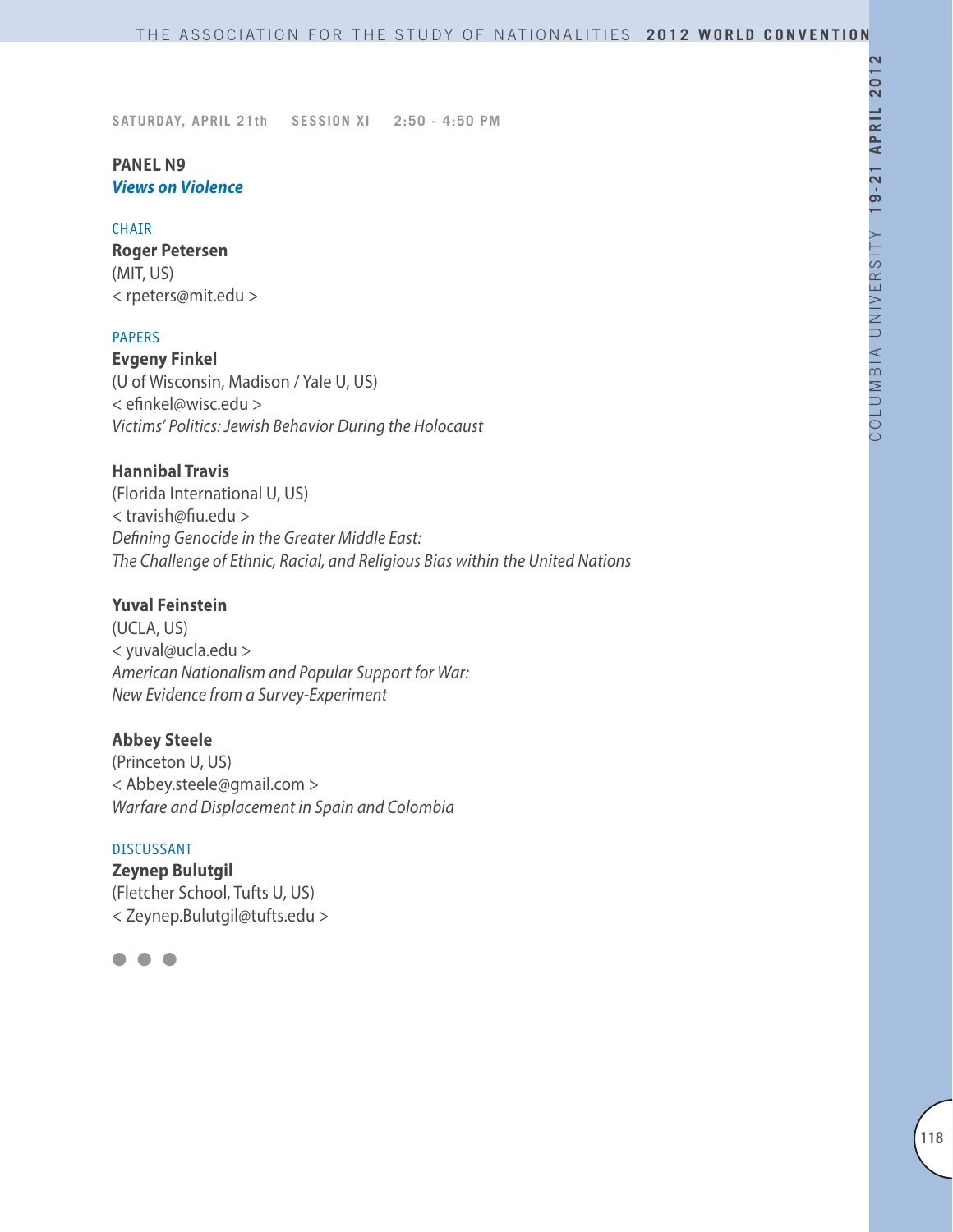### **PANEL R8**

*Twenty Years of Studying Nationalism in the Former Soviet Union: What Have We Learned?*

#### **CHAIR**

# **Elizabeth Teague**

(Foreign&Commonwealth Office, UK) < elizabeth.teague@fco.gov.uk >

# PAPERS

**Dmitry Gorenburg** (Harvard U, US) < gorenburg@gmail.com > **Elise Giuliano** (Columbia U, US) < eg599@columbia.edu > *The Unexpectedly Underwhelming Response of Ethnicity in Russian Politics, 1991-2011*

# **Philip Roeder**

(U of California, San Diego, US) < proeder@mail.ucsd.edu> *When is Independence the Best Response to Secessionists?*

# **Peter Rutland**

(Wesleyan U, US) < prutland@wesleyan.edu > *Living in the Past? Nationalism in the Post-Soviet Space*

#### DISCUSSANT

# **Şener Aktürk**

(Koç U, Turkey) < sakturk@ku.edu.tr >

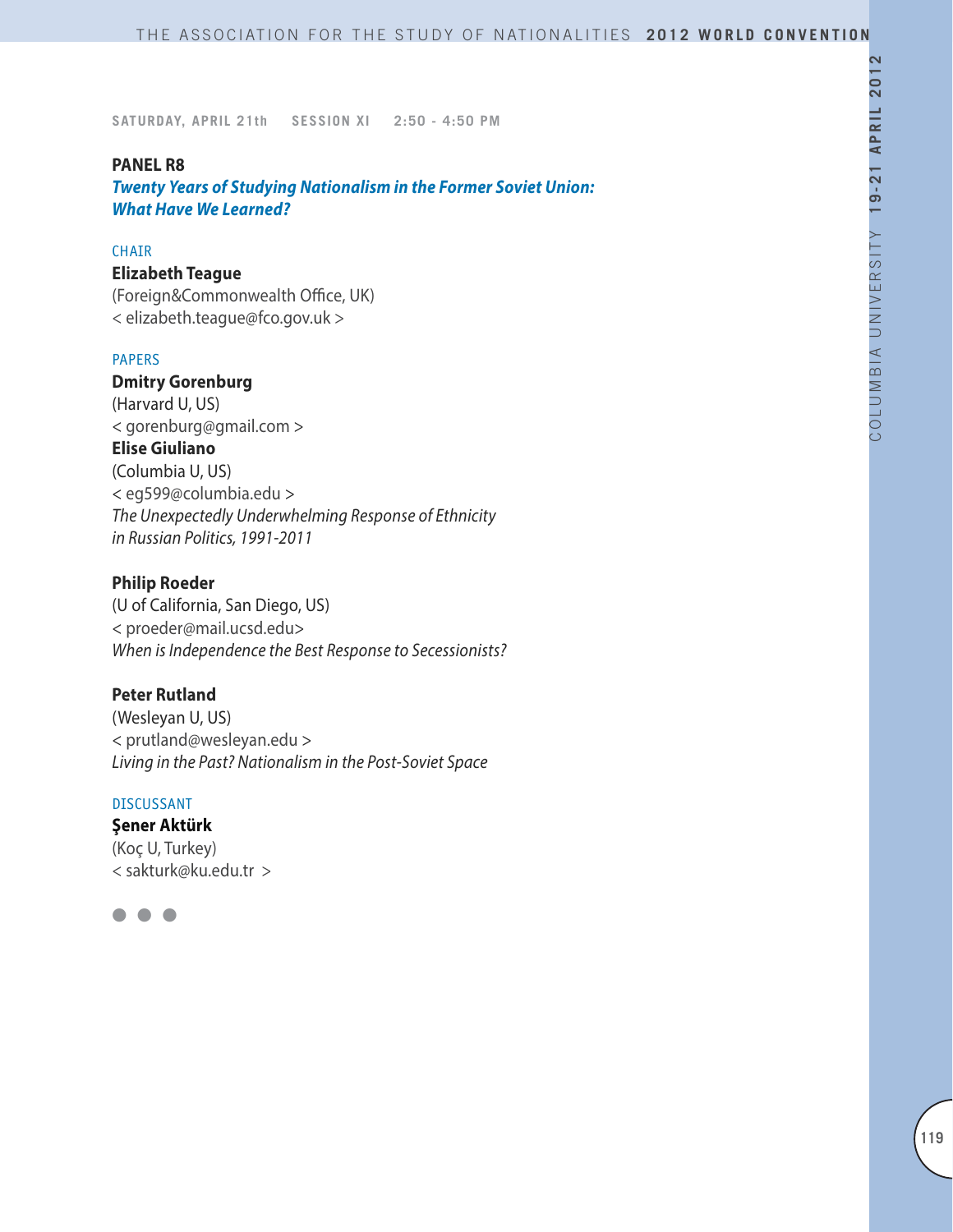# **PANEL SE2**

# *How to Get an Article Published (Workshop)*

### WORKSHOP LEADER

**Florian Bieber**  (U of Graz, Austria) < florian.bieber@uni-graz.at > *Editor of Nationalities Papers*

# PARTICIPANTS

**Mark Steinberg** (U of Illinois, Urbana-Champaign, US) < steinb@illinois.edu > *Editor of Slavic Review*

# **Adam Fagan**

(Queen Mary, U of London, UK) < a.fagan@qmul.ac.uk > *Editor of Eastern European Politics*

# **Stefan Wolff**

(U of Birmingham, UK) < stefan@stefanwolff.com > *Editor of Ethnopolitics*

# **Gerald Dorey**

(Taylor & Francis, UK) < gerald.dorey@tandf.co.uk > *Publisher of Nationalities Papers and Ethnopolitics*

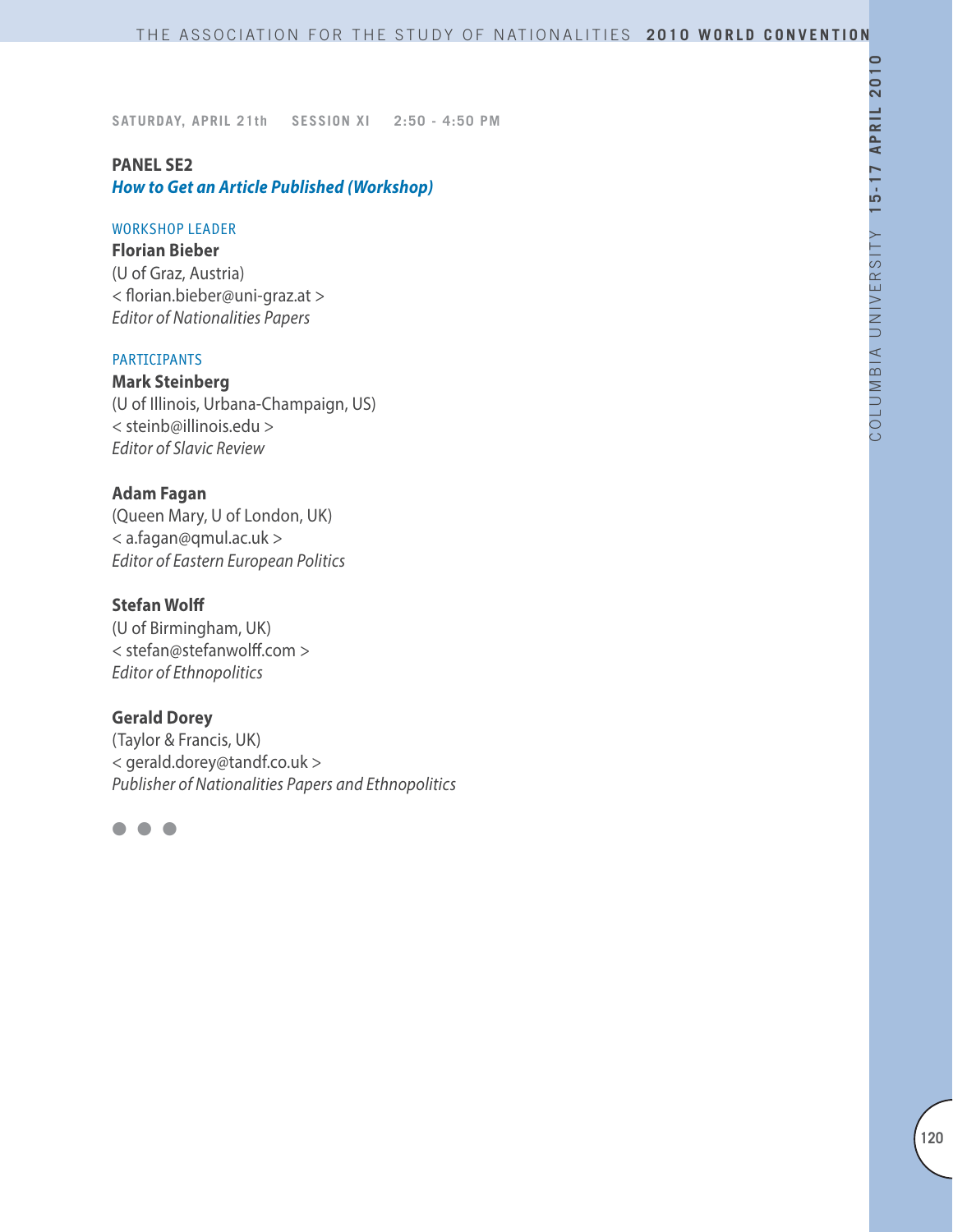### **PANEL TH6**

*Gender in Eurasia and Eastern Europe—Then and Now*

# **CHAIR**

**Erin Carll** (PILnet, NY, US) < erincarllasn@gmail.com >

### PAPERS

# **Zamira Yusufjonova**

(U of California-Santa Barbara, US) < zamira@umail.ucsb.edu > *The Emancipation of Soviet Women, 1940-1970s: Analyzing Soviet Propaganda in Women's Periodicals*

### **Nazym Shedenova**

(al-Farabi Kazakh National U, Kazakhstan) < nshedenova@hotmail.com > *Social Practices of Motherhood in Kazakhstan: An Analysis of Gender Policy and Nation-Building*

### **Nazgul Mingisheva**

(Karaganda Bolashak U, Kazakhstan) < nazgulm2006@gmail.com > *Islam, Gender and Education in Kazakhstan*

### **Itir Bagdadi**

(Izmir U of Economics, Turkey) < ibagdadi@hotmail.com > *The Natasha Syndrome: The Effects of Failed Developmental Projects on Women in Post-Communist States*

### **Maureen Goldman**

(Bentley U, US) < mgoldman@bentley.edu > *Women and the Changing Cultures of Eastern Europe: Then (1990's) and Now*

### DISCUSSANT

**Cynthia Simmons** (Boston College, US) < simmonsc@bc.edu >

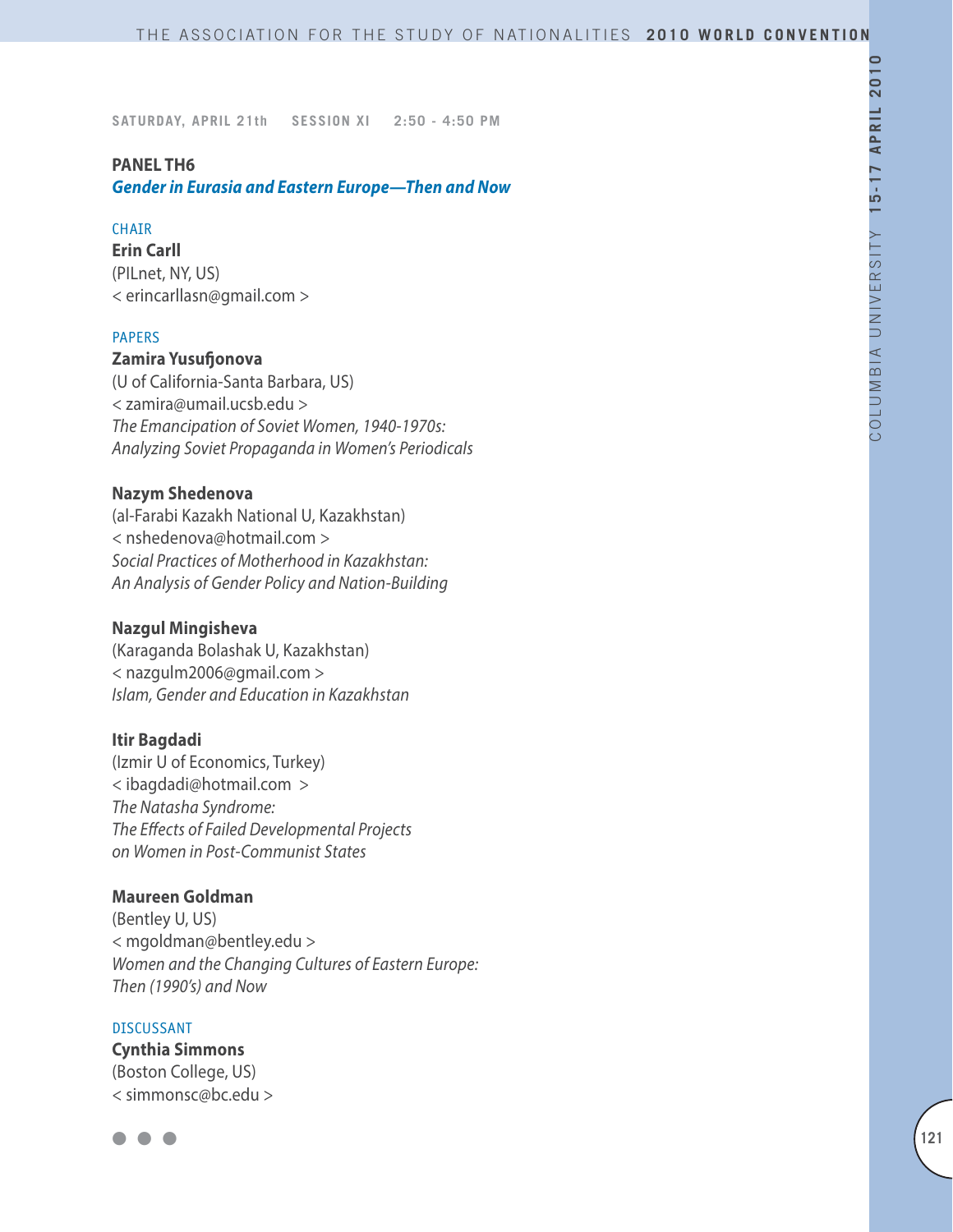# **PANEL TH7** *Foreign Policy in Eastern Europe*

### **CHAIR**

**Paul D'Anieri** (U of Florida, US) < danieri@ufl.edu >

### PAPERS

**Dessi Kirilova** (Yale U, US) < dessislava.kirilova@yale.edu > *Through Foreign Eyes: How Parliamentary Elites in Three Post-Communist Countries Saw Russia in the 1990s*

# **Dessie Zagorcheva**

(Columbia U, US) < dessie.zagorcheva@gmail.com > *NATO Enlargement and Balkan Security: What the Western Balkans Can Learn from East Central Europe*

# **Kristina Mikulova**

(Oxford U, UK / Yale U, US) < kristina.mikulova@nuffield.ox.ac.uk > *"The Unlikely Crusade": Norms, Norm Entrepreneurs and the Foreign Policy of the Czech Republic, Poland and Slovakia Ahead of the Iraq War*

### **Khatuna Salukvadze**

(Tbilisi State U, Georgia) < khatunia@hotmail.com > *The World According to Moscow and Brussels: Modernization Revisited*

# DISCUSSANTS

**Boris Barkanov** (Harvard U, US) < bbarkanov@gmail.com >

**Christopher Stevens** (College of the Holy Cross, US) < cstevens@holycross.edu >

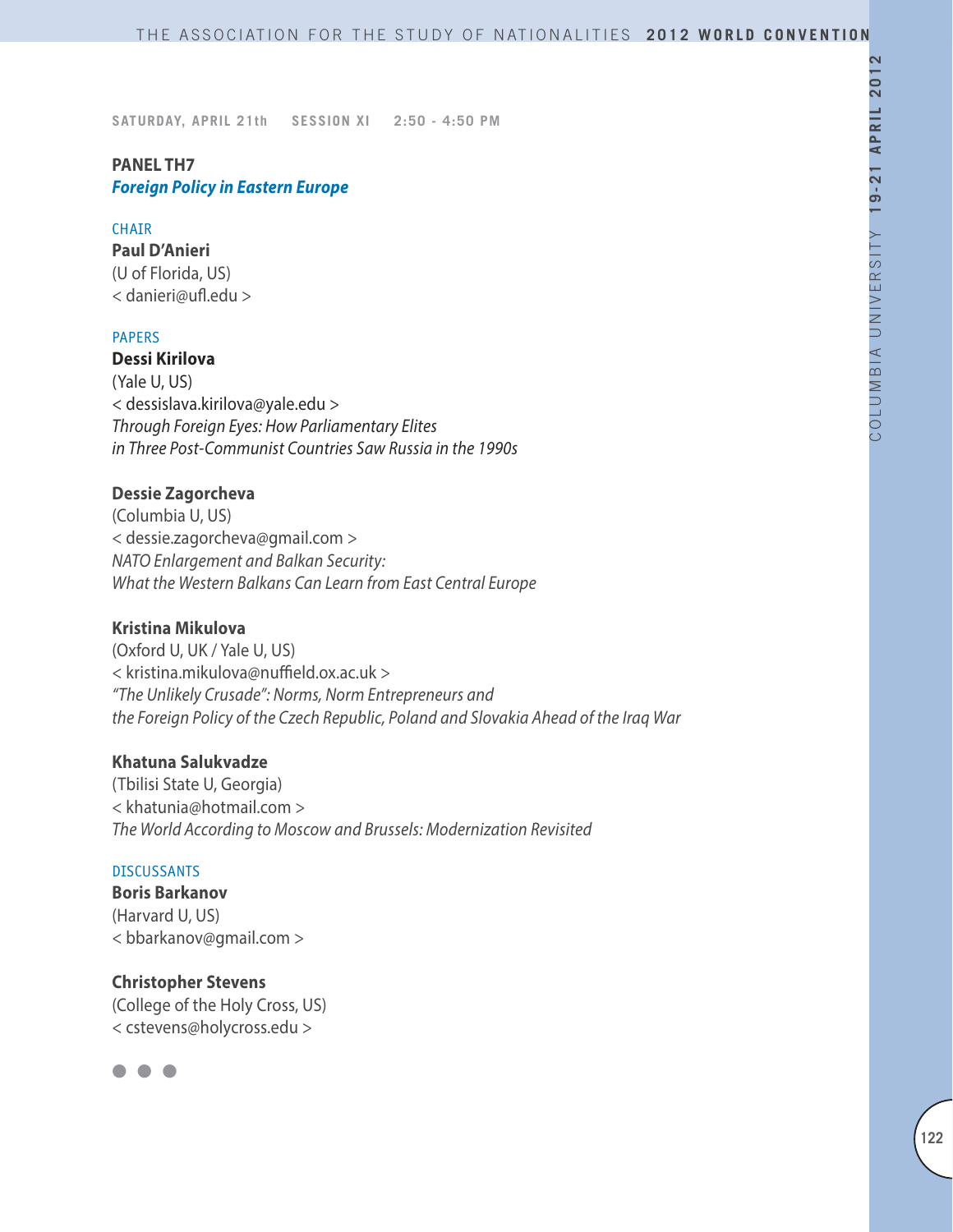# **PANEL U6** *Polish-Ukrainian Memory*

### **CHAIR**

**Kateryna Ruban** (New School U, NY, US) < kateryna.ruban@gmail.com >

### PAPERS

**Oksana Vynnyk** (U of Alberta, Canada) < vynnyk@ualberta.ca > *Funeral Ceremonies, War Commemoration Rituals and the "Creation" of Collective Memory: The Cemetery of the "Young Eagles" in L'viv*

### **Tatiana Zhurzhenko**

(U of Vienna, Austria) < zhurzhenko@yahoo.com > *The Border as Pain and Remedy: Remembering (and Forgetting) the Polish-Ukrainian Conflict in Lviv and Przemysl*

### **Eleonora Narvselius**

(Centre for European Studies, Lund U, Sweden) < eleonora.narvselius@glocalnet.net > *Tragic Legacy or Agreeable Heritage? The "Vanished World" of the Expelled Poles in the Present-Day Intellectual Debate in L'viv.*

### **Victoria Sereda**

(Ivan Franko U, Lviv, Ukraine) < sereda\_vik@yahoo.com > *Contested Urban Landscape: The Politics of Memory in Donetsk and L'viv in the Post-Soviet Era*

#### DISCUSSANT

**Hugo Lane** (Independent Scholar, NY, US) < hugolane@gmail.com >

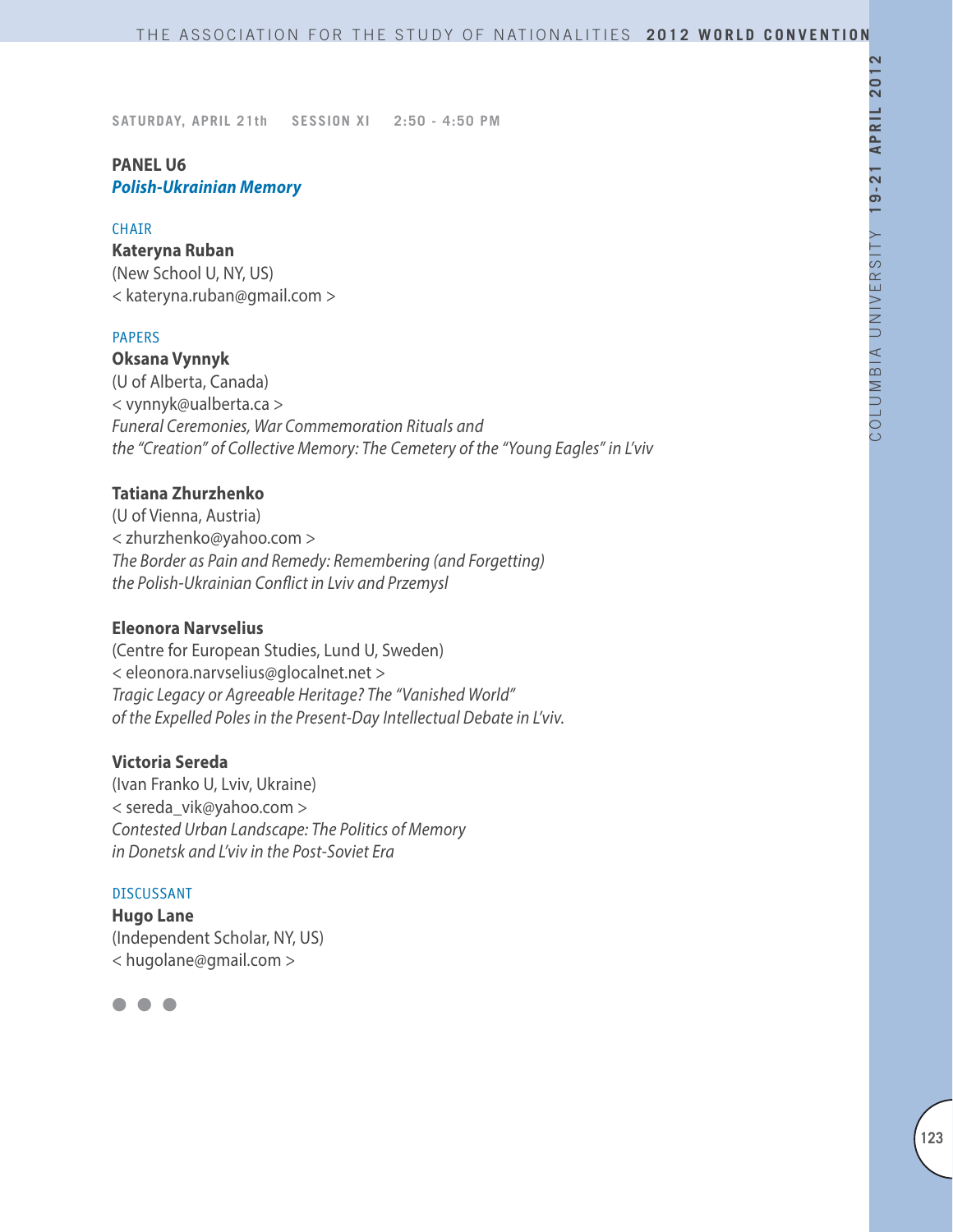# **PANEL BK7**

*Pictures of Peace and Justice: Visual Material, History, Politics and Memory from Nuremberg to the ICC (Roundtable)*

### CHAIR

**James Gow**  (King's College London, UK) mlmajw@btinternet.com

#### **PARTICIPANTS**

**Milena Michalski**  (King's College London, UK) mlmajw@btinternet.com

# **Rachel Kerr**

(U of Ottawa, Canada) < rachel.kerr@kcl.ac.uk >

# **Refik Hodzic**

(International Center for Transitional Justice, NY, US) < ledenik@gmail.com >

**Iva Vukusic**  (Sense News Agency, Netherlands) vukusic.iva@gmail.com

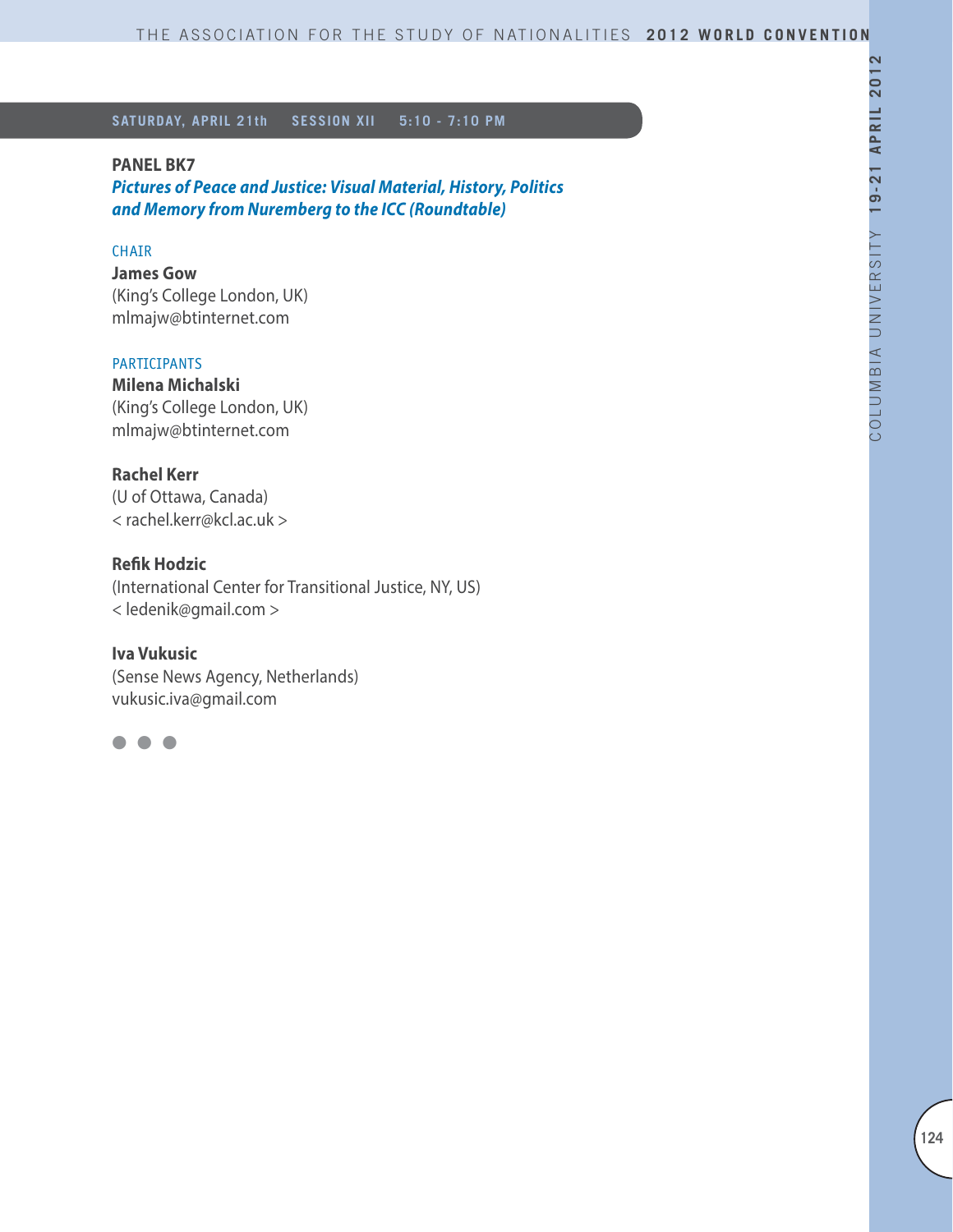### **PANEL BK13**

*The Transformative Power of Europeanization: Reconceptualizing the "Citizenship - Rule of Law" Nexus*

### **CHAIR**

**Igor Stiks** (U of Edinburgh, UK) < i.stiks@ed.ac.uk >

### PAPERS

**Jo Shaw** (U of Edinburgh, UK) < jo.shaw@ed.ac.uk > *Thin and Thick Conceptions of the Rule of Law in the post-Yugoslav Citizenship Constellation* 

# **Maja Spanu**

(European U Institute, Florence, Italy) < Maja.spanu@gmail.com > *Between International Norms and State Identity: Continuity and Change in the Croatian Citizenship Right Regime* 

# **Ivana Djuric**

(CEU, Budapest, Hungary) < ivana\_duric@yahoo.com > *Refugee Repatriation Policy, EU's Conditionality and Minority Return to Bosnia-Herzegovina and Kosovo*

# **Simonida Kacarska**

(U of Edinburgh, UK) < skacarska@gmail.com > *Visa Liberalization as a Tool of Europeanization in the Western Balkans* 

#### DISCUSSANT

**Peter Vermeersch** (U of Leuven, Belgium) < Peter.Vermeersch@soc.kuleuven.be >

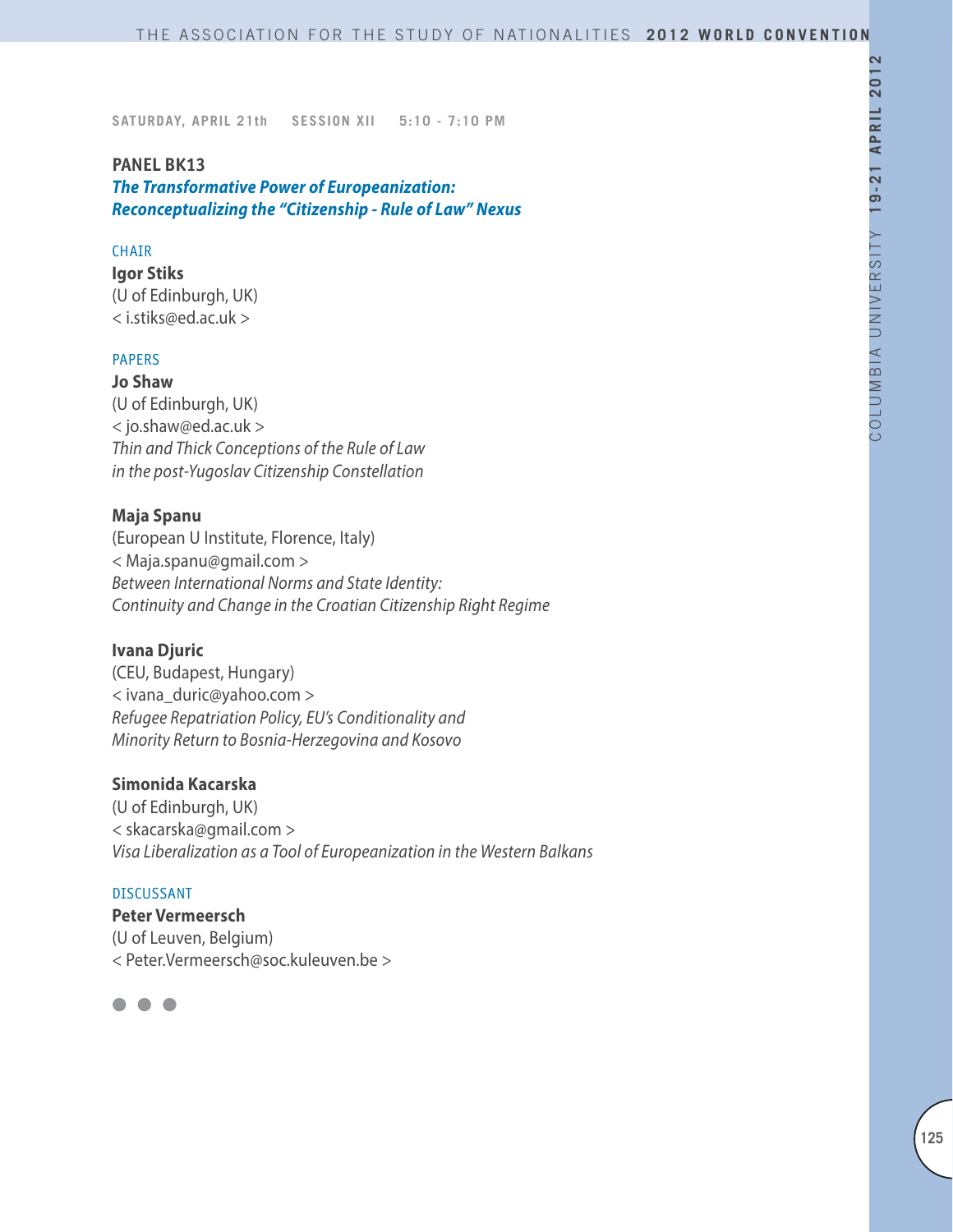# **PANEL BK25**

*The Western Balkans between International Contradictions and Local Ownership*

# CHAIR

**Nida Gelazis** (Wilson Center, DC, US) < nida.gelazis@wilsoncenter.org >

### PAPERS

**Robert M. Jenkins** (U of North Carolina, US) < rjenkins@email.unc.edu > *Facing Roadblocks: The Contradictions of External Approaches in the Western Balkans*

# **Remzije Istrefi**

(U of Prishtina, Kosovo) < remzije\_istrefi@hotmail.com > *Building Statehood under International Administration: Challenges and Barriers*

### DISCUSSANT

**Mark Baskin** (U at Albany, US) < mark.baskin@cid.suny.edu >

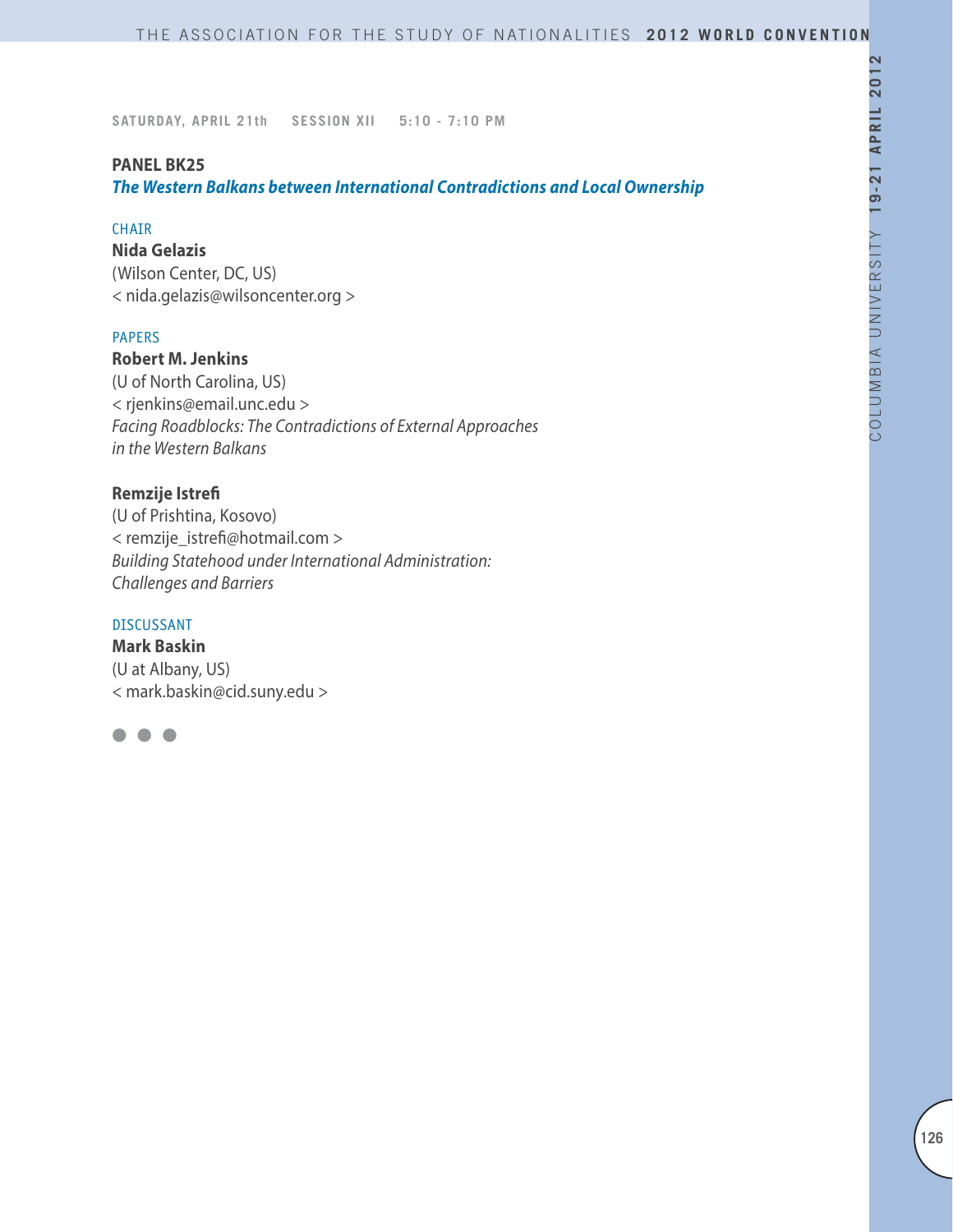### **PANEL BO1**

*Book Panel on Uğur Ümit Üngör's* **The Making of Modern Turkey: Nation and State in Eastern Anatolia, 1913-1950** *(Oxford, 2011)*

### **CHAIR**

**Harris Mylonas** (George Washington U/Harvard Academy, US) < mylonas@gwu.edu >

# PARTICIPANTS

**Ronald Grigor Suny** (U of Michigan, US) < rgsuny@umich.edu >

# **Bedross Der Matossian**

(U of Nebraska-Lincoln, US) < bdermatossian2@unl.edu >

### **Howard Eissenstat**

(St. Lawrence U, US) < heissens@stlawu.edu >

# **Uğur Ümit Üngör**

(Utrecht U, The Netherlands) < u.ungor@uu.nl >

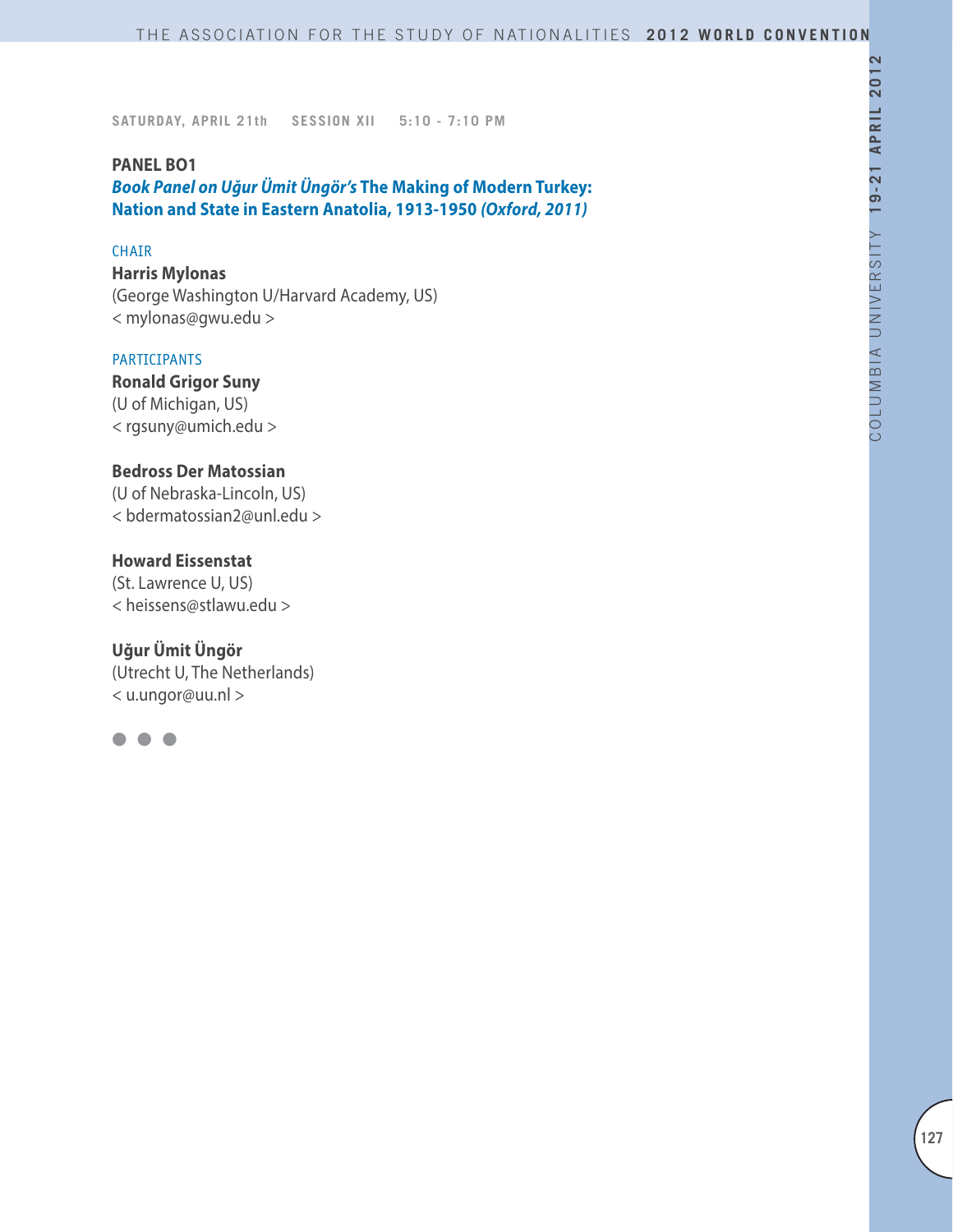### **PANEL BO4**

*Book Panel on Oxana Shevel's* **Migration, Refugee Policy and State-Building in Postcommunist Europe** *(Cambridge 2011)*

### **CHAIR**

**Peter Rutland** (Wesleyan U, US) < prutland@wesleyan.edu >

# PARTICIPANTS

**Alena Alamgir** (Rutgers U, US) < akalamgir@gmail.com >

# **Olena Nikolayenko**

(Fordham University, US) < onikolayenko@fordham.edu >

# **Cynthia Buckley**

(SSRC, NY, US) < akalamgir@gmail.com >

# **Lisa Koriouchkina**

(Brown U, US) < lisa.koriouchkina@gmail.com >

### **Oxana Shevel**

(Tufts U, US) < oxana.shevel@tufts.edu >

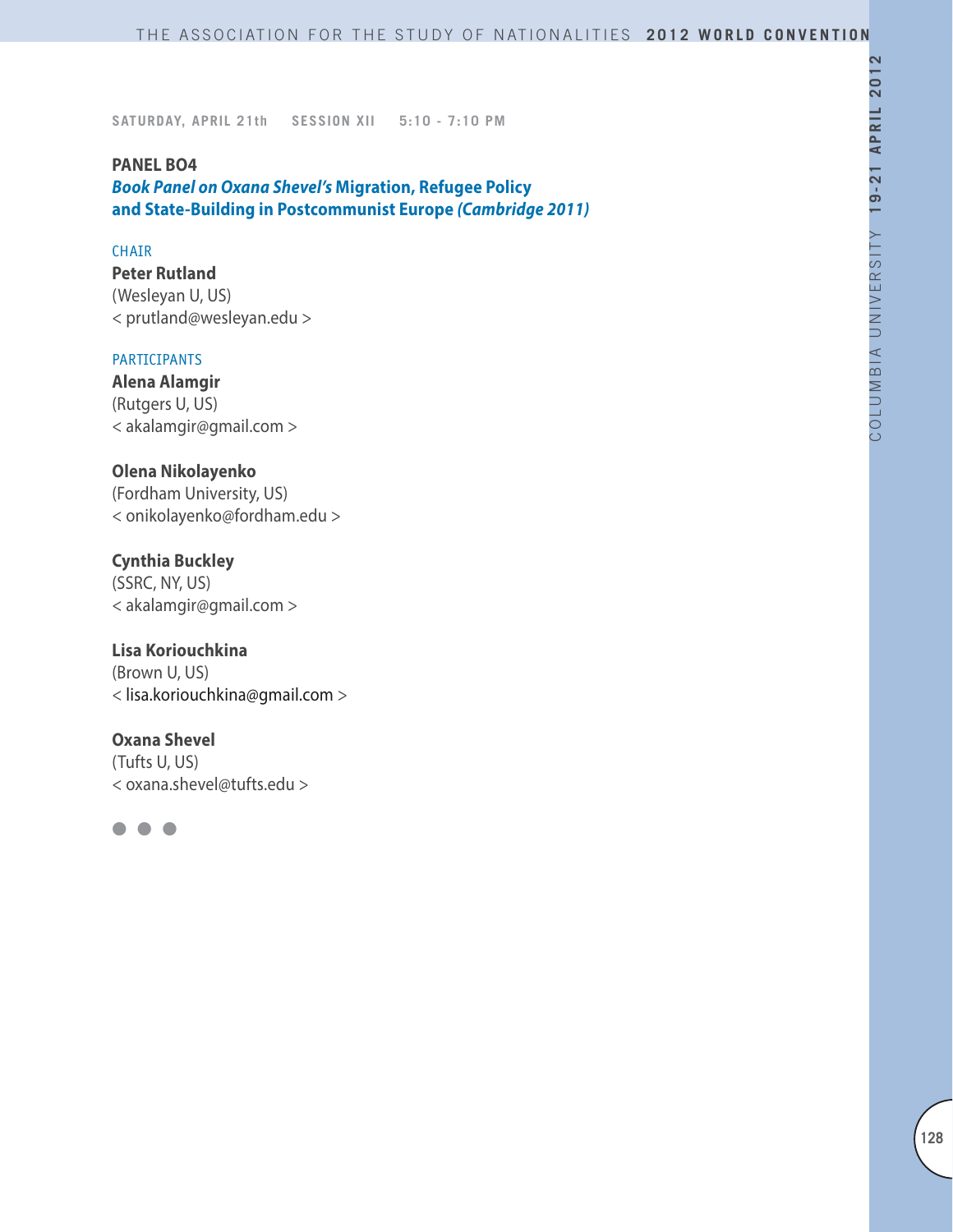# **PANEL CE6**

*Interethnic Relations and Minority Integration in the Baltics*

# CHAIR

**Olga Cara** (U College London, UK) < olga\_cara@yahoo.co.uk >

### PAPERS

**Renee Buhr**  (U of St. Thomas, US) < buhr6782@stthomas.edu > *Youth and Identity in the Post-Soviet Sphere: A Comparison of Lithuania and Belarus*

# **Ieva Gruzina**

(U of Latvia, Riga) < ievagruzina@gmail.com > *Sense of Belonging and Integration: Accounting for the Dramatic Drop in Russian Youth Expressed Attachment to Latvia, 2004-2010*

# **Alena Hvozdzeva**

(U of Vienna, Austria) < alena.hvozdzeva@univie.ac.at > *Divided Nation? Integration of Post-Soviet Latvia's Society Reflected in the Press*

### **Li Bennich-Björkman**

(Uppsala U, Sweden) < Li.Bennich-Bjorkman@ucrs.uu.se > *You are Not the People: Citizenship and Politics in the Baltic States*

#### DISCUSSANT

**Magdalena Dembinska** (U de Montréal, Canada) < magdalena.dembinska@umontreal.ca >

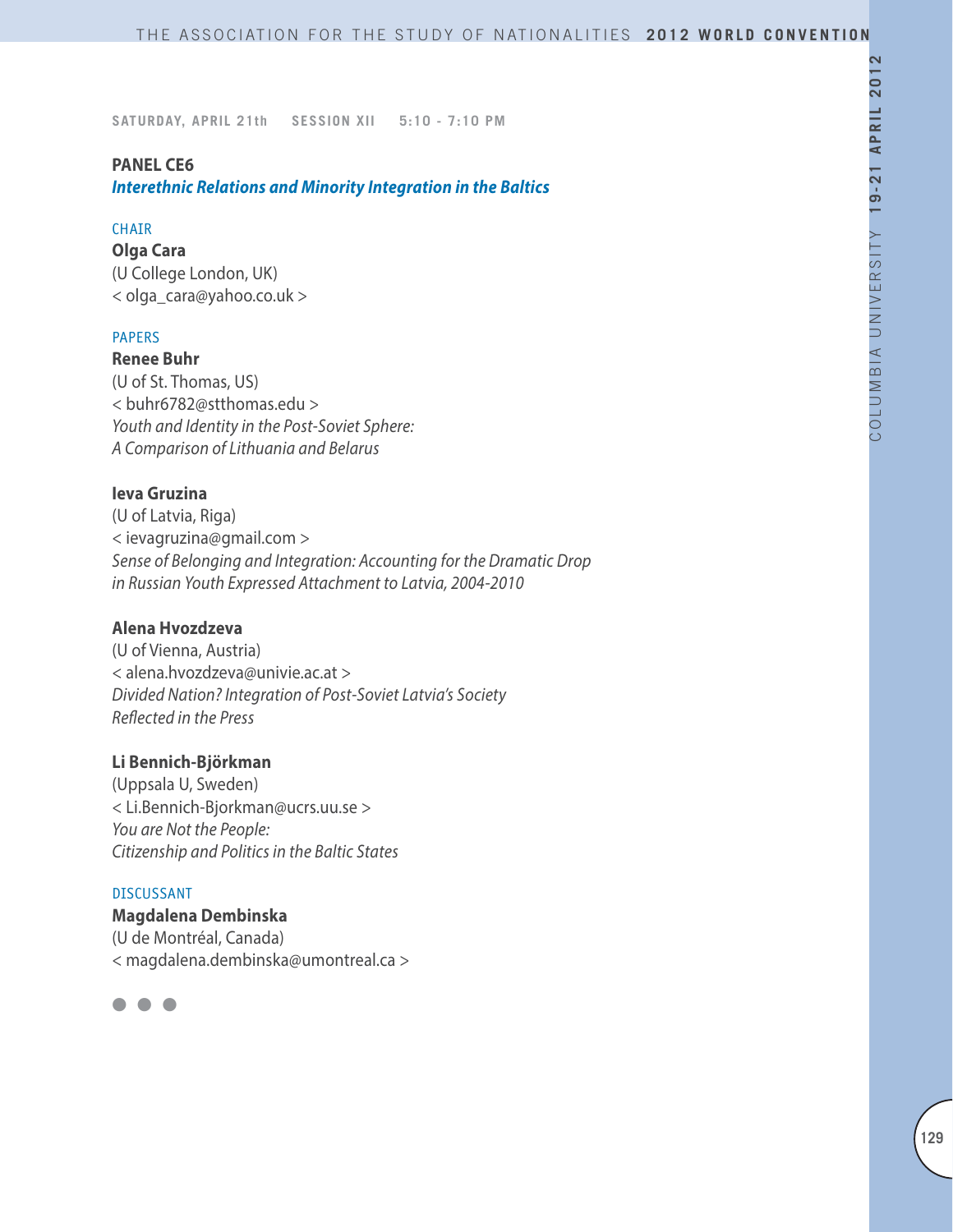# **PANEL CE13** *Europe and Identity Today*

### **CHAIR**

**Thijs Rommens** (KU Leuven, Belgium) < Thijs.Rommens@soc.kuleuven.be >

### PAPERS

**Montserrat Guibernau** (Queen Mary U of London, UK) < m.guibernau@qmul.ac.uk > *Towards a European Identity?*

# **Nadia Kaneva**

(U of Denver, US) < nkaneva@du.edu > *Nation Branding in Eastern Europe: Nationalism Meets Global Commercialism*

# **Robert Sata**

(Central European U, Hungary) < satar@ceu.hu > *Diversity Politics: Citizenship, Migration, and Asylum in Europe*

# **Guido Schwellnus**

(Institute for European Integration Research, Austria) < Guido.Schwellnus@oeaw.ac.at > **Lilla Balazs** (Swiss Federal Institute of Technology, Zurich) < lilla.balazs@eup.gess.ethz.ch > *The Role of Domestic Mobilization in the Adoption of Minority Protection Rules in New EU Member States*

# DISCUSSANT

**Sherrill Stroschein**  (U College London, UK) < s.stroschein@ucl.ac.uk >

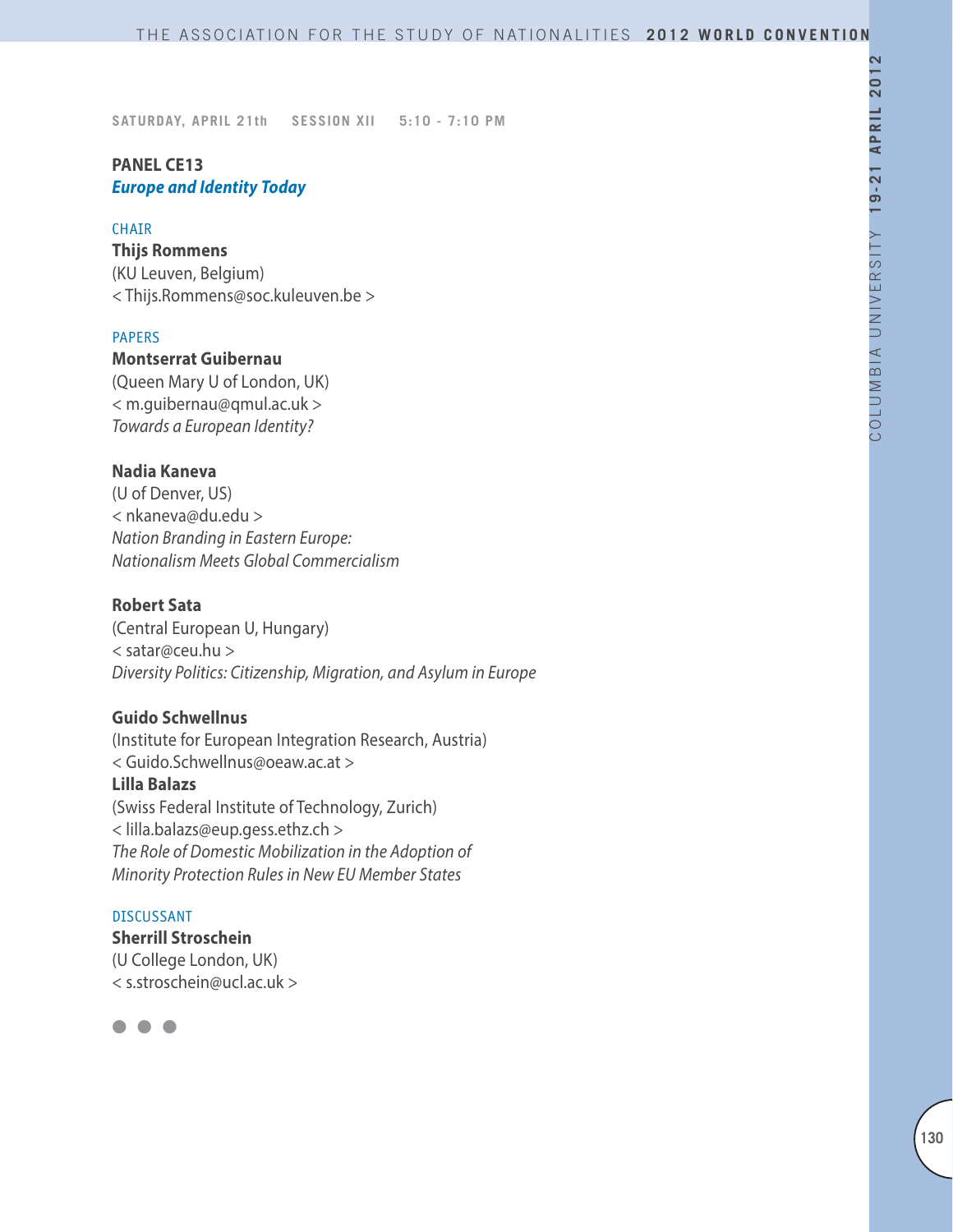# **PANEL EU1**

*The International Relations of Central Asia*

### CHAIR

# **Payam Foroughi**

(Independent Researcher, Bishkek, Kyrgyzstan) < central-asia@poli-sci.utah.edu >

### **PAPERS**

**Alexander Cooley** (Barnard College, Columbia U, US) < ac210@columbia.edu > *Great Games, Local Rules: The New Great Power Contest for Central Asia*

# **George Gavrilis**

(Hollings Center for International Dialogue, US) < gavrilis.work@gmail.com > *Central Asia's Borders Twenty Years On*

# **Emily O'Dell**

(Columbia U, US) < ejo2114@columbia.edu > *The Era of Turkmenistan's Great Renaissance: Iranian and Turkmen Foreign Relations*

### DISCUSSANT

**Henry Hale** (George Washington U, US) < hhale@gwu.edu >

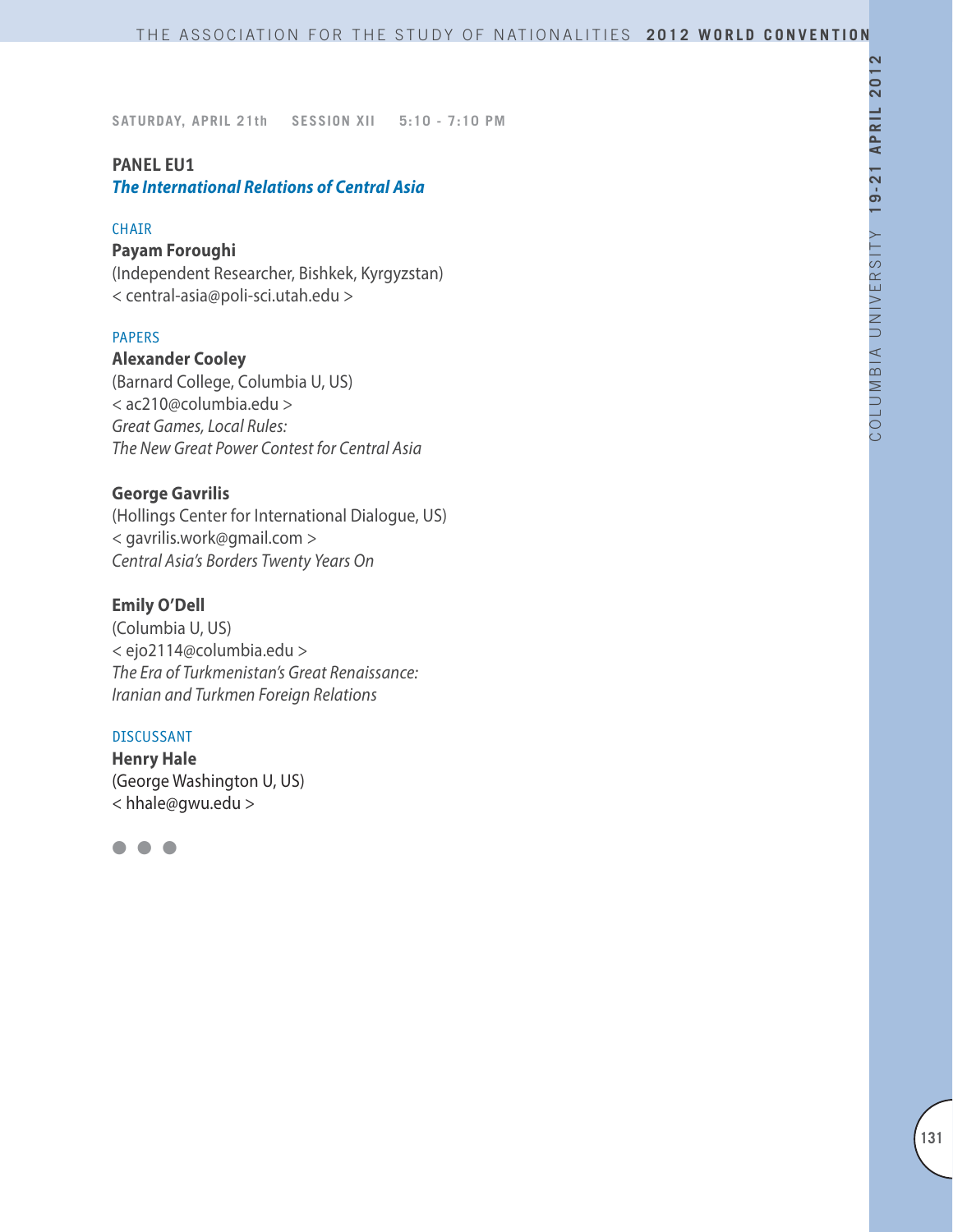### **PANEL K9**

*Ethnicity and Citizenship in Conflict Narratives: The Case of Nagorno-Karabakh*

### **CHAIR**

**Adil Baguirov** (MGIMO, Russia) < baguirov@gmail.com >

### PAPERS

**Parvin Ahanchi** (Institute of Ethnography, Baku, Azerbaijan) < parvinahanchi@gmail.com > *History, Narrative, and Citizenship: The Case of Azerbaijani IDPs of Karabakh*

# **Ohannes Geukjian**

(American U of Beirut, Lebanon) < ogeukj@hotmail.com > *The Link Between Ethnicity, National Identity, Territory and Violence: Understanding the Ethno-Territorial Conflict of Nagorno-Karabakh*

# **Artur Martirosyan**

(German U, Armenia) < artur.martirosyan79@gmail.com > *Shaping Civic versa Ethnic Values for the Long-term Resolution of Nagorno-Karabagh Conflict*

### DISCUSSANT

**Stacy Closson** (Patterson School of Diplomacy, U of Kentucky, US) < stacy.closson@uky.edu >

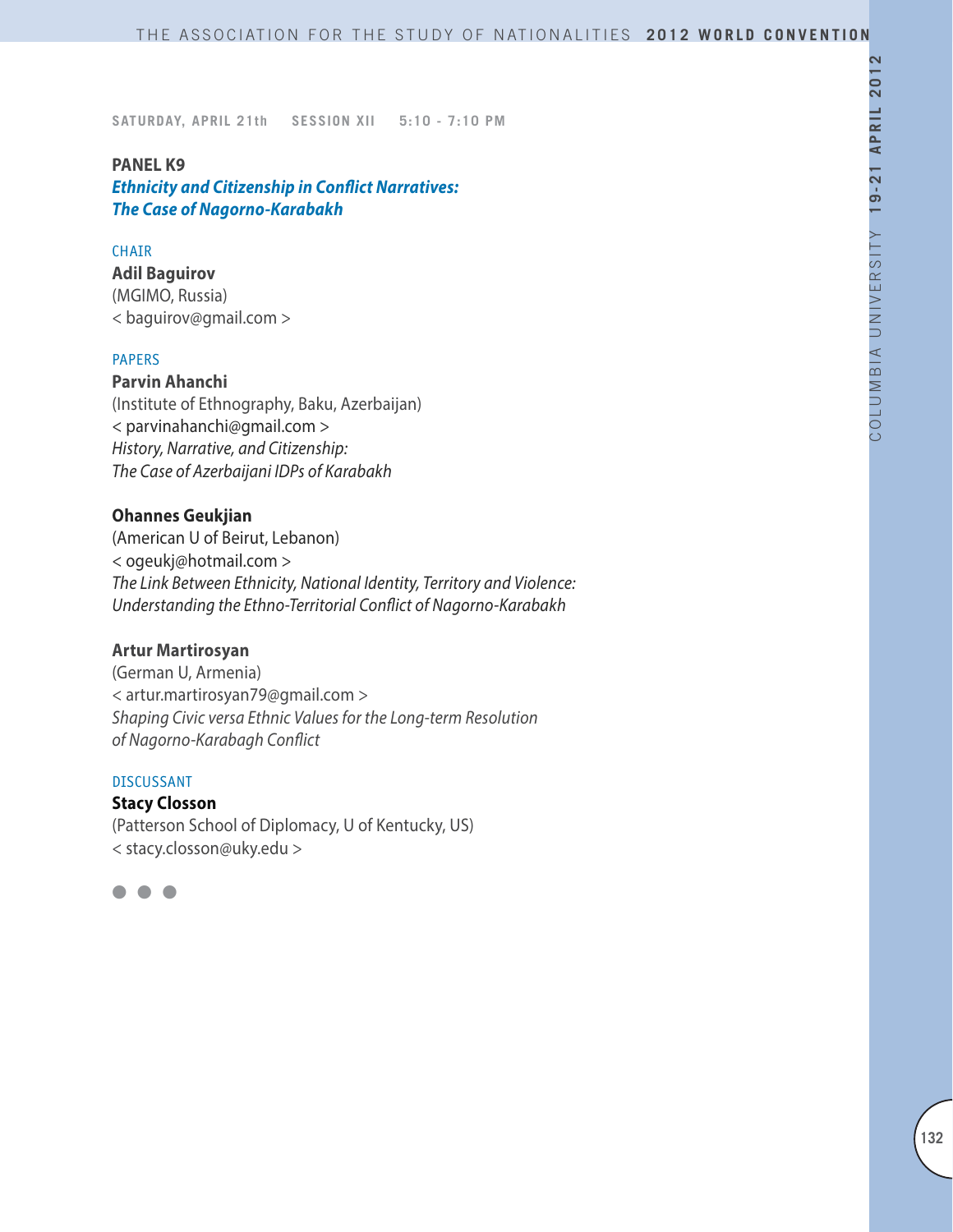# **PANEL N4**

*Mainstreaming the Fringe: Framing the Nation in Radical Right Discourse* 

#### **CHAIR**

**Volha Charnysh** (Harvard U, US) < vcharnysh@fas.harvard.edu >

# PAPERS

**Steven Mock** (U of Waterloo, Canada) < smock@uwaterloo.ca > *The Civic Nation and the Radical Right in Europe*

#### **Sofia Tipaldou**

(Autonoma U of Barcelona, Spain) < Sofia.Tipaldou@uab.eu > *Who is Mainstream Now? Nationalism and the Interplay Between Radical Right Movements and Radical Right Parties in Russia*

#### **Alina Polyakova**

(University of California, Berkeley, US) < apolyakova@berkeley.edu > *Disconnected Nationalisms: Understanding the Failure of Ukraine's Far-Right Parties*

#### DISCUSSANT

**Stephen Deets** (Babson College, US) < sdeets@babson.edu >

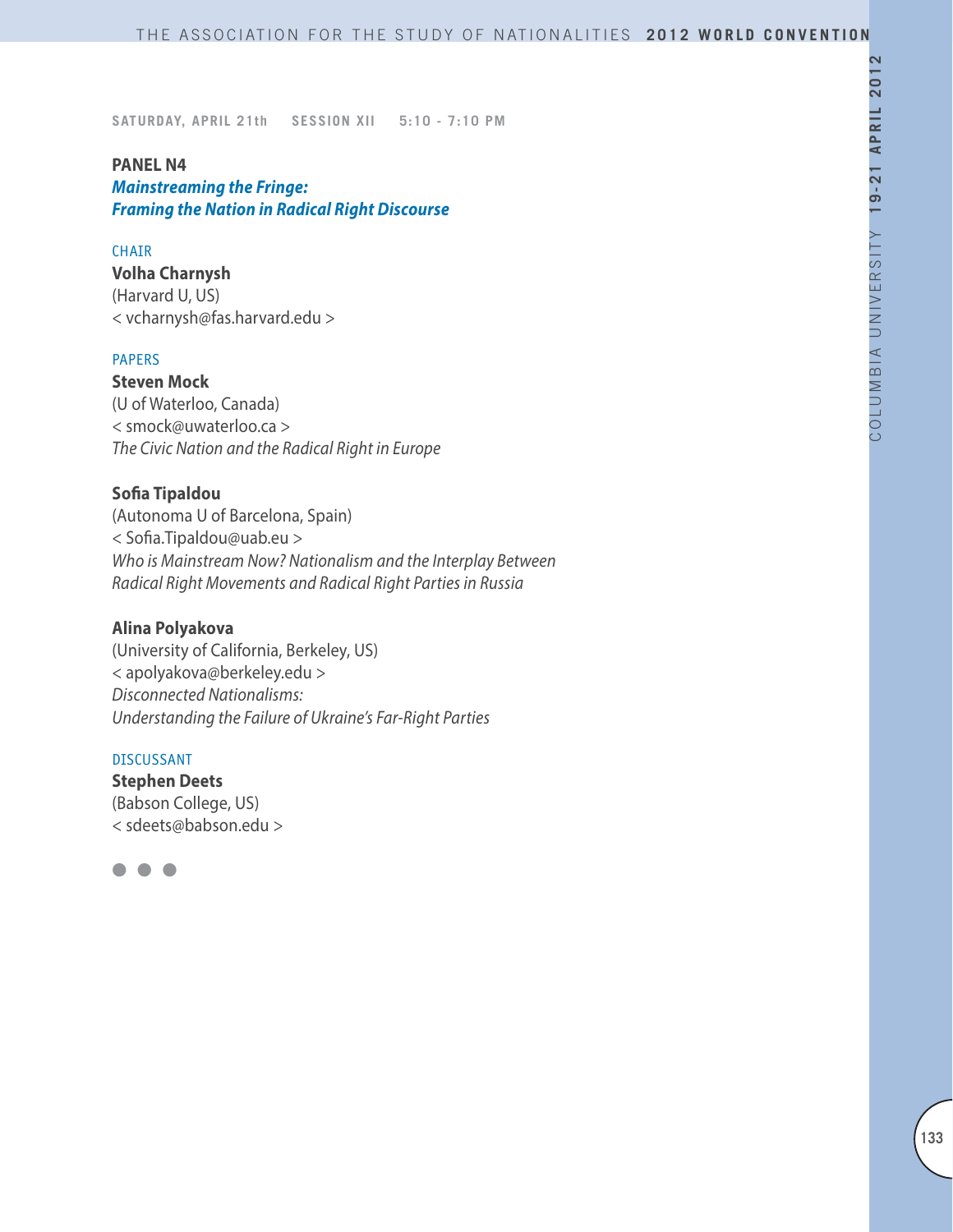# **PANEL N8** *Autonomy as Parceling the State*

### CHAIR

**Nicolas Prevelakis** (Harvard U, US) < prevelak@gmail.com >

### **PAPERS**

**Jakub Benes**

(U of California, Davis, US) < jsbenes@ucdavis.edu > *The Curious Career of Austro-Marxist Solutions to the Nationalities Question: Interwar Continuities in East Central Europe and the Soviet Union*

# **Zsuzsa Csergo**

(Queen's U, Canada) < csergo@queensu.ca > **Stefan Wolff** (U of Birmingham, UK) < s.wolff@bham.ac.uk > *Explaining Territorial Self-Governance in Europe: Evidence From a New Dataset*

# **Guldem Baykal Buyuksarac**

(George Washington U, US) < guldembaykal@gmail.com > *The Nightingale's Dilemma: The Question of Self-Determination and Minority Nationalism*

### DISCUSSANT

**David Rezvani** (Trinity College, US) < david.rezvani@trincoll.edu >

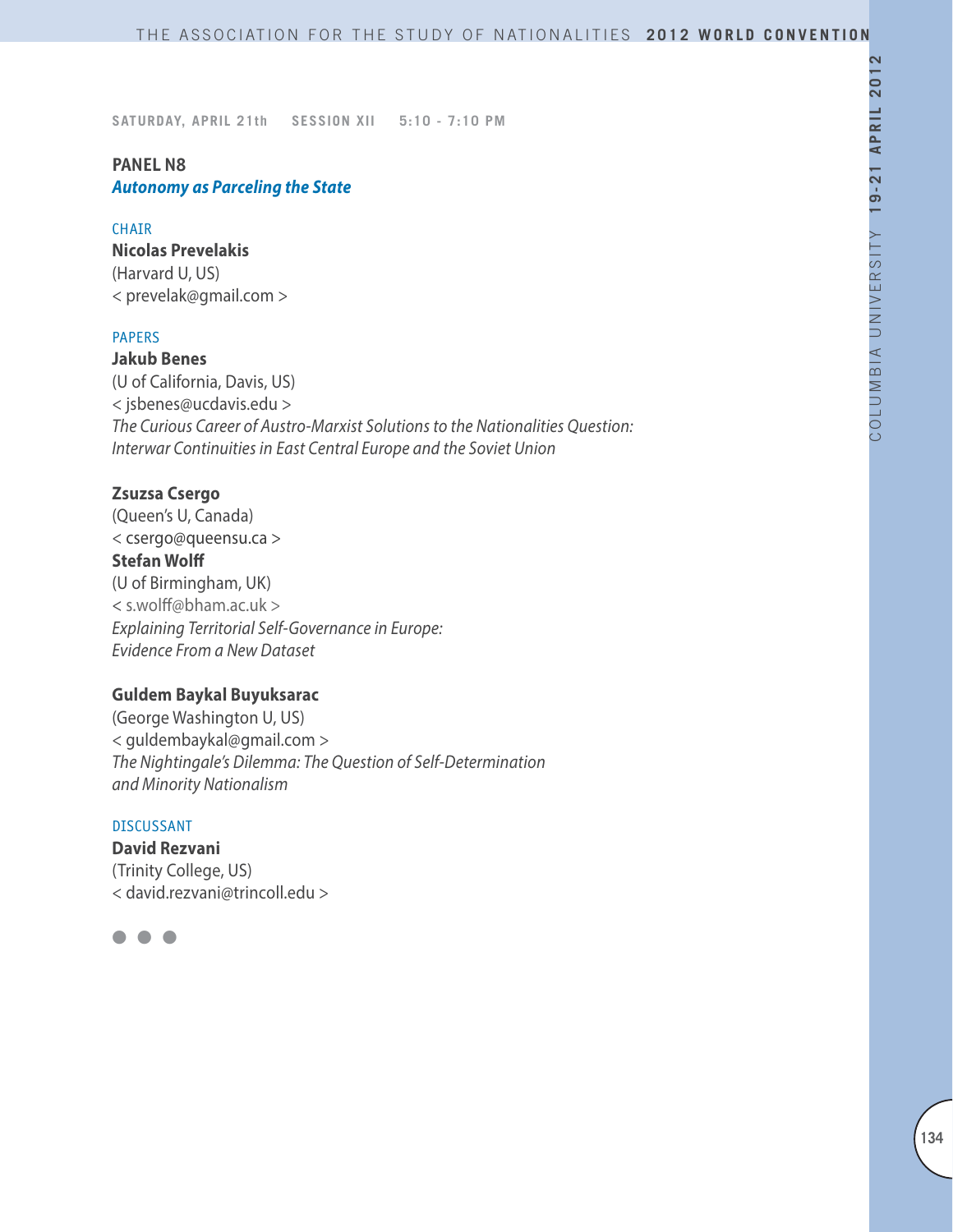# **PANEL TH2**

*The Postsocialist Politics of Future: Youth, State, and Class* 

### **CHAIR**

**Michael Rossi**  (Rutgers U, US) < rossim@tcnj.edu >

### PAPERS

**Marina Mikhaylova** (Columbia U, US) < mm4135@columbia.edu > *Tomorrow's Citizens: Youth as a Site of Political Contestations in Lithuania*

# **Zhanara Nauruzbayeva**

 (Columbia U, US) < zn2123@columbia.edu > *The Politics of Difference: Young Artists, Art Market, and Status in Kazakhstan*

### **Nathan Jones**

(CUNY Graduate School, US) < Njones@gc.cuny.edu > *Making Citizens the Soviet Way: Cultivating Civic Nationalism through Soviet Competition in Contemporary Kazakhstan*

### **Owen Kohl**

(U of Chicago, US) < owenkohl@uchicago.edu > *Storytelling, Hip Hop Historiography, and Alternative Historical Standards: A Musical View from "ex-YU"*

### DISCUSSANT

**Laura Adams** (Harvard U, US) < ladams@fas.harvard.edu >

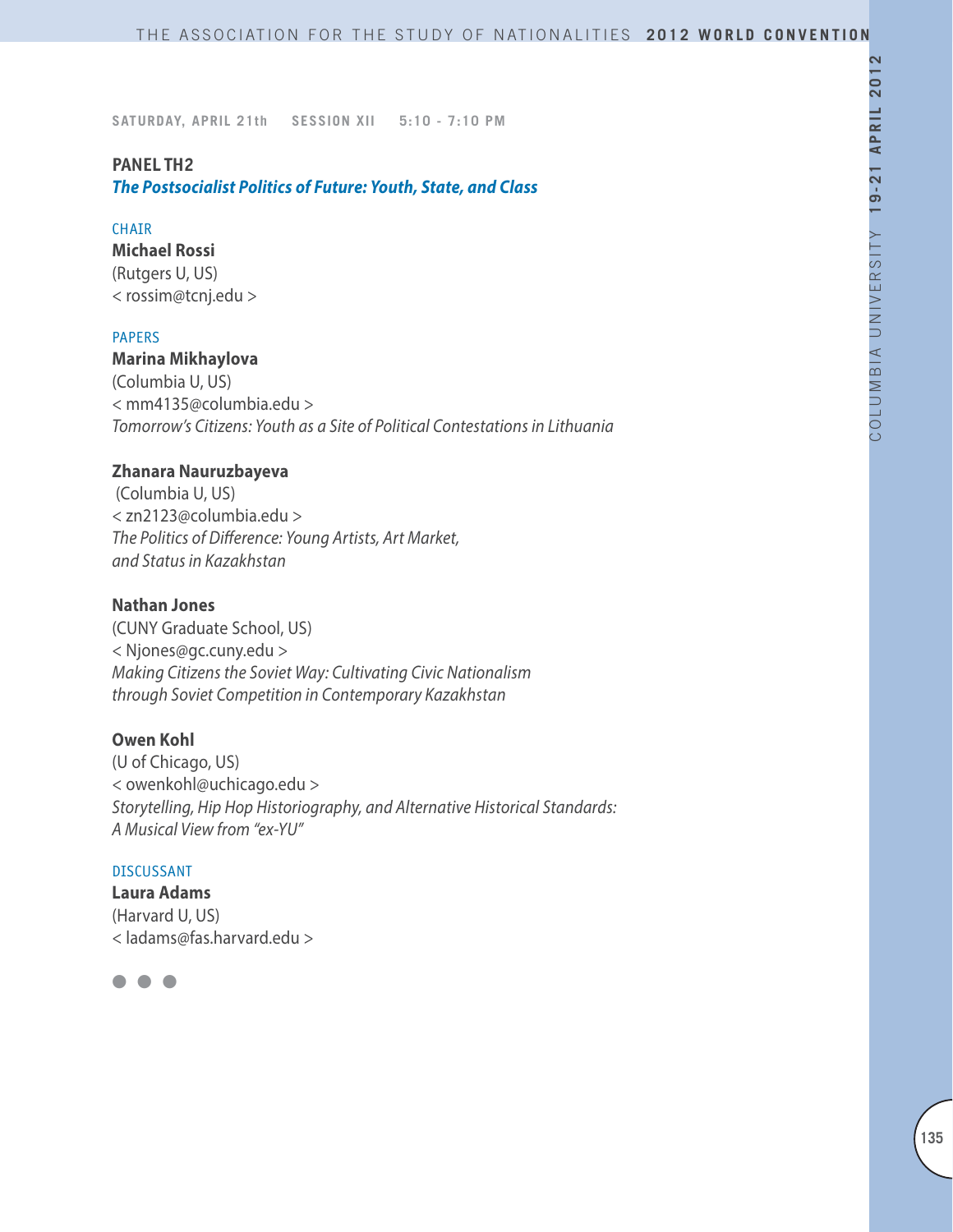# **PANEL TK3** *Kurdish Politics*

### CHAIR

**Ceren Belge** (Concordia U, Canada) < cbelge@alcor.concordia.ca >

### PAPERS

**Demet Mousseau** (Koç U, Turkey) < dyalcin@ku.edu.tr > *The Costs of Nation-Making in Turkey: Kurdish Mobilization, State Repression of Human Rights and Illiberal Democracy* 

# **Güneş Murat Tezcur**

(Loyola U Chicago, US) < gtezcur@luc.edu > *Language, Religion, & Violence in the Formation of Kurdish Identity in Turkey*

### **Ozum Yesiltas**

(Florida International U, US) < ozumyesiltas@yahoo.com > *Co-Existence versus Separation: Kurds as Transformative Actors in Turkey*

# **Mehmet Gurses**

(Florida Atlantic U, US) < gurses@fau.edu > *Ethnic Kin: An Obstacle or Opportunity for Peace? The Case of Kurds in Iraq and Turkey*

### DISCUSSANT

**Peride Kaleagasi** (Independent Scholar, NY, US) < peride@yahoo.com >

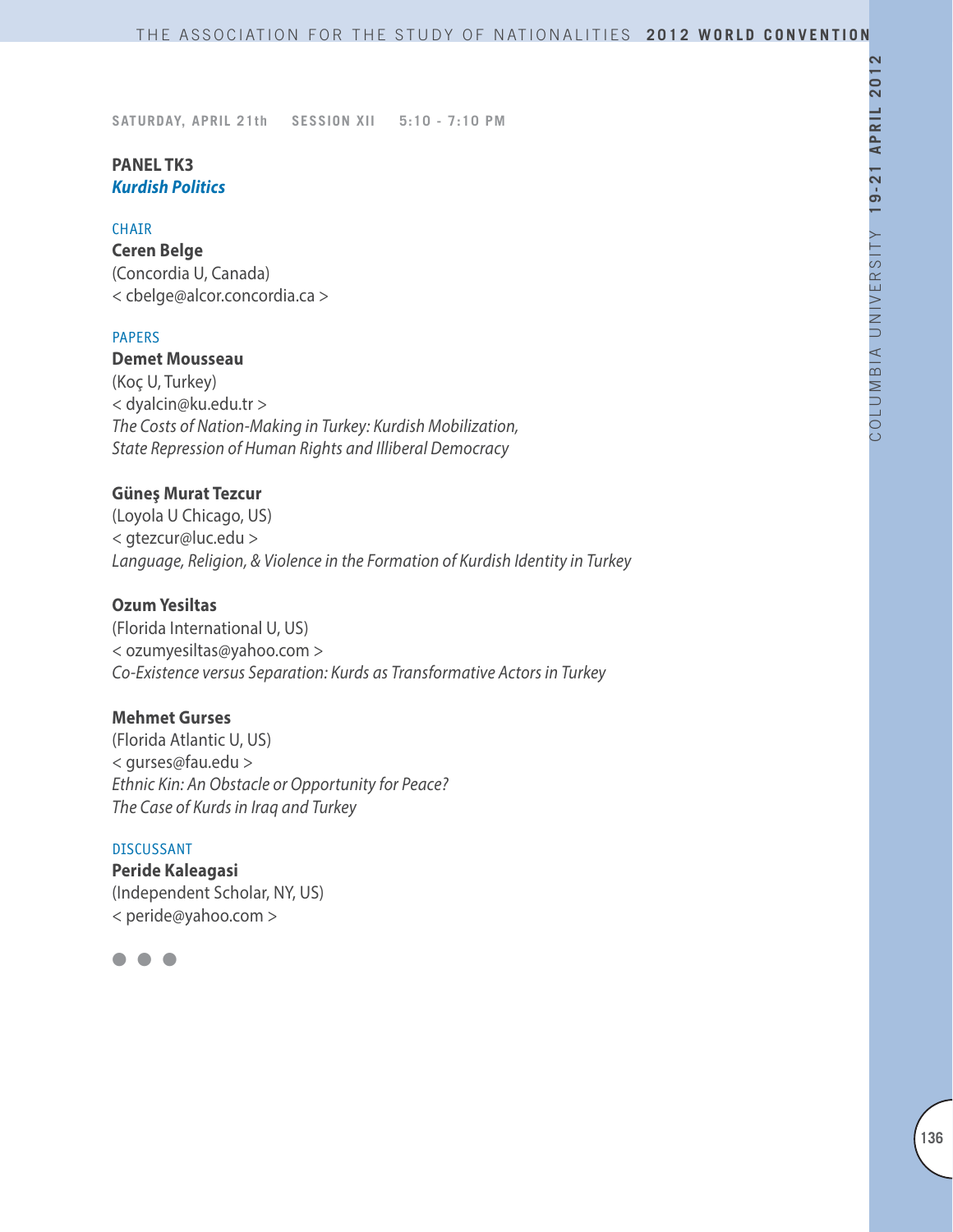# **PANEL U2**

*The Sources of Ukrainian Foreign Policy*

### CHAIR

**Valerii Kuchinsky**

(Columbia U, US) < vk2187@columbia.edu >

### PAPERS

**Paul D'Anieri** (U of Florida, US) < danieri@ufl.edu > *Explaining Stability in Ukrainian Foreign Policy*

# **Lidiya Smola**

(Lviv National U, Ukraine) < lid-leo@ukr.net > **Nadiya Kravets** (Harvard U, US) < nkravets@fas.harvard.edu > *Who Decides in Ukraine? Leaders, Constraints, and Information*

# **Serhiy Kudelia**

(George Washington U, US) < skudelia@jhu.edu > *The Limits of Western Leverage: The Case of Yulia Tymoshenko's Trial*

#### DISCUSSANT

**Margarita Balmaceda** (Seton Hall U, US/ U of Greifswald, Germany) < balmaced@fas.harvard.edu >